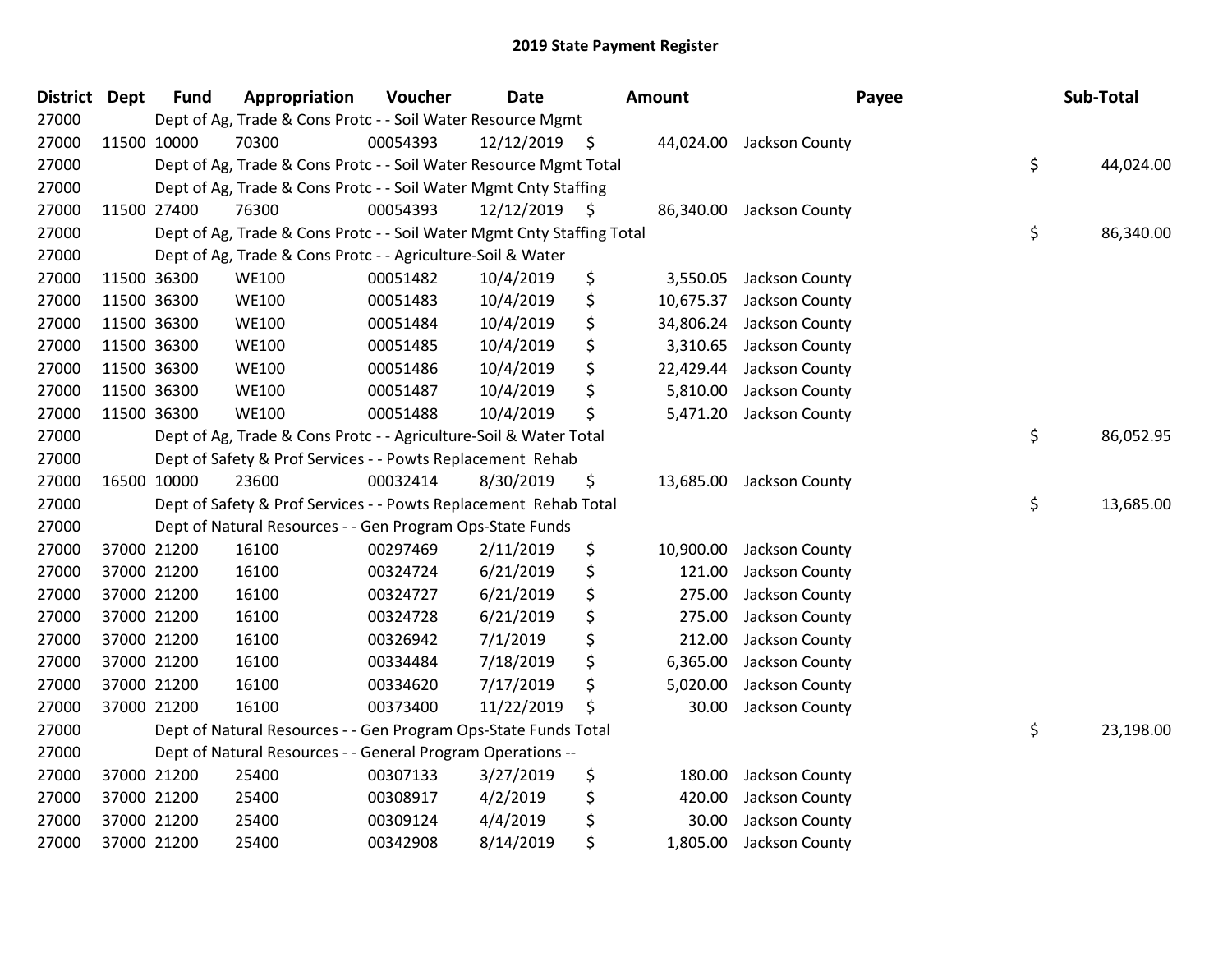| District Dept | <b>Fund</b> | Appropriation                                                      | Voucher  | <b>Date</b> | Amount          |                           | Payee | Sub-Total  |
|---------------|-------------|--------------------------------------------------------------------|----------|-------------|-----------------|---------------------------|-------|------------|
| 27000         | 37000 21200 | 25400                                                              | 00346247 | 8/12/2019   | \$<br>480.00    | Jackson County            |       |            |
| 27000         | 37000 21200 | 25400                                                              | 00371618 | 12/5/2019   | \$<br>7,500.00  | Jackson County            |       |            |
| 27000         |             | Dept of Natural Resources - - General Program Operations -- Total  |          |             |                 |                           | \$    | 10,415.00  |
| 27000         |             | Dept of Natural Resources - - Recreation Aids- Utility Terra       |          |             |                 |                           |       |            |
| 27000         | 37000 21200 | 54700                                                              | 00375078 | 12/3/2019   | \$<br>63,291.00 | Jackson County            |       |            |
| 27000         |             | Dept of Natural Resources - - Recreation Aids- Utility Terra Total |          |             |                 |                           | \$    | 63,291.00  |
| 27000         |             | Dept of Natural Resources - - Venison Processing                   |          |             |                 |                           |       |            |
| 27000         | 37000 21200 | 54900                                                              | 00297469 | 2/11/2019   | \$<br>180.00    | Jackson County            |       |            |
| 27000         | 37000 21200 | 54900                                                              | 00301636 | 3/28/2019   | \$<br>2,275.00  | Jackson County            |       |            |
| 27000         |             | Dept of Natural Resources - - Venison Processing Total             |          |             |                 |                           | \$    | 2,455.00   |
| 27000         |             | Dept of Natural Resources - - Enf A - Atv & Utv Enforcement        |          |             |                 |                           |       |            |
| 27000         | 37000 21200 | 55100                                                              | 00359102 | 9/18/2019   | \$              | 56,848.59 Jackson County  |       |            |
| 27000         |             | Dept of Natural Resources - - Enf A - Atv & Utv Enforcement Total  |          |             |                 |                           | \$    | 56,848.59  |
| 27000         |             | Dept of Natural Resources - - Enf A - Snow Enforcement             |          |             |                 |                           |       |            |
| 27000         | 37000 21200 | 55200                                                              | 00359309 | 9/18/2019   | \$<br>13,591.84 | Jackson County            |       |            |
| 27000         |             | Dept of Natural Resources - - Enf A - Snow Enforcement Total       |          |             |                 |                           | \$    | 13,591.84  |
| 27000         |             | Dept of Natural Resources - - Wildlife Damage Claims & Abat        |          |             |                 |                           |       |            |
| 27000         | 37000 21200 | 55300                                                              | 00297469 | 2/11/2019   | \$              | 100,649.74 Jackson County |       |            |
| 27000         | 37000 21200 | 55300                                                              | 00301636 | 3/28/2019   | \$<br>5,745.03  | Jackson County            |       |            |
| 27000         |             | Dept of Natural Resources - - Wildlife Damage Claims & Abat Total  |          |             |                 |                           | \$    | 106,394.77 |
| 27000         |             | Dept of Natural Resources - - Resaids - County Cons Aids           |          |             |                 |                           |       |            |
| 27000         | 37000 21200 | 56300                                                              | 00318723 | 5/9/2019    | \$              | 2,664.00 Jackson County   |       |            |
| 27000         |             | Dept of Natural Resources - - Resaids - County Cons Aids Total     |          |             |                 |                           | \$    | 2,664.00   |
| 27000         |             | Dept of Natural Resources - - Ra- Fish, WI & Forestry              |          |             |                 |                           |       |            |
| 27000         | 37000 21200 | 56400                                                              | 00301414 | 2/27/2019   | \$<br>5,735.58  | Jackson County            |       |            |
| 27000         |             | Dept of Natural Resources - - Ra- Fish, WI & Forestry Total        |          |             |                 |                           | \$    | 5,735.58   |
| 27000         |             | Dept of Natural Resources - - Resaids - Forest Croplnd & Mfl       |          |             |                 |                           |       |            |
| 27000         | 37000 21200 | 56600                                                              | 00359789 | 9/23/2019   | \$              | 20,871.92 Jackson County  |       |            |
| 27000         |             | Dept of Natural Resources - - Resaids - Forest CropInd & Mfl Total |          |             |                 |                           | \$    | 20,871.92  |
| 27000         |             | Dept of Natural Resources - - Resaids - Cnty Forst & Admin         |          |             |                 |                           |       |            |
| 27000         | 37000 21200 | 57200                                                              | 00301290 | 3/1/2019    | \$              | 49,175.40 Jackson County  |       |            |
| 27000         |             | Dept of Natural Resources - - Resaids - Cnty Forst & Admin Total   |          |             |                 |                           | \$    | 49,175.40  |
| 27000         |             | Dept of Natural Resources - - Ra- Snowmobile Trail Areas           |          |             |                 |                           |       |            |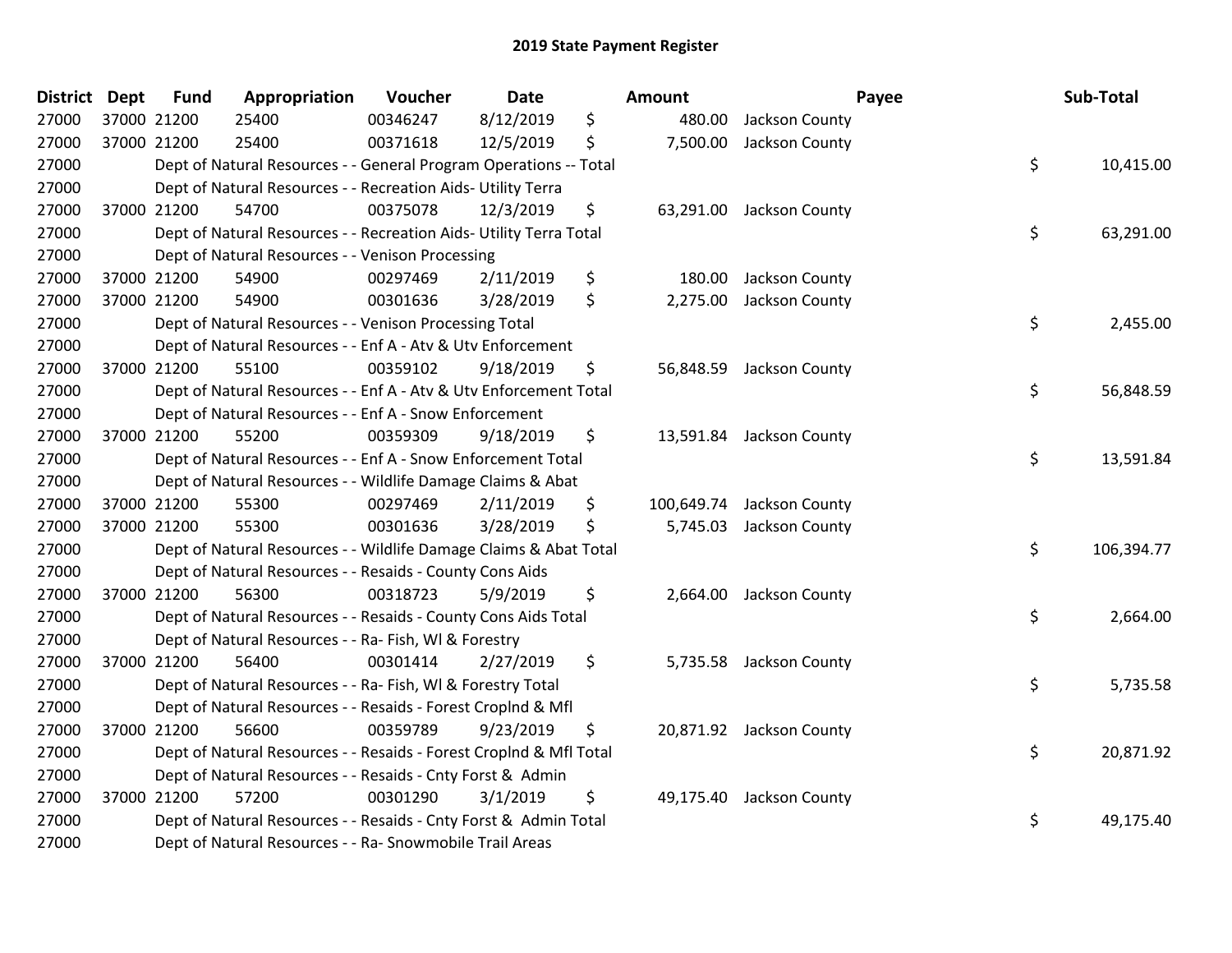| District | <b>Dept</b> | <b>Fund</b> | Appropriation                                                      | Voucher  | <b>Date</b> | <b>Amount</b>   |                         | Payee | Sub-Total  |
|----------|-------------|-------------|--------------------------------------------------------------------|----------|-------------|-----------------|-------------------------|-------|------------|
| 27000    | 37000 21200 |             | 57500                                                              | 00293264 | 1/23/2019   | \$<br>88,880.61 | Jackson County          |       |            |
| 27000    |             | 37000 21200 | 57500                                                              | 00374756 | 11/27/2019  | \$<br>96,240.00 | Jackson County          |       |            |
| 27000    |             |             | Dept of Natural Resources - - Ra- Snowmobile Trail Areas Total     |          |             |                 |                         | \$    | 185,120.61 |
| 27000    |             |             | Dept of Natural Resources - - Ra- Atv Prj Aids, Gas Tax Pymt       |          |             |                 |                         |       |            |
| 27000    |             | 37000 21200 | 57600                                                              | 00315881 | 4/26/2019   | \$<br>6,910.00  | Jackson County          |       |            |
| 27000    |             | 37000 21200 | 57600                                                              | 00375253 | 12/4/2019   | \$<br>6,910.00  | Jackson County          |       |            |
| 27000    |             | 37000 21200 | 57600                                                              | 00375254 | 12/4/2019   | \$<br>45,850.00 | Jackson County          |       |            |
| 27000    |             |             | Dept of Natural Resources - - Ra- Atv Prj Aids, Gas Tax Pymt Total |          |             |                 |                         | \$    | 59,670.00  |
| 27000    |             |             | Dept of Natural Resources - - Ra- Atv Project Aids                 |          |             |                 |                         |       |            |
| 27000    |             | 37000 21200 | 57700                                                              | 00375070 | 12/3/2019   | \$<br>36,740.40 | Jackson County          |       |            |
| 27000    |             |             | Dept of Natural Resources - - Ra- Atv Project Aids Total           |          |             |                 |                         | \$    | 36,740.40  |
| 27000    |             |             | Dept of Natural Resources - - GPO-Environmental Fund               |          |             |                 |                         |       |            |
| 27000    |             | 37000 27400 | 46100                                                              | 00304589 | 3/13/2019   | \$<br>30.00     | Jackson County          |       |            |
| 27000    |             | 37000 27400 | 46100                                                              | 00304590 | 3/13/2019   | \$<br>30.00     | Jackson County          |       |            |
| 27000    |             | 37000 27400 | 46100                                                              | 00356346 | 9/13/2019   | \$<br>30.00     | Jackson County          |       |            |
| 27000    |             | 37000 27400 | 46100                                                              | 00369338 | 11/4/2019   | \$<br>30.00     | Jackson County          |       |            |
| 27000    |             | 37000 27400 | 46100                                                              | 00369343 | 11/4/2019   | \$<br>30.00     | Jackson County          |       |            |
| 27000    |             |             | Dept of Natural Resources - - GPO-Environmental Fund Total         |          |             |                 |                         | \$    | 150.00     |
| 27000    |             |             | Dept of Natural Resources - - Fin Asst For Responsible Units       |          |             |                 |                         |       |            |
| 27000    |             | 37000 27400 | 67000                                                              | 00323261 | 5/22/2019   | \$<br>79,541.73 | Jackson County          |       |            |
| 27000    |             |             | Dept of Natural Resources - - Fin Asst For Responsible Units Total |          |             |                 |                         | \$    | 79,541.73  |
| 27000    |             |             | Dept of Natural Resources - - Recycling Consolidation Grants       |          |             |                 |                         |       |            |
| 27000    |             | 37000 27400 | 67300                                                              | 00323261 | 5/22/2019   | \$              | 5,190.19 Jackson County |       |            |
| 27000    |             |             | Dept of Natural Resources - - Recycling Consolidation Grants Total |          |             |                 |                         | \$    | 5,190.19   |
| 27000    |             |             | Dept of Natural Resources - - Land Acquisition                     |          |             |                 |                         |       |            |
| 27000    |             | 37000 36300 | <b>TA100</b>                                                       | 00298526 | 2/14/2019   | \$<br>49,598.50 | Jackson County          |       |            |
| 27000    |             | 37000 36300 | TA100                                                              | 00315430 | 4/24/2019   | \$<br>30.00     | Jackson County          |       |            |
| 27000    |             |             | Dept of Natural Resources - - Land Acquisition Total               |          |             |                 |                         | \$    | 49,628.50  |
| 27000    |             |             | Dept of Natural Resources - - GPO - Sd Water Loan Prog, Fed        |          |             |                 |                         |       |            |
| 27000    |             | 37000 57300 | 48200                                                              | 00299823 | 2/19/2019   | \$<br>4,657.50  | Jackson County          |       |            |
| 27000    |             | 37000 57300 | 48200                                                              | 00310927 | 4/30/2019   | \$<br>3,627.00  | Jackson County          |       |            |
| 27000    |             | 37000 57300 | 48200                                                              | 00330002 | 7/5/2019    | \$<br>3,627.00  | Jackson County          |       |            |
| 27000    |             | 37000 57300 | 48200                                                              | 00373451 | 11/27/2019  | \$<br>3,627.00  | Jackson County          |       |            |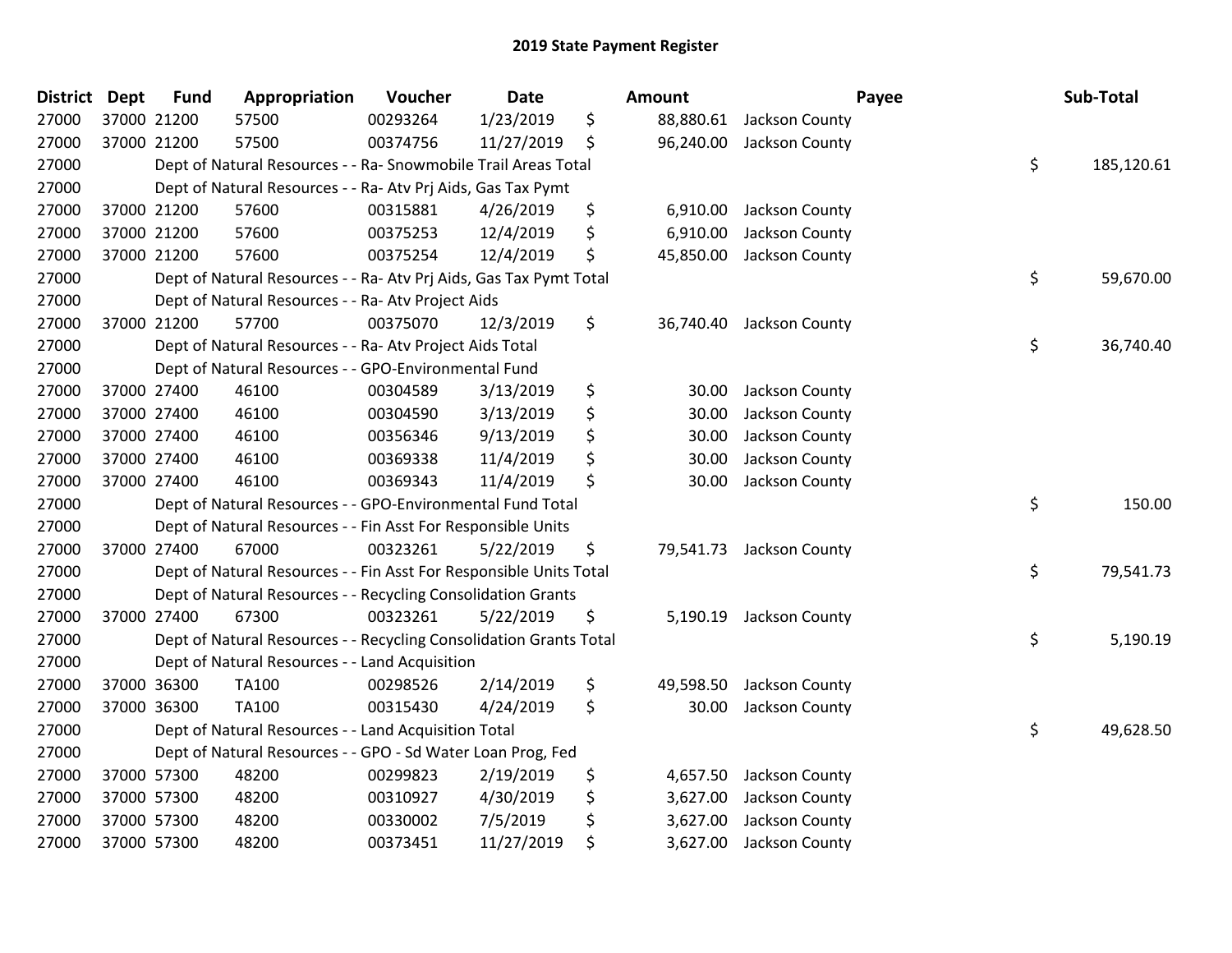| <b>District Dept</b> |             | <b>Fund</b> | Appropriation                                                     | Voucher  | <b>Date</b> | <b>Amount</b>  | Payee                    | Sub-Total       |
|----------------------|-------------|-------------|-------------------------------------------------------------------|----------|-------------|----------------|--------------------------|-----------------|
| 27000                |             |             | Dept of Natural Resources - - GPO - Sd Water Loan Prog, Fed Total |          |             |                |                          | \$<br>15,538.50 |
| 27000                |             |             | WI Dept of Transportation - - Eldly&Disa Co/Aid Sf                |          |             |                |                          |                 |
| 27000                |             | 39500 21100 | 16800                                                             | 00340225 | 1/9/2019    | \$             | 72,389.00 Jackson County |                 |
| 27000                |             |             | WI Dept of Transportation - - Eldly&Disa Co/Aid Sf Total          |          |             |                |                          | \$<br>72,389.00 |
| 27000                |             |             | WI Dept of Transportation - - County Forest Aids                  |          |             |                |                          |                 |
| 27000                |             | 39500 21100 | 17000                                                             | 00357941 | 3/7/2019    | \$<br>2,705.79 | Jackson County           |                 |
| 27000                |             |             | WI Dept of Transportation - - County Forest Aids Total            |          |             |                |                          | \$<br>2,705.79  |
| 27000                |             |             | WI Dept of Transportation - - Hwy Sfty Loc Aid Ffd                |          |             |                |                          |                 |
| 27000                |             | 39500 21100 | 18500                                                             | 00342896 | 1/16/2019   | \$<br>3,762.22 | Jackson County           |                 |
| 27000                |             | 39500 21100 | 18500                                                             | 00343531 | 1/17/2019   | \$<br>2,275.16 | Jackson County           |                 |
| 27000                |             | 39500 21100 | 18500                                                             | 00351628 | 2/12/2019   | \$<br>3,783.48 | Jackson County           |                 |
| 27000                |             | 39500 21100 | 18500                                                             | 00359827 | 3/12/2019   | \$<br>288.99   | Jackson County           |                 |
| 27000                |             | 39500 21100 | 18500                                                             | 00359832 | 3/12/2019   | \$<br>1,943.88 | Jackson County           |                 |
| 27000                |             | 39500 21100 | 18500                                                             | 00362345 | 3/27/2019   | \$<br>3,786.47 | Jackson County           |                 |
| 27000                |             | 39500 21100 | 18500                                                             | 00362688 | 3/27/2019   | \$<br>2,391.17 | Jackson County           |                 |
| 27000                |             | 39500 21100 | 18500                                                             | 00371568 | 4/15/2019   | \$<br>4,815.34 | Jackson County           |                 |
| 27000                |             | 39500 21100 | 18500                                                             | 00371570 | 4/15/2019   | \$<br>2,420.04 | Jackson County           |                 |
| 27000                |             | 39500 21100 | 18500                                                             | 00377419 | 5/7/2019    | \$<br>3,658.00 | Jackson County           |                 |
| 27000                |             | 39500 21100 | 18500                                                             | 00386237 | 5/31/2019   | \$<br>4,296.52 | Jackson County           |                 |
| 27000                |             | 39500 21100 | 18500                                                             | 00386238 | 5/31/2019   | \$<br>3,248.72 | Jackson County           |                 |
| 27000                |             | 39500 21100 | 18500                                                             | 00394169 | 6/18/2019   | \$<br>5,568.48 | Jackson County           |                 |
| 27000                |             | 39500 21100 | 18500                                                             | 00409595 | 7/5/2019    | \$<br>3,715.62 | Jackson County           |                 |
| 27000                |             | 39500 21100 | 18500                                                             | 00410685 | 7/10/2019   | \$<br>4,911.28 | Jackson County           |                 |
| 27000                |             | 39500 21100 | 18500                                                             | 00413922 | 7/19/2019   | \$<br>4,176.88 | Jackson County           |                 |
| 27000                |             | 39500 21100 | 18500                                                             | 00421163 | 8/12/2019   | \$<br>4,000.00 | Jackson County           |                 |
| 27000                |             | 39500 21100 | 18500                                                             | 00421181 | 8/12/2019   | \$<br>5,615.06 | Jackson County           |                 |
| 27000                |             | 39500 21100 | 18500                                                             | 00423312 | 8/13/2019   | \$<br>3,633.28 | Jackson County           |                 |
| 27000                |             | 39500 21100 | 18500                                                             | 00437713 | 9/24/2019   | \$<br>5,675.20 | Jackson County           |                 |
| 27000                |             | 39500 21100 | 18500                                                             | 00441228 | 10/4/2019   | \$<br>4,368.20 | Jackson County           |                 |
| 27000                |             | 39500 21100 | 18500                                                             | 00469381 | 12/10/2019  | \$<br>4,175.28 | Jackson County           |                 |
| 27000                |             | 39500 21100 | 18500                                                             | 00469385 | 12/10/2019  | \$<br>1,280.81 | Jackson County           |                 |
| 27000                |             | 39500 21100 | 18500                                                             | 00469414 | 12/10/2019  | \$<br>4,659.31 | Jackson County           |                 |
| 27000                | 39500 21100 |             | 18500                                                             | 00470393 | 12/12/2019  | \$<br>7,317.40 | Jackson County           |                 |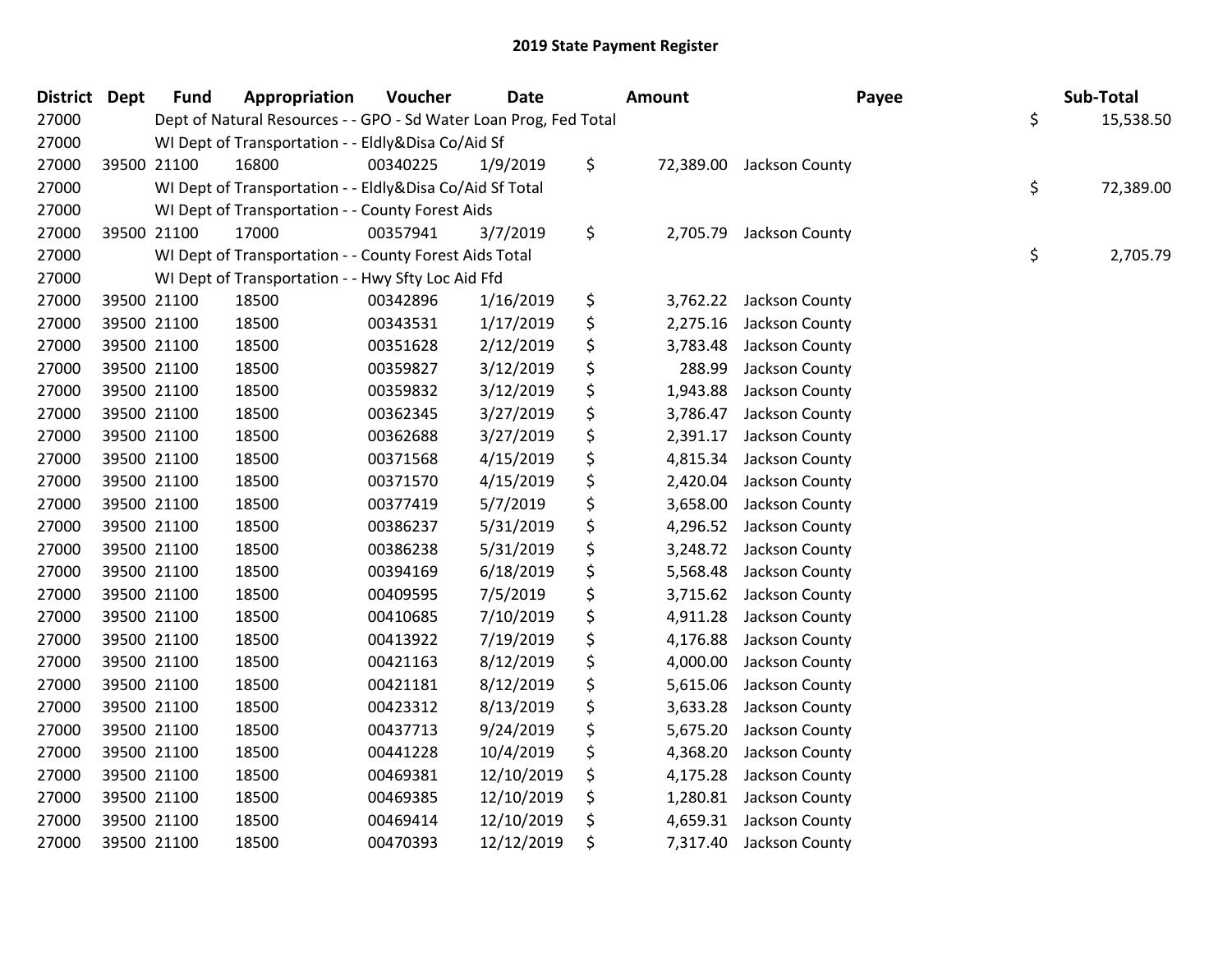| District | <b>Dept</b> | <b>Fund</b> | Appropriation                                            | Voucher  | <b>Date</b> | Amount           |                           | Payee | Sub-Total  |
|----------|-------------|-------------|----------------------------------------------------------|----------|-------------|------------------|---------------------------|-------|------------|
| 27000    |             | 39500 21100 | 18500                                                    | 00471361 | 12/17/2019  | \$<br>1,696.04   | Jackson County            |       |            |
| 27000    |             | 39500 21100 | 18500                                                    | 00471775 | 12/26/2019  | \$<br>4,428.12   | Jackson County            |       |            |
| 27000    |             | 39500 21100 | 18500                                                    | 00474813 | 12/27/2019  | \$<br>3,987.96   | Jackson County            |       |            |
| 27000    |             |             | WI Dept of Transportation - - Hwy Sfty Loc Aid Ffd Total |          |             |                  |                           | \$    | 105,878.91 |
| 27000    |             |             | WI Dept of Transportation - - Trans Aids To Co.-Sf       |          |             |                  |                           |       |            |
| 27000    |             | 39500 21100 | 19000                                                    | 00335799 | 1/7/2019    | \$<br>221,433.63 | Jackson County            |       |            |
| 27000    |             | 39500 21100 | 19000                                                    | 00401124 | 7/1/2019    | \$<br>442,867.26 | Jackson County            |       |            |
| 27000    |             | 39500 21100 | 19000                                                    | 00443942 | 10/7/2019   | \$<br>221,433.63 | Jackson County            |       |            |
| 27000    |             |             | WI Dept of Transportation - - Trans Aids To Co.-Sf Total |          |             |                  |                           | \$    | 885,734.52 |
| 27000    |             |             | WI Dept of Transportation - - Local Rds, Grants Sf       |          |             |                  |                           |       |            |
| 27000    |             | 39500 21100 | 27000                                                    | 00342414 | 1/15/2019   | \$               | 117,783.93 Jackson County |       |            |
| 27000    |             |             | WI Dept of Transportation - - Local Rds, Grants Sf Total |          |             |                  |                           | \$    | 117,783.93 |
| 27000    |             |             | WI Dept of Transportation - - Loc Rd Imp Prg St Fd       |          |             |                  |                           |       |            |
| 27000    |             | 39500 21100 | 27800                                                    | 00465116 | 11/29/2019  | \$<br>4,482.53   | Jackson County            |       |            |
| 27000    |             |             | WI Dept of Transportation - - Loc Rd Imp Prg St Fd Total |          |             |                  |                           | \$    | 4,482.53   |
| 27000    |             |             | WI Dept of Transportation - - St Hwy Rehab, Sf           |          |             |                  |                           |       |            |
| 27000    |             | 39500 21100 | 36300                                                    | 00387052 | 5/28/2019   | \$<br>1,672.44   | Jackson County            |       |            |
| 27000    |             | 39500 21100 | 36300                                                    | 00429737 | 9/3/2019    | \$<br>4,484.43   | Jackson County            |       |            |
| 27000    |             |             | WI Dept of Transportation - - St Hwy Rehab, Sf Total     |          |             |                  |                           | \$    | 6,156.87   |
| 27000    |             |             | WI Dept of Transportation - - Hwy Mgmt & Opers Sf        |          |             |                  |                           |       |            |
| 27000    |             | 39500 21100 | 36500                                                    | 00468210 | 12/6/2019   | \$<br>410.11     | Jackson County            |       |            |
| 27000    |             |             | WI Dept of Transportation - - Hwy Mgmt & Opers Sf Total  |          |             |                  |                           | \$    | 410.11     |
| 27000    |             |             | WI Dept of Transportation - - Routine Maint Sf           |          |             |                  |                           |       |            |
| 27000    |             | 39500 21100 | 36800                                                    | 00348087 | 2/4/2019    | \$<br>147,741.94 | Jackson County            |       |            |
| 27000    |             | 39500 21100 | 36800                                                    | 00359384 | 3/29/2019   | \$<br>179,525.58 | Jackson County            |       |            |
| 27000    |             | 39500 21100 | 36800                                                    | 00361923 | 3/19/2019   | \$<br>147,362.18 | Jackson County            |       |            |
| 27000    |             | 39500 21100 | 36800                                                    | 00387052 | 5/28/2019   | \$<br>218,657.11 | Jackson County            |       |            |
| 27000    |             | 39500 21100 | 36800                                                    | 00387890 | 5/30/2019   | \$<br>381,326.36 | Jackson County            |       |            |
| 27000    |             | 39500 21100 | 36800                                                    | 00409110 | 7/3/2019    | \$<br>217,793.50 | Jackson County            |       |            |
| 27000    |             | 39500 21100 | 36800                                                    | 00410997 | 7/10/2019   | \$<br>154,187.66 | Jackson County            |       |            |
| 27000    |             | 39500 21100 | 36800                                                    | 00429737 | 9/3/2019    | \$<br>123,872.84 | Jackson County            |       |            |
| 27000    |             | 39500 21100 | 36800                                                    | 00439544 | 10/1/2019   | \$<br>119,935.04 | Jackson County            |       |            |
| 27000    |             | 39500 21100 | 36800                                                    | 00440081 | 10/1/2019   | \$<br>70,937.31  | Jackson County            |       |            |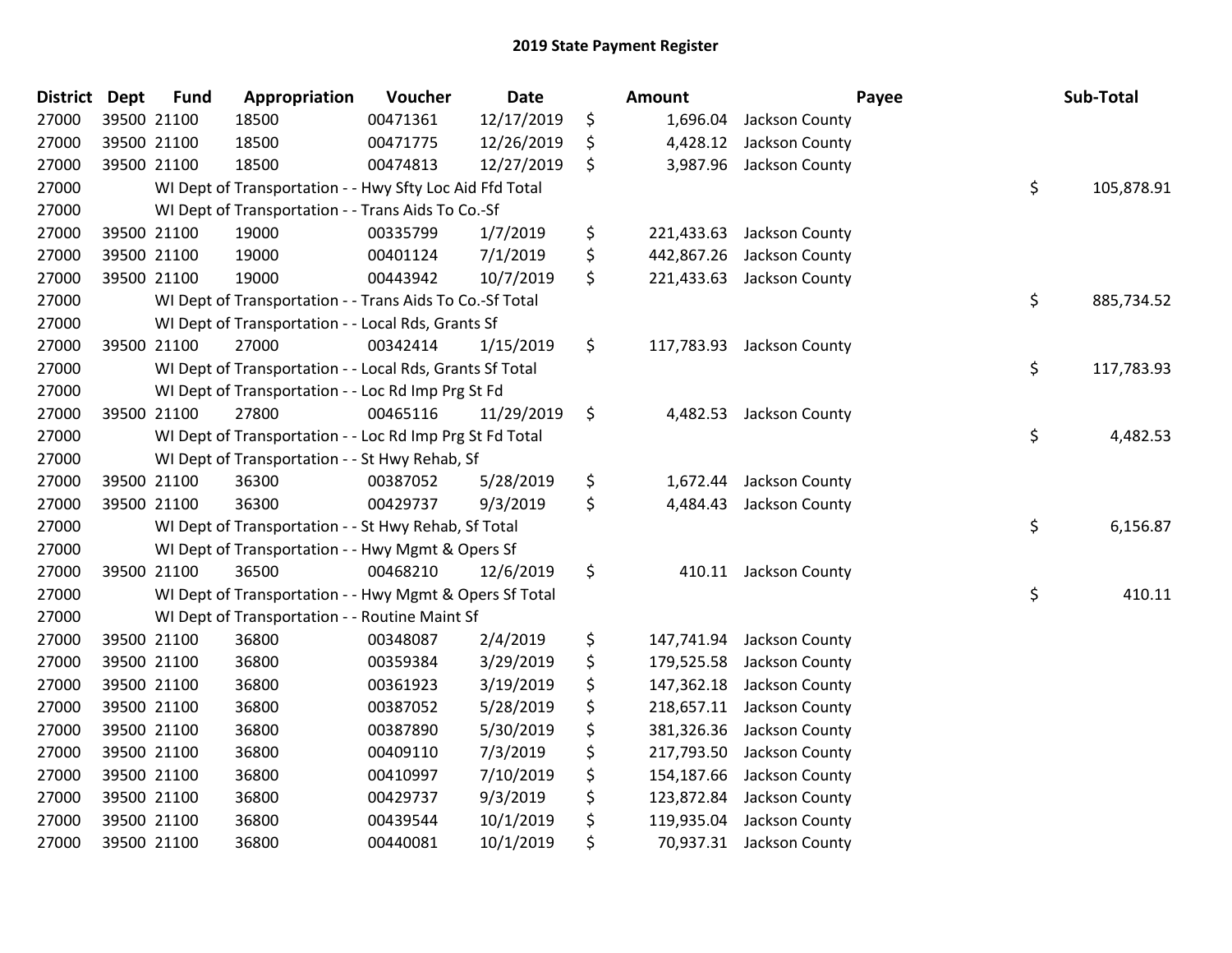| District Dept |             | <b>Fund</b> | Appropriation                                                      | Voucher  | <b>Date</b> | <b>Amount</b>    | Payee                                                                                                   | Sub-Total          |
|---------------|-------------|-------------|--------------------------------------------------------------------|----------|-------------|------------------|---------------------------------------------------------------------------------------------------------|--------------------|
| 27000         | 39500 21100 |             | 36800                                                              | 00449461 | 10/15/2019  | \$<br>130,088.03 | Jackson County                                                                                          |                    |
| 27000         | 39500 21100 |             | 36800                                                              | 00464808 | 11/25/2019  | \$<br>955.92     | Jackson County                                                                                          |                    |
| 27000         | 39500 21100 |             | 36800                                                              | 00466097 | 11/27/2019  | \$<br>97,832.73  | Jackson County                                                                                          |                    |
| 27000         | 39500 21100 |             | 36800                                                              | 00468210 | 12/6/2019   | \$<br>93,049.18  | Jackson County                                                                                          |                    |
| 27000         | 39500 21100 |             | 36800                                                              | 00475119 | 12/30/2019  | \$<br>117,724.35 | Jackson County                                                                                          |                    |
| 27000         |             |             | WI Dept of Transportation - - Routine Maint Sf Total               |          |             |                  |                                                                                                         | \$<br>2,200,989.73 |
| 27000         |             |             | Department of Corrections - - Services For Drunken Driving O       |          |             |                  |                                                                                                         |                    |
| 27000         | 41000 10000 |             | 10300                                                              | 00312221 | 9/25/2019   | \$<br>138.00     | Jackson County                                                                                          |                    |
| 27000         |             |             | Department of Corrections - - Services For Drunken Driving O Total |          |             |                  |                                                                                                         | \$<br>138.00       |
| 27000         |             |             | Department of Corrections - - Reimbursement Claims Of Counti       |          |             |                  |                                                                                                         |                    |
| 27000         | 41000 10000 |             | 10400                                                              | 00302400 | 8/30/2019   | \$<br>49.62      | Jackson County                                                                                          |                    |
| 27000         | 41000 10000 |             | 10400                                                              | 00302401 | 8/30/2019   | \$<br>35.51      | Jackson County                                                                                          |                    |
| 27000         | 41000 10000 |             | 10400                                                              | 00302403 | 8/30/2019   | \$<br>8.62       | Jackson County                                                                                          |                    |
| 27000         | 41000 10000 |             | 10400                                                              | 00302405 | 8/30/2019   | \$<br>40.63      | Jackson County                                                                                          |                    |
| 27000         |             |             | Department of Corrections - - Reimbursement Claims Of Counti Total |          |             |                  |                                                                                                         | \$<br>134.38       |
| 27000         |             |             | Department of Corrections - - Corrections Contracts And Agre       |          |             |                  |                                                                                                         |                    |
| 27000         | 41000 10000 |             | 11400                                                              | 00259735 | 1/14/2019   | \$<br>1,286.50   | Jackson County                                                                                          |                    |
| 27000         | 41000 10000 |             | 11400                                                              | 00261582 | 1/23/2019   | \$<br>720.44     | Jackson County                                                                                          |                    |
| 27000         | 41000 10000 |             | 11400                                                              | 00261605 | 1/23/2019   | \$<br>3,036.14   | Jackson County                                                                                          |                    |
| 27000         | 41000 10000 |             | 11400                                                              | 00262954 | 1/28/2019   | \$<br>3,602.20   | Jackson County                                                                                          |                    |
| 27000         | 41000 10000 |             | 11400                                                              | 00268742 | 2/26/2019   | \$<br>2,778.84   | Jackson County                                                                                          |                    |
| 27000         | 41000 10000 |             | 11400                                                              | 00275131 | 3/28/2019   | \$<br>4,734.32   | Jackson County                                                                                          |                    |
| 27000         | 41000 10000 |             | 11400                                                              | 00280106 | 4/17/2019   | \$<br>6,381.04   | Jackson County                                                                                          |                    |
| 27000         | 41000 10000 |             | 11400                                                              | 00287263 | 5/22/2019   | \$<br>3,705.12   | Jackson County                                                                                          |                    |
| 27000         | 41000 10000 |             | 11400                                                              | 00293919 | 6/24/2019   | \$<br>1,183.58   | Jackson County                                                                                          |                    |
| 27000         | 41000 10000 |             | 11400                                                              | 00296957 | 7/9/2019    | \$<br>3,602.20   | Jackson County                                                                                          |                    |
| 27000         | 41000 10000 |             | 11400                                                              | 00307586 | 9/3/2019    | \$<br>4,219.72   | Jackson County                                                                                          |                    |
| 27000         | 41000 10000 |             | 11400                                                              | 00315402 | 10/10/2019  | \$<br>4,168.26   | Jackson County                                                                                          |                    |
| 27000         | 41000 10000 |             | 11400                                                              | 00320297 | 10/31/2019  | \$<br>3,241.98   | Jackson County                                                                                          |                    |
| 27000         | 41000 10000 |             | 11400                                                              | 00325787 | 11/27/2019  | \$<br>3,396.36   | Jackson County                                                                                          |                    |
| 27000         |             |             | Department of Corrections - - Corrections Contracts And Agre Total |          |             |                  |                                                                                                         | \$<br>46,056.70    |
| 27000         |             |             |                                                                    |          |             |                  | Department of Corrections - - Reimbursing Counties For Probation, Extended Supervision And Parole Holds |                    |
| 27000         | 41000 10000 |             | 11600                                                              | 00320803 | 11/4/2019   | \$               | 45,397.98 Jackson County                                                                                |                    |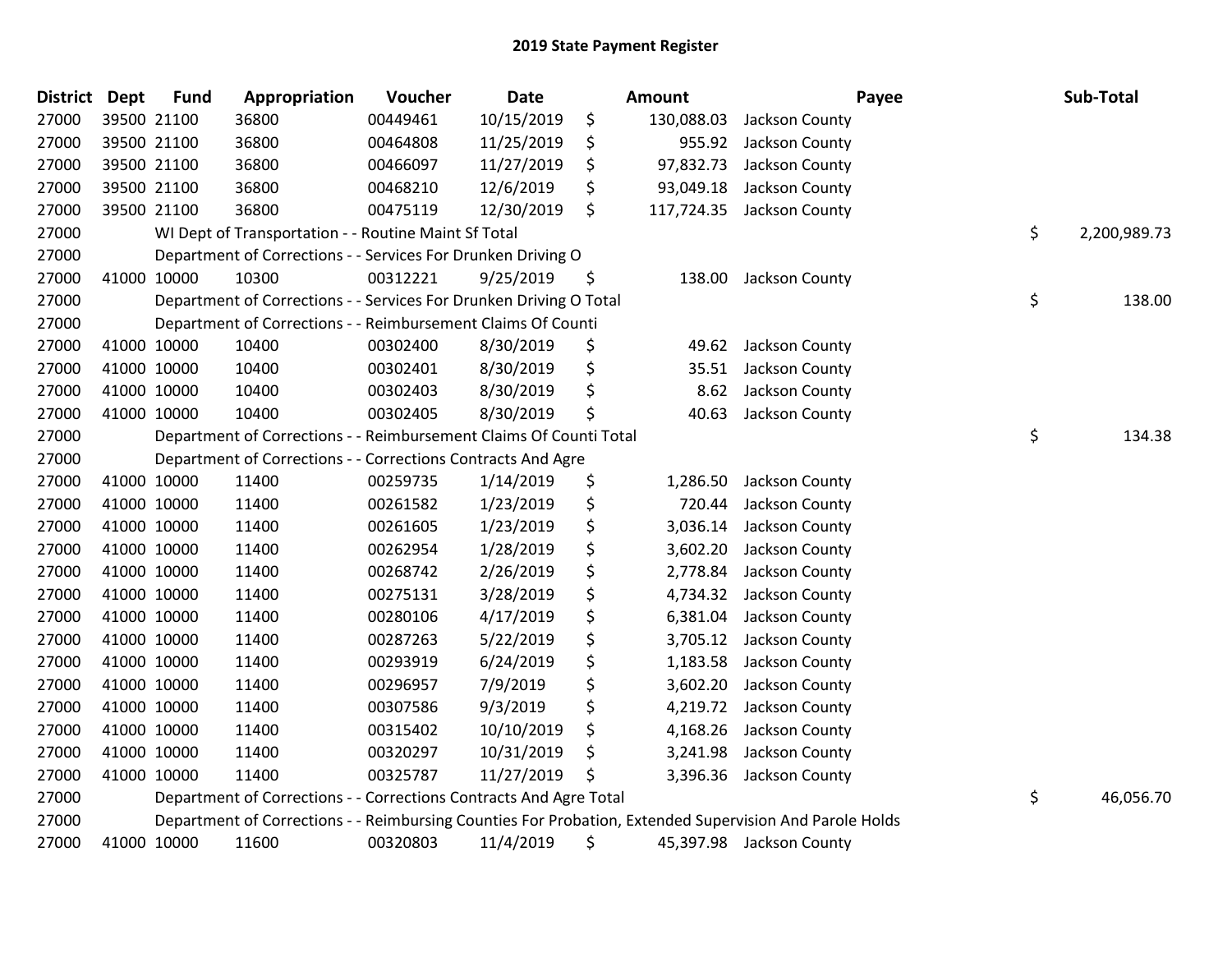| District Dept | <b>Fund</b> | Appropriation                                                          | Voucher  | <b>Date</b> | <b>Amount</b>    | Payee                                                                                                         | Sub-Total          |
|---------------|-------------|------------------------------------------------------------------------|----------|-------------|------------------|---------------------------------------------------------------------------------------------------------------|--------------------|
| 27000         |             |                                                                        |          |             |                  | Department of Corrections - - Reimbursing Counties For Probation, Extended Supervision And Parole Holds Total | \$<br>45,397.98    |
| 27000         |             | Department of Corrections - - Probation, Parole And Extended           |          |             |                  |                                                                                                               |                    |
| 27000         | 41000 10000 | 18700                                                                  | 00320803 | 11/4/2019   | \$               | 19,042.02 Jackson County                                                                                      |                    |
| 27000         |             | Department of Corrections - - Probation, Parole And Extended Total     |          |             |                  |                                                                                                               | \$<br>19,042.02    |
| 27000         |             | Department of Health Services - - State/Federal Aids                   |          |             |                  |                                                                                                               |                    |
| 27000         | 43500 10000 | 00000                                                                  | 90906    | 1/2/2019    | \$<br>52,026.00  | Jackson County                                                                                                |                    |
| 27000         | 43500 10000 | 00000                                                                  | 90909    | 3/1/2019    | \$<br>197,037.00 | Jackson County                                                                                                |                    |
| 27000         | 43500 10000 | 00000                                                                  | 90911    | 5/1/2019    | \$<br>189,165.00 | Jackson County                                                                                                |                    |
| 27000         | 43500 10000 | 00000                                                                  | 90913    | 6/3/2019    | \$<br>174,016.00 | Jackson County                                                                                                |                    |
| 27000         | 43500 10000 | 00000                                                                  | 90914    | 6/17/2019   | \$<br>55,241.00  | Jackson County                                                                                                |                    |
| 27000         | 43500 10000 | 00000                                                                  | 92000    | 7/1/2019    | \$<br>413,421.00 | Jackson County                                                                                                |                    |
| 27000         | 43500 10000 | 00000                                                                  | 92002    | 9/3/2019    | \$<br>855,153.00 | Jackson County                                                                                                |                    |
| 27000         | 43500 10000 | 00000                                                                  | 92004    | 11/1/2019   | \$<br>373,702.00 | Jackson County                                                                                                |                    |
| 27000         | 43500 10000 | 00000                                                                  | 92005    | 12/2/2019   | \$<br>357,418.00 | Jackson County                                                                                                |                    |
| 27000         |             | Department of Health Services - - State/Federal Aids Total             |          |             |                  |                                                                                                               | \$<br>2,667,179.00 |
| 27000         |             | Department of Health Services - - Public Health Dispensaries And       |          |             |                  |                                                                                                               |                    |
| 27000         | 43500 10000 | 10700                                                                  | 00298198 | 8/9/2019    | \$<br>227.25     | Jackson County                                                                                                |                    |
| 27000         | 43500 10000 | 10700                                                                  | 00306083 | 9/4/2019    | \$<br>142.13     | Jackson County                                                                                                |                    |
| 27000         |             | Department of Health Services - - Public Health Dispensaries And Total |          |             |                  |                                                                                                               | \$<br>369.38       |
| 27000         |             | Department of Health Services - - General Program Operations           |          |             |                  |                                                                                                               |                    |
| 27000         | 43500 10000 | 40100                                                                  | 00290193 | 6/12/2019   | \$<br>1.00       | Jackson County                                                                                                |                    |
| 27000         | 43500 10000 | 40100                                                                  | 00290194 | 6/12/2019   | \$<br>15.00      | Jackson County                                                                                                |                    |
| 27000         | 43500 10000 | 40100                                                                  | 00299311 | 7/24/2019   | \$<br>15.00      | Jackson County                                                                                                |                    |
| 27000         | 43500 10000 | 40100                                                                  | 00299315 | 7/24/2019   | \$<br>1.50       | Jackson County                                                                                                |                    |
| 27000         | 43500 10000 | 40100                                                                  | 00300559 | 7/31/2019   | \$<br>1.50       | Jackson County                                                                                                |                    |
| 27000         | 43500 10000 | 40100                                                                  | 00302212 | 8/7/2019    | \$<br>1.50       | Jackson County                                                                                                |                    |
| 27000         | 43500 10000 | 40100                                                                  | 00331098 | 12/18/2019  | \$<br>1.50       | Jackson County                                                                                                |                    |
| 27000         |             | Department of Health Services - - General Program Operations Total     |          |             |                  |                                                                                                               | \$<br>37.00        |
| 27000         |             | Department of Health Services - - Medical Assistance State Admin       |          |             |                  |                                                                                                               |                    |
| 27000         | 43500 10000 | 44000                                                                  | 00290193 | 6/12/2019   | \$<br>1.00       | Jackson County                                                                                                |                    |
| 27000         | 43500 10000 | 44000                                                                  | 00290194 | 6/12/2019   | \$<br>15.00      | Jackson County                                                                                                |                    |
| 27000         | 43500 10000 | 44000                                                                  | 00299311 | 7/24/2019   | \$<br>15.00      | Jackson County                                                                                                |                    |
| 27000         | 43500 10000 | 44000                                                                  | 00299315 | 7/24/2019   | \$<br>1.50       | Jackson County                                                                                                |                    |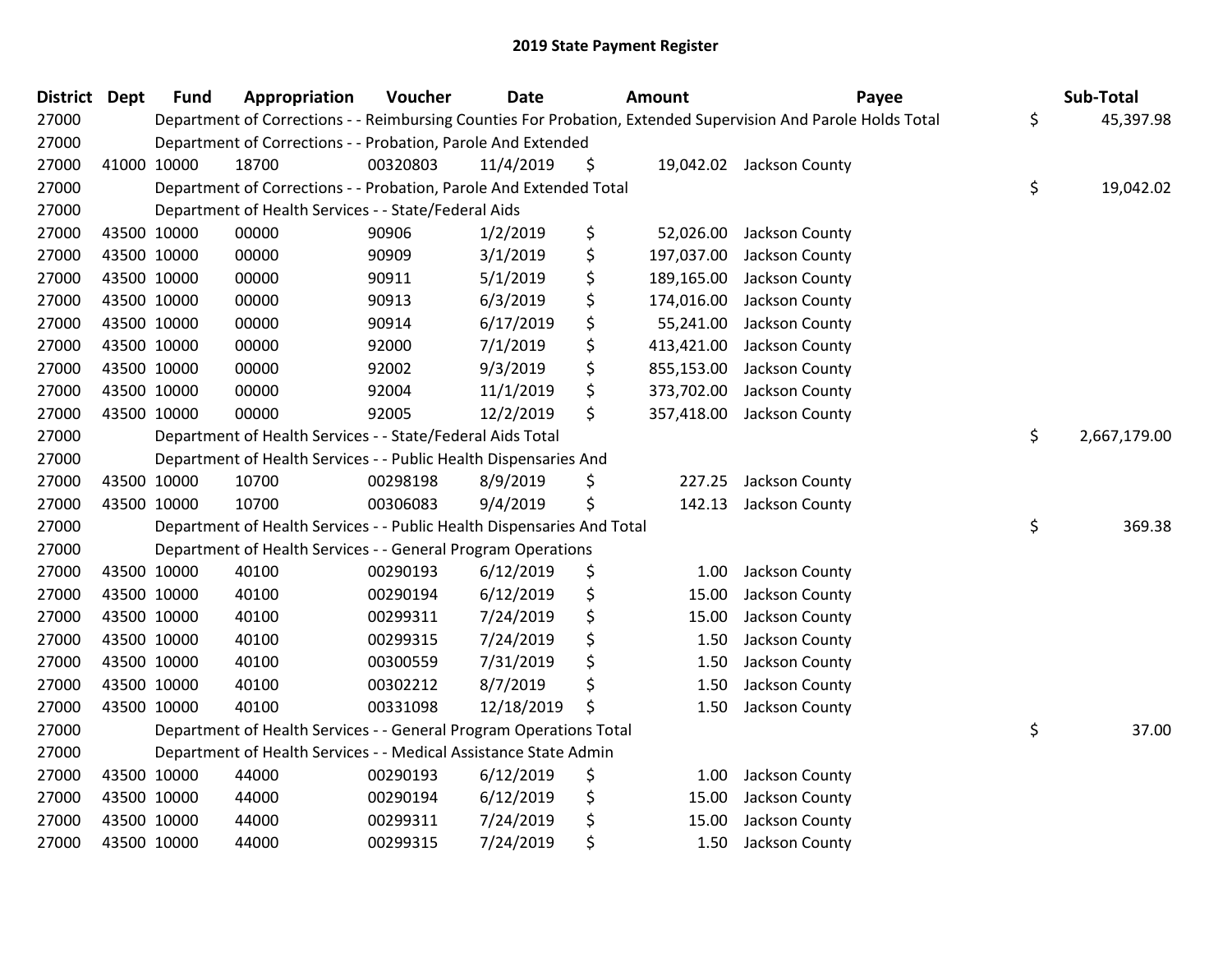| <b>District</b> | Dept        | <b>Fund</b> | Appropriation                                                          | Voucher  | <b>Date</b> |     | Amount    | Payee          | Sub-Total    |
|-----------------|-------------|-------------|------------------------------------------------------------------------|----------|-------------|-----|-----------|----------------|--------------|
| 27000           |             | 43500 10000 | 44000                                                                  | 00300559 | 7/31/2019   | \$  | 1.50      | Jackson County |              |
| 27000           |             | 43500 10000 | 44000                                                                  | 00302212 | 8/7/2019    | \$  | 1.50      | Jackson County |              |
| 27000           |             | 43500 10000 | 44000                                                                  | 00331098 | 12/18/2019  | \$  | 1.50      | Jackson County |              |
| 27000           |             |             | Department of Health Services - - Medical Assistance State Admin Total |          |             |     |           |                | \$<br>37.00  |
| 27000           |             |             | Dept of Children and Families - - General Program Operations           |          |             |     |           |                |              |
| 27000           |             | 43700 10000 | 10100                                                                  | 00052225 | 3/29/2019   | \$  | 50.00     | Jackson County |              |
| 27000           |             |             | Dept of Children and Families - - General Program Operations Total     |          |             |     |           |                | \$<br>50.00  |
| 27000           |             |             | Dept of Children and Families - - State Foster Care And Adoption       |          |             |     |           |                |              |
| 27000           |             | 43700 10000 | 15500                                                                  | 00052225 | 3/29/2019   | \$. | 50.00     | Jackson County |              |
| 27000           |             |             | Dept of Children and Families - - State Foster Care And Adoption Total |          |             |     |           |                | \$<br>50.00  |
| 27000           |             |             | Dept of Children and Families - - Tribal High Cost And Guard Pay       |          |             |     |           |                |              |
| 27000           |             | 43700 10000 | 16900                                                                  | 00057678 | 7/16/2019   | \$  | 624.00    | Jackson County |              |
| 27000           |             |             | Dept of Children and Families - - Tribal High Cost And Guard Pay Total |          |             |     |           |                | \$<br>624.00 |
| 27000           |             |             | Dept of Children and Families - - Fees For Administrative Servic       |          |             |     |           |                |              |
| 27000           |             | 43700 10000 | 23100                                                                  | 00049853 | 2/5/2019    | \$  | 25.00     | Jackson County |              |
| 27000           |             | 43700 10000 | 23100                                                                  | 00054473 | 4/30/2019   | \$  | 40.00     | Jackson County |              |
| 27000           |             | 43700 10000 | 23100                                                                  | 00058396 | 7/26/2019   | \$  | 120.00    | Jackson County |              |
| 27000           |             | 43700 10000 | 23100                                                                  | 00062287 | 10/31/2019  | \$  | 95.00     | Jackson County |              |
| 27000           |             |             | Dept of Children and Families - - Fees For Administrative Servic Total |          |             |     |           |                | \$<br>280.00 |
| 27000           |             |             | Dept of Children and Families - - General Aids                         |          |             |     |           |                |              |
| 27000           |             | 43700 10000 | 99000                                                                  | 00048523 | 1/7/2019    | \$  | 14,911.07 | Jackson County |              |
| 27000           |             | 43700 10000 | 99000                                                                  | 00048524 | 1/7/2019    | \$  | 5,974.71  | Jackson County |              |
| 27000           | 43700 10000 |             | 99000                                                                  | 00049410 | 2/1/2019    | \$  | 32,931.32 | Jackson County |              |
| 27000           |             | 43700 10000 | 99000                                                                  | 00049487 | 2/5/2019    | \$  | 470.00    | Jackson County |              |
| 27000           |             | 43700 10000 | 99000                                                                  | 00049649 | 2/5/2019    | \$  | 347.25    | Jackson County |              |
| 27000           |             | 43700 10000 | 99000                                                                  | 00049720 | 2/5/2019    | \$  | 168.00    | Jackson County |              |
| 27000           |             | 43700 10000 | 99000                                                                  | 00050928 | 3/6/2019    | \$  | 12,002.99 | Jackson County |              |
| 27000           | 43700 10000 |             | 99000                                                                  | 00050929 | 3/5/2019    | \$  | 561.90    | Jackson County |              |
| 27000           |             | 43700 10000 | 99000                                                                  | 00051126 | 3/7/2019    | \$  | 34,807.28 | Jackson County |              |
| 27000           |             | 43700 10000 | 99000                                                                  | 00052152 | 3/29/2019   | \$  | 22,796.96 | Jackson County |              |
| 27000           |             | 43700 10000 | 99000                                                                  | 00052794 | 4/4/2019    | \$  | 23,474.42 | Jackson County |              |
| 27000           |             | 43700 10000 | 99000                                                                  | 00052867 | 4/5/2019    | \$  | 3,656.18  | Jackson County |              |
| 27000           | 43700 10000 |             | 99000                                                                  | 00052868 | 4/5/2019    | \$  | 514.11    | Jackson County |              |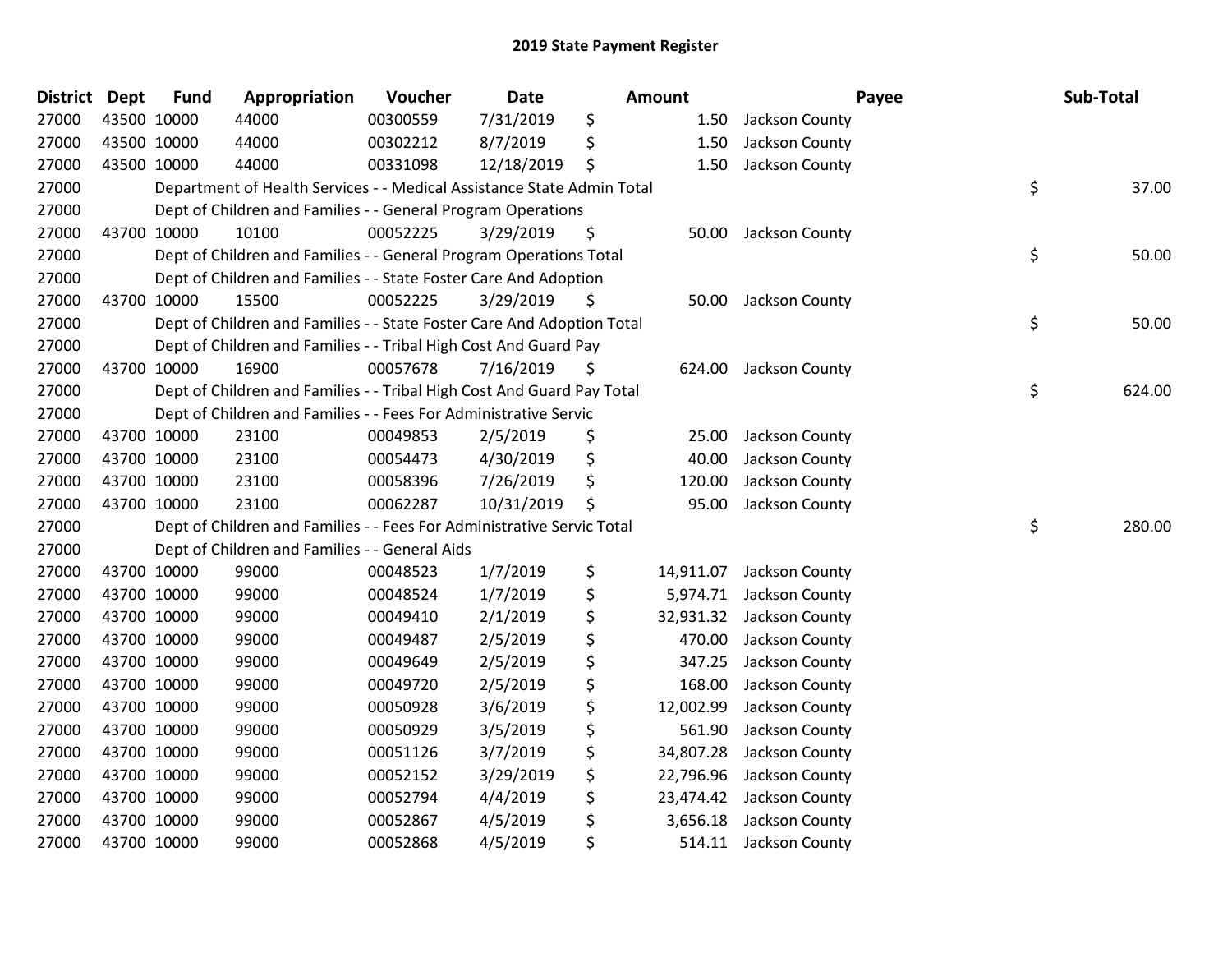| <b>District</b> | Dept | <b>Fund</b> | Appropriation                                        | Voucher  | <b>Date</b> | Amount           |                | Payee | Sub-Total          |
|-----------------|------|-------------|------------------------------------------------------|----------|-------------|------------------|----------------|-------|--------------------|
| 27000           |      | 43700 10000 | 99000                                                | 00052960 | 4/8/2019    | \$<br>9,739.73   | Jackson County |       |                    |
| 27000           |      | 43700 10000 | 99000                                                | 00053270 | 4/16/2019   | \$<br>9,083.00   | Jackson County |       |                    |
| 27000           |      | 43700 10000 | 99000                                                | 00053624 | 4/23/2019   | \$<br>11,733.76  | Jackson County |       |                    |
| 27000           |      | 43700 10000 | 99000                                                | 00053996 | 4/30/2019   | \$<br>41,536.71  | Jackson County |       |                    |
| 27000           |      | 43700 10000 | 99000                                                | 00054551 | 5/1/2019    | \$<br>241,922.82 | Jackson County |       |                    |
| 27000           |      | 43700 10000 | 99000                                                | 00054664 | 5/6/2019    | \$<br>3,370.30   | Jackson County |       |                    |
| 27000           |      | 43700 10000 | 99000                                                | 00054860 | 5/7/2019    | \$<br>125.00     | Jackson County |       |                    |
| 27000           |      | 43700 10000 | 99000                                                | 00056095 | 6/5/2019    | \$<br>49,145.09  | Jackson County |       |                    |
| 27000           |      | 43700 10000 | 99000                                                | 00056096 | 6/5/2019    | \$<br>19,138.39  | Jackson County |       |                    |
| 27000           |      | 43700 10000 | 99000                                                | 00056239 | 6/7/2019    | \$<br>44,901.68  | Jackson County |       |                    |
| 27000           |      | 43700 10000 | 99000                                                | 00058470 | 7/30/2019   | \$<br>24,776.37  | Jackson County |       |                    |
| 27000           |      | 43700 10000 | 99000                                                | 00058605 | 8/1/2019    | \$<br>9,668.91   | Jackson County |       |                    |
| 27000           |      | 43700 10000 | 99000                                                | 00058685 | 8/6/2019    | \$<br>38,039.52  | Jackson County |       |                    |
| 27000           |      | 43700 10000 | 99000                                                | 00058686 | 8/6/2019    | \$<br>15,760.00  | Jackson County |       |                    |
| 27000           |      | 43700 10000 | 99000                                                | 00058767 | 8/5/2019    | \$<br>21,807.96  | Jackson County |       |                    |
| 27000           |      | 43700 10000 | 99000                                                | 00058768 | 8/6/2019    | \$<br>20,226.38  | Jackson County |       |                    |
| 27000           |      | 43700 10000 | 99000                                                | 00059893 | 9/5/2019    | \$<br>25,594.47  | Jackson County |       |                    |
| 27000           |      | 43700 10000 | 99000                                                | 00060353 | 9/18/2019   | \$<br>503,648.19 | Jackson County |       |                    |
| 27000           |      | 43700 10000 | 99000                                                | 00060752 | 9/27/2019   | \$<br>1,220.00   | Jackson County |       |                    |
| 27000           |      | 43700 10000 | 99000                                                | 00060753 | 9/27/2019   | \$<br>446.08     | Jackson County |       |                    |
| 27000           |      | 43700 10000 | 99000                                                | 00061159 | 10/7/2019   | \$<br>24,021.41  | Jackson County |       |                    |
| 27000           |      | 43700 10000 | 99000                                                | 00061969 | 10/30/2019  | \$<br>61,963.47  | Jackson County |       |                    |
| 27000           |      | 43700 10000 | 99000                                                | 00062381 | 11/5/2019   | \$<br>28,542.89  | Jackson County |       |                    |
| 27000           |      | 43700 10000 | 99000                                                | 00062543 | 11/8/2019   | \$<br>16,425.06  | Jackson County |       |                    |
| 27000           |      | 43700 10000 | 99000                                                | 00062932 | 11/18/2019  | \$<br>24,479.27  | Jackson County |       |                    |
| 27000           |      | 43700 10000 | 99000                                                | 00063551 | 12/5/2019   | \$<br>17,291.90  | Jackson County |       |                    |
| 27000           |      | 43700 10000 | 99000                                                | 00063630 | 12/5/2019   | \$<br>641.62     | Jackson County |       |                    |
| 27000           |      |             | Dept of Children and Families - - General Aids Total |          |             |                  |                |       | \$<br>1,417,866.17 |
| 27000           |      |             | Dept of Workforce Development - - Ui Admin Fed       |          |             |                  |                |       |                    |
| 27000           |      | 44500 10000 | 15100                                                | 00204032 | 1/3/2019    | \$<br>10.00      | Jackson County |       |                    |
| 27000           |      | 44500 10000 | 15100                                                | 00208773 | 2/4/2019    | \$<br>20.00      | Jackson County |       |                    |
| 27000           |      | 44500 10000 | 15100                                                | 00213473 | 3/4/2019    | \$<br>10.00      | Jackson County |       |                    |
| 27000           |      | 44500 10000 | 15100                                                | 00218405 | 4/2/2019    | \$<br>15.00      | Jackson County |       |                    |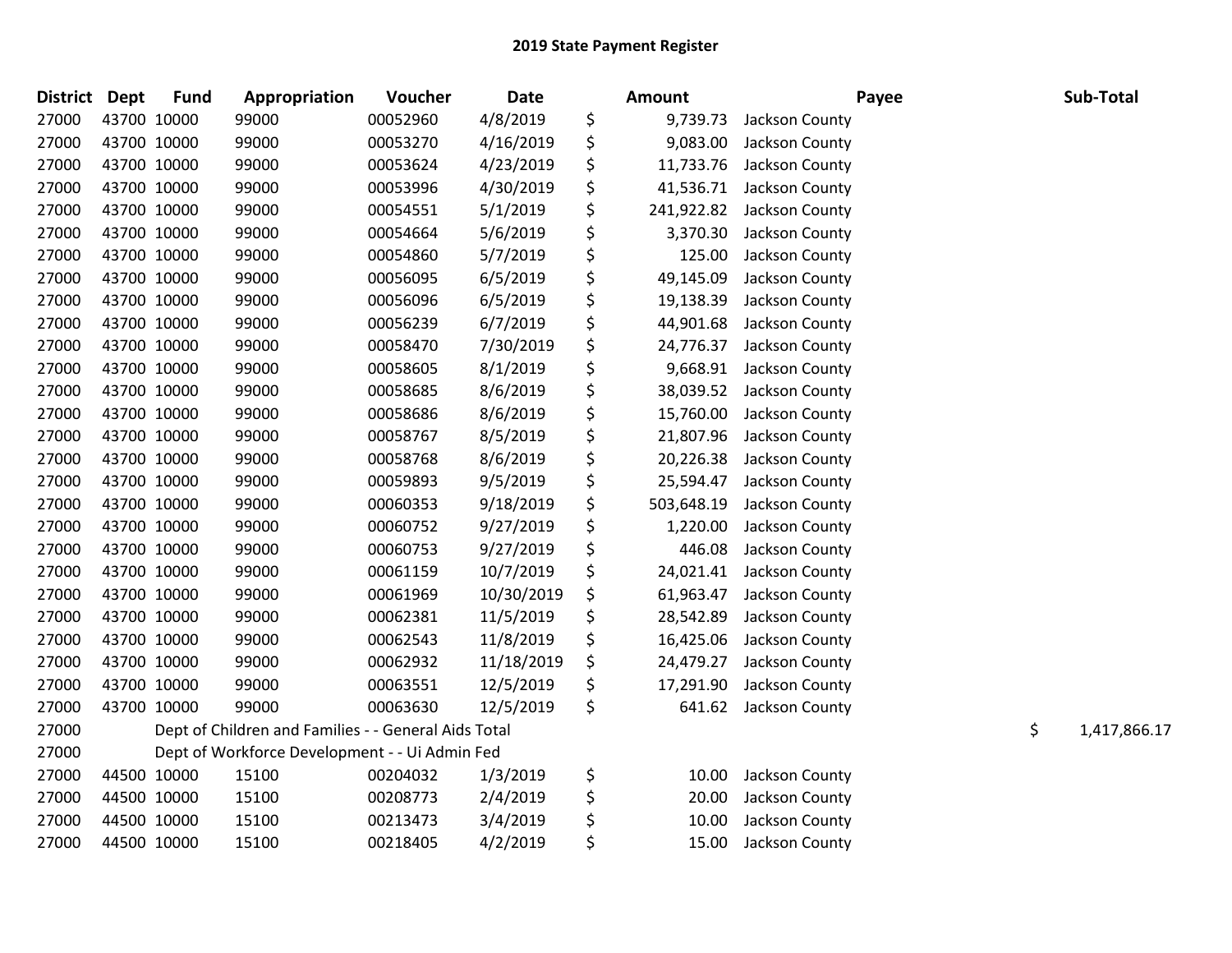| <b>District</b> | <b>Dept</b> | <b>Fund</b> | Appropriation                                                         | Voucher  | <b>Date</b> | <b>Amount</b>   |                          | Payee | Sub-Total |
|-----------------|-------------|-------------|-----------------------------------------------------------------------|----------|-------------|-----------------|--------------------------|-------|-----------|
| 27000           |             | 44500 10000 | 15100                                                                 | 00223362 | 5/2/2019    | \$<br>25.00     | Jackson County           |       |           |
| 27000           |             | 44500 10000 | 15100                                                                 | 00228649 | 6/4/2019    | \$<br>10.00     | Jackson County           |       |           |
| 27000           | 44500 10000 |             | 15100                                                                 | 00233335 | 7/2/2019    | \$<br>15.00     | Jackson County           |       |           |
| 27000           | 44500 10000 |             | 15100                                                                 | 00238705 | 8/2/2019    | \$<br>10.00     | Jackson County           |       |           |
| 27000           |             | 44500 10000 | 15100                                                                 | 00244409 | 9/4/2019    | \$<br>10.00     | Jackson County           |       |           |
| 27000           |             | 44500 10000 | 15100                                                                 | 00249247 | 10/2/2019   | \$<br>20.00     | Jackson County           |       |           |
| 27000           |             | 44500 10000 | 15100                                                                 | 00255634 | 11/4/2019   | \$<br>10.00     | Jackson County           |       |           |
| 27000           |             | 44500 10000 | 15100                                                                 | 00261195 | 12/3/2019   | \$<br>20.00     | Jackson County           |       |           |
| 27000           |             |             | Dept of Workforce Development - - Ui Admin Fed Total                  |          |             |                 |                          | \$    | 175.00    |
| 27000           |             |             | Dept of Workforce Development - - Wc Ops Uninsured Emplyr Admin       |          |             |                 |                          |       |           |
| 27000           |             | 44500 22700 | 17700                                                                 | 00216708 | 3/26/2019   | \$<br>15.00     | Jackson County           |       |           |
| 27000           |             | 44500 22700 | 17700                                                                 | 00246290 | 9/17/2019   | \$<br>15.00     | Jackson County           |       |           |
| 27000           |             |             | Dept of Workforce Development - - Wc Ops Uninsured Emplyr Admin Total |          |             |                 |                          | \$    | 30.00     |
| 27000           |             |             | Department of Justice - - Crime Laboratories, Dna                     |          |             |                 |                          |       |           |
| 27000           |             | 45500 10000 | 22100                                                                 | 00068548 | 7/19/2019   | \$<br>1,360.00  | Jackson County           |       |           |
| 27000           |             |             | Department of Justice - - Crime Laboratories, Dna Total               |          |             |                 |                          | \$    | 1,360.00  |
| 27000           |             |             | Department of Justice - - Law Enforcement Train, Local                |          |             |                 |                          |       |           |
| 27000           |             | 45500 10000 | 23100                                                                 | 00073227 | 10/21/2019  | \$<br>7,680.00  | Jackson County           |       |           |
| 27000           |             |             | Department of Justice - - Law Enforcement Train, Local Total          |          |             |                 |                          | \$    | 7,680.00  |
| 27000           |             |             | Department of Justice - - Federal Aid, Local Assistance               |          |             |                 |                          |       |           |
| 27000           |             | 45500 10000 | 25100                                                                 | 00065400 | 5/31/2019   | \$              | 13,458.00 Jackson County |       |           |
| 27000           |             |             | Department of Justice - - Federal Aid, Local Assistance Total         |          |             |                 |                          | \$    | 13,458.00 |
| 27000           |             |             | Department of Justice - - County-Tribal Programs, Local               |          |             |                 |                          |       |           |
| 27000           |             | 45500 10000 | 26300                                                                 | 00058239 | 1/15/2019   | \$<br>26,008.00 | Jackson County           |       |           |
| 27000           |             |             | Department of Justice - - County-Tribal Programs, Local Total         |          |             |                 |                          | \$    | 26,008.00 |
| 27000           |             |             | Department of Justice - - Alternatives To Incarceration               |          |             |                 |                          |       |           |
| 27000           |             | 45500 10000 | 28700                                                                 | 00064415 | 5/10/2019   | \$<br>364.92    | Jackson County           |       |           |
| 27000           |             | 45500 10000 | 28700                                                                 | 00069342 | 8/5/2019    | \$<br>574.09    | Jackson County           |       |           |
| 27000           | 45500 10000 |             | 28700                                                                 | 00074129 | 11/5/2019   | \$<br>4,541.76  | Jackson County           |       |           |
| 27000           |             |             | Department of Justice - - Alternatives To Incarceration Total         |          |             |                 |                          | \$    | 5,480.77  |
| 27000           |             |             | Department of Justice - - Crime Victim Witness Assist                 |          |             |                 |                          |       |           |
| 27000           |             | 45500 10000 | 53200                                                                 | 00060566 | 2/27/2019   | \$<br>18,114.49 | Jackson County           |       |           |
| 27000           |             | 45500 10000 | 53200                                                                 | 00068326 | 7/17/2019   | \$<br>16,234.16 | Jackson County           |       |           |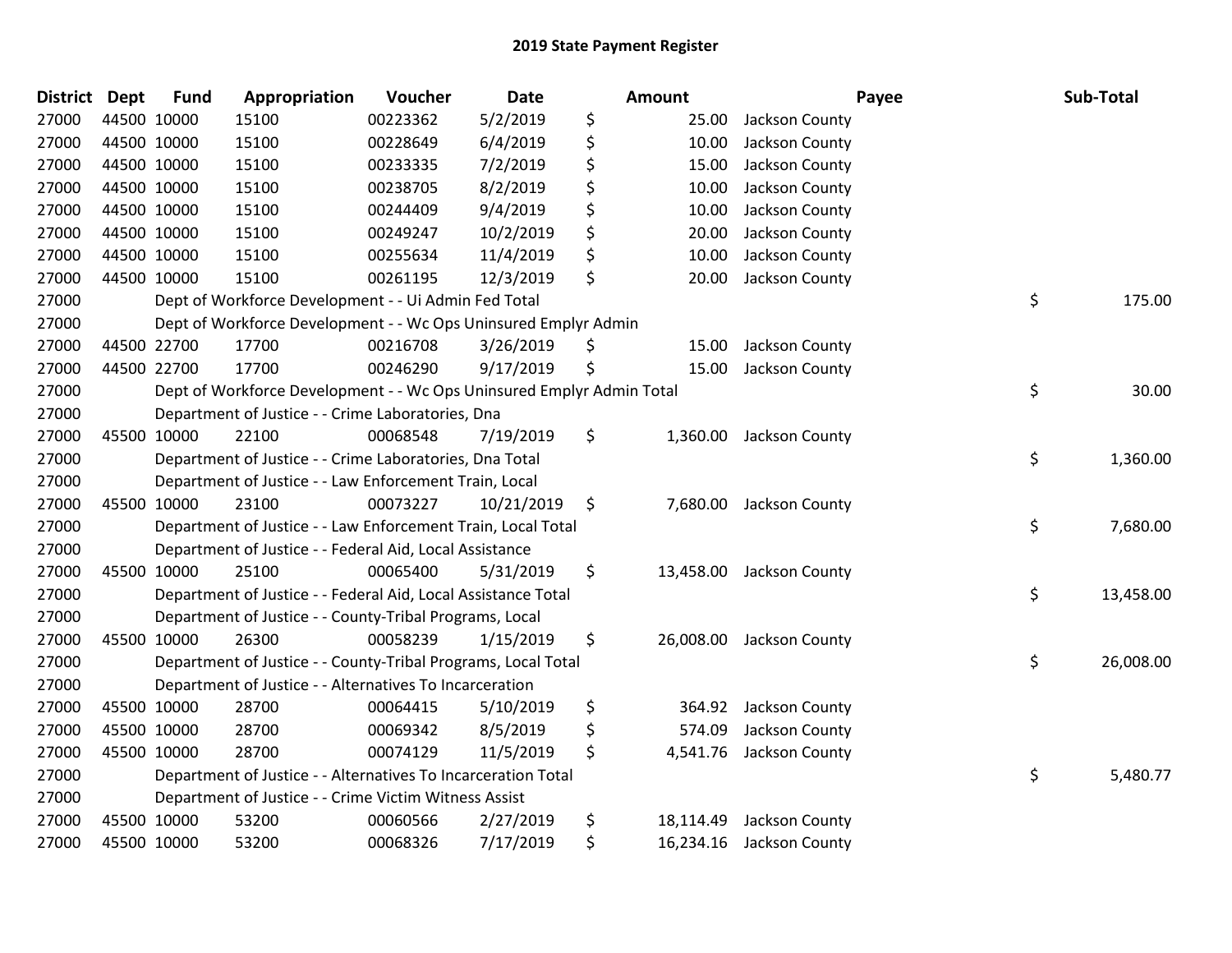| District Dept | <b>Fund</b> | Appropriation                                                           | Voucher  | <b>Date</b>     | Amount |           | Payee                   | Sub-Total       |
|---------------|-------------|-------------------------------------------------------------------------|----------|-----------------|--------|-----------|-------------------------|-----------------|
| 27000         |             | Department of Justice - - Crime Victim Witness Assist Total             |          |                 |        |           |                         | \$<br>34,348.65 |
| 27000         |             | Department of Military Affairs - - Emergency Response Equipment         |          |                 |        |           |                         |                 |
| 27000         | 46500 10000 | 30800                                                                   | 00069790 | $11/22/2019$ \$ |        |           | 1,495.03 Jackson County |                 |
| 27000         |             | Department of Military Affairs - - Emergency Response Equipment Total   |          |                 |        |           |                         | \$<br>1,495.03  |
| 27000         |             | Department of Military Affairs - - Federal Aid, Local Assistance        |          |                 |        |           |                         |                 |
| 27000         | 46500 10000 | 34200                                                                   | 00055538 | 1/31/2019       | \$     | 17,718.06 | Jackson County          |                 |
| 27000         | 46500 10000 | 34200                                                                   | 00060327 | 5/14/2019       | \$     | 3,685.85  | Jackson County          |                 |
| 27000         | 46500 10000 | 34200                                                                   | 00066723 | 9/16/2019       | \$     | 1,588.53  | Jackson County          |                 |
| 27000         |             | Department of Military Affairs - - Federal Aid, Local Assistance Total  |          |                 |        |           |                         | \$<br>22,992.44 |
| 27000         |             | Department of Military Affairs - - St Emerg Response Bd Grant Pif       |          |                 |        |           |                         |                 |
| 27000         | 46500 27200 | 36400                                                                   | 00055476 | 1/31/2019       | \$     | 3,950.88  | Jackson County          |                 |
| 27000         |             | Department of Military Affairs - - St Emerg Response Bd Grant Pif Total |          |                 |        |           |                         | \$<br>3,950.88  |
| 27000         |             | Department of Veterans Affairs - - Grants To Counties                   |          |                 |        |           |                         |                 |
| 27000         | 48500 15200 | 12700                                                                   | 00060689 | 2/22/2019       | \$     | 1,000.00  | Jackson County          |                 |
| 27000         |             | Department of Veterans Affairs - - Grants To Counties Total             |          |                 |        |           |                         | \$<br>1,000.00  |
| 27000         |             | Department of Veterans Affairs - - County Grants                        |          |                 |        |           |                         |                 |
| 27000         | 48500 58200 | 26700                                                                   | 00060689 | 2/22/2019       | \$     | 4,500.00  | Jackson County          |                 |
| 27000         |             | Department of Veterans Affairs - - County Grants Total                  |          |                 |        |           |                         | \$<br>4,500.00  |
| 27000         |             | Department of Veterans Affairs - - County Grants                        |          |                 |        |           |                         |                 |
| 27000         | 48500 58300 | 37000                                                                   | 00060689 | 2/22/2019       | \$     | 4,500.00  | Jackson County          |                 |
| 27000         |             | Department of Veterans Affairs - - County Grants Total                  |          |                 |        |           |                         | \$<br>4,500.00  |
| 27000         |             | Department of Administration - - Federal Aid, Local Assistance          |          |                 |        |           |                         |                 |
| 27000         | 50500 10000 | 15500                                                                   | 00096030 | 1/28/2019       | \$     | 1,598.86  | Jackson County          |                 |
| 27000         | 50500 10000 | 15500                                                                   | 00098050 | 2/28/2019       | \$     | 2,630.43  | Jackson County          |                 |
| 27000         | 50500 10000 | 15500                                                                   | 00099614 | 3/28/2019       | \$     | 1,177.96  | Jackson County          |                 |
| 27000         | 50500 10000 | 15500                                                                   | 00100671 | 4/15/2019       | \$     | 2,951.22  | Jackson County          |                 |
| 27000         | 50500 10000 | 15500                                                                   | 00103215 | 5/28/2019       | \$     | 5,750.35  | Jackson County          |                 |
| 27000         | 50500 10000 | 15500                                                                   | 00107971 | 8/30/2019       | \$     | 1,009.84  | Jackson County          |                 |
| 27000         | 50500 10000 | 15500                                                                   | 00109298 | 9/20/2019       | \$     | 552.47    | Jackson County          |                 |
| 27000         | 50500 10000 | 15500                                                                   | 00110009 | 10/1/2019       | \$     | 766.43    | Jackson County          |                 |
| 27000         | 50500 10000 | 15500                                                                   | 00111615 | 10/29/2019      | \$     | 1,386.93  | Jackson County          |                 |
| 27000         |             | Department of Administration - - Federal Aid, Local Assistance Total    |          |                 |        |           |                         | \$<br>17,824.49 |
| 27000         |             | Department of Administration - - Low-Income Assistance Grants           |          |                 |        |           |                         |                 |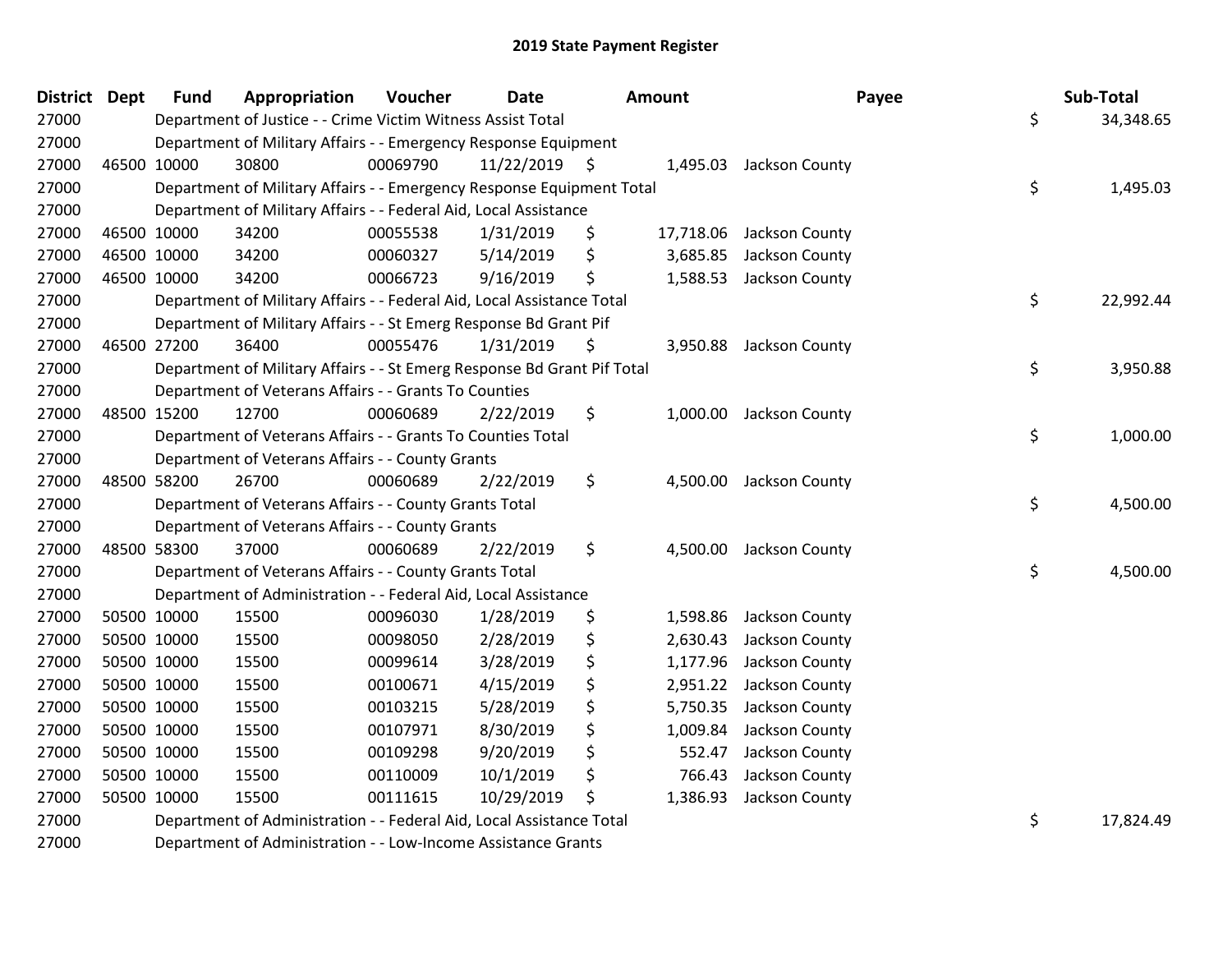| <b>District</b> | <b>Dept</b> | <b>Fund</b> | Appropriation                                                         | Voucher  | Date       | <b>Amount</b>   | Payee          | Sub-Total        |
|-----------------|-------------|-------------|-----------------------------------------------------------------------|----------|------------|-----------------|----------------|------------------|
| 27000           |             | 50500 23500 | 37100                                                                 | 00096030 | 1/28/2019  | \$<br>7,091.20  | Jackson County |                  |
| 27000           | 50500 23500 |             | 37100                                                                 | 00098050 | 2/28/2019  | \$<br>5,040.42  | Jackson County |                  |
| 27000           |             | 50500 23500 | 37100                                                                 | 00099614 | 3/28/2019  | \$<br>1,377.44  | Jackson County |                  |
| 27000           | 50500 23500 |             | 37100                                                                 | 00100671 | 4/15/2019  | \$<br>337.81    | Jackson County |                  |
| 27000           |             | 50500 23500 | 37100                                                                 | 00103215 | 5/28/2019  | \$<br>0.43      | Jackson County |                  |
| 27000           |             | 50500 23500 | 37100                                                                 | 00113458 | 12/2/2019  | \$<br>7,314.93  | Jackson County |                  |
| 27000           | 50500 23500 |             | 37100                                                                 | 00115140 | 12/31/2019 | \$<br>6,623.73  | Jackson County |                  |
| 27000           |             |             | Department of Administration - - Low-Income Assistance Grants Total   |          |            |                 |                | \$<br>27,785.96  |
| 27000           |             |             | Department of Administration - - Land Information Program; Loca       |          |            |                 |                |                  |
| 27000           |             | 50500 26900 | 17300                                                                 | 00095074 | 1/17/2019  | \$<br>1,000.00  | Jackson County |                  |
| 27000           |             | 50500 26900 | 17300                                                                 | 00097081 | 2/26/2019  | \$<br>66,648.00 | Jackson County |                  |
| 27000           | 50500 26900 |             | 17300                                                                 | 00100447 | 4/15/2019  | \$<br>25,000.00 | Jackson County |                  |
| 27000           | 50500 26900 |             | 17300                                                                 | 00107144 | 8/19/2019  | \$<br>25,000.00 | Jackson County |                  |
| 27000           |             |             | Department of Administration - - Land Information Program; Loca Total |          |            |                 |                | \$<br>117,648.00 |
| 27000           |             |             | Public Defender Board - - Transcript, Discovery And Int               |          |            |                 |                |                  |
| 27000           |             | 55000 10000 | 10600                                                                 | 00174917 | 1/3/2019   | \$<br>278.60    | Jackson County |                  |
| 27000           | 55000 10000 |             | 10600                                                                 | 00175825 | 1/9/2019   | \$<br>150.00    | Jackson County |                  |
| 27000           | 55000 10000 |             | 10600                                                                 | 00180541 | 2/7/2019   | \$<br>5.00      | Jackson County |                  |
| 27000           |             | 55000 10000 | 10600                                                                 | 00182602 | 2/19/2019  | \$<br>70.00     | Jackson County |                  |
| 27000           |             | 55000 10000 | 10600                                                                 | 00186177 | 3/7/2019   | \$<br>75.00     | Jackson County |                  |
| 27000           |             | 55000 10000 | 10600                                                                 | 00186362 | 3/7/2019   | \$<br>25.00     | Jackson County |                  |
| 27000           | 55000 10000 |             | 10600                                                                 | 00189625 | 4/3/2019   | \$<br>5.00      | Jackson County |                  |
| 27000           | 55000 10000 |             | 10600                                                                 | 00189661 | 4/3/2019   | \$<br>135.00    | Jackson County |                  |
| 27000           | 55000 10000 |             | 10600                                                                 | 00189662 | 4/3/2019   | \$<br>5.00      | Jackson County |                  |
| 27000           | 55000 10000 |             | 10600                                                                 | 00189687 | 4/3/2019   | \$<br>115.00    | Jackson County |                  |
| 27000           |             | 55000 10000 | 10600                                                                 | 00193404 | 5/3/2019   | \$<br>245.00    | Jackson County |                  |
| 27000           |             | 55000 10000 | 10600                                                                 | 00196211 | 5/21/2019  | \$<br>5.00      | Jackson County |                  |
| 27000           | 55000 10000 |             | 10600                                                                 | 00197429 | 5/30/2019  | \$<br>10.00     | Jackson County |                  |
| 27000           | 55000 10000 |             | 10600                                                                 | 00197430 | 5/30/2019  | \$<br>500.00    | Jackson County |                  |
| 27000           | 55000 10000 |             | 10600                                                                 | 00200814 | 6/12/2019  | \$<br>160.00    | Jackson County |                  |
| 27000           | 55000 10000 |             | 10600                                                                 | 00203991 | 7/1/2019   | \$<br>160.00    | Jackson County |                  |
| 27000           | 55000 10000 |             | 10600                                                                 | 00205938 | 7/18/2019  | \$<br>150.00    | Jackson County |                  |
| 27000           | 55000 10000 |             | 10600                                                                 | 00206116 | 7/19/2019  | \$<br>5.00      | Jackson County |                  |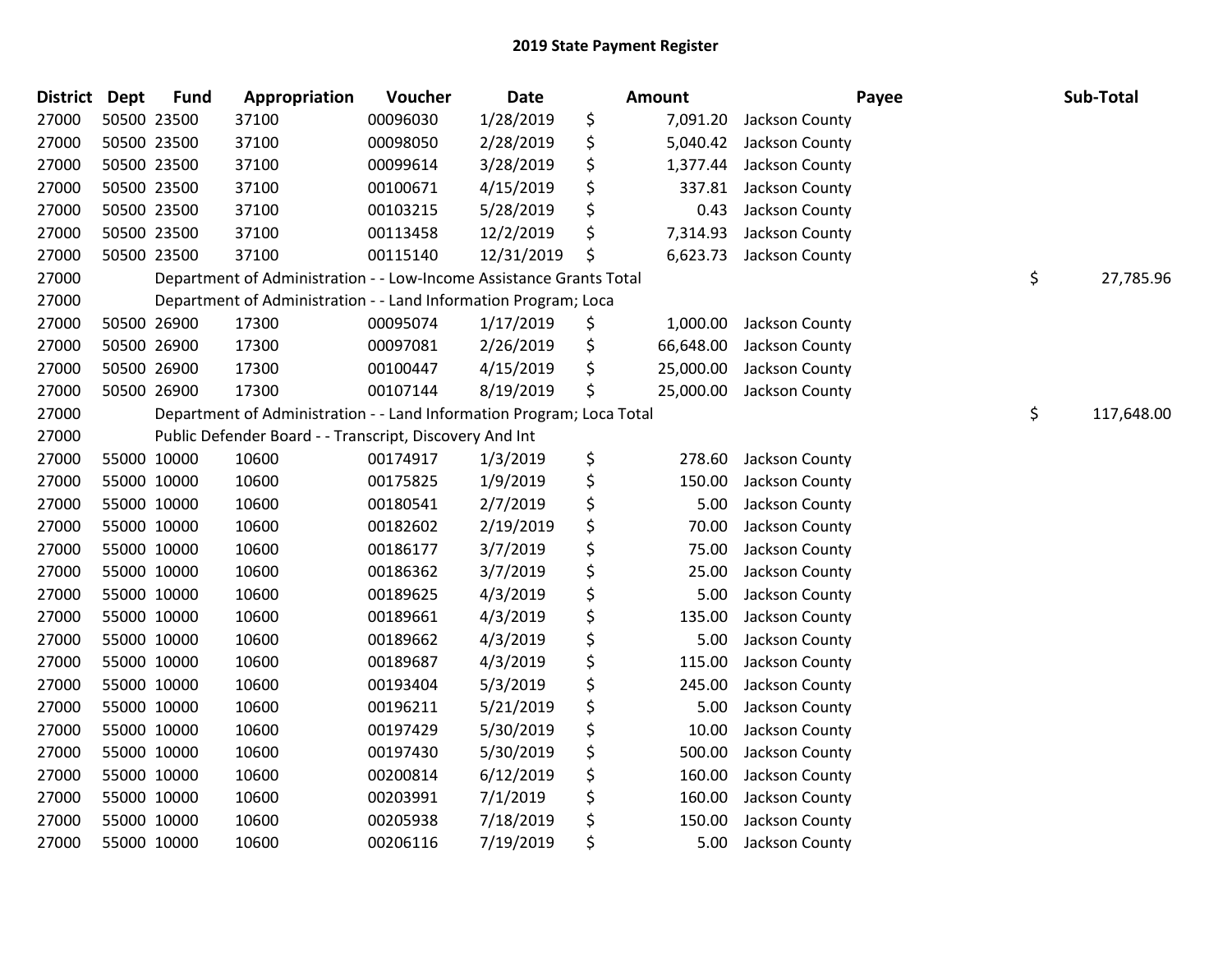| <b>District</b> | Dept | <b>Fund</b> | Appropriation                                                    | Voucher  | <b>Date</b> | Amount           |                | Payee | Sub-Total  |
|-----------------|------|-------------|------------------------------------------------------------------|----------|-------------|------------------|----------------|-------|------------|
| 27000           |      | 55000 10000 | 10600                                                            | 00210095 | 8/20/2019   | \$<br>31.40      | Jackson County |       |            |
| 27000           |      | 55000 10000 | 10600                                                            | 00210096 | 8/20/2019   | \$<br>12.40      | Jackson County |       |            |
| 27000           |      | 55000 10000 | 10600                                                            | 00210097 | 8/20/2019   | \$<br>225.00     | Jackson County |       |            |
| 27000           |      | 55000 10000 | 10600                                                            | 00216598 | 10/7/2019   | \$<br>305.00     | Jackson County |       |            |
| 27000           |      | 55000 10000 | 10600                                                            | 00219317 | 10/28/2019  | \$<br>230.00     | Jackson County |       |            |
| 27000           |      | 55000 10000 | 10600                                                            | 00223632 | 11/25/2019  | \$<br>30.00      | Jackson County |       |            |
| 27000           |      | 55000 10000 | 10600                                                            | 00227641 | 12/23/2019  | \$<br>5.00       | Jackson County |       |            |
| 27000           |      | 55000 10000 | 10600                                                            | 00227644 | 12/23/2019  | \$<br>315.00     | Jackson County |       |            |
| 27000           |      | 55000 10000 | 10600                                                            | 00227645 | 12/23/2019  | \$<br>135.00     | Jackson County |       |            |
| 27000           |      |             | Public Defender Board - - Transcript, Discovery And Int Total    |          |             |                  |                | \$    | 3,387.40   |
| 27000           |      |             | Department of Revenue - - Warrants and Satisfactions             |          |             |                  |                |       |            |
| 27000           |      | 56600 10000 | 10100                                                            | 00117876 | 1/9/2019    | \$<br>210.50     | Jackson County |       |            |
| 27000           |      | 56600 10000 | 10100                                                            | 00121652 | 2/15/2019   | \$<br>10.00      | Jackson County |       |            |
| 27000           |      | 56600 10000 | 10100                                                            | 00128498 | 4/12/2019   | \$<br>210.50     | Jackson County |       |            |
| 27000           |      | 56600 10000 | 10100                                                            | 00144305 | 8/23/2019   | \$<br>210.50     | Jackson County |       |            |
| 27000           |      | 56600 10000 | 10100                                                            | 00146138 | 9/18/2019   | \$<br>75.00      | Jackson County |       |            |
| 27000           |      | 56600 10000 | 10100                                                            | 00152651 | 12/13/2019  | \$<br>210.50     | Jackson County |       |            |
| 27000           |      |             | Department of Revenue - - Warrants and Satisfactions Total       |          |             |                  |                | \$    | 927.00     |
| 27000           |      |             | Circuit Courts - - Circuit Court Costs                           |          |             |                  |                |       |            |
| 27000           |      | 62500 10000 | 10500                                                            | 00001230 | 1/17/2019   | \$<br>29,089.73  | Jackson County |       |            |
| 27000           |      | 62500 10000 | 10500                                                            | 00001439 | 7/5/2019    | \$<br>3,738.00   | Jackson County |       |            |
| 27000           |      | 62500 10000 | 10500                                                            | 00001540 | 8/1/2019    | \$<br>60,925.00  | Jackson County |       |            |
| 27000           |      |             | Circuit Courts - - Circuit Court Costs Total                     |          |             |                  |                | \$    | 93,752.73  |
| 27000           |      |             | Supreme Court - - Office Of Lawyer Regulation                    |          |             |                  |                |       |            |
| 27000           |      | 68000 10000 | 33300                                                            | 00007273 | 9/6/2019    | \$<br>81.25      | Jackson County |       |            |
| 27000           |      |             | Supreme Court - - Office Of Lawyer Regulation Total              |          |             |                  |                | \$    | 81.25      |
| 27000           |      |             | Shared Revenue and Tax Relief - - County And Municipal Aid       |          |             |                  |                |       |            |
| 27000           |      | 83500 10000 | 10500                                                            | 00048982 | 7/22/2019   | \$<br>138,571.20 | Jackson County |       |            |
| 27000           |      | 83500 10000 | 10500                                                            | 00053278 | 11/18/2019  | \$<br>785,236.77 | Jackson County |       |            |
| 27000           |      |             | Shared Revenue and Tax Relief - - County And Municipal Aid Total |          |             |                  |                | \$    | 923,807.97 |
| 27000           |      |             | Shared Revenue and Tax Relief - - Exempt Computer Aid            |          |             |                  |                |       |            |
| 27000           |      | 83500 10000 | 10900                                                            | 00045396 | 7/22/2019   | \$<br>21,958.44  | Jackson County |       |            |
| 27000           |      |             | Shared Revenue and Tax Relief - - Exempt Computer Aid Total      |          |             |                  |                | \$    | 21,958.44  |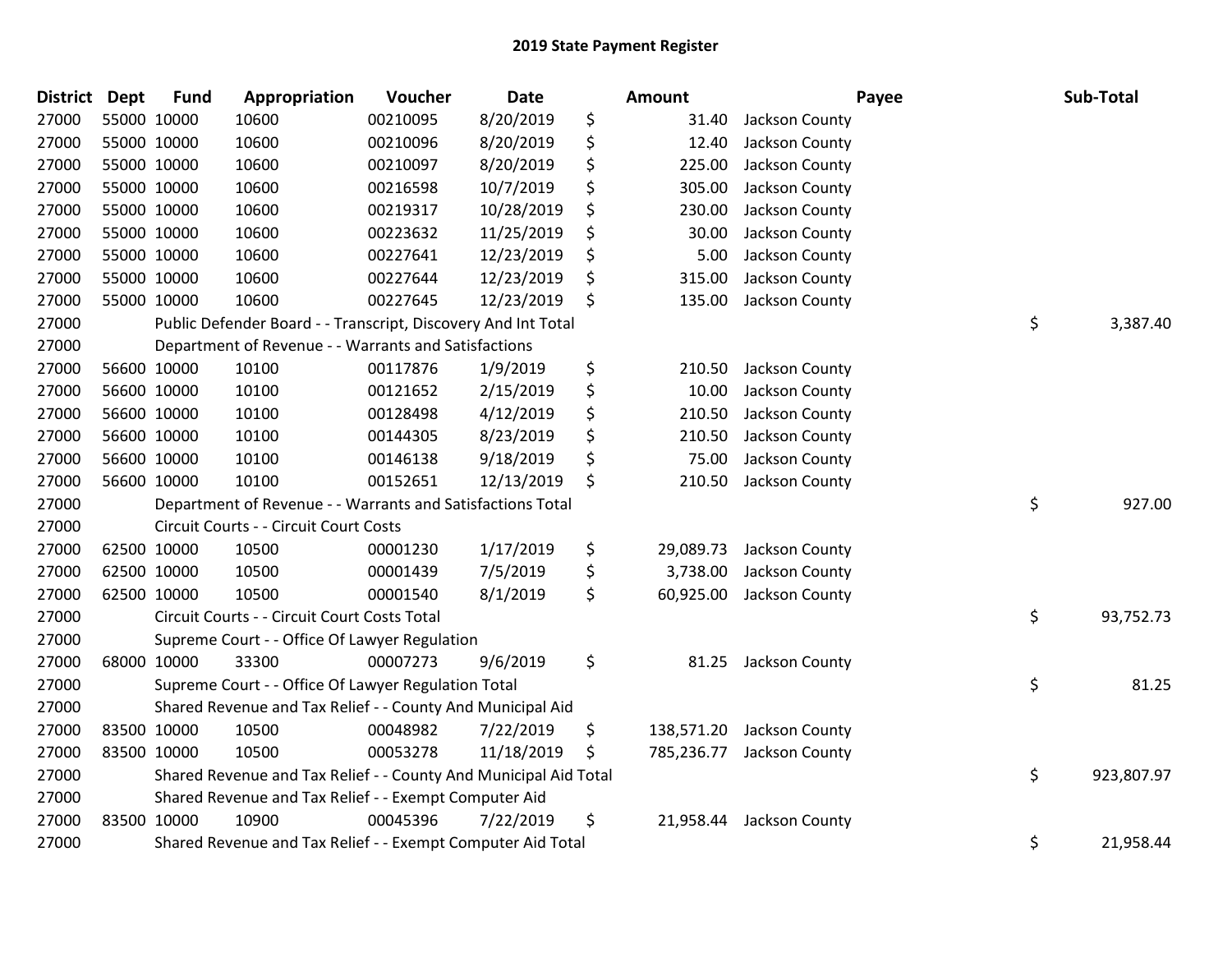| <b>District</b> | Dept | Fund        | Appropriation                                                         | <b>Voucher</b> | Date       |     | <b>Amount</b> | Payee          | Sub-Total          |
|-----------------|------|-------------|-----------------------------------------------------------------------|----------------|------------|-----|---------------|----------------|--------------------|
| 27000           |      |             | Shared Revenue and Tax Relief - - Utility Aid                         |                |            |     |               |                |                    |
| 27000           |      | 83500 10000 | 11000                                                                 | 00048982       | 7/22/2019  | \$  | 9,937.37      | Jackson County |                    |
| 27000           |      | 83500 10000 | 11000                                                                 | 00053278       | 11/18/2019 | \$  | 59,325.55     | Jackson County |                    |
| 27000           |      |             | Shared Revenue and Tax Relief - - Utility Aid Total                   |                |            |     |               |                | \$<br>69,262.92    |
| 27000           |      |             | Shared Revenue and Tax Relief - - Personal Property Aid               |                |            |     |               |                |                    |
| 27000           |      | 83500 10000 | 11100                                                                 | 00039919       | 5/6/2019   | \$. | 197.712.13    | Jackson County |                    |
| 27000           |      |             | Shared Revenue and Tax Relief - - Personal Property Aid Total         |                |            |     |               |                | \$<br>197,712.13   |
| 27000           |      |             | Shared Revenue and Tax Relief - - School Lvy Tx/First Dollar Cr       |                |            |     |               |                |                    |
| 27000           |      | 83500 10000 | 30200                                                                 | 00045255       | 7/22/2019  | \$. | 3,053,340.92  | Jackson County |                    |
| 27000           |      | 83500 10000 | 30200                                                                 | 00048139       | 7/22/2019  | \$  | 693,974.86    | Jackson County |                    |
| 27000           |      |             | Shared Revenue and Tax Relief - - School Lvy Tx/First Dollar Cr Total |                |            |     |               |                | \$<br>3,747,315.78 |
| 27000           |      |             | Shared Revenue and Tax Relief - - Lottery & Gaming Credit             |                |            |     |               |                |                    |
| 27000           |      | 83500 52100 | 36300                                                                 | 00038625       | 3/25/2019  | \$  | 877,646.60    | Jackson County |                    |
| 27000           |      |             | Shared Revenue and Tax Relief - - Lottery & Gaming Credit Total       |                |            |     |               |                | 877,646.60         |
| 27000 Total     |      |             |                                                                       |                |            |     |               |                | 14,836,205.44      |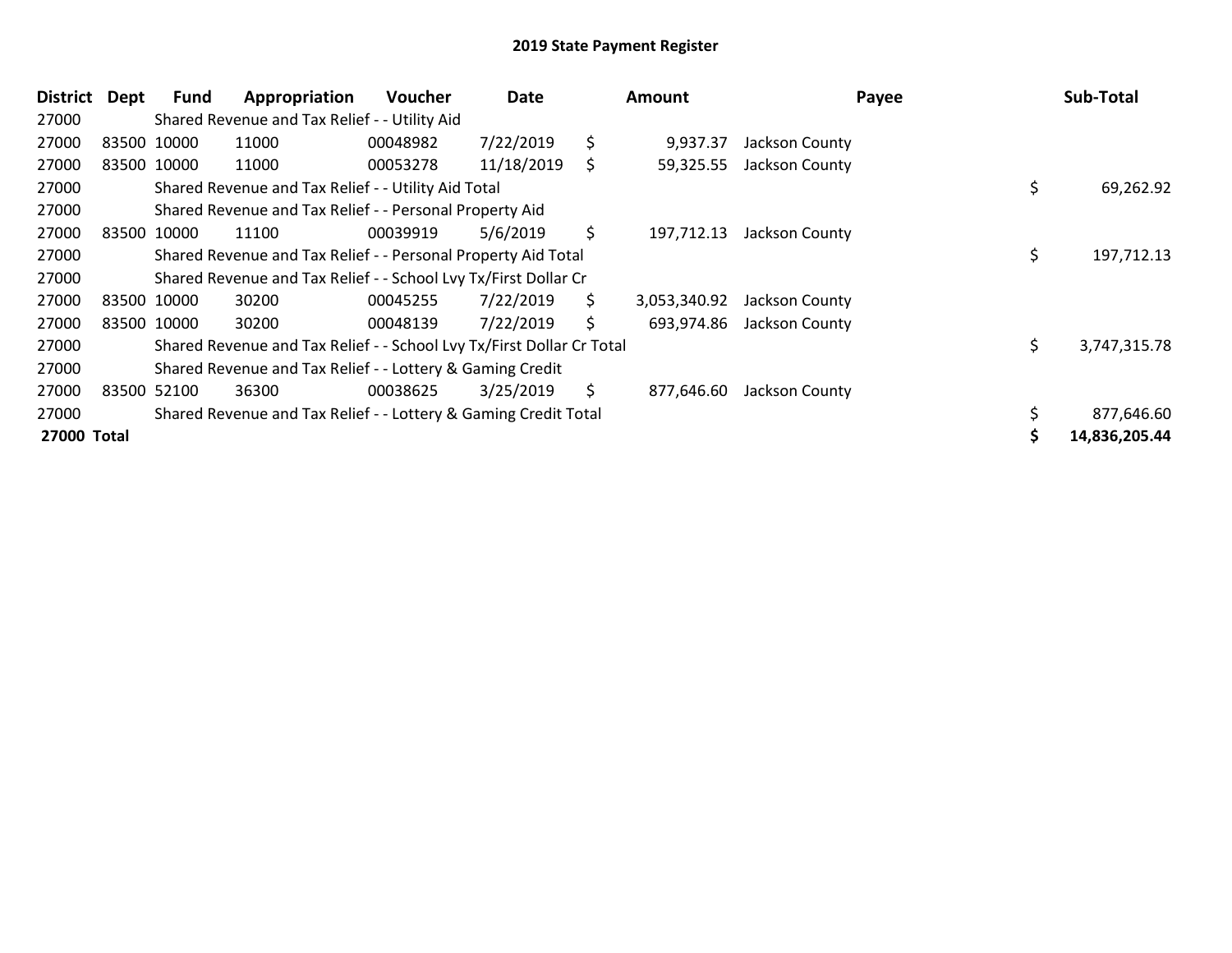| District Dept |             | <b>Fund</b> | Appropriation                                                        | Voucher  | <b>Date</b> | Amount |                         | Payee | Sub-Total  |
|---------------|-------------|-------------|----------------------------------------------------------------------|----------|-------------|--------|-------------------------|-------|------------|
| 27002         |             |             | Dept of Safety & Prof Services - - Fire Dues Distribution            |          |             |        |                         |       |            |
| 27002         |             | 16500 10000 | 22500                                                                | 00030420 | 7/16/2019   | \$     | 6,023.00 Town Of Adams  |       |            |
| 27002         |             |             | Dept of Safety & Prof Services - - Fire Dues Distribution Total      |          |             |        |                         | \$    | 6,023.00   |
| 27002         |             |             | Dept of Natural Resources - - Aids In Lieu Of Taxes - Gener          |          |             |        |                         |       |            |
| 27002         |             | 37000 10000 | 50300                                                                | 00296659 | 2/7/2019    | \$     | 2,337.04 Town Of Adams  |       |            |
| 27002         |             |             | Dept of Natural Resources - - Aids In Lieu Of Taxes - Gener Total    |          |             |        |                         | \$    | 2,337.04   |
| 27002         |             |             | Dept of Natural Resources - - Resaids - Cnty Forst, Cl & Mfl         |          |             |        |                         |       |            |
| 27002         |             | 37000 21200 | 57100                                                                | 00332648 | 6/21/2019   | \$     | 592.23 Town Of Adams    |       |            |
| 27002         |             |             | Dept of Natural Resources - - Resaids - Cnty Forst, Cl & Mfl Total   |          |             |        |                         | \$    | 592.23     |
| 27002         |             |             | Dept of Natural Resources - - Aids In Lieu Of Taxes - Sum S          |          |             |        |                         |       |            |
| 27002         |             | 37000 21200 | 57900                                                                | 00313524 | 4/19/2019   | \$     | 884.01 Town Of Adams    |       |            |
| 27002         |             |             | Dept of Natural Resources - - Aids In Lieu Of Taxes - Sum S Total    |          |             |        |                         | \$    | 884.01     |
| 27002         |             |             | WI Dept of Transportation - - Trns Aids To Mnc.-Sf                   |          |             |        |                         |       |            |
| 27002         |             | 39500 21100 | 19100                                                                | 00336533 | 1/7/2019    | \$     | 31,827.45 Town Of Adams |       |            |
| 27002         |             | 39500 21100 | 19100                                                                | 00363848 | 4/1/2019    | \$     | 31,827.45 Town Of Adams |       |            |
| 27002         |             | 39500 21100 | 19100                                                                | 00401857 | 7/1/2019    | \$     | 31,827.45 Town Of Adams |       |            |
| 27002         |             | 39500 21100 | 19100                                                                | 00444675 | 10/7/2019   | \$     | 31,827.46 Town Of Adams |       |            |
| 27002         |             |             | WI Dept of Transportation - - Trns Aids To Mnc.-Sf Total             |          |             |        |                         | \$    | 127,309.81 |
| 27002         |             |             | Department of Administration - - Hv Trans Ln Annual Impact Fee       |          |             |        |                         |       |            |
| 27002         |             | 50500 10000 | 17400                                                                | 00101088 | 5/1/2019    | \$     | 31,313.00 Town Of Adams |       |            |
| 27002         |             |             | Department of Administration - - Hv Trans Ln Annual Impact Fee Total |          |             |        |                         | \$    | 31,313.00  |
| 27002         |             |             | Shared Revenue and Tax Relief - - County And Municipal Aid           |          |             |        |                         |       |            |
| 27002         | 83500 10000 |             | 10500                                                                | 00048955 | 7/22/2019   | \$     | 3,861.17 Town Of Adams  |       |            |
| 27002         |             | 83500 10000 | 10500                                                                | 00053251 | 11/18/2019  | \$     | 21,879.94 Town Of Adams |       |            |
| 27002         |             |             | Shared Revenue and Tax Relief - - County And Municipal Aid Total     |          |             |        |                         | \$    | 25,741.11  |
| 27002         |             |             | Shared Revenue and Tax Relief - - Exempt Computer Aid                |          |             |        |                         |       |            |
| 27002         | 83500 10000 |             | 10900                                                                | 00046092 | 7/22/2019   | \$     | 12.47 Town Of Adams     |       |            |
| 27002         |             |             | Shared Revenue and Tax Relief - - Exempt Computer Aid Total          |          |             |        |                         | \$    | 12.47      |
| 27002         |             |             | Shared Revenue and Tax Relief - - Utility Aid                        |          |             |        |                         |       |            |
| 27002         |             | 83500 10000 | 11000                                                                | 00048955 | 7/22/2019   | \$     | 1,355.83 Town Of Adams  |       |            |
| 27002         |             | 83500 10000 | 11000                                                                | 00053251 | 11/18/2019  | \$     | 8,574.80 Town Of Adams  |       |            |
| 27002         |             |             | Shared Revenue and Tax Relief - - Utility Aid Total                  |          |             |        |                         | \$    | 9,930.63   |
| 27002         |             |             | Shared Revenue and Tax Relief - - Personal Property Aid              |          |             |        |                         |       |            |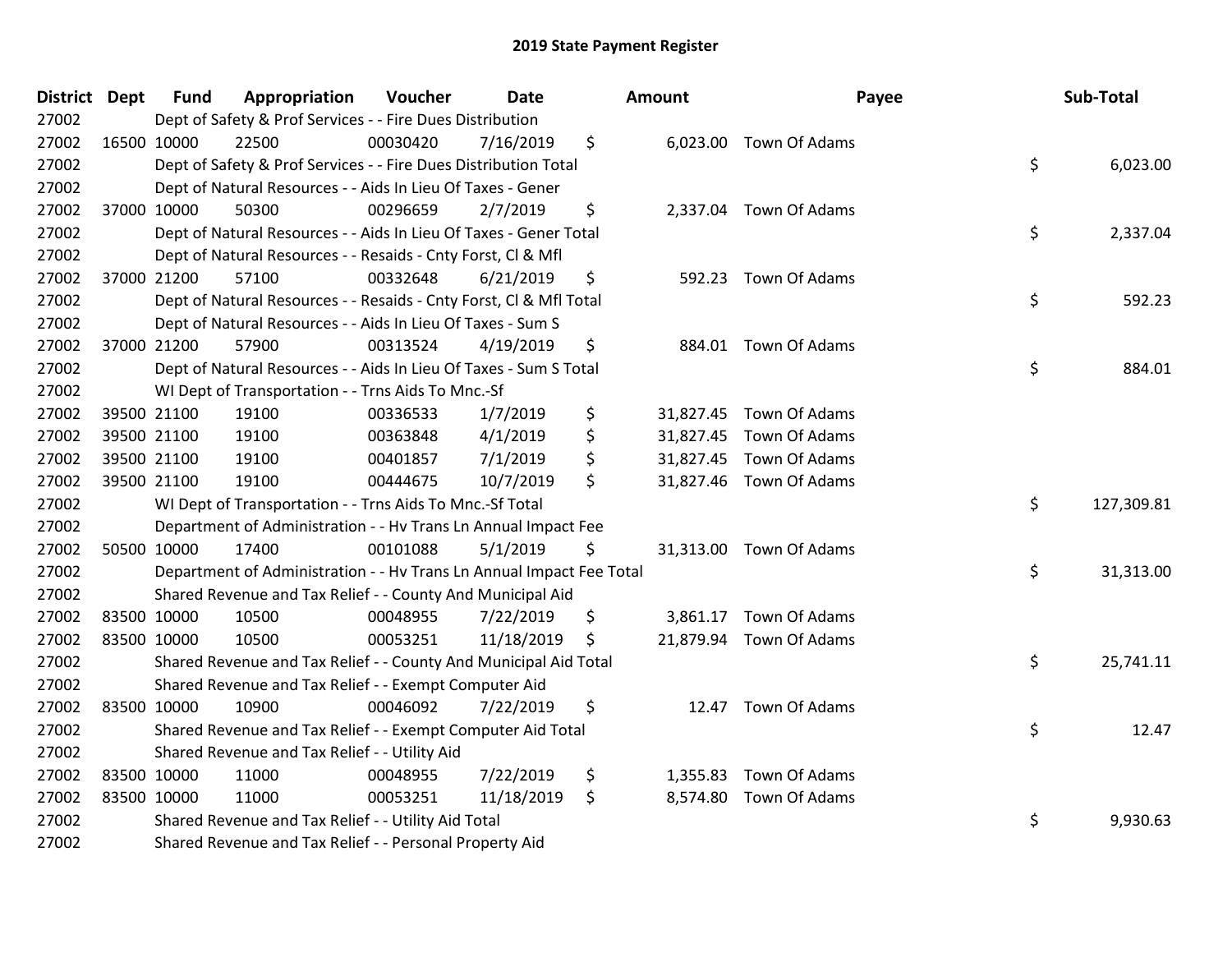| District Dept |             | Fund | <b>Appropriation</b>                                          | <b>Voucher</b> | Date     | Amount | Pavee         | Sub-Total  |
|---------------|-------------|------|---------------------------------------------------------------|----------------|----------|--------|---------------|------------|
| 27002         | 83500 10000 |      | 11100                                                         | 00040636       | 5/6/2019 | 623.89 | Town Of Adams |            |
| 27002         |             |      | Shared Revenue and Tax Relief - - Personal Property Aid Total |                |          |        |               | 623.89     |
| 27002 Total   |             |      |                                                               |                |          |        |               | 204,767.19 |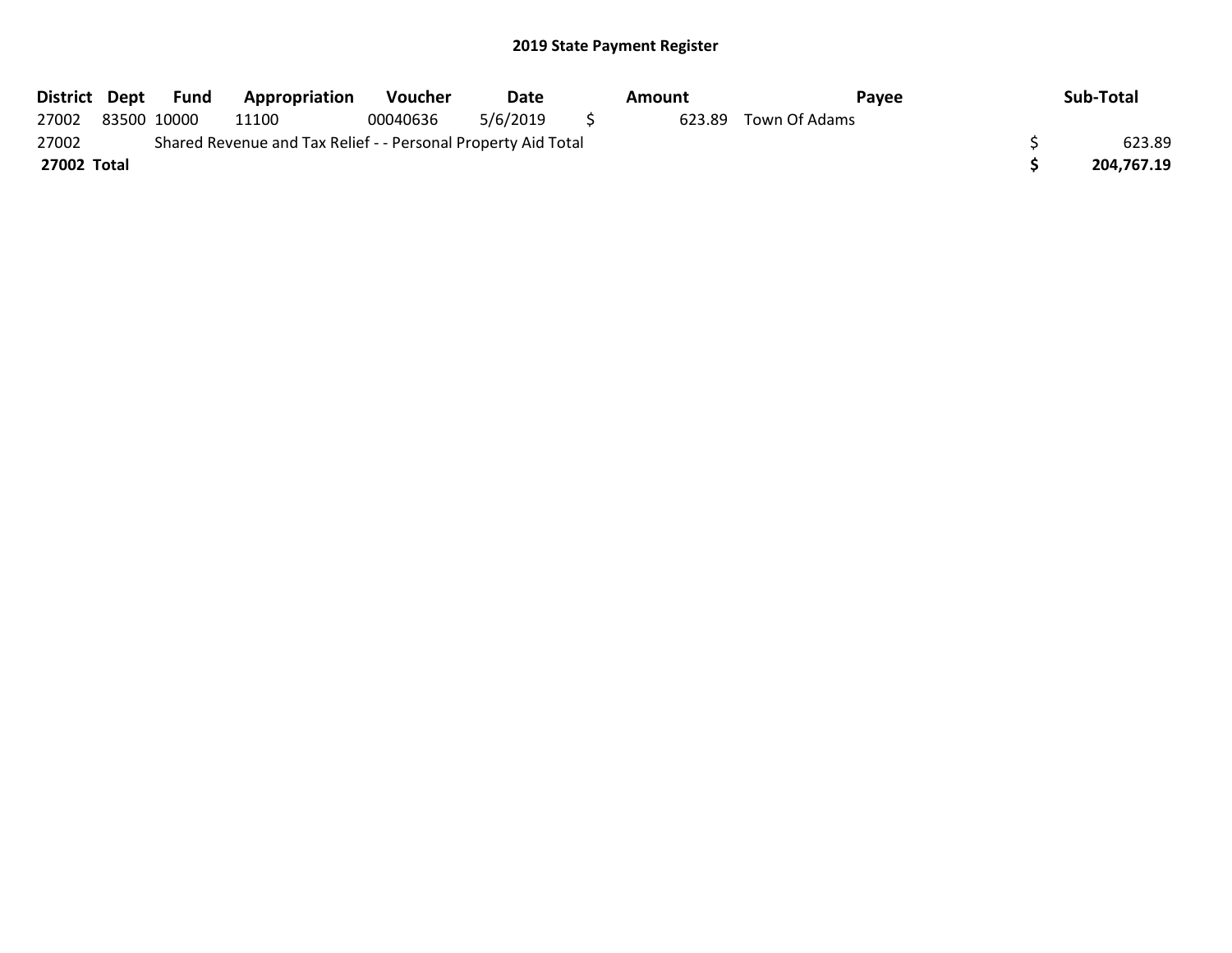| District Dept |             | <b>Fund</b> | Appropriation                                                        | Voucher  | <b>Date</b> | <b>Amount</b>   | Payee                    | Sub-Total        |
|---------------|-------------|-------------|----------------------------------------------------------------------|----------|-------------|-----------------|--------------------------|------------------|
| 27004         |             |             | Dept of Safety & Prof Services - - Fire Dues Distribution            |          |             |                 |                          |                  |
| 27004         |             | 16500 10000 | 22500                                                                | 00030629 | 7/16/2019   | \$              | 4,071.51 Town Of Albion  |                  |
| 27004         |             |             | Dept of Safety & Prof Services - - Fire Dues Distribution Total      |          |             |                 |                          | \$<br>4,071.51   |
| 27004         |             |             | Dept of Natural Resources - - Aids In Lieu Of Taxes - Gener          |          |             |                 |                          |                  |
| 27004         |             | 37000 10000 | 50300                                                                | 00296658 | 2/7/2019    | \$<br>318.40    | Town Of Albion           |                  |
| 27004         |             |             | Dept of Natural Resources - - Aids In Lieu Of Taxes - Gener Total    |          |             |                 |                          | \$<br>318.40     |
| 27004         |             |             | Dept of Natural Resources - - Resaids - Cnty Forst, Cl & Mfl         |          |             |                 |                          |                  |
| 27004         |             | 37000 21200 | 57100                                                                | 00332649 | 6/21/2019   | \$              | 658.32 Town Of Albion    |                  |
| 27004         |             |             | Dept of Natural Resources - - Resaids - Cnty Forst, Cl & Mfl Total   |          |             |                 |                          | \$<br>658.32     |
| 27004         |             |             | Dept of Natural Resources - - Aids In Lieu Of Taxes - Sum S          |          |             |                 |                          |                  |
| 27004         |             | 37000 21200 | 57900                                                                | 00313510 | 4/19/2019   | \$<br>174.65    | Town Of Albion           |                  |
| 27004         |             | 37000 21200 | 57900                                                                | 00313511 | 4/19/2019   | \$<br>46.68     | Town Of Albion           |                  |
| 27004         |             |             | Dept of Natural Resources - - Aids In Lieu Of Taxes - Sum S Total    |          |             |                 |                          | \$<br>221.33     |
| 27004         |             |             | WI Dept of Transportation - - Trns Aids To Mnc.-Sf                   |          |             |                 |                          |                  |
| 27004         |             | 39500 21100 | 19100                                                                | 00336534 | 1/7/2019    | \$<br>32,263.44 | Town Of Albion           |                  |
| 27004         |             | 39500 21100 | 19100                                                                | 00363849 | 4/1/2019    | \$<br>32,263.44 | Town Of Albion           |                  |
| 27004         | 39500 21100 |             | 19100                                                                | 00401858 | 7/1/2019    | \$              | 32,263.44 Town Of Albion |                  |
| 27004         |             | 39500 21100 | 19100                                                                | 00444676 | 10/7/2019   | \$              | 32,263.46 Town Of Albion |                  |
| 27004         |             |             | WI Dept of Transportation - - Trns Aids To Mnc.-Sf Total             |          |             |                 |                          | \$<br>129,053.78 |
| 27004         |             |             | WI Dept of Transportation - - Loc Rd Imp Prg St Fd                   |          |             |                 |                          |                  |
| 27004         |             | 39500 21100 | 27800                                                                | 00354566 | 2/22/2019   | \$              | 41,500.00 Town Of Albion |                  |
| 27004         |             |             | WI Dept of Transportation - - Loc Rd Imp Prg St Fd Total             |          |             |                 |                          | \$<br>41,500.00  |
| 27004         |             |             | Department of Administration - - Hv Trans Ln Annual Impact Fee       |          |             |                 |                          |                  |
| 27004         |             | 50500 10000 | 17400                                                                | 00101087 | 5/1/2019    | \$              | 41,391.00 Town Of Albion |                  |
| 27004         |             |             | Department of Administration - - Hv Trans Ln Annual Impact Fee Total |          |             |                 |                          | \$<br>41,391.00  |
| 27004         |             |             | Elections Commission - - General Program Ops, GPR                    |          |             |                 |                          |                  |
| 27004         |             | 51000 10000 | 10100                                                                | 00001671 | 2/14/2019   | \$              | 45.00 Town Of Albion     |                  |
| 27004         |             |             | Elections Commission - - General Program Ops, GPR Total              |          |             |                 |                          | \$<br>45.00      |
| 27004         |             |             | Elections Commission - - 2018 Hava Election Security                 |          |             |                 |                          |                  |
| 27004         |             | 51000 22000 | 18200                                                                | 00003001 | 12/13/2019  | \$              | 1,200.00 Town Of Albion  |                  |
| 27004         |             |             | Elections Commission - - 2018 Hava Election Security Total           |          |             |                 |                          | \$<br>1,200.00   |
| 27004         |             |             | Shared Revenue and Tax Relief - - County And Municipal Aid           |          |             |                 |                          |                  |
| 27004         |             | 83500 10000 | 10500                                                                | 00048956 | 7/22/2019   | \$              | 3,236.24 Town Of Albion  |                  |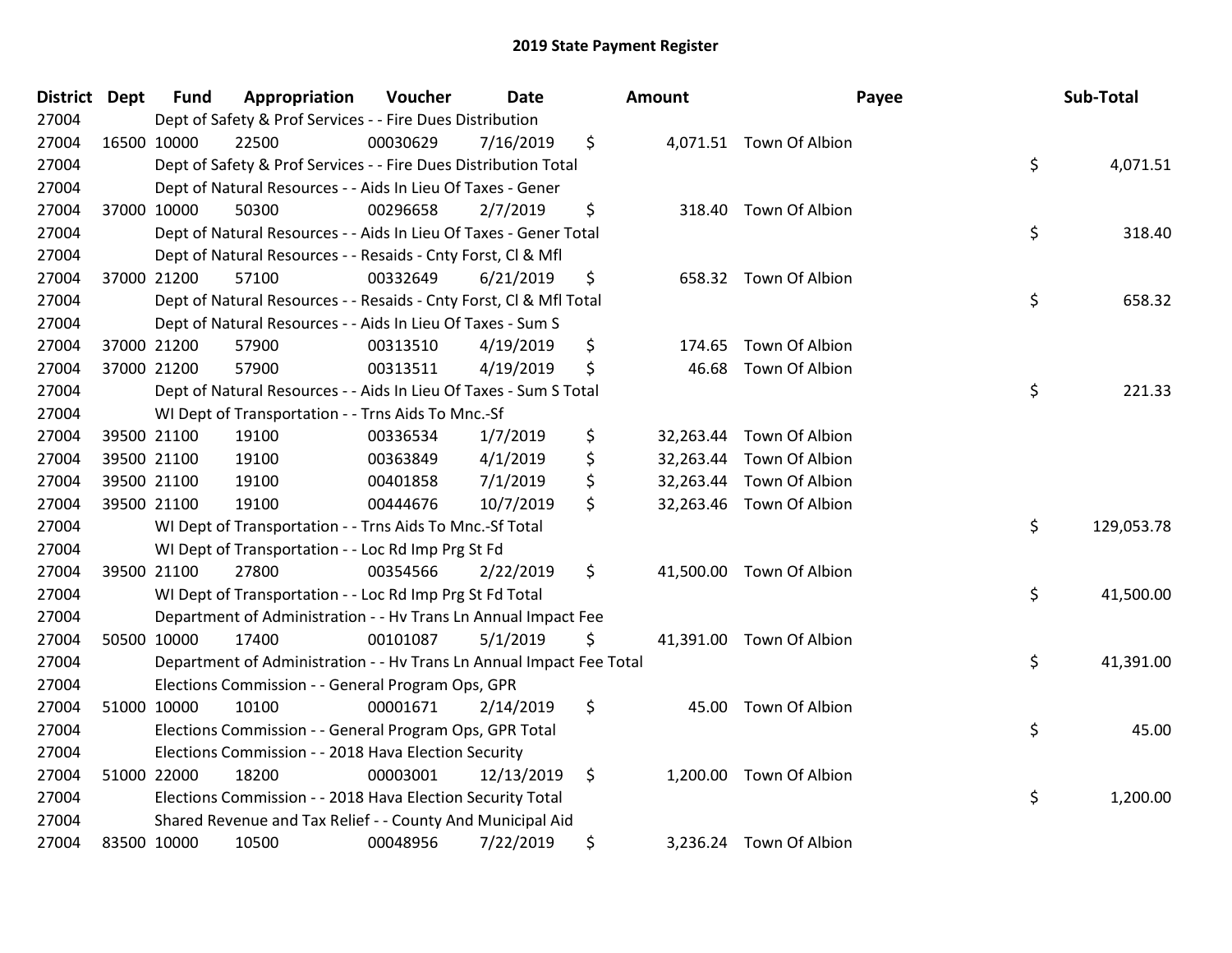| District    | Dept | <b>Fund</b> | Appropriation                                                    | <b>Voucher</b> | Date       | Amount          | Payee          | Sub-Total       |
|-------------|------|-------------|------------------------------------------------------------------|----------------|------------|-----------------|----------------|-----------------|
| 27004       |      | 83500 10000 | 10500                                                            | 00053252       | 11/18/2019 | \$<br>18,338.66 | Town Of Albion |                 |
| 27004       |      |             | Shared Revenue and Tax Relief - - County And Municipal Aid Total |                |            |                 |                | \$<br>21,574.90 |
| 27004       |      |             | Shared Revenue and Tax Relief - - Exempt Computer Aid            |                |            |                 |                |                 |
| 27004       |      | 83500 10000 | 10900                                                            | 00046093       | 7/22/2019  | \$<br>29.10     | Town Of Albion |                 |
| 27004       |      |             | Shared Revenue and Tax Relief - - Exempt Computer Aid Total      |                |            |                 |                | \$<br>29.10     |
| 27004       |      |             | Shared Revenue and Tax Relief - - Utility Aid                    |                |            |                 |                |                 |
| 27004       |      | 83500 10000 | 11000                                                            | 00048956       | 7/22/2019  | \$<br>43.91     | Town Of Albion |                 |
| 27004       |      | 83500 10000 | 11000                                                            | 00053252       | 11/18/2019 | \$<br>257.01    | Town Of Albion |                 |
| 27004       |      |             | Shared Revenue and Tax Relief - - Utility Aid Total              |                |            |                 |                | \$<br>300.92    |
| 27004       |      |             | Shared Revenue and Tax Relief - - Personal Property Aid          |                |            |                 |                |                 |
| 27004       |      | 83500 10000 | 11100                                                            | 00040637       | 5/6/2019   | \$<br>699.01    | Town Of Albion |                 |
| 27004       |      |             | Shared Revenue and Tax Relief - - Personal Property Aid Total    |                |            |                 |                | \$<br>699.01    |
| 27004       |      |             | Shared Revenue and Tax Relief - - Lottery & Gaming Credit        |                |            |                 |                |                 |
| 27004       |      | 83500 52100 | 36300                                                            | 00038298       | 3/25/2019  | \$<br>1.291.80  | Town Of Albion |                 |
| 27004       |      |             | Shared Revenue and Tax Relief - - Lottery & Gaming Credit Total  |                |            |                 |                | \$<br>1,291.80  |
| 27004 Total |      |             |                                                                  |                |            |                 |                | 242,355.07      |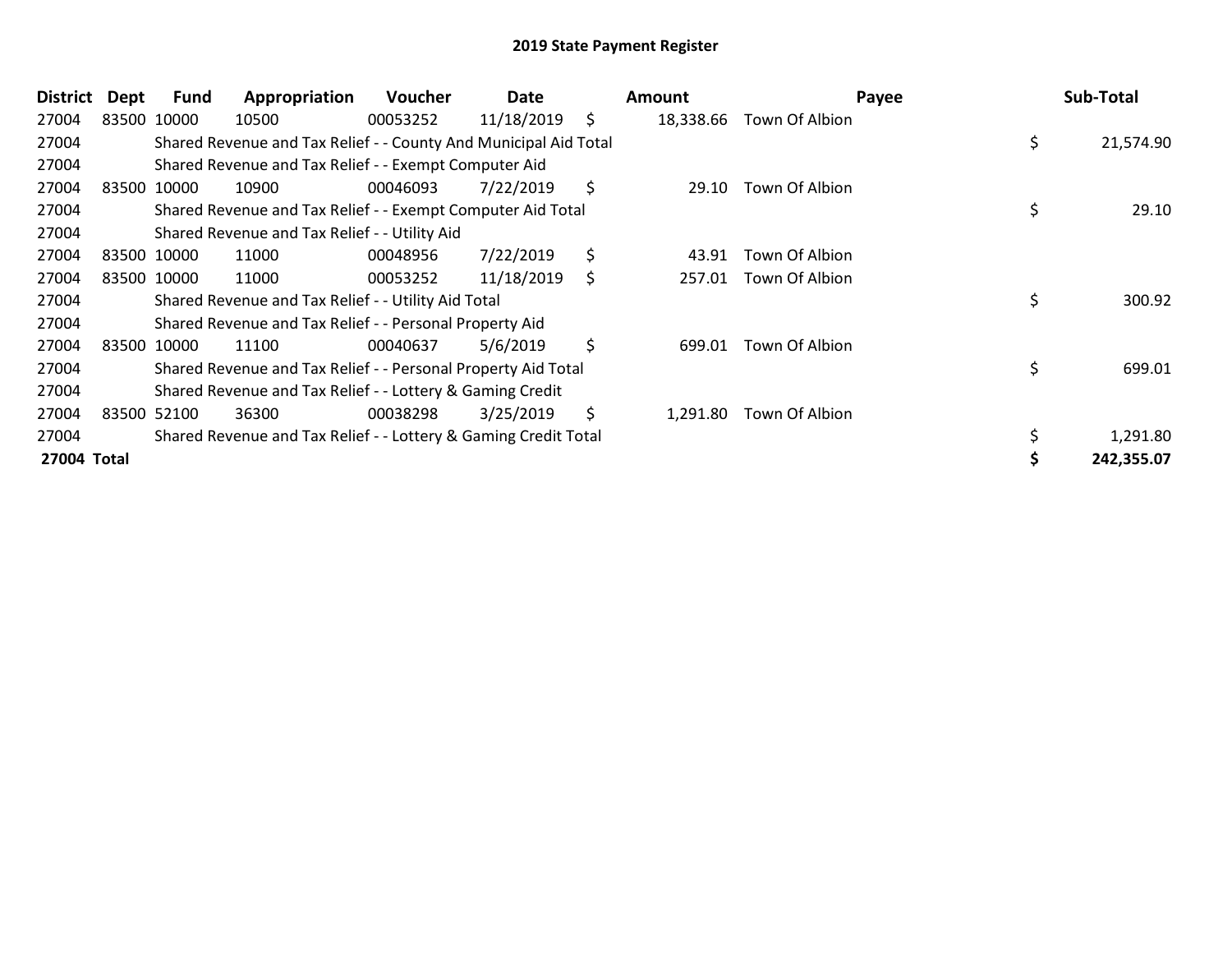| District Dept |             | <b>Fund</b> | Appropriation                                                      | Voucher  | Date       | <b>Amount</b> |                        | Payee | Sub-Total  |
|---------------|-------------|-------------|--------------------------------------------------------------------|----------|------------|---------------|------------------------|-------|------------|
| 27006         |             |             | Dept of Safety & Prof Services - - Fire Dues Distribution          |          |            |               |                        |       |            |
| 27006         | 16500 10000 |             | 22500                                                              | 00030550 | 7/16/2019  | \$            | 4,651.87 Town Of Alma  |       |            |
| 27006         |             |             | Dept of Safety & Prof Services - - Fire Dues Distribution Total    |          |            |               |                        | \$    | 4,651.87   |
| 27006         |             |             | Dept of Natural Resources - - Aids In Lieu Of Taxes - Gener        |          |            |               |                        |       |            |
| 27006         |             | 37000 10000 | 50300                                                              | 00296654 | 2/7/2019   | \$            | 1,244.75 Town Of Alma  |       |            |
| 27006         |             | 37000 10000 | 50300                                                              | 00313386 | 4/19/2019  | \$            | 108.75 Town Of Alma    |       |            |
| 27006         |             |             | Dept of Natural Resources - - Aids In Lieu Of Taxes - Gener Total  |          |            |               |                        | \$    | 1,353.50   |
| 27006         |             |             | Dept of Natural Resources - - Resaids - Cnty Forst, Cl & Mfl       |          |            |               |                        |       |            |
| 27006         |             | 37000 21200 | 57100                                                              | 00332650 | 6/21/2019  | \$            | 2,307.59 Town Of Alma  |       |            |
| 27006         |             |             | Dept of Natural Resources - - Resaids - Cnty Forst, Cl & Mfl Total |          |            |               |                        | \$    | 2,307.59   |
| 27006         |             |             | Dept of Natural Resources - - Aids In Lieu Of Taxes - Sum S        |          |            |               |                        |       |            |
| 27006         |             | 37000 21200 | 57900                                                              | 00313387 | 4/19/2019  | \$            | 46.59 Town Of Alma     |       |            |
| 27006         |             |             | Dept of Natural Resources - - Aids In Lieu Of Taxes - Sum S Total  |          |            |               |                        | \$    | 46.59      |
| 27006         |             |             | WI Dept of Transportation - - Trns Aids To Mnc.-Sf                 |          |            |               |                        |       |            |
| 27006         |             | 39500 21100 | 19100                                                              | 00336535 | 1/7/2019   | \$            | 41,007.18 Town Of Alma |       |            |
| 27006         |             | 39500 21100 | 19100                                                              | 00363850 | 4/1/2019   | \$            | 41,007.18 Town Of Alma |       |            |
| 27006         |             | 39500 21100 | 19100                                                              | 00401859 | 7/1/2019   | \$            | 41,007.18 Town Of Alma |       |            |
| 27006         | 39500 21100 |             | 19100                                                              | 00444677 | 10/7/2019  | \$            | 41,007.20 Town Of Alma |       |            |
| 27006         |             |             | WI Dept of Transportation - - Trns Aids To Mnc.-Sf Total           |          |            |               |                        | \$    | 164,028.74 |
| 27006         |             |             | WI Dept of Transportation - - Hwy Mgmt & Opers Sf                  |          |            |               |                        |       |            |
| 27006         |             | 39500 21100 | 36500                                                              | 00340932 | 1/10/2019  | \$            | 215.00 Town Of Alma    |       |            |
| 27006         |             |             | WI Dept of Transportation - - Hwy Mgmt & Opers Sf Total            |          |            |               |                        | \$    | 215.00     |
| 27006         |             |             | Elections Commission - - 2018 Hava Election Security               |          |            |               |                        |       |            |
| 27006         |             | 51000 22000 | 18200                                                              | 00002825 | 11/21/2019 | \$            | 1,200.00 Town Of Alma  |       |            |
| 27006         |             |             | Elections Commission - - 2018 Hava Election Security Total         |          |            |               |                        | \$    | 1,200.00   |
| 27006         |             |             | Shared Revenue and Tax Relief - - County And Municipal Aid         |          |            |               |                        |       |            |
| 27006         |             | 83500 10000 | 10500                                                              | 00048957 | 7/22/2019  | \$            | 5,248.36 Town Of Alma  |       |            |
| 27006         | 83500 10000 |             | 10500                                                              | 00053253 | 11/18/2019 | \$            | 40,962.97 Town Of Alma |       |            |
| 27006         |             |             | Shared Revenue and Tax Relief - - County And Municipal Aid Total   |          |            |               |                        | \$    | 46,211.33  |
| 27006         |             |             | Shared Revenue and Tax Relief - - Exempt Computer Aid              |          |            |               |                        |       |            |
| 27006         |             | 83500 10000 | 10900                                                              | 00046094 | 7/22/2019  | \$            | 45.73 Town Of Alma     |       |            |
| 27006         |             |             | Shared Revenue and Tax Relief - - Exempt Computer Aid Total        |          |            |               |                        | \$    | 45.73      |
| 27006         |             |             | Shared Revenue and Tax Relief - - Utility Aid                      |          |            |               |                        |       |            |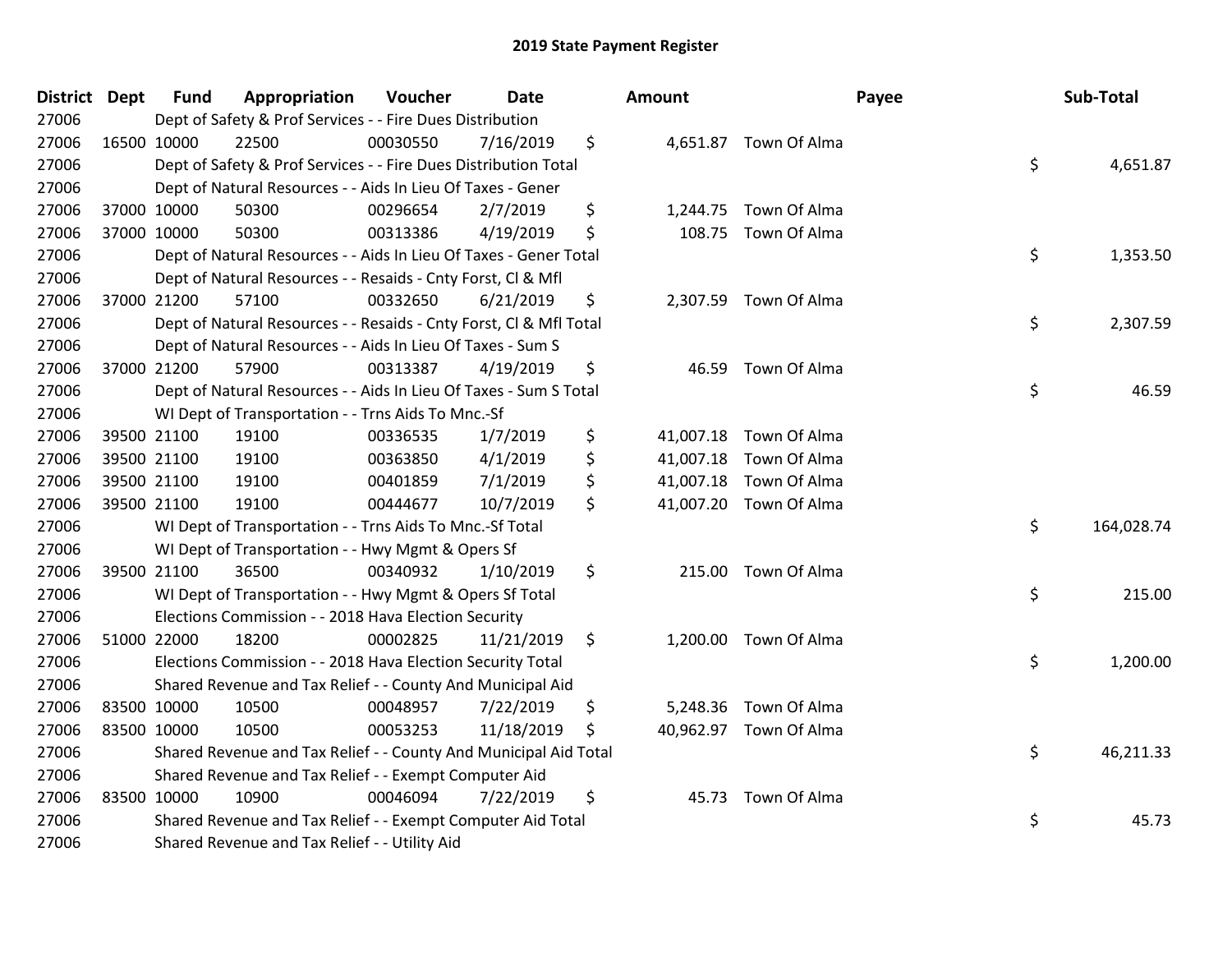| District Dept |             | Fund        | Appropriation                                                 | Voucher  | Date       | Amount |                    | Pavee | Sub-Total  |
|---------------|-------------|-------------|---------------------------------------------------------------|----------|------------|--------|--------------------|-------|------------|
| 27006         |             | 83500 10000 | 11000                                                         | 00053253 | 11/18/2019 | 811.15 | Town Of Alma       |       |            |
| 27006         |             |             | Shared Revenue and Tax Relief - - Utility Aid Total           |          |            |        |                    |       | 811.15     |
| 27006         |             |             | Shared Revenue and Tax Relief - - Personal Property Aid       |          |            |        |                    |       |            |
| 27006         | 83500 10000 |             | 11100                                                         | 00040638 | 5/6/2019   |        | 34.69 Town Of Alma |       |            |
| 27006         |             |             | Shared Revenue and Tax Relief - - Personal Property Aid Total |          |            |        |                    |       | 34.69      |
| 27006 Total   |             |             |                                                               |          |            |        |                    |       | 220,906.19 |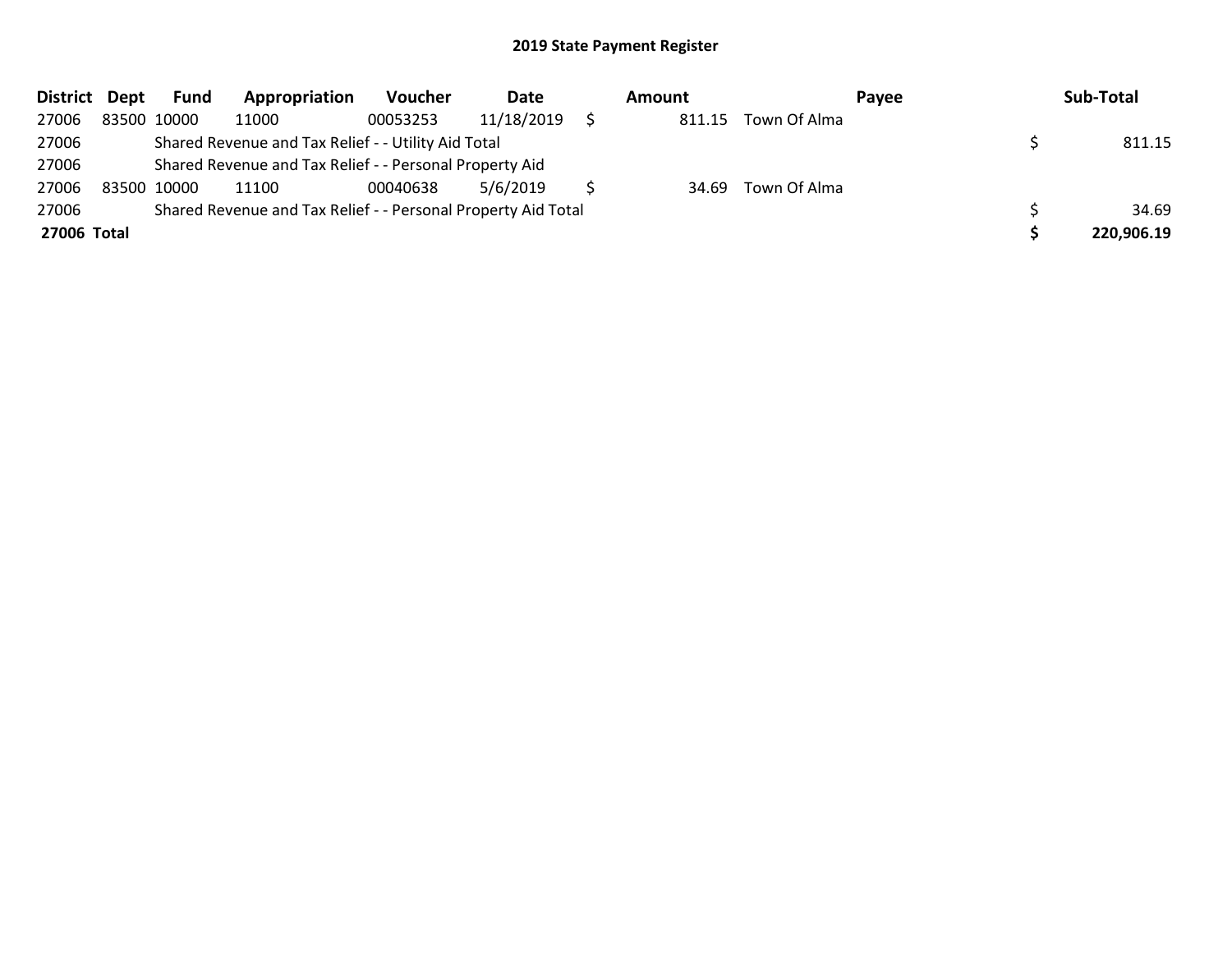| <b>District</b>    | <b>Dept</b> | <b>Fund</b> | Appropriation                                                      | Voucher  | <b>Date</b> | Amount          | Payee                        | Sub-Total       |
|--------------------|-------------|-------------|--------------------------------------------------------------------|----------|-------------|-----------------|------------------------------|-----------------|
| 27008              |             |             | Dept of Safety & Prof Services - - Fire Dues Distribution          |          |             |                 |                              |                 |
| 27008              |             | 16500 10000 | 22500                                                              | 00031543 | 7/18/2019   | \$              | 677.72 Town Of Bear Bluff    |                 |
| 27008              |             |             | Dept of Safety & Prof Services - - Fire Dues Distribution Total    |          |             |                 |                              | \$<br>677.72    |
| 27008              |             |             | Dept of Natural Resources - - Resaids - Cnty Forst, CI & Mfl       |          |             |                 |                              |                 |
| 27008              |             | 37000 21200 | 57100                                                              | 00332651 | 6/21/2019   | \$              | 2,903.29 Town Of Bear Bluff  |                 |
| 27008              |             |             | Dept of Natural Resources - - Resaids - Cnty Forst, CI & Mfl Total |          |             |                 |                              | \$<br>2,903.29  |
| 27008              |             |             | Dept of Natural Resources - - Aids In Lieu Of Taxes - Sum S        |          |             |                 |                              |                 |
| 27008              |             | 37000 21200 | 57900                                                              | 00313737 | 4/19/2019   | \$<br>371.45    | Town Of Bear Bluff           |                 |
| 27008              |             |             | Dept of Natural Resources - - Aids In Lieu Of Taxes - Sum S Total  |          |             |                 |                              | \$<br>371.45    |
| 27008              |             |             | WI Dept of Transportation - - Trns Aids To Mnc.-Sf                 |          |             |                 |                              |                 |
| 27008              |             | 39500 21100 | 19100                                                              | 00336536 | 1/7/2019    | \$<br>22,731.33 | Town Of Bear Bluff           |                 |
| 27008              |             | 39500 21100 | 19100                                                              | 00363851 | 4/1/2019    | \$<br>22,731.33 | <b>Town Of Bear Bluff</b>    |                 |
| 27008              |             | 39500 21100 | 19100                                                              | 00401860 | 7/1/2019    | \$              | 22,731.33 Town Of Bear Bluff |                 |
| 27008              |             | 39500 21100 | 19100                                                              | 00444678 | 10/7/2019   | \$              | 22,731.35 Town Of Bear Bluff |                 |
| 27008              |             |             | WI Dept of Transportation - - Trns Aids To Mnc.-Sf Total           |          |             |                 |                              | \$<br>90,925.34 |
| 27008              |             |             | Elections Commission - - General Program Ops, GPR                  |          |             |                 |                              |                 |
| 27008              |             | 51000 10000 | 10100                                                              | 00001644 | 2/12/2019   | \$              | 130.00 Town Of Bear Bluff    |                 |
| 27008              |             |             | Elections Commission - - General Program Ops, GPR Total            |          |             |                 |                              | \$<br>130.00    |
| 27008              |             |             | Elections Commission - - 2018 Hava Election Security               |          |             |                 |                              |                 |
| 27008              |             | 51000 22000 | 18200                                                              | 00002086 | 10/16/2019  | \$              | 1,200.00 Town Of Bear Bluff  |                 |
| 27008              |             |             | Elections Commission - - 2018 Hava Election Security Total         |          |             |                 |                              | \$<br>1,200.00  |
| 27008              |             |             | Shared Revenue and Tax Relief - - County And Municipal Aid         |          |             |                 |                              |                 |
| 27008              |             | 83500 10000 | 10500                                                              | 00048958 | 7/22/2019   | \$<br>398.99    | Town Of Bear Bluff           |                 |
| 27008              |             | 83500 10000 | 10500                                                              | 00053254 | 11/18/2019  | \$              | 2,260.92 Town Of Bear Bluff  |                 |
| 27008              |             |             | Shared Revenue and Tax Relief - - County And Municipal Aid Total   |          |             |                 |                              | \$<br>2,659.91  |
| 27008              |             |             | Shared Revenue and Tax Relief - - Personal Property Aid            |          |             |                 |                              |                 |
| 27008              |             | 83500 10000 | 11100                                                              | 00040639 | 5/6/2019    | \$<br>866.82    | Town Of Bear Bluff           |                 |
| 27008              |             |             | Shared Revenue and Tax Relief - - Personal Property Aid Total      |          |             |                 |                              | \$<br>866.82    |
| <b>27008 Total</b> |             |             |                                                                    |          |             |                 |                              | \$<br>99,734.53 |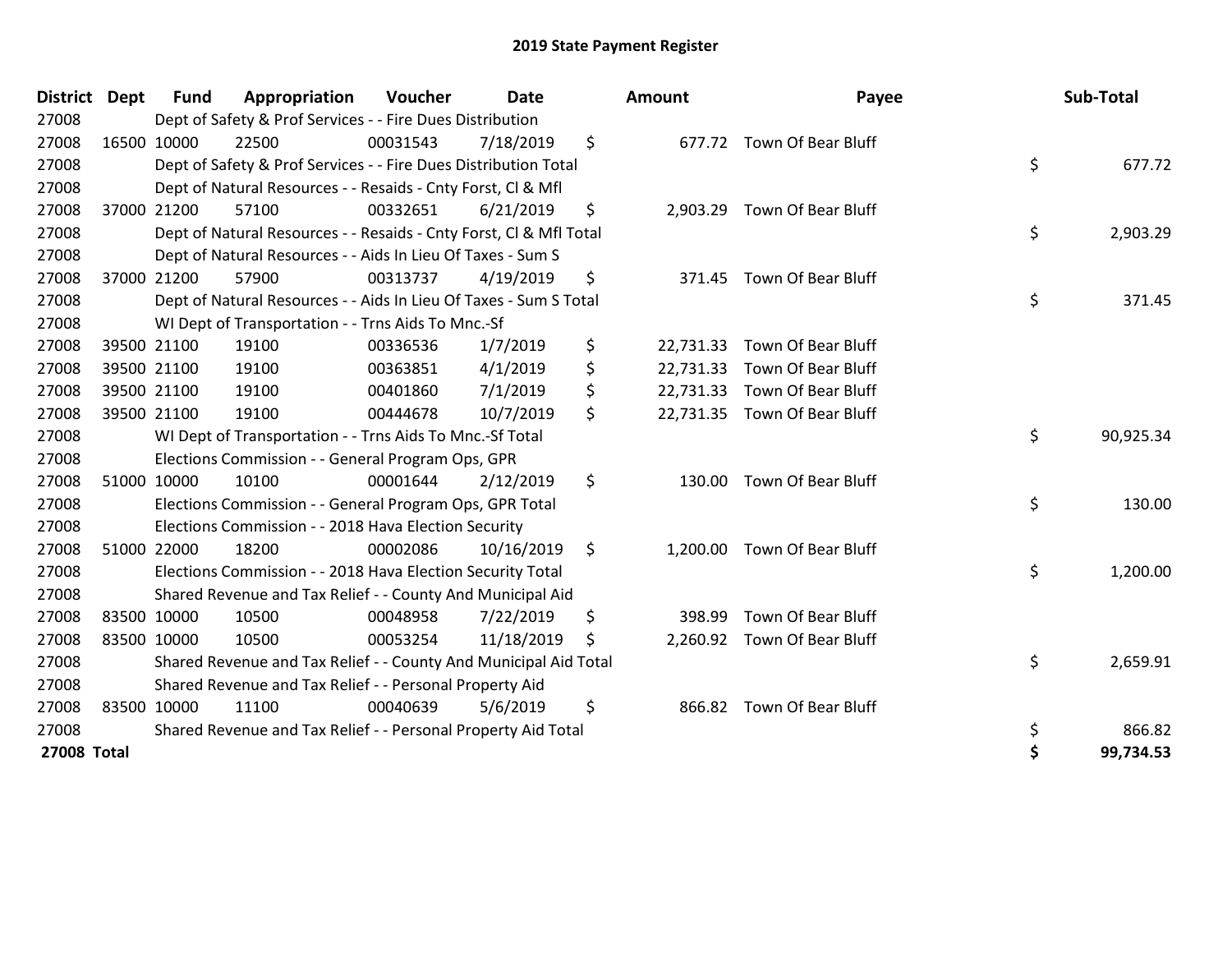| <b>District Dept</b> | <b>Fund</b> | Appropriation                                                        | Voucher  | <b>Date</b> | Amount       | Payee                      | Sub-Total        |
|----------------------|-------------|----------------------------------------------------------------------|----------|-------------|--------------|----------------------------|------------------|
| 27010                |             | Dept of Safety & Prof Services - - Fire Dues Distribution            |          |             |              |                            |                  |
| 27010                | 16500 10000 | 22500                                                                | 00030617 | 7/16/2019   | \$           | 4,202.76 Town of Brockway  |                  |
| 27010                |             | Dept of Safety & Prof Services - - Fire Dues Distribution Total      |          |             |              |                            | \$<br>4,202.76   |
| 27010                |             | Dept of Natural Resources - - Aids In Lieu Of Taxes - Gener          |          |             |              |                            |                  |
| 27010                | 37000 10000 | 50300                                                                | 00296714 | 2/7/2019    | \$           | 5,015.10 Town of Brockway  |                  |
| 27010                | 37000 10000 | 50300                                                                | 00296715 | 2/7/2019    | \$           | 2,172.65 Town of Brockway  |                  |
| 27010                |             | Dept of Natural Resources - - Aids In Lieu Of Taxes - Gener Total    |          |             |              |                            | \$<br>7,187.75   |
| 27010                |             | Dept of Natural Resources - - Gen Program Ops-State Funds            |          |             |              |                            |                  |
| 27010                | 37000 21200 | 16100                                                                | 00318873 | 5/29/2019   | \$<br>100.00 | Town of Brockway           |                  |
| 27010                | 37000 21200 | 16100                                                                | 00319318 | 6/5/2019    | \$           | 25.00 Town of Brockway     |                  |
| 27010                |             | Dept of Natural Resources - - Gen Program Ops-State Funds Total      |          |             |              |                            | \$<br>125.00     |
| 27010                |             | Dept of Natural Resources - - Resaids - Cnty Forst, Cl & Mfl         |          |             |              |                            |                  |
| 27010                | 37000 21200 | 57100                                                                | 00332652 | 6/21/2019   | \$           | 5,018.64 Town of Brockway  |                  |
| 27010                |             | Dept of Natural Resources - - Resaids - Cnty Forst, CI & Mfl Total   |          |             |              |                            | \$<br>5,018.64   |
| 27010                |             | Dept of Natural Resources - - Aids In Lieu Of Taxes - Sum S          |          |             |              |                            |                  |
| 27010                | 37000 21200 | 57900                                                                | 00314784 | 4/19/2019   | \$           | 2,821.86 Town of Brockway  |                  |
| 27010                |             | Dept of Natural Resources - - Aids In Lieu Of Taxes - Sum S Total    |          |             |              |                            | \$<br>2,821.86   |
| 27010                |             | WI Dept of Transportation - - Trns Aids To Mnc.-Sf                   |          |             |              |                            |                  |
| 27010                | 39500 21100 | 19100                                                                | 00336537 | 1/7/2019    | \$           | 28,154.36 Town of Brockway |                  |
| 27010                | 39500 21100 | 19100                                                                | 00363852 | 4/1/2019    | \$           | 28,154.36 Town of Brockway |                  |
| 27010                | 39500 21100 | 19100                                                                | 00401861 | 7/1/2019    | \$           | 28,154.36 Town of Brockway |                  |
| 27010                | 39500 21100 | 19100                                                                | 00444679 | 10/7/2019   | \$           | 28,154.38 Town of Brockway |                  |
| 27010                |             | WI Dept of Transportation - - Trns Aids To Mnc.-Sf Total             |          |             |              |                            | \$<br>112,617.46 |
| 27010                |             | WI Dept of Transportation - - Hwy Mgmt & Opers Sf                    |          |             |              |                            |                  |
| 27010                | 39500 21100 | 36500                                                                | 00346734 | 1/29/2019   | \$<br>235.00 | Town of Brockway           |                  |
| 27010                | 39500 21100 | 36500                                                                | 00354932 | 3/15/2019   | \$<br>95.00  | Town of Brockway           |                  |
| 27010                | 39500 21100 | 36500                                                                | 00416272 | 7/29/2019   | \$<br>330.00 | Town of Brockway           |                  |
| 27010                | 39500 21100 | 36500                                                                | 00459342 | 11/8/2019   | \$<br>500.00 | Town of Brockway           |                  |
| 27010                |             | WI Dept of Transportation - - Hwy Mgmt & Opers Sf Total              |          |             |              |                            | \$<br>1,160.00   |
| 27010                |             | Department of Administration - - Hv Trans Ln Annual Impact Fee       |          |             |              |                            |                  |
| 27010                | 50500 10000 | 17400                                                                | 00101205 | 5/1/2019    | \$           | 37,642.00 Town of Brockway |                  |
| 27010                |             | Department of Administration - - Hv Trans Ln Annual Impact Fee Total |          |             |              |                            | \$<br>37,642.00  |
| 27010                |             | Shared Revenue and Tax Relief - - County And Municipal Aid           |          |             |              |                            |                  |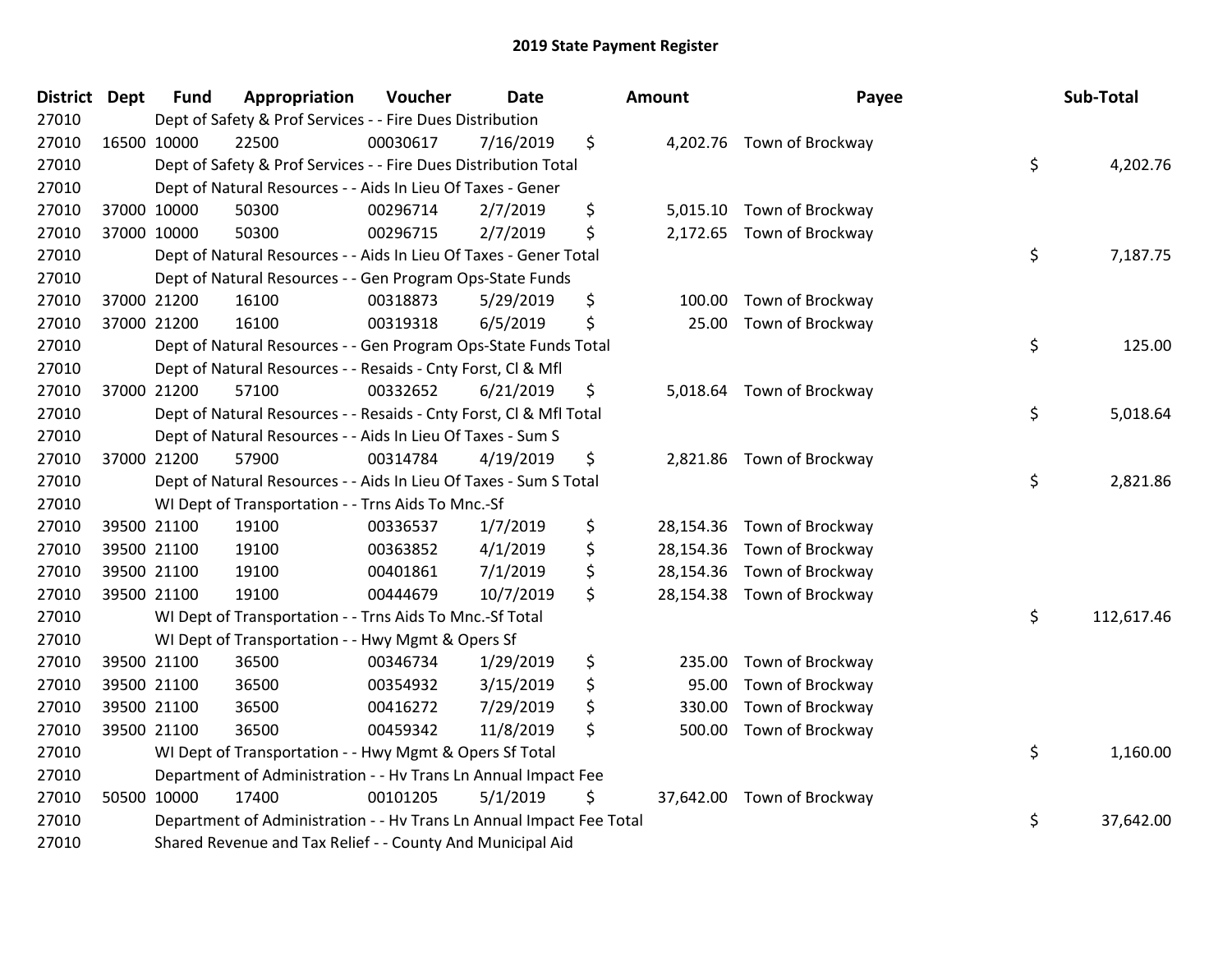| <b>District</b> | Dept | Fund        | Appropriation                                                       | Voucher  | Date       | Amount          | Payee            | Sub-Total       |
|-----------------|------|-------------|---------------------------------------------------------------------|----------|------------|-----------------|------------------|-----------------|
| 27010           |      | 83500 10000 | 10500                                                               | 00048959 | 7/22/2019  | \$<br>14,511.29 | Town of Brockway |                 |
| 27010           |      | 83500 10000 | 10500                                                               | 00053255 | 11/18/2019 | \$<br>82,230.65 | Town of Brockway |                 |
| 27010           |      |             | Shared Revenue and Tax Relief - - County And Municipal Aid Total    |          |            |                 |                  | \$<br>96,741.94 |
| 27010           |      |             | Shared Revenue and Tax Relief - - Exempt Computer Aid               |          |            |                 |                  |                 |
| 27010           |      | 83500 10000 | 10900                                                               | 00046095 | 7/22/2019  | \$<br>1,576.55  | Town of Brockway |                 |
| 27010           |      |             | Shared Revenue and Tax Relief - - Exempt Computer Aid Total         |          |            |                 |                  | \$<br>1,576.55  |
| 27010           |      |             | Shared Revenue and Tax Relief - - Utility Aid                       |          |            |                 |                  |                 |
| 27010           |      | 83500 10000 | 11000                                                               | 00048959 | 7/22/2019  | \$<br>1,031.46  | Town of Brockway |                 |
| 27010           |      | 83500 10000 | 11000                                                               | 00053255 | 11/18/2019 | \$<br>5,892.99  | Town of Brockway |                 |
| 27010           |      |             | Shared Revenue and Tax Relief - - Utility Aid Total                 |          |            |                 |                  | \$<br>6,924.45  |
| 27010           |      |             | Shared Revenue and Tax Relief - - Personal Property Aid             |          |            |                 |                  |                 |
| 27010           |      | 83500 10000 | 11100                                                               | 00040640 | 5/6/2019   | \$<br>45,319.89 | Town of Brockway |                 |
| 27010           |      |             | Shared Revenue and Tax Relief - - Personal Property Aid Total       |          |            |                 |                  | \$<br>45,319.89 |
| 27010           |      |             | Shared Revenue and Tax Relief - - Payments For Municipal Svcs       |          |            |                 |                  |                 |
| 27010           |      | 83500 10000 | 50100                                                               | 00037987 | 1/31/2019  | \$<br>1,914.81  | Town of Brockway |                 |
| 27010           |      |             | Shared Revenue and Tax Relief - - Payments For Municipal Svcs Total |          |            |                 |                  | \$<br>1,914.81  |
| 27010           |      |             | Shared Revenue and Tax Relief - - Lottery & Gaming Credit           |          |            |                 |                  |                 |
| 27010           |      | 83500 52100 | 36300                                                               | 00038299 | 3/25/2019  | \$<br>4,197.07  | Town of Brockway |                 |
| 27010           |      |             | Shared Revenue and Tax Relief - - Lottery & Gaming Credit Total     |          |            |                 |                  | 4,197.07        |
| 27010 Total     |      |             |                                                                     |          |            |                 |                  | 327,450.18      |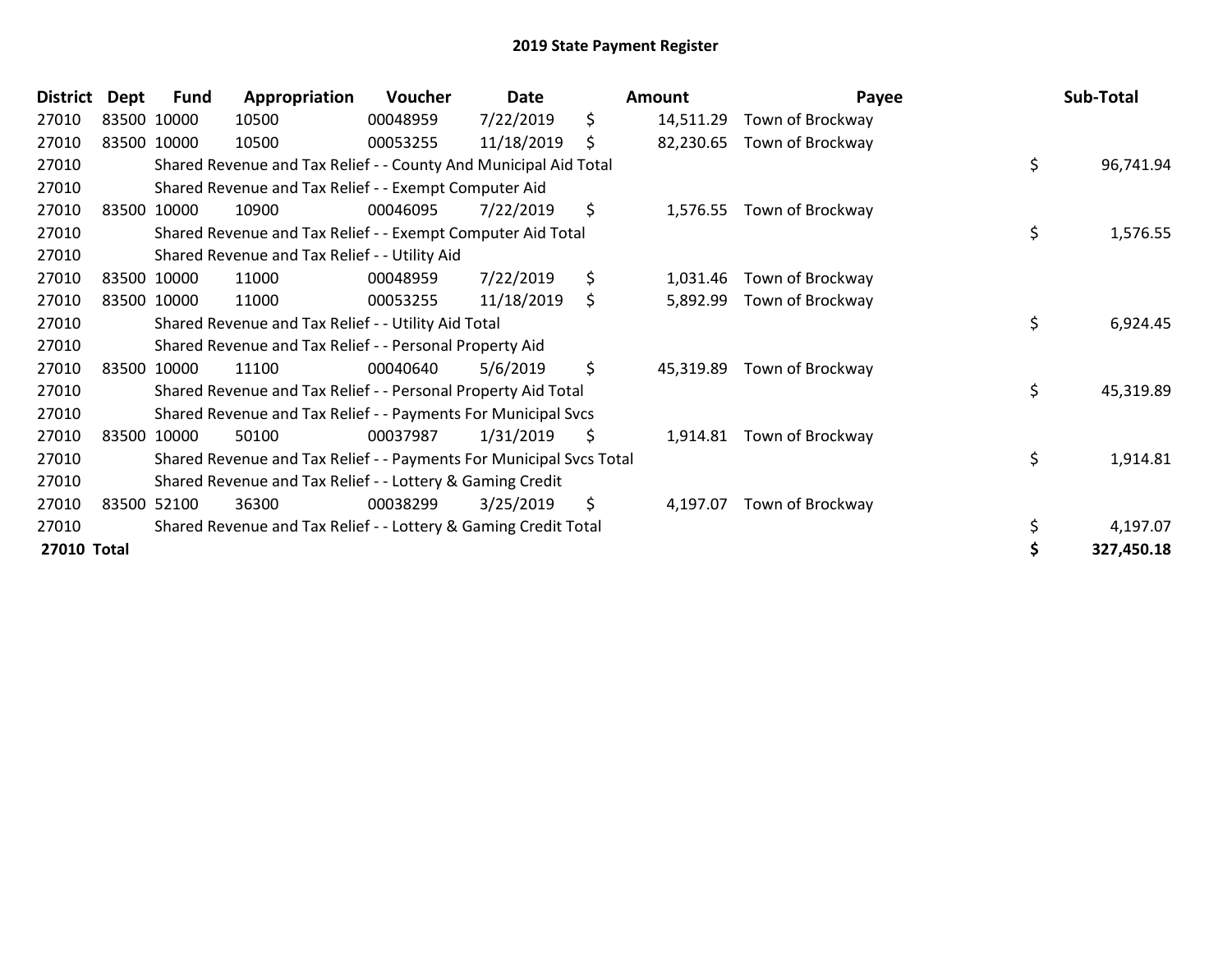| <b>District Dept</b> | <b>Fund</b> | Appropriation                                                      | Voucher  | <b>Date</b> | <b>Amount</b> | Payee                        | Sub-Total        |
|----------------------|-------------|--------------------------------------------------------------------|----------|-------------|---------------|------------------------------|------------------|
| 27012                |             | Dept of Safety & Prof Services - - Fire Dues Distribution          |          |             |               |                              |                  |
| 27012                | 16500 10000 | 22500                                                              | 00031473 | 7/18/2019   | \$            | 893.59 Town Of City Point    |                  |
| 27012                |             | Dept of Safety & Prof Services - - Fire Dues Distribution Total    |          |             |               |                              | \$<br>893.59     |
| 27012                |             | Dept of Natural Resources - - Resaids - Cnty Forst, CI & Mfl       |          |             |               |                              |                  |
| 27012                | 37000 21200 | 57100                                                              | 00332653 | 6/21/2019   | \$            | 11,338.55 Town Of City Point |                  |
| 27012                |             | Dept of Natural Resources - - Resaids - Cnty Forst, Cl & Mfl Total |          |             |               |                              | \$<br>11,338.55  |
| 27012                |             | Dept of Natural Resources - - Aids In Lieu Of Taxes - Sum S        |          |             |               |                              |                  |
| 27012                | 37000 21200 | 57900                                                              | 00313478 | 4/19/2019   | \$            | 1,003.20 Town Of City Point  |                  |
| 27012                |             | Dept of Natural Resources - - Aids In Lieu Of Taxes - Sum S Total  |          |             |               |                              | \$<br>1,003.20   |
| 27012                |             | WI Dept of Transportation - - Trns Aids To Mnc.-Sf                 |          |             |               |                              |                  |
| 27012                | 39500 21100 | 19100                                                              | 00336538 | 1/7/2019    | \$            | 29,271.22 Town Of City Point |                  |
| 27012                | 39500 21100 | 19100                                                              | 00363853 | 4/1/2019    | \$            | 29,271.22 Town Of City Point |                  |
| 27012                | 39500 21100 | 19100                                                              | 00401862 | 7/1/2019    | \$            | 29,271.22 Town Of City Point |                  |
| 27012                | 39500 21100 | 19100                                                              | 00444680 | 10/7/2019   | \$            | 29,271.23 Town Of City Point |                  |
| 27012                |             | WI Dept of Transportation - - Trns Aids To Mnc.-Sf Total           |          |             |               |                              | \$<br>117,084.89 |
| 27012                |             | WI Dept of Transportation - - Hwy Mgmt & Opers Sf                  |          |             |               |                              |                  |
| 27012                | 39500 21100 | 36500                                                              | 00346712 | 2/7/2019    | \$            | 165.00 Town Of City Point    |                  |
| 27012                |             | WI Dept of Transportation - - Hwy Mgmt & Opers Sf Total            |          |             |               |                              | \$<br>165.00     |
| 27012                |             | Shared Revenue and Tax Relief - - County And Municipal Aid         |          |             |               |                              |                  |
| 27012                | 83500 10000 | 10500                                                              | 00048960 | 7/22/2019   | \$            | 1,118.70 Town Of City Point  |                  |
| 27012                | 83500 10000 | 10500                                                              | 00053256 | 11/18/2019  | \$            | 6,339.28 Town Of City Point  |                  |
| 27012                |             | Shared Revenue and Tax Relief - - County And Municipal Aid Total   |          |             |               |                              | \$<br>7,457.98   |
| 27012                |             | Shared Revenue and Tax Relief - - Exempt Computer Aid              |          |             |               |                              |                  |
| 27012                | 83500 10000 | 10900                                                              | 00046096 | 7/22/2019   | \$<br>2.08    | Town Of City Point           |                  |
| 27012                |             | Shared Revenue and Tax Relief - - Exempt Computer Aid Total        |          |             |               |                              | \$<br>2.08       |
| 27012                |             | Shared Revenue and Tax Relief - - Utility Aid                      |          |             |               |                              |                  |
| 27012                | 83500 10000 | 11000                                                              | 00048960 | 7/22/2019   | \$            | 110.42 Town Of City Point    |                  |
| 27012                | 83500 10000 | 11000                                                              | 00053256 | 11/18/2019  | \$            | 627.67 Town Of City Point    |                  |
| 27012                |             | Shared Revenue and Tax Relief - - Utility Aid Total                |          |             |               |                              | \$<br>738.09     |
| 27012                |             | Shared Revenue and Tax Relief - - Personal Property Aid            |          |             |               |                              |                  |
| 27012                | 83500 10000 | 11100                                                              | 00040641 | 5/6/2019    | \$<br>5.62    | Town Of City Point           |                  |
| 27012                |             | Shared Revenue and Tax Relief - - Personal Property Aid Total      |          |             |               |                              | \$<br>5.62       |
| <b>27012 Total</b>   |             |                                                                    |          |             |               |                              | \$<br>138,689.00 |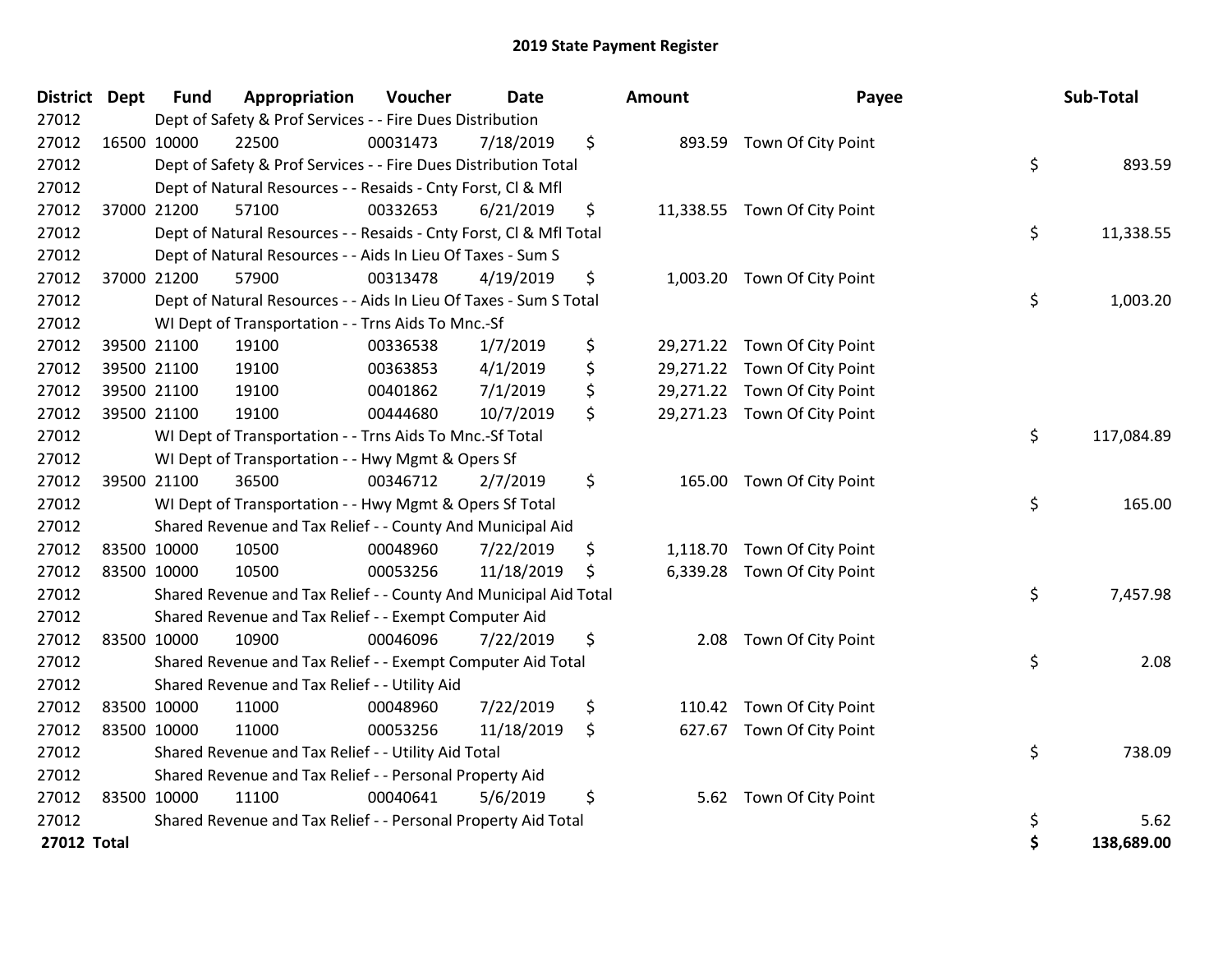| District Dept |             | <b>Fund</b> | Appropriation                                                      | Voucher  | Date       | <b>Amount</b>   | Payee                       | Sub-Total        |
|---------------|-------------|-------------|--------------------------------------------------------------------|----------|------------|-----------------|-----------------------------|------------------|
| 27014         |             |             | Dept of Safety & Prof Services - - Fire Dues Distribution          |          |            |                 |                             |                  |
| 27014         |             | 16500 10000 | 22500                                                              | 00031292 | 7/18/2019  | \$              | 1,469.49 Town Of Cleveland  |                  |
| 27014         |             |             | Dept of Safety & Prof Services - - Fire Dues Distribution Total    |          |            |                 |                             | \$<br>1,469.49   |
| 27014         |             |             | Dept of Natural Resources - - Aids In Lieu Of Taxes - Gener        |          |            |                 |                             |                  |
| 27014         |             | 37000 10000 | 50300                                                              | 00296666 | 2/7/2019   | \$<br>8,475.89  | Town Of Cleveland           |                  |
| 27014         |             | 37000 10000 | 50300                                                              | 00313698 | 4/19/2019  | \$<br>19.70     | Town Of Cleveland           |                  |
| 27014         |             | 37000 10000 | 50300                                                              | 00313700 | 4/19/2019  | \$<br>275.73    | Town Of Cleveland           |                  |
| 27014         |             |             | Dept of Natural Resources - - Aids In Lieu Of Taxes - Gener Total  |          |            |                 |                             | \$<br>8,771.32   |
| 27014         |             |             | Dept of Natural Resources - - Resaids - Cnty Forst, Cl & Mfl       |          |            |                 |                             |                  |
| 27014         |             | 37000 21200 | 57100                                                              | 00332654 | 6/21/2019  | \$              | 769.77 Town Of Cleveland    |                  |
| 27014         |             |             | Dept of Natural Resources - - Resaids - Cnty Forst, Cl & Mfl Total |          |            |                 |                             | \$<br>769.77     |
| 27014         |             |             | Dept of Natural Resources - - Aids In Lieu Of Taxes - Sum S        |          |            |                 |                             |                  |
| 27014         |             | 37000 21200 | 57900                                                              | 00313699 | 4/19/2019  | \$<br>6.37      | Town Of Cleveland           |                  |
| 27014         |             |             | Dept of Natural Resources - - Aids In Lieu Of Taxes - Sum S Total  |          |            |                 |                             | \$<br>6.37       |
| 27014         |             |             | WI Dept of Transportation - - Trns Aids To Mnc.-Sf                 |          |            |                 |                             |                  |
| 27014         |             | 39500 21100 | 19100                                                              | 00336539 | 1/7/2019   | \$<br>30,071.53 | Town Of Cleveland           |                  |
| 27014         |             | 39500 21100 | 19100                                                              | 00363854 | 4/1/2019   | \$<br>30,071.53 | Town Of Cleveland           |                  |
| 27014         |             | 39500 21100 | 19100                                                              | 00401863 | 7/1/2019   | \$<br>30,071.53 | Town Of Cleveland           |                  |
| 27014         |             | 39500 21100 | 19100                                                              | 00444681 | 10/7/2019  | \$              | 30,071.56 Town Of Cleveland |                  |
| 27014         |             |             | WI Dept of Transportation - - Trns Aids To Mnc.-Sf Total           |          |            |                 |                             | \$<br>120,286.15 |
| 27014         |             |             | Elections Commission - - 2018 Hava Election Security               |          |            |                 |                             |                  |
| 27014         |             | 51000 22000 | 18200                                                              | 00002597 | 11/21/2019 | \$<br>700.00    | Town Of Cleveland           |                  |
| 27014         |             |             | Elections Commission - - 2018 Hava Election Security Total         |          |            |                 |                             | \$<br>700.00     |
| 27014         |             |             | Shared Revenue and Tax Relief - - County And Municipal Aid         |          |            |                 |                             |                  |
| 27014         |             | 83500 10000 | 10500                                                              | 00048961 | 7/22/2019  | \$<br>5,369.82  | Town Of Cleveland           |                  |
| 27014         |             | 83500 10000 | 10500                                                              | 00053257 | 11/18/2019 | \$              | 30,429.01 Town Of Cleveland |                  |
| 27014         |             |             | Shared Revenue and Tax Relief - - County And Municipal Aid Total   |          |            |                 |                             | \$<br>35,798.83  |
| 27014         |             |             | Shared Revenue and Tax Relief - - Exempt Computer Aid              |          |            |                 |                             |                  |
| 27014         | 83500 10000 |             | 10900                                                              | 00046097 | 7/22/2019  | \$<br>22.86     | Town Of Cleveland           |                  |
| 27014         |             |             | Shared Revenue and Tax Relief - - Exempt Computer Aid Total        |          |            |                 |                             | \$<br>22.86      |
| 27014         |             |             | Shared Revenue and Tax Relief - - Utility Aid                      |          |            |                 |                             |                  |
| 27014         |             | 83500 10000 | 11000                                                              | 00048961 | 7/22/2019  | \$<br>108.76    | Town Of Cleveland           |                  |
| 27014         | 83500 10000 |             | 11000                                                              | 00053257 | 11/18/2019 | \$              | 617.97 Town Of Cleveland    |                  |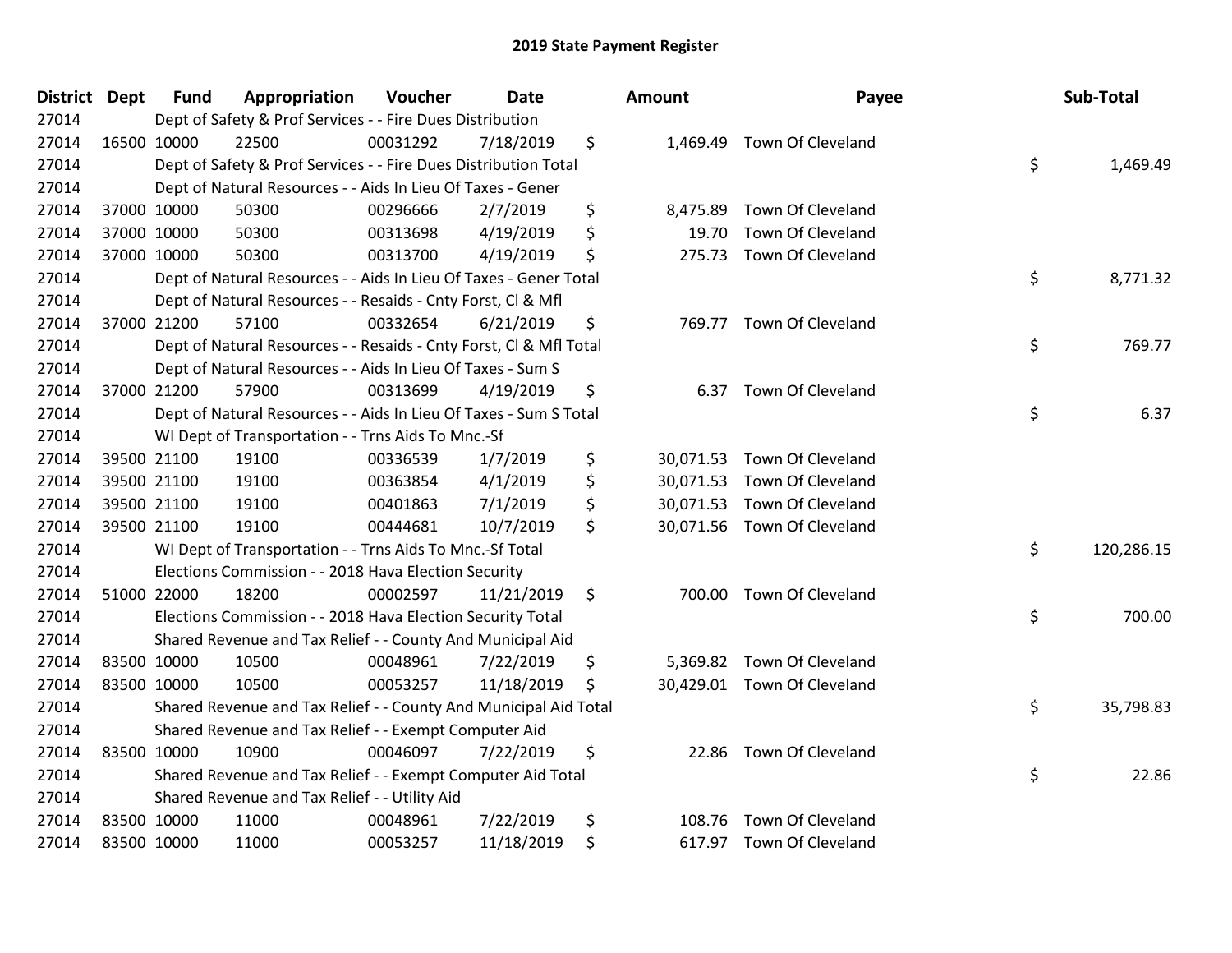| District Dept | Fund        | Appropriation                                                 | Voucher  | Date     | Amount | Payee                    | Sub-Total  |
|---------------|-------------|---------------------------------------------------------------|----------|----------|--------|--------------------------|------------|
| 27014         |             | Shared Revenue and Tax Relief - - Utility Aid Total           |          |          |        |                          | 726.73     |
| 27014         |             | Shared Revenue and Tax Relief - - Personal Property Aid       |          |          |        |                          |            |
| 27014         | 83500 10000 | 11100                                                         | 00040642 | 5/6/2019 |        | 433.78 Town Of Cleveland |            |
| 27014         |             | Shared Revenue and Tax Relief - - Personal Property Aid Total |          |          |        |                          | 433.78     |
| 27014 Total   |             |                                                               |          |          |        |                          | 168,985.30 |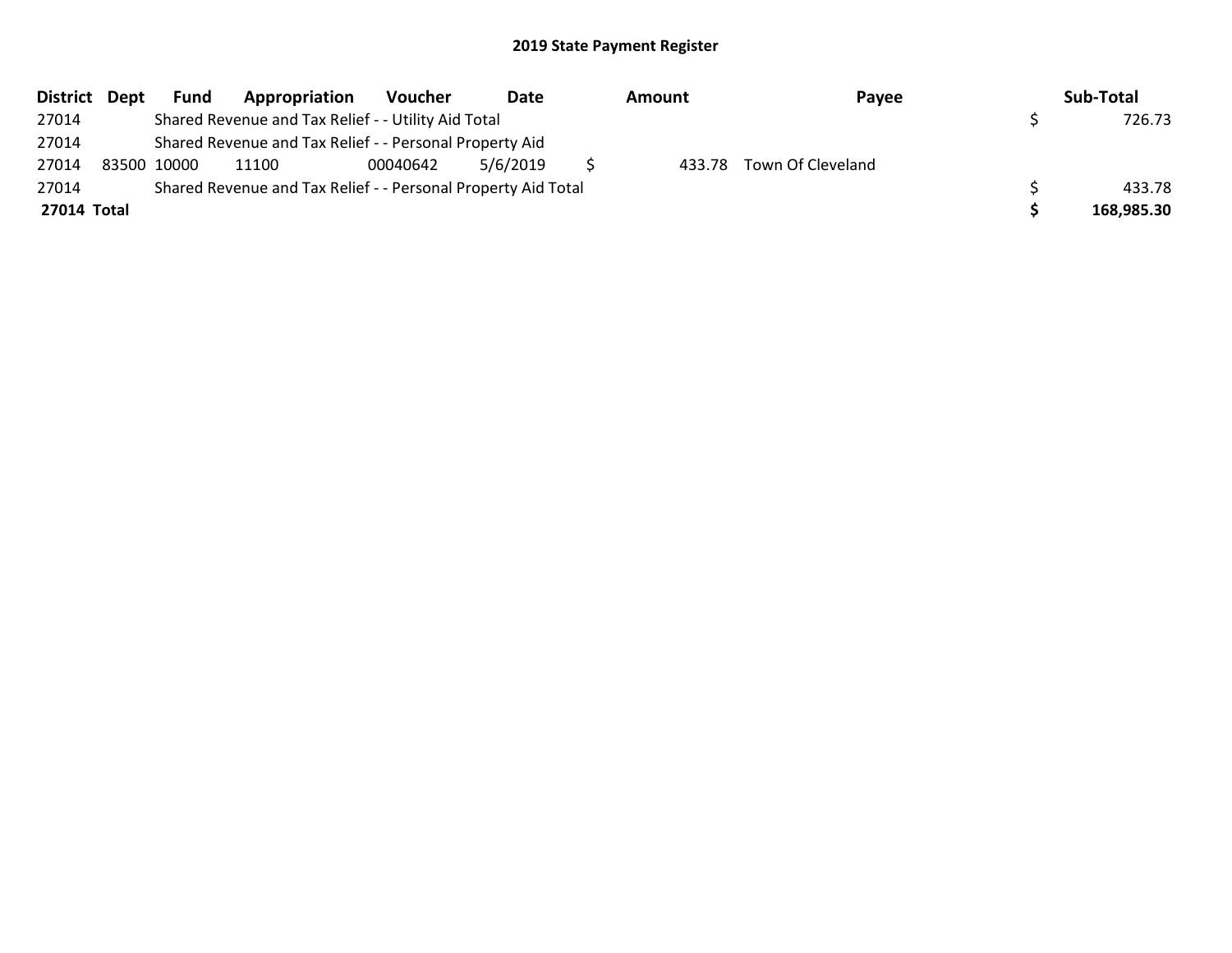| <b>District Dept</b> | <b>Fund</b> | Appropriation                                                      | Voucher  | <b>Date</b> | <b>Amount</b> |                          | Payee | Sub-Total |
|----------------------|-------------|--------------------------------------------------------------------|----------|-------------|---------------|--------------------------|-------|-----------|
| 27016                |             | Dept of Safety & Prof Services - - Fire Dues Distribution          |          |             |               |                          |       |           |
| 27016                | 16500 10000 | 22500                                                              | 00030725 | 7/17/2019   | \$            | 3,470.19 Town Of Curran  |       |           |
| 27016                |             | Dept of Safety & Prof Services - - Fire Dues Distribution Total    |          |             |               |                          | \$    | 3,470.19  |
| 27016                |             | Dept of Natural Resources - - Resaids - Cnty Forst, Cl & Mfl       |          |             |               |                          |       |           |
| 27016                | 37000 21200 | 57100                                                              | 00332655 | 6/21/2019   | \$            | 398.34 Town Of Curran    |       |           |
| 27016                |             | Dept of Natural Resources - - Resaids - Cnty Forst, Cl & Mfl Total |          |             |               |                          | \$    | 398.34    |
| 27016                |             | Dept of Natural Resources - - Aids In Lieu Of Taxes - Sum S        |          |             |               |                          |       |           |
| 27016                | 37000 21200 | 57900                                                              | 00313410 | 4/19/2019   | \$            | 16.21 Town Of Curran     |       |           |
| 27016                |             | Dept of Natural Resources - - Aids In Lieu Of Taxes - Sum S Total  |          |             |               |                          | \$    | 16.21     |
| 27016                |             | WI Dept of Transportation - - Disastr Damag Aid Sf                 |          |             |               |                          |       |           |
| 27016                | 39500 21100 | 17400                                                              | 00390221 | 6/4/2019    | \$            | 10,941.14 Town Of Curran |       |           |
| 27016                |             | WI Dept of Transportation - - Disastr Damag Aid Sf Total           |          |             |               |                          | \$    | 10,941.14 |
| 27016                |             | WI Dept of Transportation - - Trns Aids To Mnc.-Sf                 |          |             |               |                          |       |           |
| 27016                | 39500 21100 | 19100                                                              | 00336540 | 1/7/2019    | \$            | 22,665.63 Town Of Curran |       |           |
| 27016                | 39500 21100 | 19100                                                              | 00363855 | 4/1/2019    | \$            | 22,665.63 Town Of Curran |       |           |
| 27016                | 39500 21100 | 19100                                                              | 00401864 | 7/1/2019    | \$            | 22,665.63 Town Of Curran |       |           |
| 27016                | 39500 21100 | 19100                                                              | 00444682 | 10/7/2019   | \$            | 22,665.66 Town Of Curran |       |           |
| 27016                |             | WI Dept of Transportation - - Trns Aids To Mnc.-Sf Total           |          |             |               |                          | \$    | 90,662.55 |
| 27016                |             | Elections Commission - - 2018 Hava Election Security               |          |             |               |                          |       |           |
| 27016                | 51000 22000 | 18200                                                              | 00002359 | 11/8/2019   | \$            | 1,200.00 Town Of Curran  |       |           |
| 27016                |             | Elections Commission - - 2018 Hava Election Security Total         |          |             |               |                          | \$    | 1,200.00  |
| 27016                |             | Shared Revenue and Tax Relief - - County And Municipal Aid         |          |             |               |                          |       |           |
| 27016                | 83500 10000 | 10500                                                              | 00048962 | 7/22/2019   | \$            | 4,179.92 Town Of Curran  |       |           |
| 27016                | 83500 10000 | 10500                                                              | 00053258 | 11/18/2019  | \$            | 23,686.22 Town Of Curran |       |           |
| 27016                |             | Shared Revenue and Tax Relief - - County And Municipal Aid Total   |          |             |               |                          | \$    | 27,866.14 |
| 27016                |             | Shared Revenue and Tax Relief - - Exempt Computer Aid              |          |             |               |                          |       |           |
| 27016                | 83500 10000 | 10900                                                              | 00046098 | 7/22/2019   | \$            | 6.24 Town Of Curran      |       |           |
| 27016                |             | Shared Revenue and Tax Relief - - Exempt Computer Aid Total        |          |             |               |                          | \$    | 6.24      |
| 27016                |             | Shared Revenue and Tax Relief - - Utility Aid                      |          |             |               |                          |       |           |
| 27016                | 83500 10000 | 11000                                                              | 00048962 | 7/22/2019   | \$            | 838.29 Town Of Curran    |       |           |
| 27016                | 83500 10000 | 11000                                                              | 00053258 | 11/18/2019  | \$            | 4,906.47 Town Of Curran  |       |           |
| 27016                |             | Shared Revenue and Tax Relief - - Utility Aid Total                |          |             |               |                          | \$    | 5,744.76  |
| 27016                |             | Shared Revenue and Tax Relief - - Personal Property Aid            |          |             |               |                          |       |           |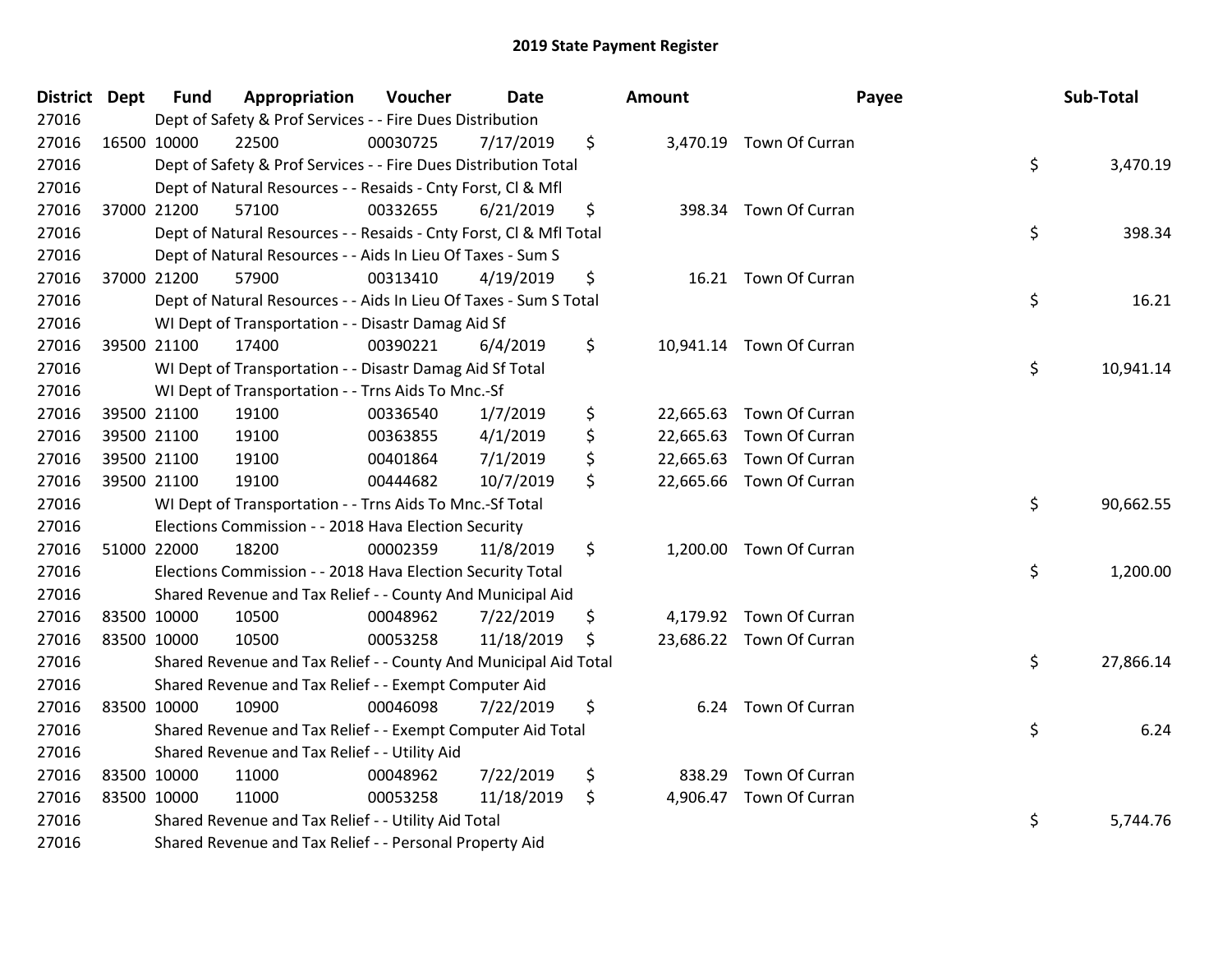| District Dept |                                                               | Fund        | <b>Appropriation</b> | <b>Voucher</b> | Date     |  | Amount | Pavee          |  | Sub-Total  |
|---------------|---------------------------------------------------------------|-------------|----------------------|----------------|----------|--|--------|----------------|--|------------|
| 27016         |                                                               | 83500 10000 | 11100                | 00040643       | 5/6/2019 |  | 7.10   | Town Of Curran |  |            |
| 27016         | Shared Revenue and Tax Relief - - Personal Property Aid Total |             |                      |                |          |  |        |                |  |            |
| 27016 Total   |                                                               |             |                      |                |          |  |        |                |  | 140.312.67 |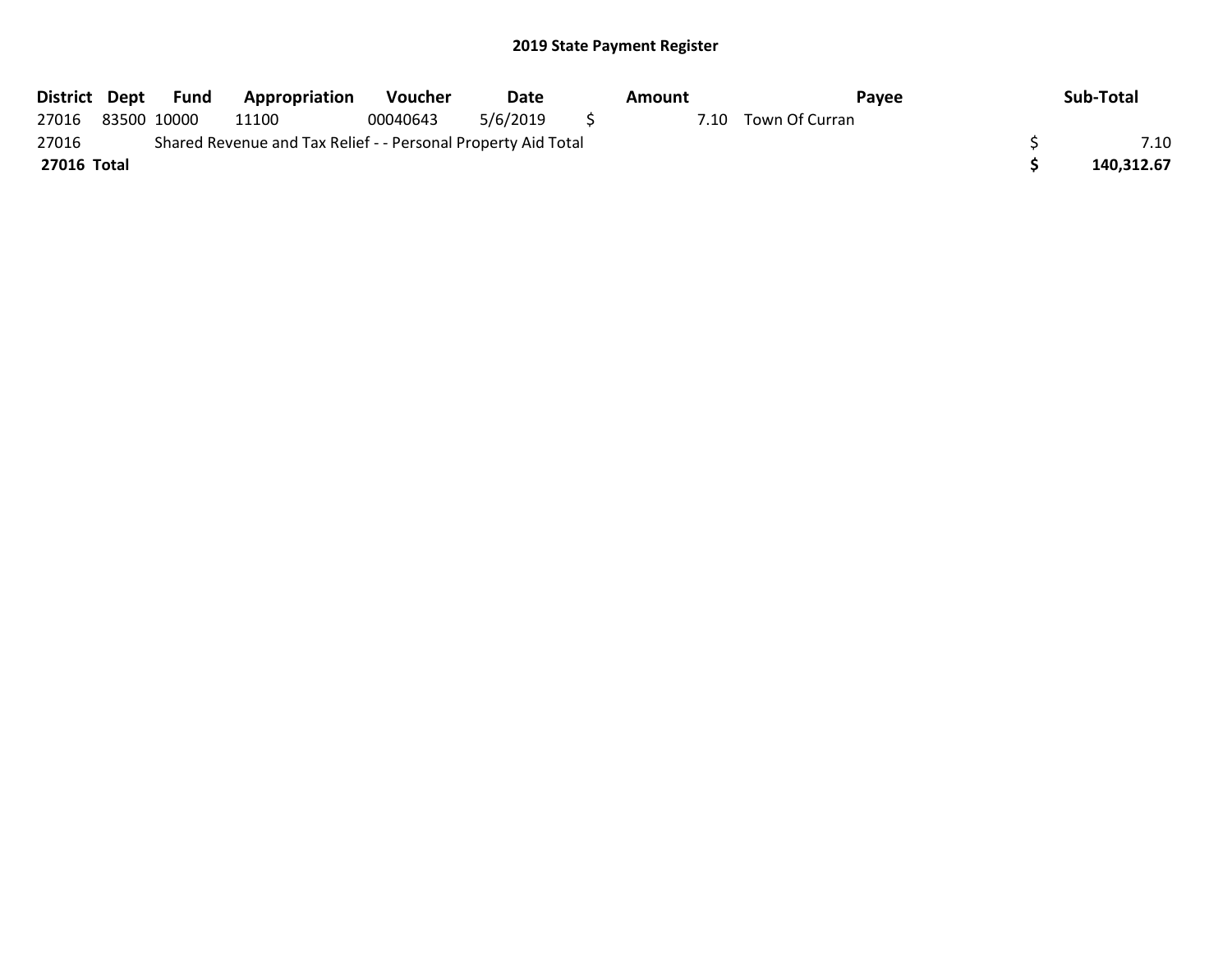| District Dept      | <b>Fund</b> | Appropriation                                                      | Voucher  | <b>Date</b> | <b>Amount</b> | Payee                      |    | Sub-Total  |
|--------------------|-------------|--------------------------------------------------------------------|----------|-------------|---------------|----------------------------|----|------------|
| 27018              |             | Dept of Safety & Prof Services - - Fire Dues Distribution          |          |             |               |                            |    |            |
| 27018              | 16500 10000 | 22500                                                              | 00031340 | 7/18/2019   | \$            | 1,307.97 Town Of Franklin  |    |            |
| 27018              |             | Dept of Safety & Prof Services - - Fire Dues Distribution Total    |          |             |               |                            | \$ | 1,307.97   |
| 27018              |             | Dept of Natural Resources - - Aids In Lieu Of Taxes - Gener        |          |             |               |                            |    |            |
| 27018              | 37000 10000 | 50300                                                              | 00314938 | 4/19/2019   | \$            | 20.92 Town Of Franklin     |    |            |
| 27018              |             | Dept of Natural Resources - - Aids In Lieu Of Taxes - Gener Total  |          |             |               |                            | \$ | 20.92      |
| 27018              |             | Dept of Natural Resources - - Resaids - Cnty Forst, Cl & Mfl       |          |             |               |                            |    |            |
| 27018              | 37000 21200 | 57100                                                              | 00332656 | 6/21/2019   | \$            | 601.62 Town Of Franklin    |    |            |
| 27018              |             | Dept of Natural Resources - - Resaids - Cnty Forst, Cl & Mfl Total |          |             |               |                            | \$ | 601.62     |
| 27018              |             | Dept of Natural Resources - - Aids In Lieu Of Taxes - Sum S        |          |             |               |                            |    |            |
| 27018              | 37000 21200 | 57900                                                              | 00314937 | 4/19/2019   | \$            | 164.24 Town Of Franklin    |    |            |
| 27018              |             | Dept of Natural Resources - - Aids In Lieu Of Taxes - Sum S Total  |          |             |               |                            | \$ | 164.24     |
| 27018              |             | WI Dept of Transportation - - Trns Aids To Mnc.-Sf                 |          |             |               |                            |    |            |
| 27018              | 39500 21100 | 19100                                                              | 00336541 | 1/7/2019    | \$            | 20,193.02 Town Of Franklin |    |            |
| 27018              | 39500 21100 | 19100                                                              | 00363856 | 4/1/2019    | \$            | 20,193.02 Town Of Franklin |    |            |
| 27018              | 39500 21100 | 19100                                                              | 00401865 | 7/1/2019    | \$            | 20,193.02 Town Of Franklin |    |            |
| 27018              | 39500 21100 | 19100                                                              | 00444683 | 10/7/2019   | \$            | 20,193.03 Town Of Franklin |    |            |
| 27018              |             | WI Dept of Transportation - - Trns Aids To Mnc.-Sf Total           |          |             |               |                            | \$ | 80,772.09  |
| 27018              |             | Shared Revenue and Tax Relief - - County And Municipal Aid         |          |             |               |                            |    |            |
| 27018              | 83500 10000 | 10500                                                              | 00048963 | 7/22/2019   | \$            | 5,446.95 Town Of Franklin  |    |            |
| 27018              | 83500 10000 | 10500                                                              | 00053259 | 11/18/2019  | \$            | 30,866.04 Town Of Franklin |    |            |
| 27018              |             | Shared Revenue and Tax Relief - - County And Municipal Aid Total   |          |             |               |                            | \$ | 36,312.99  |
| 27018              |             | Shared Revenue and Tax Relief - - Exempt Computer Aid              |          |             |               |                            |    |            |
| 27018              | 83500 10000 | 10900                                                              | 00046099 | 7/22/2019   | \$<br>6.24    | Town Of Franklin           |    |            |
| 27018              |             | Shared Revenue and Tax Relief - - Exempt Computer Aid Total        |          |             |               |                            | \$ | 6.24       |
| 27018              |             | Shared Revenue and Tax Relief - - Utility Aid                      |          |             |               |                            |    |            |
| 27018              | 83500 10000 | 11000                                                              | 00048963 | 7/22/2019   | \$<br>24.73   | Town Of Franklin           |    |            |
| 27018              | 83500 10000 | 11000                                                              | 00053259 | 11/18/2019  | \$            | 158.65 Town Of Franklin    |    |            |
| 27018              |             | Shared Revenue and Tax Relief - - Utility Aid Total                |          |             |               |                            | \$ | 183.38     |
| 27018              |             | Shared Revenue and Tax Relief - - Personal Property Aid            |          |             |               |                            |    |            |
| 27018              | 83500 10000 | 11100                                                              | 00040644 | 5/6/2019    | \$<br>15.08   | Town Of Franklin           |    |            |
| 27018              |             | Shared Revenue and Tax Relief - - Personal Property Aid Total      |          |             |               |                            | \$ | 15.08      |
| <b>27018 Total</b> |             |                                                                    |          |             |               |                            | Ś  | 119,384.53 |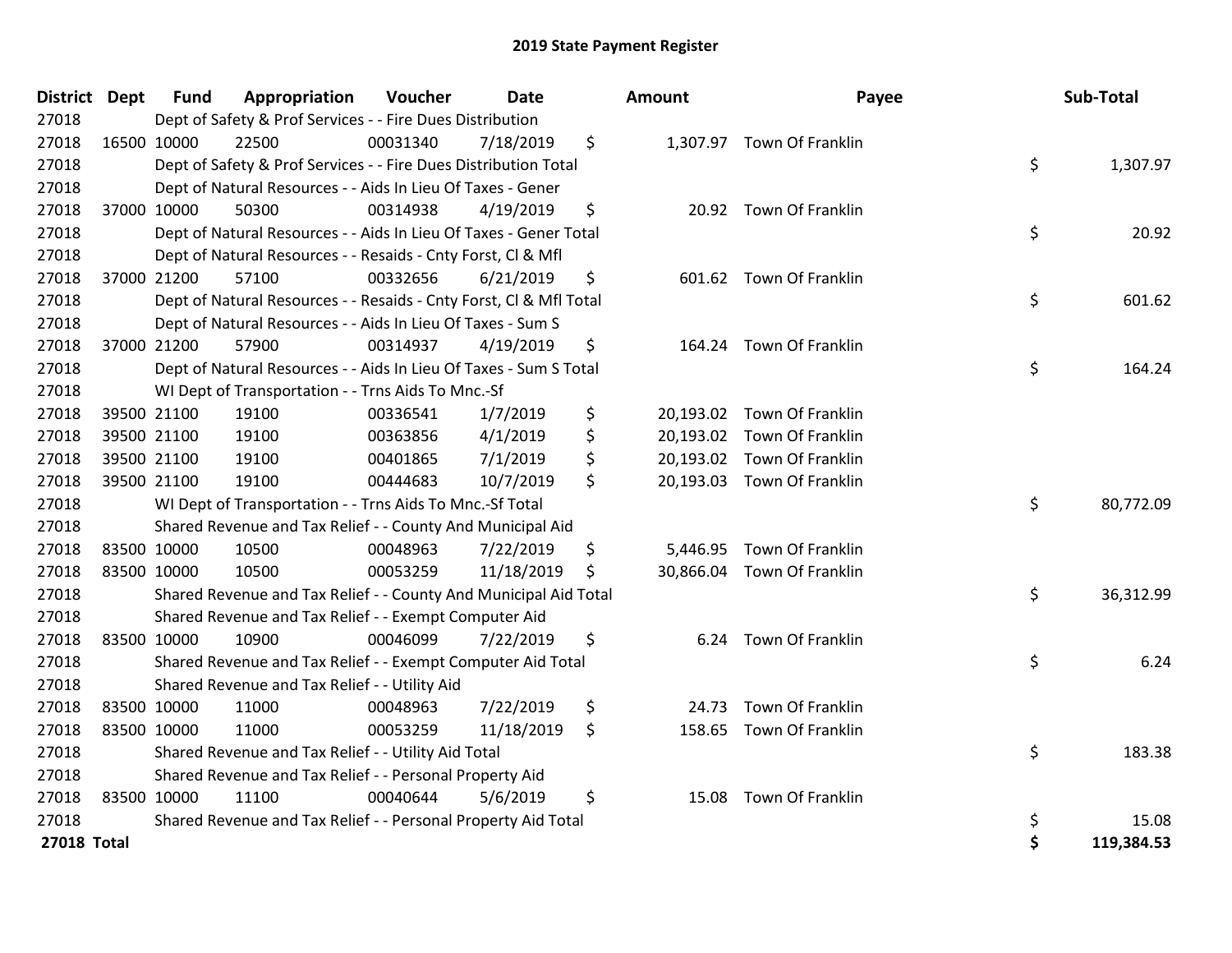| <b>District Dept</b> | <b>Fund</b> | Appropriation                                                      | Voucher  | <b>Date</b> | Amount          | Payee                           | Sub-Total        |
|----------------------|-------------|--------------------------------------------------------------------|----------|-------------|-----------------|---------------------------------|------------------|
| 27020                |             | Dept of Safety & Prof Services - - Fire Dues Distribution          |          |             |                 |                                 |                  |
| 27020                | 16500 10000 | 22500                                                              | 00031347 | 7/18/2019   | \$              | 1,286.00 Town Of Garden Valley  |                  |
| 27020                |             | Dept of Safety & Prof Services - - Fire Dues Distribution Total    |          |             |                 |                                 | \$<br>1,286.00   |
| 27020                |             | Dept of Natural Resources - - Aids In Lieu Of Taxes - Gener        |          |             |                 |                                 |                  |
| 27020                | 37000 10000 | 50300                                                              | 00296701 | 2/7/2019    | \$<br>754.92    | Town Of Garden Valley           |                  |
| 27020                | 37000 10000 | 50300                                                              | 00314332 | 4/19/2019   | \$<br>148.40    | Town Of Garden Valley           |                  |
| 27020                |             | Dept of Natural Resources - - Aids In Lieu Of Taxes - Gener Total  |          |             |                 |                                 | \$<br>903.32     |
| 27020                |             | Dept of Natural Resources - - Resaids - Cnty Forst, Cl & Mfl       |          |             |                 |                                 |                  |
| 27020                | 37000 21200 | 57100                                                              | 00332657 | 6/21/2019   | \$<br>342.58    | Town Of Garden Valley           |                  |
| 27020                |             | Dept of Natural Resources - - Resaids - Cnty Forst, Cl & Mfl Total |          |             |                 |                                 | \$<br>342.58     |
| 27020                |             | Dept of Natural Resources - - Aids In Lieu Of Taxes - Sum S        |          |             |                 |                                 |                  |
| 27020                | 37000 21200 | 57900                                                              | 00314333 | 4/19/2019   | \$<br>52.80     | Town Of Garden Valley           |                  |
| 27020                | 37000 21200 | 57900                                                              | 00314334 | 4/19/2019   | \$<br>156.70    | Town Of Garden Valley           |                  |
| 27020                |             | Dept of Natural Resources - - Aids In Lieu Of Taxes - Sum S Total  |          |             |                 |                                 | \$<br>209.50     |
| 27020                |             | WI Dept of Transportation - - Disastr Damag Aid Sf                 |          |             |                 |                                 |                  |
| 27020                | 39500 21100 | 17400                                                              | 00390219 | 6/4/2019    | \$              | 29,076.31 Town Of Garden Valley |                  |
| 27020                |             | WI Dept of Transportation - - Disastr Damag Aid Sf Total           |          |             |                 |                                 | \$<br>29,076.31  |
| 27020                |             | WI Dept of Transportation - - Trns Aids To Mnc.-Sf                 |          |             |                 |                                 |                  |
| 27020                | 39500 21100 | 19100                                                              | 00336542 | 1/7/2019    | \$<br>32,036.49 | Town Of Garden Valley           |                  |
| 27020                | 39500 21100 | 19100                                                              | 00363857 | 4/1/2019    | \$<br>32,036.49 | Town Of Garden Valley           |                  |
| 27020                | 39500 21100 | 19100                                                              | 00401866 | 7/1/2019    | \$<br>32,036.49 | Town Of Garden Valley           |                  |
| 27020                | 39500 21100 | 19100                                                              | 00444684 | 10/7/2019   | \$<br>32,036.49 | Town Of Garden Valley           |                  |
| 27020                |             | WI Dept of Transportation - - Trns Aids To Mnc.-Sf Total           |          |             |                 |                                 | \$<br>128,145.96 |
| 27020                |             | Elections Commission - - 2018 Hava Election Security               |          |             |                 |                                 |                  |
| 27020                | 51000 22000 | 18200                                                              | 00002494 | 11/14/2019  | \$<br>1,200.00  | Town Of Garden Valley           |                  |
| 27020                |             | Elections Commission - - 2018 Hava Election Security Total         |          |             |                 |                                 | \$<br>1,200.00   |
| 27020                |             | Shared Revenue and Tax Relief - - County And Municipal Aid         |          |             |                 |                                 |                  |
| 27020                | 83500 10000 | 10500                                                              | 00048964 | 7/22/2019   | \$<br>4,774.68  | Town Of Garden Valley           |                  |
| 27020                | 83500 10000 | 10500                                                              | 00053260 | 11/18/2019  | \$<br>27,056.49 | Town Of Garden Valley           |                  |
| 27020                |             | Shared Revenue and Tax Relief - - County And Municipal Aid Total   |          |             |                 |                                 | \$<br>31,831.17  |
| 27020                |             | Shared Revenue and Tax Relief - - Exempt Computer Aid              |          |             |                 |                                 |                  |
| 27020                | 83500 10000 | 10900                                                              | 00046100 | 7/22/2019   | \$<br>1.03      | Town Of Garden Valley           |                  |
| 27020                |             | Shared Revenue and Tax Relief - - Exempt Computer Aid Total        |          |             |                 |                                 | \$<br>1.03       |

| ıount     | Payee                 | Sub-Total        |
|-----------|-----------------------|------------------|
| 1,286.00  | Town Of Garden Valley | \$<br>1,286.00   |
| 754.92    | Town Of Garden Valley |                  |
| 148.40    | Town Of Garden Valley | \$<br>903.32     |
| 342.58    | Town Of Garden Valley | \$<br>342.58     |
| 52.80     | Town Of Garden Valley |                  |
| 156.70    | Town Of Garden Valley |                  |
|           |                       | \$<br>209.50     |
| 29,076.31 | Town Of Garden Valley | \$<br>29,076.31  |
| 32,036.49 | Town Of Garden Valley |                  |
| 32,036.49 | Town Of Garden Valley |                  |
| 32,036.49 | Town Of Garden Valley |                  |
| 32,036.49 | Town Of Garden Valley |                  |
|           |                       | \$<br>128,145.96 |
| 1,200.00  | Town Of Garden Valley |                  |
|           |                       | \$<br>1,200.00   |
| 4,774.68  | Town Of Garden Valley |                  |
| 27,056.49 | Town Of Garden Valley | \$<br>31,831.17  |
| 1.03      | Town Of Garden Valley | \$<br>1.03       |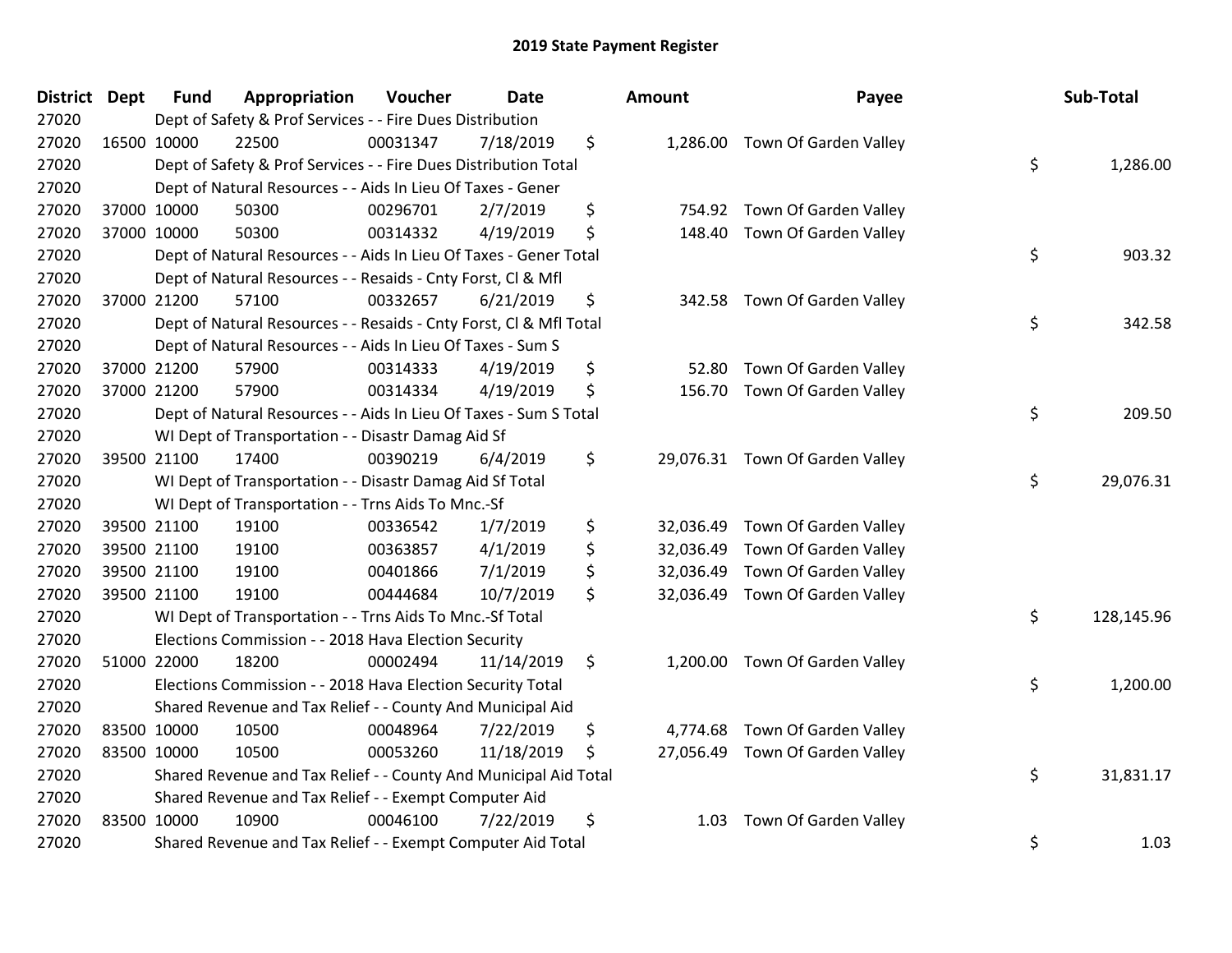| District Dept | Fund        | Appropriation                                                 | <b>Voucher</b> | Date     | Amount | Payee                        | Sub-Total  |
|---------------|-------------|---------------------------------------------------------------|----------------|----------|--------|------------------------------|------------|
| 27020         |             | Shared Revenue and Tax Relief - - Personal Property Aid       |                |          |        |                              |            |
| 27020         | 83500 10000 | 11100                                                         | 00040645       | 5/6/2019 |        | 187.03 Town Of Garden Valley |            |
| 27020         |             | Shared Revenue and Tax Relief - - Personal Property Aid Total |                |          |        |                              | 187.03     |
| 27020 Total   |             |                                                               |                |          |        |                              | 193,182.90 |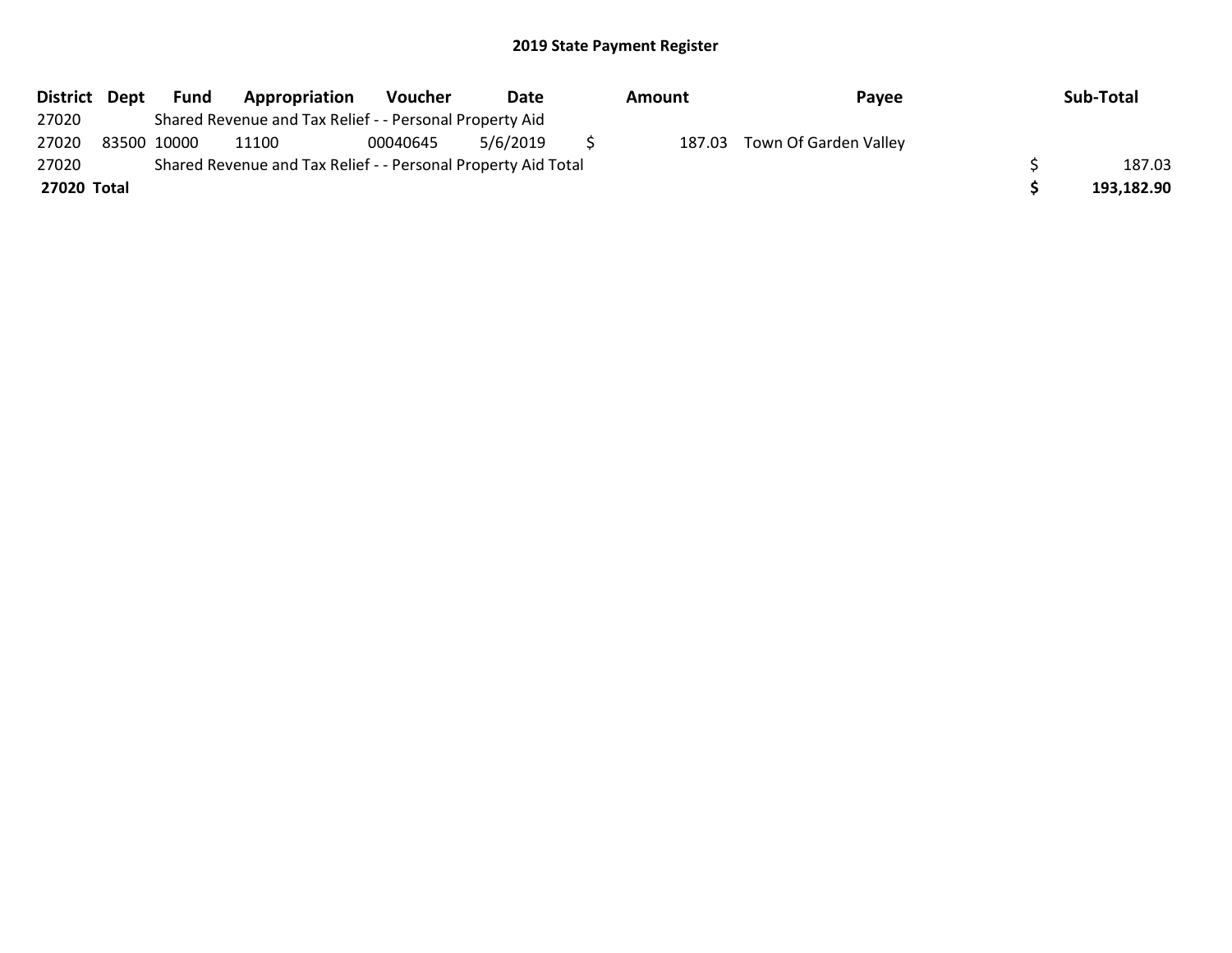| <b>District Dept</b> | <b>Fund</b> | Appropriation                                                      | Voucher  | <b>Date</b> | <b>Amount</b>   | Payee                      | Sub-Total       |
|----------------------|-------------|--------------------------------------------------------------------|----------|-------------|-----------------|----------------------------|-----------------|
| 27022                |             | Dept of Safety & Prof Services - - Fire Dues Distribution          |          |             |                 |                            |                 |
| 27022                | 16500 10000 | 22500                                                              | 00031127 | 7/17/2019   | \$              | 1,965.88 Town Of Garfield  |                 |
| 27022                |             | Dept of Safety & Prof Services - - Fire Dues Distribution Total    |          |             |                 |                            | \$<br>1,965.88  |
| 27022                |             | Dept of Natural Resources - - Aids In Lieu Of Taxes - Gener        |          |             |                 |                            |                 |
| 27022                | 37000 10000 | 50300                                                              | 00296702 | 2/7/2019    | \$<br>6,025.06  | Town Of Garfield           |                 |
| 27022                | 37000 10000 | 50300                                                              | 00314335 | 4/19/2019   | \$<br>427.75    | Town Of Garfield           |                 |
| 27022                | 37000 10000 | 50300                                                              | 00314336 | 4/19/2019   | \$<br>0.80      | Town Of Garfield           |                 |
| 27022                | 37000 10000 | 50300                                                              | 00314338 | 4/19/2019   | \$<br>144.27    | Town Of Garfield           |                 |
| 27022                |             | Dept of Natural Resources - - Aids In Lieu Of Taxes - Gener Total  |          |             |                 |                            | \$<br>6,597.88  |
| 27022                |             | Dept of Natural Resources - - Resaids - Cnty Forst, Cl & Mfl       |          |             |                 |                            |                 |
| 27022                | 37000 21200 | 57100                                                              | 00332658 | 6/21/2019   | \$              | 777.85 Town Of Garfield    |                 |
| 27022                |             | Dept of Natural Resources - - Resaids - Cnty Forst, Cl & Mfl Total |          |             |                 |                            | \$<br>777.85    |
| 27022                |             | Dept of Natural Resources - - Aids In Lieu Of Taxes - Sum S        |          |             |                 |                            |                 |
| 27022                | 37000 21200 | 57900                                                              | 00314337 | 4/19/2019   | \$<br>6.55      | Town Of Garfield           |                 |
| 27022                |             | Dept of Natural Resources - - Aids In Lieu Of Taxes - Sum S Total  |          |             |                 |                            | \$<br>6.55      |
| 27022                |             | WI Dept of Transportation - - Trns Aids To Mnc.-Sf                 |          |             |                 |                            |                 |
| 27022                | 39500 21100 | 19100                                                              | 00336543 | 1/7/2019    | \$<br>19,452.43 | Town Of Garfield           |                 |
| 27022                | 39500 21100 | 19100                                                              | 00363858 | 4/1/2019    | \$              | 19,452.43 Town Of Garfield |                 |
| 27022                | 39500 21100 | 19100                                                              | 00401867 | 7/1/2019    | \$              | 19,452.43 Town Of Garfield |                 |
| 27022                | 39500 21100 | 19100                                                              | 00444685 | 10/7/2019   | \$              | 19,452.44 Town Of Garfield |                 |
| 27022                |             | WI Dept of Transportation - - Trns Aids To Mnc.-Sf Total           |          |             |                 |                            | \$<br>77,809.73 |
| 27022                |             | WI Dept of Transportation - - Hwy Mgmt & Opers Sf                  |          |             |                 |                            |                 |
| 27022                | 39500 21100 | 36500                                                              | 00407698 | 7/1/2019    | \$<br>500.00    | Town Of Garfield           |                 |
| 27022                |             | WI Dept of Transportation - - Hwy Mgmt & Opers Sf Total            |          |             |                 |                            | \$<br>500.00    |
| 27022                |             | Elections Commission - - 2018 Hava Election Security               |          |             |                 |                            |                 |
| 27022                | 51000 22000 | 18200                                                              | 00002199 | 11/4/2019   | \$<br>1,200.00  | Town Of Garfield           |                 |
| 27022                |             | Elections Commission - - 2018 Hava Election Security Total         |          |             |                 |                            | \$<br>1,200.00  |
| 27022                |             | Shared Revenue and Tax Relief - - County And Municipal Aid         |          |             |                 |                            |                 |
| 27022                | 83500 10000 | 10500                                                              | 00048965 | 7/22/2019   | \$<br>4,981.74  | Town Of Garfield           |                 |
| 27022                | 83500 10000 | 10500                                                              | 00053261 | 11/18/2019  | \$              | 28,229.83 Town Of Garfield |                 |
| 27022                |             | Shared Revenue and Tax Relief - - County And Municipal Aid Total   |          |             |                 |                            | \$<br>33,211.57 |
| 27022                |             | Shared Revenue and Tax Relief - - Exempt Computer Aid              |          |             |                 |                            |                 |
| 27022                | 83500 10000 | 10900                                                              | 00046101 | 7/22/2019   | \$<br>7.27      | Town Of Garfield           |                 |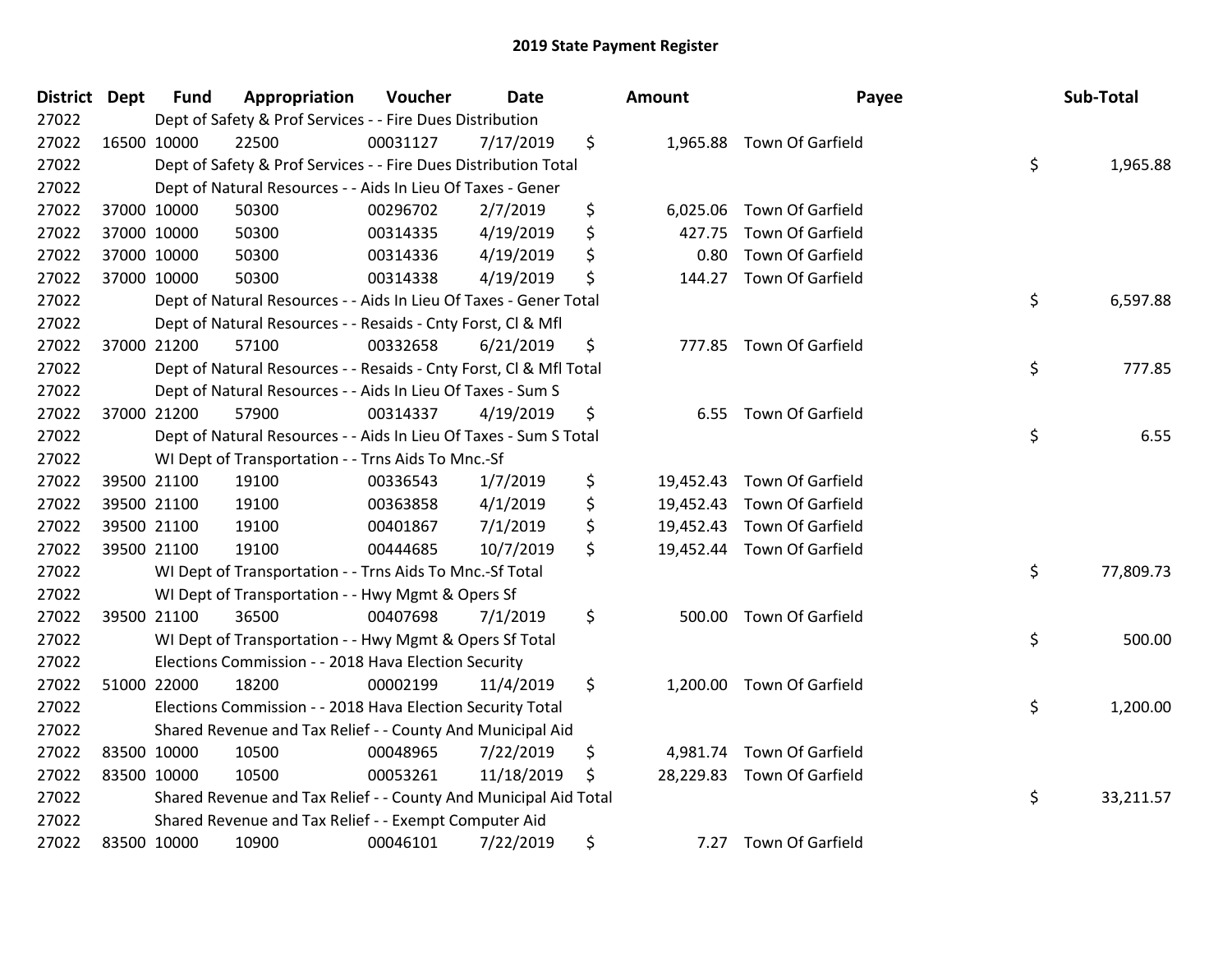|             | District Dept | <b>Fund</b> | Appropriation                                                 | Voucher  | Date     | Amount | Payee            | Sub-Total  |
|-------------|---------------|-------------|---------------------------------------------------------------|----------|----------|--------|------------------|------------|
| 27022       |               |             | Shared Revenue and Tax Relief - - Exempt Computer Aid Total   |          |          |        |                  |            |
| 27022       |               |             | Shared Revenue and Tax Relief - - Personal Property Aid       |          |          |        |                  |            |
| 27022       |               | 83500 10000 | 11100                                                         | 00040646 | 5/6/2019 | 0.67   | Town Of Garfield |            |
| 27022       |               |             | Shared Revenue and Tax Relief - - Personal Property Aid Total |          |          |        |                  | 0.67       |
| 27022 Total |               |             |                                                               |          |          |        |                  | 122,077.40 |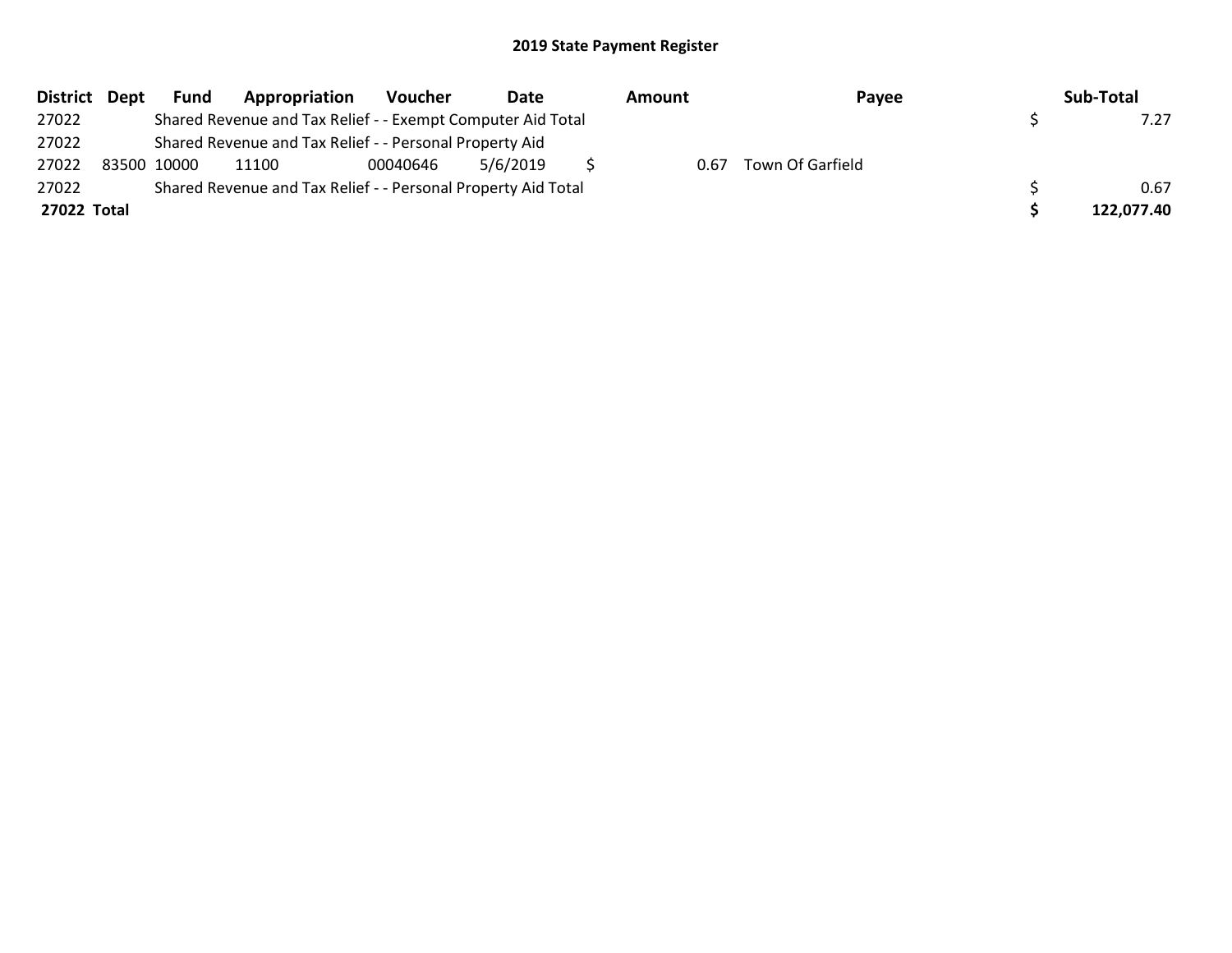| District Dept |             | <b>Fund</b> | Appropriation                                                      | Voucher  | Date       | Amount       | Payee                    | Sub-Total        |
|---------------|-------------|-------------|--------------------------------------------------------------------|----------|------------|--------------|--------------------------|------------------|
| 27024         |             |             | Dept of Safety & Prof Services - - Fire Dues Distribution          |          |            |              |                          |                  |
| 27024         | 16500 10000 |             | 22500                                                              | 00031192 | 7/17/2019  | \$           | 1,753.66 Town Of Hixton  |                  |
| 27024         |             |             | Dept of Safety & Prof Services - - Fire Dues Distribution Total    |          |            |              |                          | \$<br>1,753.66   |
| 27024         |             |             | Dept of Natural Resources - - Aids In Lieu Of Taxes - Gener        |          |            |              |                          |                  |
| 27024         |             | 37000 10000 | 50300                                                              | 00296703 | 2/7/2019   | \$           | 2,913.29 Town Of Hixton  |                  |
| 27024         |             | 37000 10000 | 50300                                                              | 00314363 | 4/19/2019  | \$<br>306.93 | Town Of Hixton           |                  |
| 27024         |             |             | Dept of Natural Resources - - Aids In Lieu Of Taxes - Gener Total  |          |            |              |                          | \$<br>3,220.22   |
| 27024         |             |             | Dept of Natural Resources - - Resaids - Cnty Forst, Cl & Mfl       |          |            |              |                          |                  |
| 27024         |             | 37000 21200 | 57100                                                              | 00332659 | 6/21/2019  | \$<br>458.89 | Town Of Hixton           |                  |
| 27024         |             |             | Dept of Natural Resources - - Resaids - Cnty Forst, Cl & Mfl Total |          |            |              |                          | \$<br>458.89     |
| 27024         |             |             | Dept of Natural Resources - - Aids In Lieu Of Taxes - Sum S        |          |            |              |                          |                  |
| 27024         |             | 37000 21200 | 57900                                                              | 00314362 | 4/19/2019  | \$           | 133.22 Town Of Hixton    |                  |
| 27024         |             |             | Dept of Natural Resources - - Aids In Lieu Of Taxes - Sum S Total  |          |            |              |                          | \$<br>133.22     |
| 27024         |             |             | WI Dept of Transportation - - Trns Aids To Mnc.-Sf                 |          |            |              |                          |                  |
| 27024         |             | 39500 21100 | 19100                                                              | 00336544 | 1/7/2019   | \$           | 27,210.71 Town Of Hixton |                  |
| 27024         |             | 39500 21100 | 19100                                                              | 00363859 | 4/1/2019   | \$           | 27,210.71 Town Of Hixton |                  |
| 27024         |             | 39500 21100 | 19100                                                              | 00401868 | 7/1/2019   | \$           | 27,210.71 Town Of Hixton |                  |
| 27024         |             | 39500 21100 | 19100                                                              | 00444686 | 10/7/2019  | \$           | 27,210.71 Town Of Hixton |                  |
| 27024         |             |             | WI Dept of Transportation - - Trns Aids To Mnc.-Sf Total           |          |            |              |                          | \$<br>108,842.84 |
| 27024         |             |             | Elections Commission - - 2018 Hava Election Security               |          |            |              |                          |                  |
| 27024         |             | 51000 22000 | 18200                                                              | 00002436 | 11/13/2019 | \$           | 1,200.00 Town Of Hixton  |                  |
| 27024         |             |             | Elections Commission - - 2018 Hava Election Security Total         |          |            |              |                          | \$<br>1,200.00   |
| 27024         |             |             | Shared Revenue and Tax Relief - - County And Municipal Aid         |          |            |              |                          |                  |
| 27024         |             | 83500 10000 | 10500                                                              | 00048966 | 7/22/2019  | \$           | 12,364.65 Town Of Hixton |                  |
| 27024         | 83500 10000 |             | 10500                                                              | 00053262 | 11/18/2019 | \$           | 70,066.35 Town Of Hixton |                  |
| 27024         |             |             | Shared Revenue and Tax Relief - - County And Municipal Aid Total   |          |            |              |                          | \$<br>82,431.00  |
| 27024         |             |             | Shared Revenue and Tax Relief - - Exempt Computer Aid              |          |            |              |                          |                  |
| 27024         |             | 83500 10000 | 10900                                                              | 00046102 | 7/22/2019  | \$           | 46.76 Town Of Hixton     |                  |
| 27024         |             |             | Shared Revenue and Tax Relief - - Exempt Computer Aid Total        |          |            |              |                          | \$<br>46.76      |
| 27024         |             |             | Shared Revenue and Tax Relief - - Utility Aid                      |          |            |              |                          |                  |
| 27024         | 83500 10000 |             | 11000                                                              | 00048966 | 7/22/2019  | \$           | 156.76 Town Of Hixton    |                  |
| 27024         | 83500 10000 |             | 11000                                                              | 00053262 | 11/18/2019 | \$<br>983.25 | Town Of Hixton           |                  |
| 27024         |             |             | Shared Revenue and Tax Relief - - Utility Aid Total                |          |            |              |                          | \$<br>1,140.01   |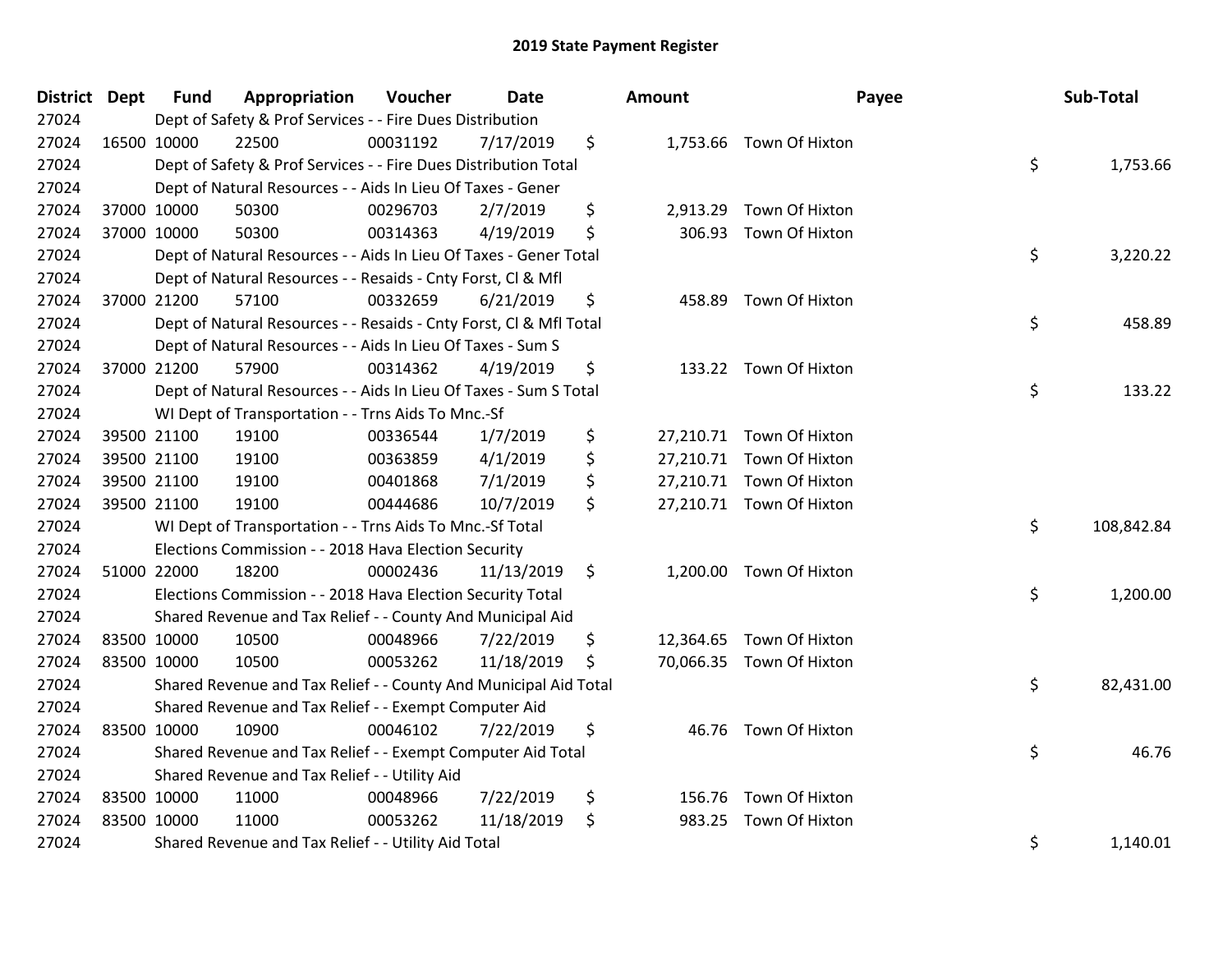| District Dept | <b>Fund</b> | Appropriation                                                   | Voucher  | Date      | <b>Amount</b> | Payee          | Sub-Total  |
|---------------|-------------|-----------------------------------------------------------------|----------|-----------|---------------|----------------|------------|
| 27024         |             | Shared Revenue and Tax Relief - - Personal Property Aid         |          |           |               |                |            |
| 27024         | 83500 10000 | 11100                                                           | 00040647 | 5/6/2019  | 2,028.61      | Town Of Hixton |            |
| 27024         |             | Shared Revenue and Tax Relief - - Personal Property Aid Total   |          |           |               |                | 2,028.61   |
| 27024         |             | Shared Revenue and Tax Relief - - Lottery & Gaming Credit       |          |           |               |                |            |
| 27024         | 83500 52100 | 36300                                                           | 00038300 | 3/25/2019 | 739.59        | Town Of Hixton |            |
| 27024         |             | Shared Revenue and Tax Relief - - Lottery & Gaming Credit Total |          |           |               |                | 739.59     |
| 27024 Total   |             |                                                                 |          |           |               |                | 201,994.80 |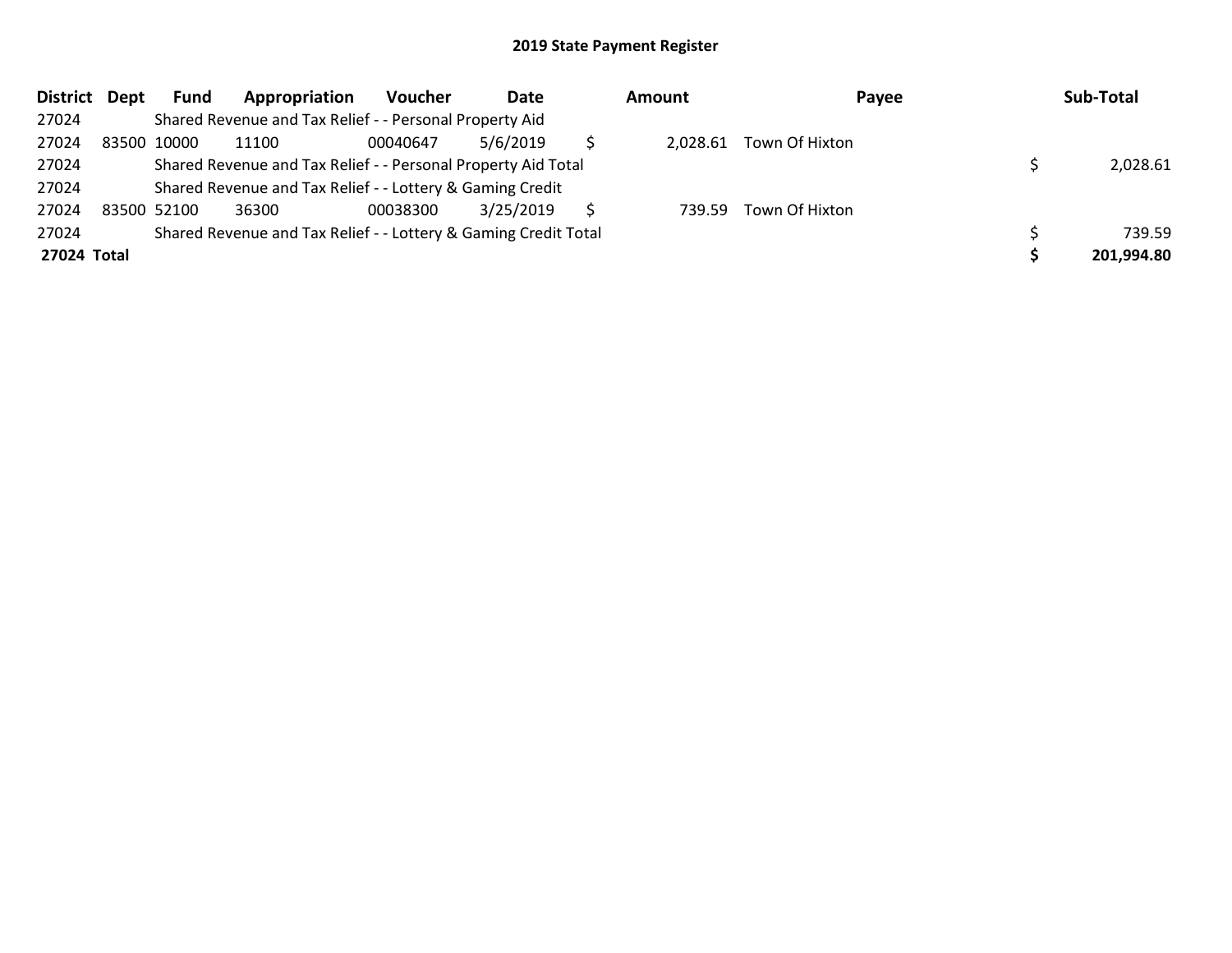| District Dept |             | <b>Fund</b> | Appropriation                                                      | Voucher  | Date       |     | <b>Amount</b> |                          | Payee | Sub-Total  |
|---------------|-------------|-------------|--------------------------------------------------------------------|----------|------------|-----|---------------|--------------------------|-------|------------|
| 27026         |             |             | Dept of Safety & Prof Services - - Fire Dues Distribution          |          |            |     |               |                          |       |            |
| 27026         | 16500 10000 |             | 22500                                                              | 00030931 | 7/17/2019  | \$  |               | 2,619.55 Town Of Irving  |       |            |
| 27026         |             |             | Dept of Safety & Prof Services - - Fire Dues Distribution Total    |          |            |     |               |                          | \$    | 2,619.55   |
| 27026         |             |             | Dept of Natural Resources - - Aids In Lieu Of Taxes - Gener        |          |            |     |               |                          |       |            |
| 27026         |             | 37000 10000 | 50300                                                              | 00296720 | 2/7/2019   | \$  |               | 2,076.78 Town Of Irving  |       |            |
| 27026         |             | 37000 10000 | 50300                                                              | 00314866 | 4/19/2019  | \$  | 7.83          | Town Of Irving           |       |            |
| 27026         |             |             | Dept of Natural Resources - - Aids In Lieu Of Taxes - Gener Total  |          |            |     |               |                          | \$    | 2,084.61   |
| 27026         |             |             | Dept of Natural Resources - - Resaids - Cnty Forst, Cl & Mfl       |          |            |     |               |                          |       |            |
| 27026         | 37000 21200 |             | 57100                                                              | 00332660 | 6/21/2019  | \$  |               | 457.74 Town Of Irving    |       |            |
| 27026         |             |             | Dept of Natural Resources - - Resaids - Cnty Forst, Cl & Mfl Total |          |            |     |               |                          | \$    | 457.74     |
| 27026         |             |             | Dept of Natural Resources - - Aids In Lieu Of Taxes - Sum S        |          |            |     |               |                          |       |            |
| 27026         |             | 37000 21200 | 57900                                                              | 00314867 | 4/19/2019  | \$  |               | 9.37 Town Of Irving      |       |            |
| 27026         |             |             | Dept of Natural Resources - - Aids In Lieu Of Taxes - Sum S Total  |          |            |     |               |                          | \$    | 9.37       |
| 27026         |             |             | WI Dept of Transportation - - Trns Aids To Mnc.-Sf                 |          |            |     |               |                          |       |            |
| 27026         |             | 39500 21100 | 19100                                                              | 00336545 | 1/7/2019   | \$  |               | 26,625.40 Town Of Irving |       |            |
| 27026         |             | 39500 21100 | 19100                                                              | 00363860 | 4/1/2019   | \$  |               | 26,625.40 Town Of Irving |       |            |
| 27026         |             | 39500 21100 | 19100                                                              | 00401869 | 7/1/2019   | \$  |               | 26,625.40 Town Of Irving |       |            |
| 27026         | 39500 21100 |             | 19100                                                              | 00444687 | 10/7/2019  | \$  |               | 26,625.42 Town Of Irving |       |            |
| 27026         |             |             | WI Dept of Transportation - - Trns Aids To Mnc.-Sf Total           |          |            |     |               |                          | \$    | 106,501.62 |
| 27026         |             |             | WI Dept of Transportation - - Hwy Mgmt & Opers Sf                  |          |            |     |               |                          |       |            |
| 27026         | 39500 21100 |             | 36500                                                              | 00368156 | 4/3/2019   | \$  |               | 95.00 Town Of Irving     |       |            |
| 27026         |             |             | WI Dept of Transportation - - Hwy Mgmt & Opers Sf Total            |          |            |     |               |                          | \$    | 95.00      |
| 27026         |             |             | Elections Commission - - 2018 Hava Election Security               |          |            |     |               |                          |       |            |
| 27026         |             | 51000 22000 | 18200                                                              | 00002857 | 11/22/2019 | \$  |               | 1,200.00 Town Of Irving  |       |            |
| 27026         |             |             | Elections Commission - - 2018 Hava Election Security Total         |          |            |     |               |                          | \$    | 1,200.00   |
| 27026         |             |             | Shared Revenue and Tax Relief - - County And Municipal Aid         |          |            |     |               |                          |       |            |
| 27026         | 83500 10000 |             | 10500                                                              | 00048967 | 7/22/2019  | \$  |               | 3,703.77 Town Of Irving  |       |            |
| 27026         | 83500 10000 |             | 10500                                                              | 00053263 | 11/18/2019 | \$. |               | 20,988.06 Town Of Irving |       |            |
| 27026         |             |             | Shared Revenue and Tax Relief - - County And Municipal Aid Total   |          |            |     |               |                          | \$    | 24,691.83  |
| 27026         |             |             | Shared Revenue and Tax Relief - - Exempt Computer Aid              |          |            |     |               |                          |       |            |
| 27026         | 83500 10000 |             | 10900                                                              | 00046103 | 7/22/2019  | \$  | 24.94         | Town Of Irving           |       |            |
| 27026         |             |             | Shared Revenue and Tax Relief - - Exempt Computer Aid Total        |          |            |     |               |                          | \$    | 24.94      |
| 27026         |             |             | Shared Revenue and Tax Relief - - Utility Aid                      |          |            |     |               |                          |       |            |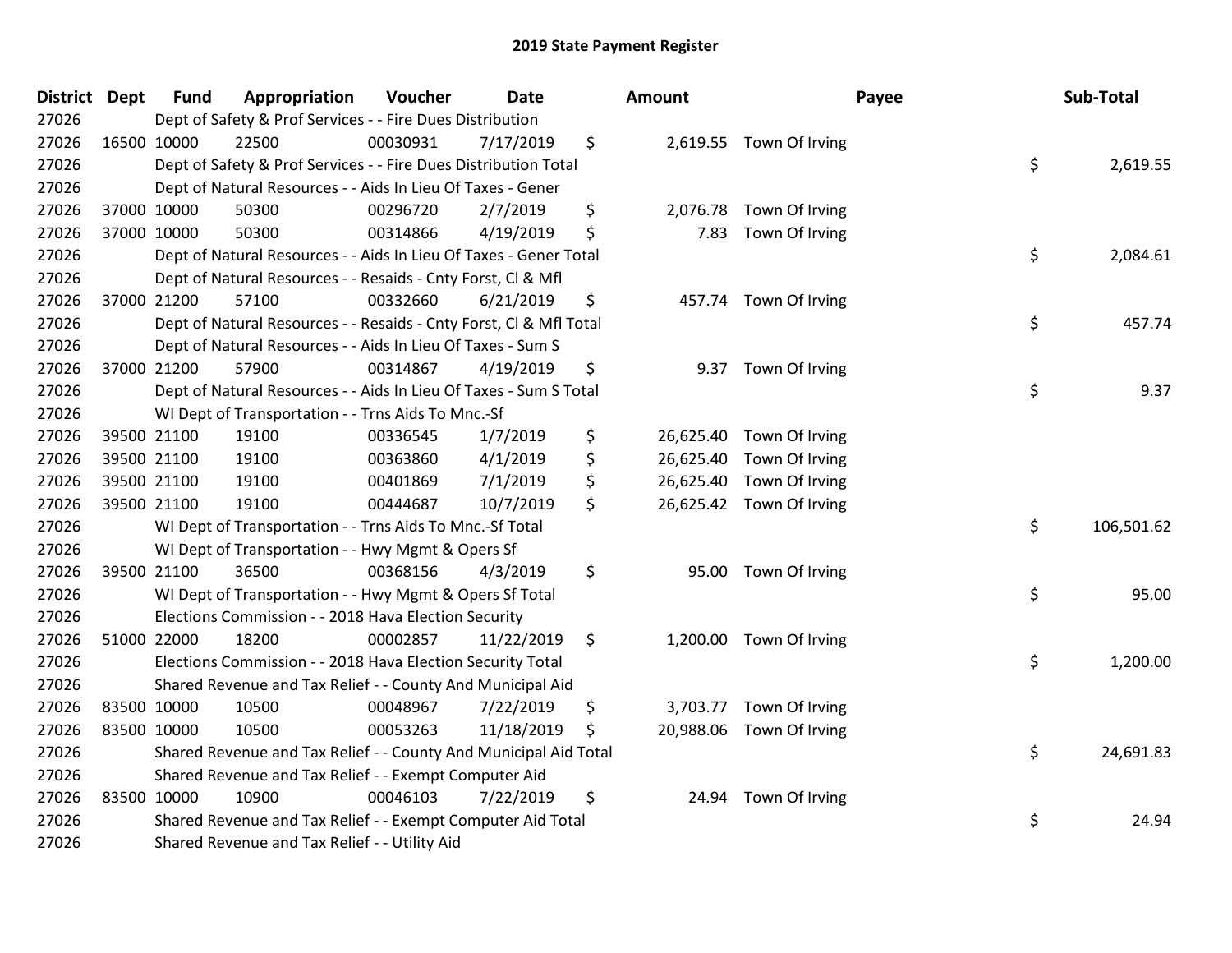| District Dept |             | <b>Fund</b> | Appropriation                                                 | Voucher  | Date       | Amount |                       | <b>Pavee</b> | Sub-Total  |
|---------------|-------------|-------------|---------------------------------------------------------------|----------|------------|--------|-----------------------|--------------|------------|
| 27026         | 83500 10000 |             | 11000                                                         | 00048967 | 7/22/2019  | 48.76  | Town Of Irving        |              |            |
| 27026         | 83500 10000 |             | 11000                                                         | 00053263 | 11/18/2019 |        | 285.42 Town Of Irving |              |            |
| 27026         |             |             | Shared Revenue and Tax Relief - - Utility Aid Total           |          |            |        |                       |              | 334.18     |
| 27026         |             |             | Shared Revenue and Tax Relief - - Personal Property Aid       |          |            |        |                       |              |            |
| 27026         | 83500 10000 |             | 11100                                                         | 00040648 | 5/6/2019   |        | 311.31 Town Of Irving |              |            |
| 27026         |             |             | Shared Revenue and Tax Relief - - Personal Property Aid Total |          |            |        |                       |              | 311.31     |
| 27026 Total   |             |             |                                                               |          |            |        |                       |              | 138,330.15 |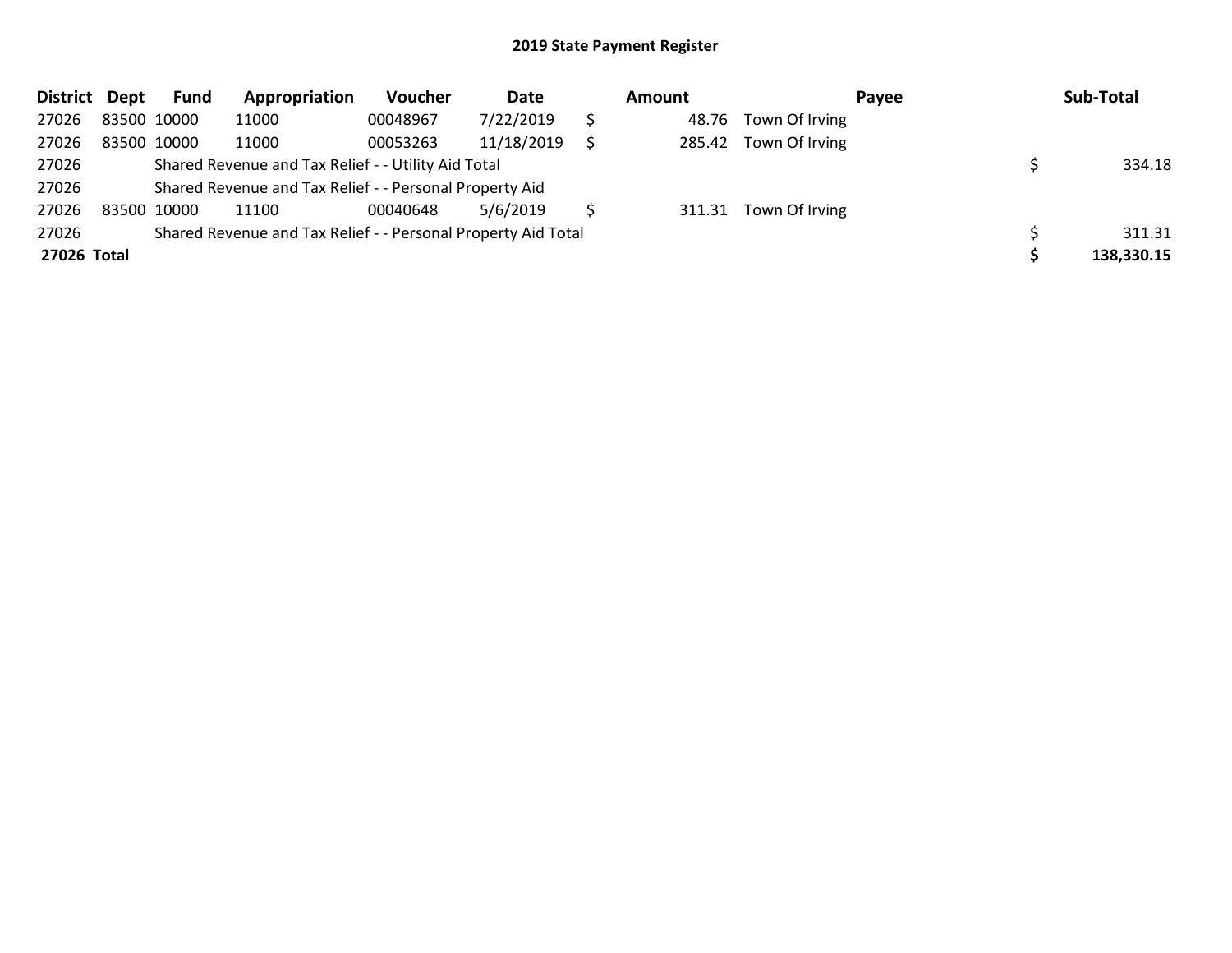| <b>District</b> | <b>Dept</b> | <b>Fund</b> | Appropriation                                                      | Voucher  | <b>Date</b> |     | Amount    |                         | Payee | Sub-Total  |
|-----------------|-------------|-------------|--------------------------------------------------------------------|----------|-------------|-----|-----------|-------------------------|-------|------------|
| 27028           |             |             | Dept of Safety & Prof Services - - Fire Dues Distribution          |          |             |     |           |                         |       |            |
| 27028           |             | 16500 10000 | 22500                                                              | 00031248 | 7/18/2019   | \$  |           | 1,588.42 Knapp, Town of |       |            |
| 27028           |             |             | Dept of Safety & Prof Services - - Fire Dues Distribution Total    |          |             |     |           |                         | \$    | 1,588.42   |
| 27028           |             |             | Dept of Natural Resources - - Aids In Lieu Of Taxes - Gener        |          |             |     |           |                         |       |            |
| 27028           |             | 37000 10000 | 50300                                                              | 00296721 | 2/7/2019    | \$  | 4,057.87  | Knapp, Town of          |       |            |
| 27028           |             | 37000 10000 | 50300                                                              | 00296722 | 2/7/2019    | \$  | 5,427.12  | Knapp, Town of          |       |            |
| 27028           | 37000 10000 |             | 50300                                                              | 00314886 | 4/19/2019   | \$  | 224.36    | Knapp, Town of          |       |            |
| 27028           |             |             | Dept of Natural Resources - - Aids In Lieu Of Taxes - Gener Total  |          |             |     |           |                         | \$    | 9,709.35   |
| 27028           |             |             | Dept of Natural Resources - - Resaids - Cnty Forst, Cl & Mfl       |          |             |     |           |                         |       |            |
| 27028           |             | 37000 21200 | 57100                                                              | 00332661 | 6/21/2019   | \$  | 7,647.58  | Knapp, Town of          |       |            |
| 27028           |             |             | Dept of Natural Resources - - Resaids - Cnty Forst, Cl & Mfl Total |          |             |     |           |                         | \$    | 7,647.58   |
| 27028           |             |             | Dept of Natural Resources - - Aids In Lieu Of Taxes - Sum S        |          |             |     |           |                         |       |            |
| 27028           |             | 37000 21200 | 57900                                                              | 00314885 | 4/19/2019   | \$  |           | 38.72 Knapp, Town of    |       |            |
| 27028           |             |             | Dept of Natural Resources - - Aids In Lieu Of Taxes - Sum S Total  |          |             |     |           |                         | \$    | 38.72      |
| 27028           |             |             | WI Dept of Transportation - - Trns Aids To Mnc.-Sf                 |          |             |     |           |                         |       |            |
| 27028           |             | 39500 21100 | 19100                                                              | 00336546 | 1/7/2019    | \$  | 33,756.57 | Knapp, Town of          |       |            |
| 27028           |             | 39500 21100 | 19100                                                              | 00363861 | 4/1/2019    | \$  | 33,756.57 | Knapp, Town of          |       |            |
| 27028           |             | 39500 21100 | 19100                                                              | 00401870 | 7/1/2019    | \$  | 33,756.57 | Knapp, Town of          |       |            |
| 27028           |             | 39500 21100 | 19100                                                              | 00444688 | 10/7/2019   | \$  | 33,756.57 | Knapp, Town of          |       |            |
| 27028           |             |             | WI Dept of Transportation - - Trns Aids To Mnc.-Sf Total           |          |             |     |           |                         | \$    | 135,026.28 |
| 27028           |             |             | Elections Commission - - 2018 Hava Election Security               |          |             |     |           |                         |       |            |
| 27028           |             | 51000 22000 | 18200                                                              | 00002818 | 11/21/2019  | \$  | 800.00    | Knapp, Town of          |       |            |
| 27028           |             |             | Elections Commission - - 2018 Hava Election Security Total         |          |             |     |           |                         | \$    | 800.00     |
| 27028           |             |             | Shared Revenue and Tax Relief - - County And Municipal Aid         |          |             |     |           |                         |       |            |
| 27028           |             | 83500 10000 | 10500                                                              | 00048968 | 7/22/2019   | \$  | 1,211.06  | Knapp, Town of          |       |            |
| 27028           |             | 83500 10000 | 10500                                                              | 00053264 | 11/18/2019  | \$. | 6,862.64  | Knapp, Town of          |       |            |
| 27028           |             |             | Shared Revenue and Tax Relief - - County And Municipal Aid Total   |          |             |     |           |                         | \$    | 8,073.70   |
| 27028           |             |             | Shared Revenue and Tax Relief - - Exempt Computer Aid              |          |             |     |           |                         |       |            |
| 27028           | 83500 10000 |             | 10900                                                              | 00046104 | 7/22/2019   | \$  | 1.03      | Knapp, Town of          |       |            |
| 27028           |             |             | Shared Revenue and Tax Relief - - Exempt Computer Aid Total        |          |             |     |           |                         | \$    | 1.03       |
| 27028 Total     |             |             |                                                                    |          |             |     |           |                         | \$    | 162,885.08 |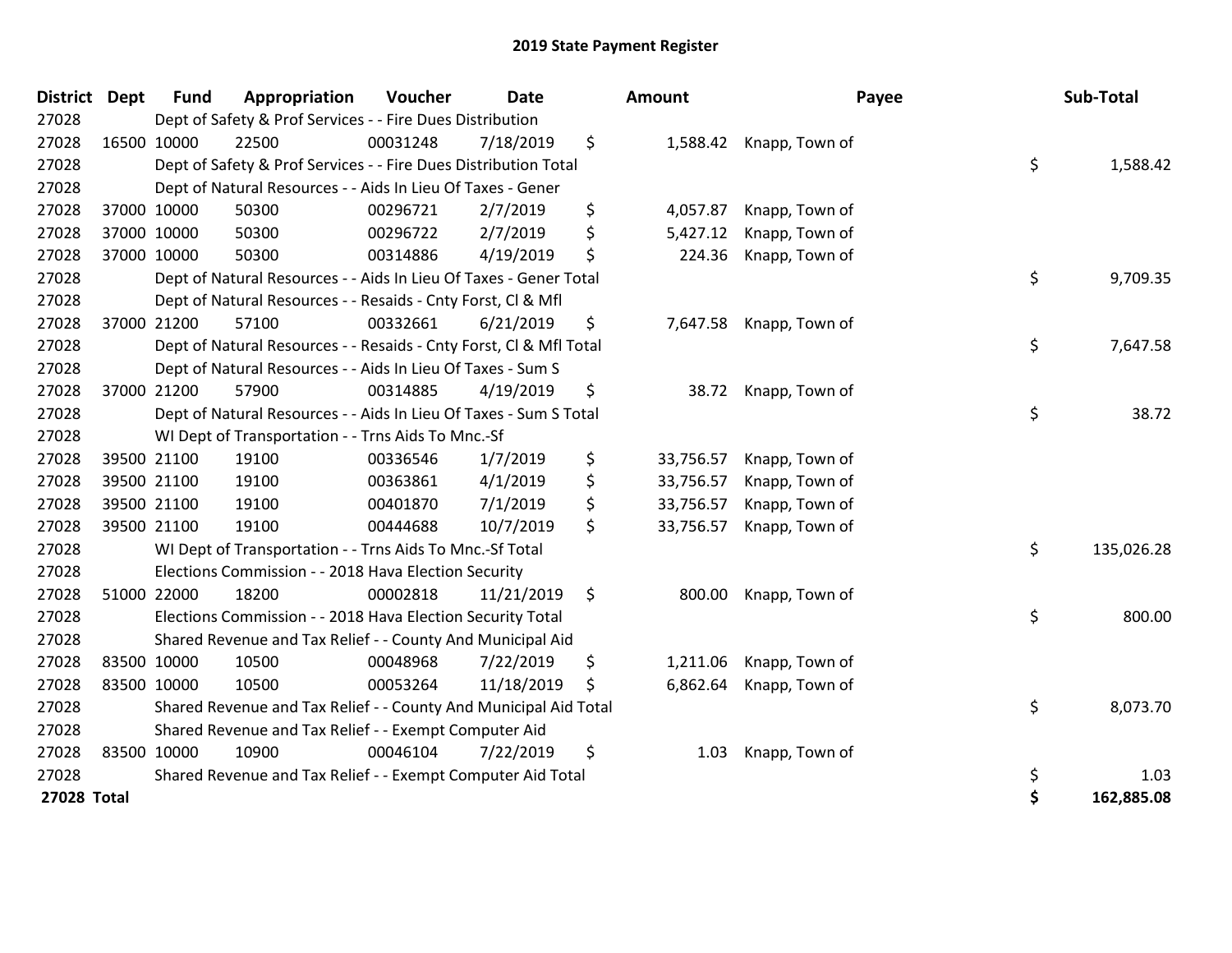| <b>District</b> | <b>Dept</b> | <b>Fund</b> | Appropriation                                                      | Voucher  | Date       | Amount          | Payee                      | Sub-Total        |
|-----------------|-------------|-------------|--------------------------------------------------------------------|----------|------------|-----------------|----------------------------|------------------|
| 27030           |             |             | Dept of Safety & Prof Services - - Fire Dues Distribution          |          |            |                 |                            |                  |
| 27030           |             | 16500 10000 | 22500                                                              | 00031624 | 7/19/2019  | \$              | 316.21 Town Of Komensky    |                  |
| 27030           |             |             | Dept of Safety & Prof Services - - Fire Dues Distribution Total    |          |            |                 |                            | \$<br>316.21     |
| 27030           |             |             | Dept of Natural Resources - - Aids In Lieu Of Taxes - Gener        |          |            |                 |                            |                  |
| 27030           |             | 37000 10000 | 50300                                                              | 00296716 | 2/7/2019   | \$              | 34,933.57 Town Of Komensky |                  |
| 27030           |             |             | Dept of Natural Resources - - Aids In Lieu Of Taxes - Gener Total  |          |            |                 |                            | \$<br>34,933.57  |
| 27030           |             |             | Dept of Natural Resources - - Resaids - Cnty Forst, Cl & Mfl       |          |            |                 |                            |                  |
| 27030           |             | 37000 21200 | 57100                                                              | 00332662 | 6/21/2019  | \$<br>4,236.36  | Town Of Komensky           |                  |
| 27030           |             |             | Dept of Natural Resources - - Resaids - Cnty Forst, Cl & Mfl Total |          |            |                 |                            | \$<br>4,236.36   |
| 27030           |             |             | Dept of Natural Resources - - Aids In Lieu Of Taxes - Sum S        |          |            |                 |                            |                  |
| 27030           |             | 37000 21200 | 57900                                                              | 00314788 | 4/19/2019  | \$              | 16,882.79 Town Of Komensky |                  |
| 27030           |             |             | Dept of Natural Resources - - Aids In Lieu Of Taxes - Sum S Total  |          |            |                 |                            | \$<br>16,882.79  |
| 27030           |             |             | Dept of Natural Resources - - Resource Maint Develop Sp Frst       |          |            |                 |                            |                  |
| 27030           |             | 37000 21200 | 77900                                                              | 00372739 | 12/6/2019  | \$<br>30,000.00 | Town Of Komensky           |                  |
| 27030           |             | 37000 21200 | 77900                                                              | 00372742 | 12/6/2019  | \$              | 47,000.00 Town Of Komensky |                  |
| 27030           |             |             | Dept of Natural Resources - - Resource Maint Develop Sp Frst Total |          |            |                 |                            | \$<br>77,000.00  |
| 27030           |             |             | WI Dept of Transportation - - Trns Aids To Mnc.-Sf                 |          |            |                 |                            |                  |
| 27030           |             | 39500 21100 | 19100                                                              | 00336547 | 1/7/2019   | \$<br>31,212.28 | Town Of Komensky           |                  |
| 27030           |             | 39500 21100 | 19100                                                              | 00363862 | 4/1/2019   | \$<br>31,212.28 | Town Of Komensky           |                  |
| 27030           |             | 39500 21100 | 19100                                                              | 00401871 | 7/1/2019   | \$              | 31,212.28 Town Of Komensky |                  |
| 27030           |             | 39500 21100 | 19100                                                              | 00444689 | 10/7/2019  | \$              | 31,212.30 Town Of Komensky |                  |
| 27030           |             |             | WI Dept of Transportation - - Trns Aids To Mnc.-Sf Total           |          |            |                 |                            | \$<br>124,849.14 |
| 27030           |             |             | WI Dept of Transportation - - Hwy Mgmt & Opers Sf                  |          |            |                 |                            |                  |
| 27030           |             | 39500 21100 | 36500                                                              | 00378895 | 5/3/2019   | \$<br>495.00    | Town Of Komensky           |                  |
| 27030           |             |             | WI Dept of Transportation - - Hwy Mgmt & Opers Sf Total            |          |            |                 |                            | \$<br>495.00     |
| 27030           |             |             | Shared Revenue and Tax Relief - - County And Municipal Aid         |          |            |                 |                            |                  |
| 27030           |             | 83500 10000 | 10500                                                              | 00048969 | 7/22/2019  | \$<br>3,641.08  | Town Of Komensky           |                  |
| 27030           | 83500 10000 |             | 10500                                                              | 00053265 | 11/18/2019 | \$<br>20,632.77 | Town Of Komensky           |                  |
| 27030           |             |             | Shared Revenue and Tax Relief - - County And Municipal Aid Total   |          |            |                 |                            | \$<br>24,273.85  |
| 27030 Total     |             |             |                                                                    |          |            |                 |                            | 282,986.92       |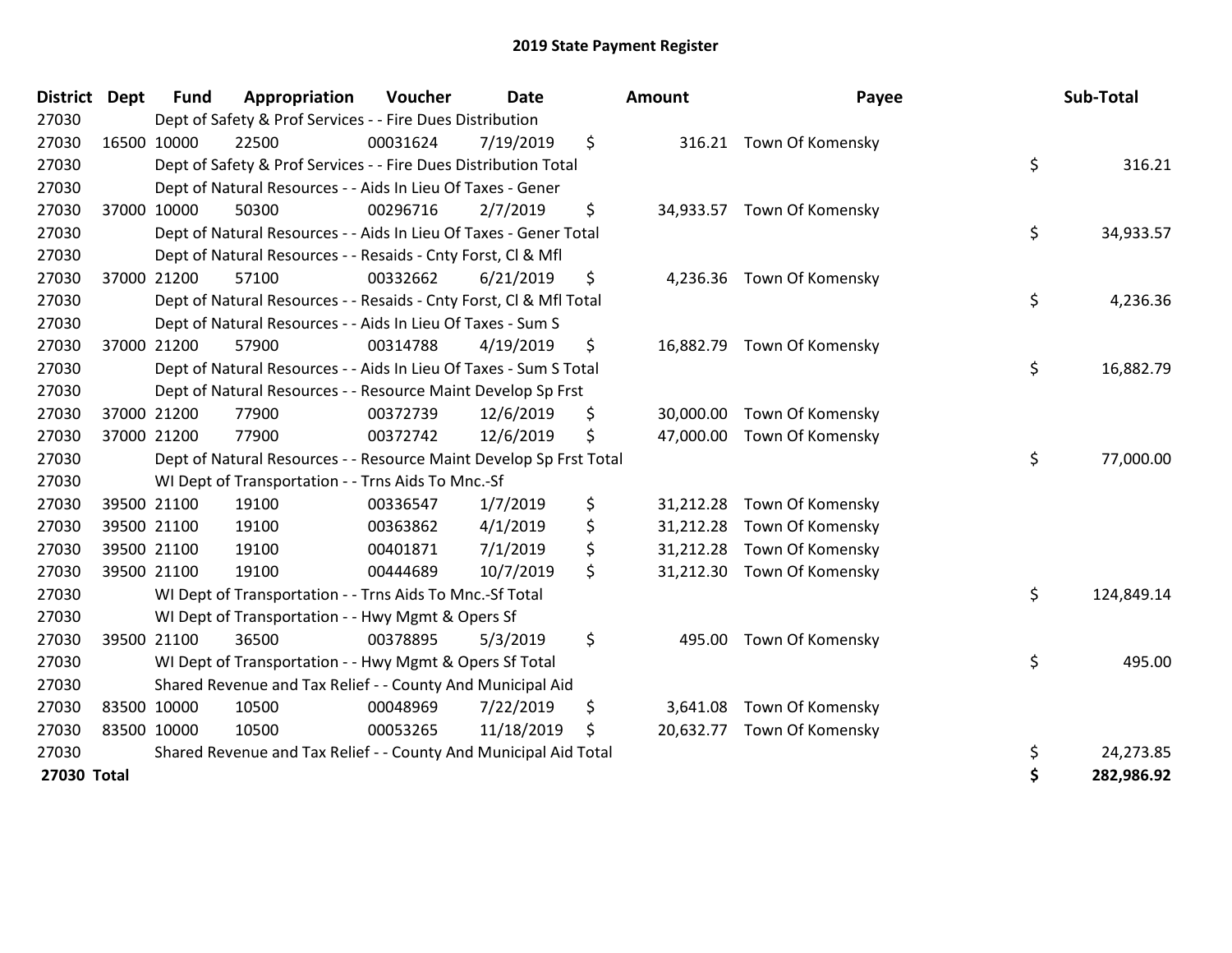| <b>District Dept</b> | <b>Fund</b> | Appropriation                                                        | Voucher  | <b>Date</b> |                    | <b>Amount</b> | Payee                        | Sub-Total        |
|----------------------|-------------|----------------------------------------------------------------------|----------|-------------|--------------------|---------------|------------------------------|------------------|
| 27032                |             | Dept of Safety & Prof Services - - Fire Dues Distribution            |          |             |                    |               |                              |                  |
| 27032                | 16500 10000 | 22500                                                                | 00030936 | 7/17/2019   | \$                 |               | 2,605.24 Town of Manchester  |                  |
| 27032                |             | Dept of Safety & Prof Services - - Fire Dues Distribution Total      |          |             |                    |               |                              | \$<br>2,605.24   |
| 27032                |             | Dept of Natural Resources - - Aids In Lieu Of Taxes - Gener          |          |             |                    |               |                              |                  |
| 27032                | 37000 10000 | 50300                                                                | 00296672 | 2/7/2019    | \$                 |               | 4,580.87 Town of Manchester  |                  |
| 27032                |             | Dept of Natural Resources - - Aids In Lieu Of Taxes - Gener Total    |          |             |                    |               |                              | \$<br>4,580.87   |
| 27032                |             | Dept of Natural Resources - - Resaids - Cnty Forst, Cl & Mfl         |          |             |                    |               |                              |                  |
| 27032                | 37000 21200 | 57100                                                                | 00332663 | 6/21/2019   | \$                 |               | 6,788.14 Town of Manchester  |                  |
| 27032                |             | Dept of Natural Resources - - Resaids - Cnty Forst, Cl & Mfl Total   |          |             |                    |               |                              | \$<br>6,788.14   |
| 27032                |             | Dept of Natural Resources - - Aids In Lieu Of Taxes - Sum S          |          |             |                    |               |                              |                  |
| 27032                | 37000 21200 | 57900                                                                | 00313753 | 4/19/2019   | \$                 |               | 201.77 Town of Manchester    |                  |
| 27032                |             | Dept of Natural Resources - - Aids In Lieu Of Taxes - Sum S Total    |          |             |                    |               |                              | \$<br>201.77     |
| 27032                |             | WI Dept of Transportation - - Trns Aids To Mnc.-Sf                   |          |             |                    |               |                              |                  |
| 27032                | 39500 21100 | 19100                                                                | 00336548 | 1/7/2019    | \$                 |               | 34,369.18 Town of Manchester |                  |
| 27032                | 39500 21100 | 19100                                                                | 00363863 | 4/1/2019    | \$                 |               | 34,369.18 Town of Manchester |                  |
| 27032                | 39500 21100 | 19100                                                                | 00401872 | 7/1/2019    | \$                 |               | 34,369.18 Town of Manchester |                  |
| 27032                | 39500 21100 | 19100                                                                | 00444690 | 10/7/2019   | \$                 |               | 34,369.19 Town of Manchester |                  |
| 27032                |             | WI Dept of Transportation - - Trns Aids To Mnc.-Sf Total             |          |             |                    |               |                              | \$<br>137,476.73 |
| 27032                |             | Department of Administration - - Hv Trans Ln Annual Impact Fee       |          |             |                    |               |                              |                  |
| 27032                | 50500 10000 | 17400                                                                | 00101112 | 5/1/2019    | \$                 |               | 29,976.00 Town of Manchester |                  |
| 27032                |             | Department of Administration - - Hv Trans Ln Annual Impact Fee Total |          |             |                    |               |                              | \$<br>29,976.00  |
| 27032                |             | Elections Commission - - 2018 Hava Election Security                 |          |             |                    |               |                              |                  |
| 27032                | 51000 22000 | 18200                                                                | 00002486 | 11/14/2019  | $\ddot{\varsigma}$ |               | 800.00 Town of Manchester    |                  |
| 27032                |             | Elections Commission - - 2018 Hava Election Security Total           |          |             |                    |               |                              | \$<br>800.00     |
| 27032                |             | Shared Revenue and Tax Relief - - County And Municipal Aid           |          |             |                    |               |                              |                  |
| 27032                | 83500 10000 | 10500                                                                | 00048970 | 7/22/2019   | \$                 |               | 3,043.12 Town of Manchester  |                  |
| 27032                | 83500 10000 | 10500                                                                | 00053266 | 11/18/2019  | \$                 |               | 17,244.35 Town of Manchester |                  |
| 27032                |             | Shared Revenue and Tax Relief - - County And Municipal Aid Total     |          |             |                    |               |                              | \$<br>20,287.47  |
| 27032                |             | Shared Revenue and Tax Relief - - Exempt Computer Aid                |          |             |                    |               |                              |                  |
| 27032                | 83500 10000 | 10900                                                                | 00046105 | 7/22/2019   | \$                 | 1.03          | Town of Manchester           |                  |
| 27032                |             | Shared Revenue and Tax Relief - - Exempt Computer Aid Total          |          |             |                    |               |                              | \$<br>1.03       |
| 27032                |             | Shared Revenue and Tax Relief - - Utility Aid                        |          |             |                    |               |                              |                  |
| 27032                | 83500 10000 | 11000                                                                | 00048970 | 7/22/2019   | \$                 |               | 36.38 Town of Manchester     |                  |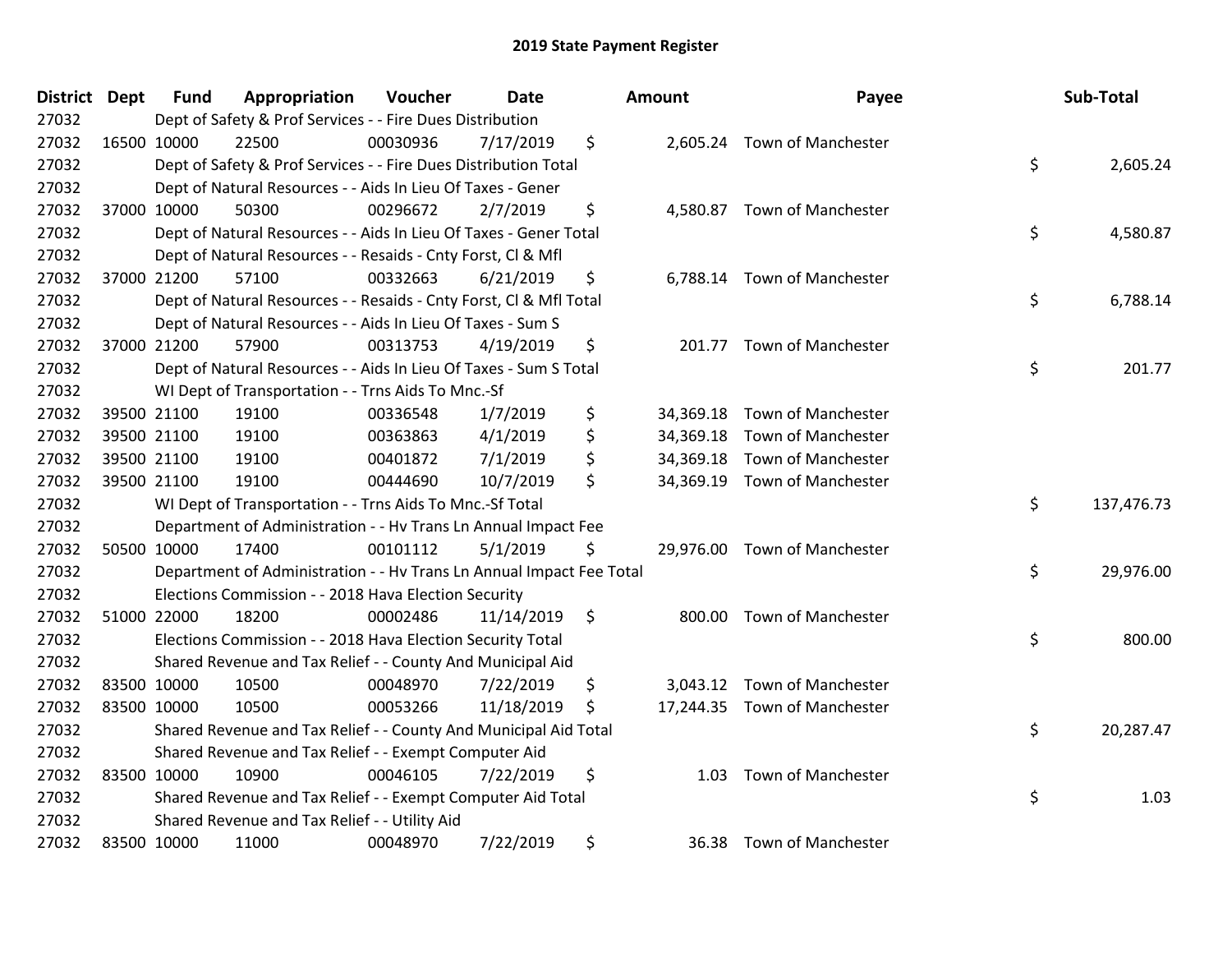| <b>District</b> | Dept | Fund        | Appropriation                                                   | <b>Voucher</b> | Date       |    | Amount | Payee              | Sub-Total  |
|-----------------|------|-------------|-----------------------------------------------------------------|----------------|------------|----|--------|--------------------|------------|
| 27032           |      | 83500 10000 | 11000                                                           | 00053266       | 11/18/2019 | S  | 182.20 | Town of Manchester |            |
| 27032           |      |             | Shared Revenue and Tax Relief - - Utility Aid Total             |                |            |    |        |                    | 218.58     |
| 27032           |      |             | Shared Revenue and Tax Relief - - Personal Property Aid         |                |            |    |        |                    |            |
| 27032           |      | 83500 10000 | 11100                                                           | 00040649       | 5/6/2019   | Ś  | 8.19   | Town of Manchester |            |
| 27032           |      |             | Shared Revenue and Tax Relief - - Personal Property Aid Total   |                |            |    |        |                    | 8.19       |
| 27032           |      |             | Shared Revenue and Tax Relief - - Lottery & Gaming Credit       |                |            |    |        |                    |            |
| 27032           |      | 83500 52100 | 36300                                                           | 00038301       | 3/25/2019  | S. | 384.16 | Town of Manchester |            |
| 27032           |      |             | Shared Revenue and Tax Relief - - Lottery & Gaming Credit Total |                |            |    |        |                    | 384.16     |
| 27032 Total     |      |             |                                                                 |                |            |    |        |                    | 203,328.18 |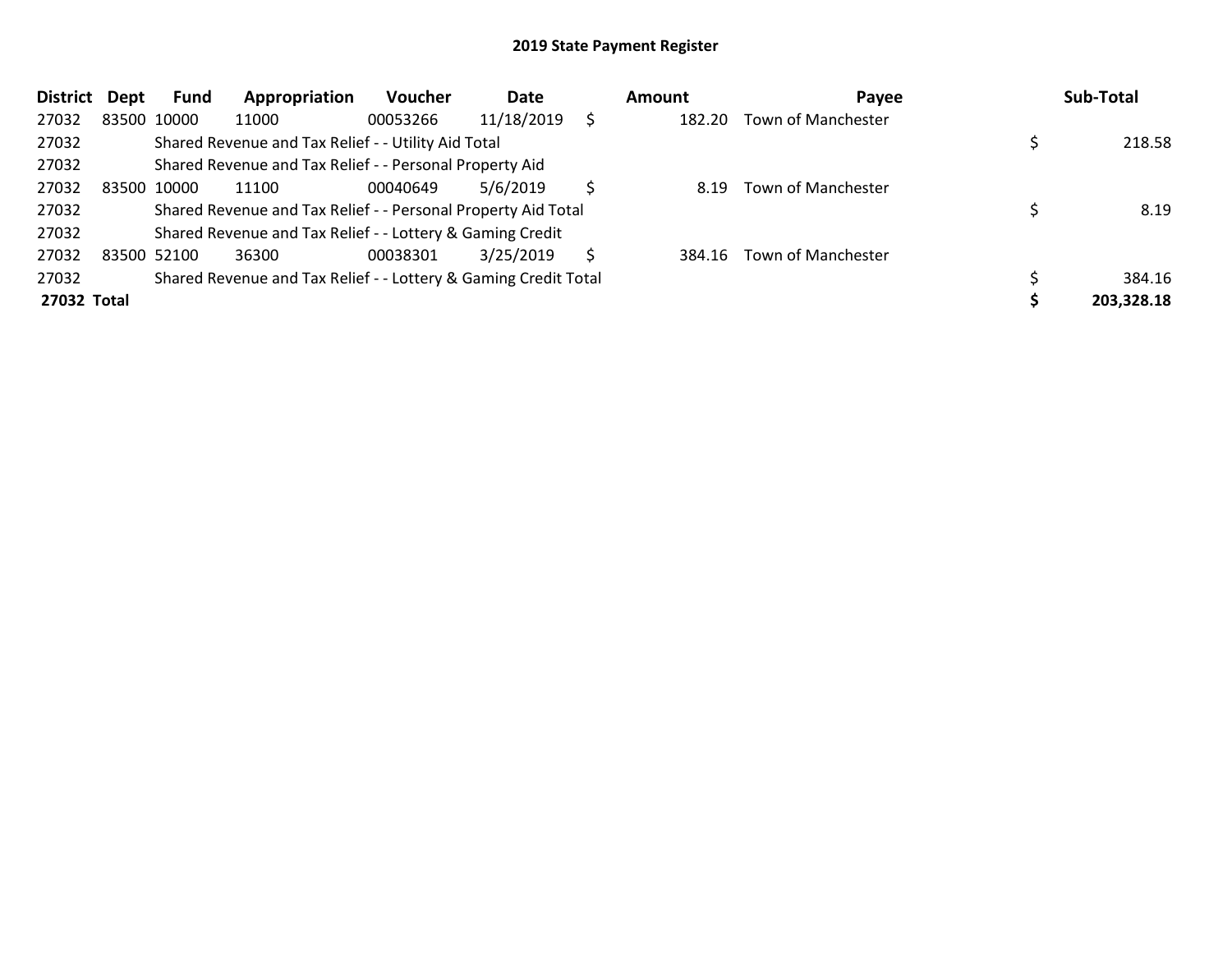| <b>District</b> | <b>Dept</b> | <b>Fund</b> | Appropriation                                                      | Voucher  | <b>Date</b> | <b>Amount</b>  | Payee                     | Sub-Total       |
|-----------------|-------------|-------------|--------------------------------------------------------------------|----------|-------------|----------------|---------------------------|-----------------|
| 27034           |             |             | Dept of Safety & Prof Services - - Fire Dues Distribution          |          |             |                |                           |                 |
| 27034           |             | 16500 10000 | 22500                                                              | 00031300 | 7/18/2019   | \$             | 1,437.77 Town Of Melrose  |                 |
| 27034           |             |             | Dept of Safety & Prof Services - - Fire Dues Distribution Total    |          |             |                |                           | \$<br>1,437.77  |
| 27034           |             |             | Dept of Natural Resources - - Aids In Lieu Of Taxes - Gener        |          |             |                |                           |                 |
| 27034           |             | 37000 10000 | 50300                                                              | 00314950 | 4/19/2019   | \$             | 19.00 Town Of Melrose     |                 |
| 27034           |             |             | Dept of Natural Resources - - Aids In Lieu Of Taxes - Gener Total  |          |             |                |                           | \$<br>19.00     |
| 27034           |             |             | Dept of Natural Resources - - Resaids - Cnty Forst, CI & Mfl       |          |             |                |                           |                 |
| 27034           |             | 37000 21200 | 57100                                                              | 00332664 | 6/21/2019   | \$<br>479.03   | Town Of Melrose           |                 |
| 27034           |             |             | Dept of Natural Resources - - Resaids - Cnty Forst, Cl & Mfl Total |          |             |                |                           | \$<br>479.03    |
| 27034           |             |             | WI Dept of Transportation - - Trns Aids To Mnc.-Sf                 |          |             |                |                           |                 |
| 27034           |             | 39500 21100 | 19100                                                              | 00336549 | 1/7/2019    | \$             | 16,370.62 Town Of Melrose |                 |
| 27034           |             | 39500 21100 | 19100                                                              | 00363864 | 4/1/2019    | \$             | 16,370.62 Town Of Melrose |                 |
| 27034           |             | 39500 21100 | 19100                                                              | 00401873 | 7/1/2019    | \$             | 16,370.62 Town Of Melrose |                 |
| 27034           |             | 39500 21100 | 19100                                                              | 00444691 | 10/7/2019   | \$             | 16,370.63 Town Of Melrose |                 |
| 27034           |             |             | WI Dept of Transportation - - Trns Aids To Mnc.-Sf Total           |          |             |                |                           | \$<br>65,482.49 |
| 27034           |             |             | Shared Revenue and Tax Relief - - County And Municipal Aid         |          |             |                |                           |                 |
| 27034           |             | 83500 10000 | 10500                                                              | 00048971 | 7/22/2019   | \$<br>3,566.04 | Town Of Melrose           |                 |
| 27034           |             | 83500 10000 | 10500                                                              | 00053267 | 11/18/2019  | \$             | 20,207.54 Town Of Melrose |                 |
| 27034           |             |             | Shared Revenue and Tax Relief - - County And Municipal Aid Total   |          |             |                |                           | \$<br>23,773.58 |
| 27034           |             |             | Shared Revenue and Tax Relief - - Exempt Computer Aid              |          |             |                |                           |                 |
| 27034           |             | 83500 10000 | 10900                                                              | 00046106 | 7/22/2019   | \$<br>190.18   | <b>Town Of Melrose</b>    |                 |
| 27034           |             |             | Shared Revenue and Tax Relief - - Exempt Computer Aid Total        |          |             |                |                           | \$<br>190.18    |
| 27034           |             |             | Shared Revenue and Tax Relief - - Utility Aid                      |          |             |                |                           |                 |
| 27034           |             | 83500 10000 | 11000                                                              | 00048971 | 7/22/2019   | \$<br>588.82   | <b>Town Of Melrose</b>    |                 |
| 27034           |             | 83500 10000 | 11000                                                              | 00053267 | 11/18/2019  | \$             | 3,532.22 Town Of Melrose  |                 |
| 27034           |             |             | Shared Revenue and Tax Relief - - Utility Aid Total                |          |             |                |                           | \$<br>4,121.04  |
| 27034           |             |             | Shared Revenue and Tax Relief - - Personal Property Aid            |          |             |                |                           |                 |
| 27034           |             | 83500 10000 | 11100                                                              | 00040650 | 5/6/2019    | \$<br>28.61    | Town Of Melrose           |                 |
| 27034           |             |             | Shared Revenue and Tax Relief - - Personal Property Aid Total      |          |             |                |                           | \$<br>28.61     |
| 27034 Total     |             |             |                                                                    |          |             |                |                           | \$<br>95,531.70 |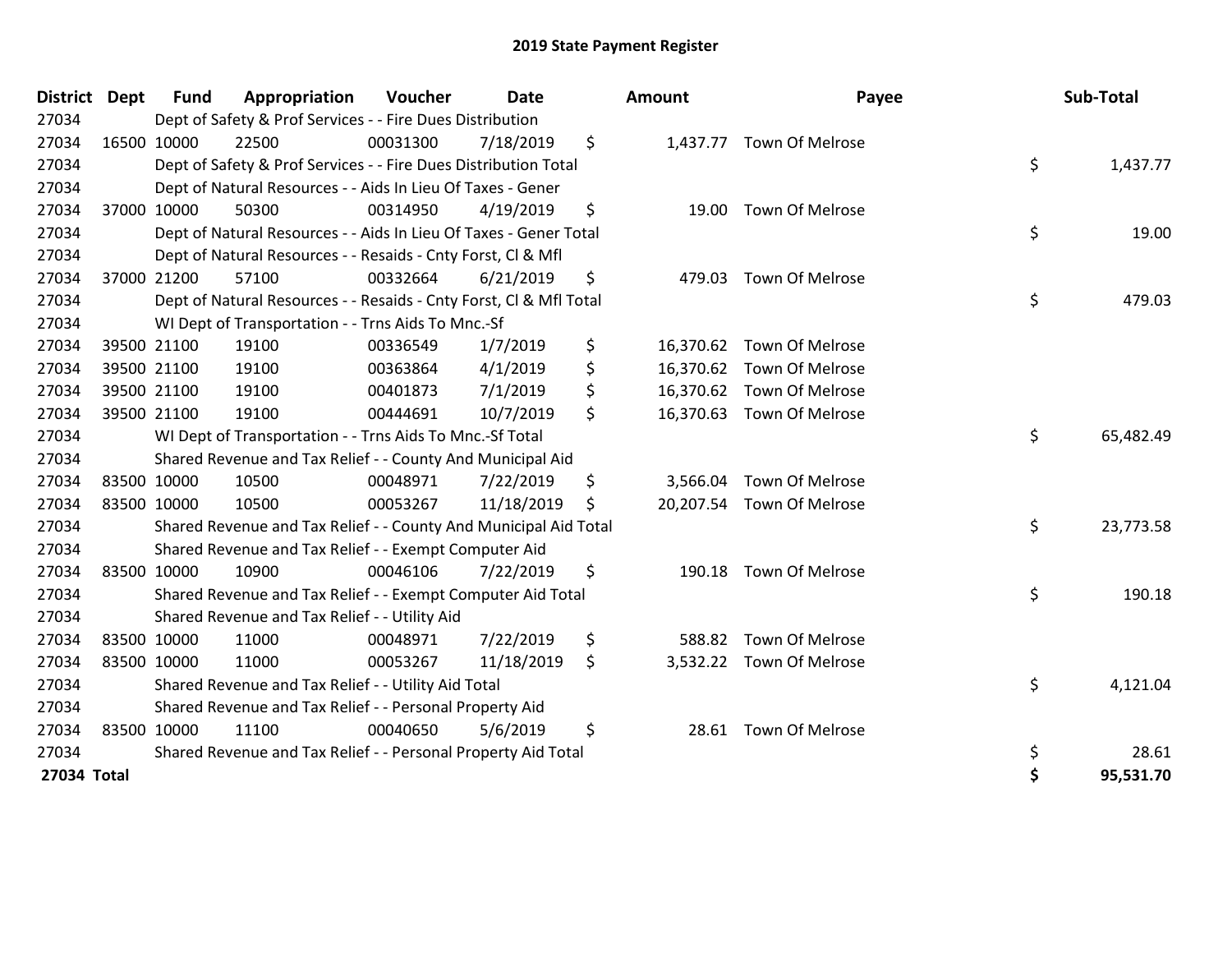| <b>District Dept</b> | <b>Fund</b> | Appropriation                                                      | Voucher  | Date      | <b>Amount</b>   | Payee                       | Sub-Total        |
|----------------------|-------------|--------------------------------------------------------------------|----------|-----------|-----------------|-----------------------------|------------------|
| 27036                |             | Dept of Safety & Prof Services - - Fire Dues Distribution          |          |           |                 |                             |                  |
| 27036                | 16500 10000 | 22500                                                              | 00031568 | 7/18/2019 | \$              | 590.00 Town Of Millston     |                  |
| 27036                |             | Dept of Safety & Prof Services - - Fire Dues Distribution Total    |          |           |                 |                             | \$<br>590.00     |
| 27036                |             | Dept of Natural Resources - - Aids In Lieu Of Taxes - Gener        |          |           |                 |                             |                  |
| 27036                | 37000 10000 | 50300                                                              | 00296723 | 2/7/2019  | \$<br>15,027.83 | Town Of Millston            |                  |
| 27036                | 37000 10000 | 50300                                                              | 00314891 | 4/19/2019 | \$<br>0.56      | Town Of Millston            |                  |
| 27036                |             | Dept of Natural Resources - - Aids In Lieu Of Taxes - Gener Total  |          |           |                 |                             | \$<br>15,028.39  |
| 27036                |             | Dept of Natural Resources - - Resaids - Cnty Forst, Cl & Mfl       |          |           |                 |                             |                  |
| 27036                | 37000 21200 | 57100                                                              | 00332665 | 6/21/2019 | \$              | 429.16 Town Of Millston     |                  |
| 27036                |             | Dept of Natural Resources - - Resaids - Cnty Forst, Cl & Mfl Total |          |           |                 |                             | \$<br>429.16     |
| 27036                |             | Dept of Natural Resources - - Aids In Lieu Of Taxes - Sum S        |          |           |                 |                             |                  |
| 27036                | 37000 21200 | 57900                                                              | 00314892 | 4/19/2019 | \$              | 36,670.21 Town Of Millston  |                  |
| 27036                |             | Dept of Natural Resources - - Aids In Lieu Of Taxes - Sum S Total  |          |           |                 |                             | \$<br>36,670.21  |
| 27036                |             | Dept of Natural Resources - - Resource Maint Develop Sp Frst       |          |           |                 |                             |                  |
| 27036                | 37000 21200 | 77900                                                              | 00288447 | 1/7/2019  | \$              | 102,190.50 Town Of Millston |                  |
| 27036                | 37000 21200 | 77900                                                              | 00347837 | 8/21/2019 | \$              | 22,809.50 Town Of Millston  |                  |
| 27036                |             | Dept of Natural Resources - - Resource Maint Develop Sp Frst Total |          |           |                 |                             | \$<br>125,000.00 |
| 27036                |             | WI Dept of Transportation - - Trns Aids To Mnc.-Sf                 |          |           |                 |                             |                  |
| 27036                | 39500 21100 | 19100                                                              | 00336550 | 1/7/2019  | \$              | 28,327.13 Town Of Millston  |                  |
| 27036                | 39500 21100 | 19100                                                              | 00363865 | 4/1/2019  | \$              | 28,327.13 Town Of Millston  |                  |
| 27036                | 39500 21100 | 19100                                                              | 00401874 | 7/1/2019  | \$              | 28,327.13 Town Of Millston  |                  |
| 27036                | 39500 21100 | 19100                                                              | 00444692 | 10/7/2019 | \$              | 28,327.15 Town Of Millston  |                  |
| 27036                |             | WI Dept of Transportation - - Trns Aids To Mnc.-Sf Total           |          |           |                 |                             | \$<br>113,308.54 |
| 27036                |             | WI Dept of Transportation - - Loc Rd Imp Prg St Fd                 |          |           |                 |                             |                  |
| 27036                | 39500 21100 | 27800                                                              | 00339943 | 1/9/2019  | \$              | 28,387.82 Town Of Millston  |                  |
| 27036                |             | WI Dept of Transportation - - Loc Rd Imp Prg St Fd Total           |          |           |                 |                             | \$<br>28,387.82  |
| 27036                |             | WI Dept of Transportation - - Hwy Mgmt & Opers Sf                  |          |           |                 |                             |                  |
| 27036                | 39500 21100 | 36500                                                              | 00340931 | 1/10/2019 | \$<br>405.00    | Town Of Millston            |                  |
| 27036                | 39500 21100 | 36500                                                              | 00374858 | 4/24/2019 | \$<br>95.00     | Town Of Millston            |                  |
| 27036                | 39500 21100 | 36500                                                              | 00374860 | 4/24/2019 | \$<br>500.00    | Town Of Millston            |                  |
| 27036                | 39500 21100 | 36500                                                              | 00375694 | 4/24/2019 | \$<br>255.00    | Town Of Millston            |                  |
| 27036                | 39500 21100 | 36500                                                              | 00387900 | 5/30/2019 | \$<br>460.00    | Town Of Millston            |                  |
| 27036                |             | WI Dept of Transportation - - Hwy Mgmt & Opers Sf Total            |          |           |                 |                             | \$<br>1,715.00   |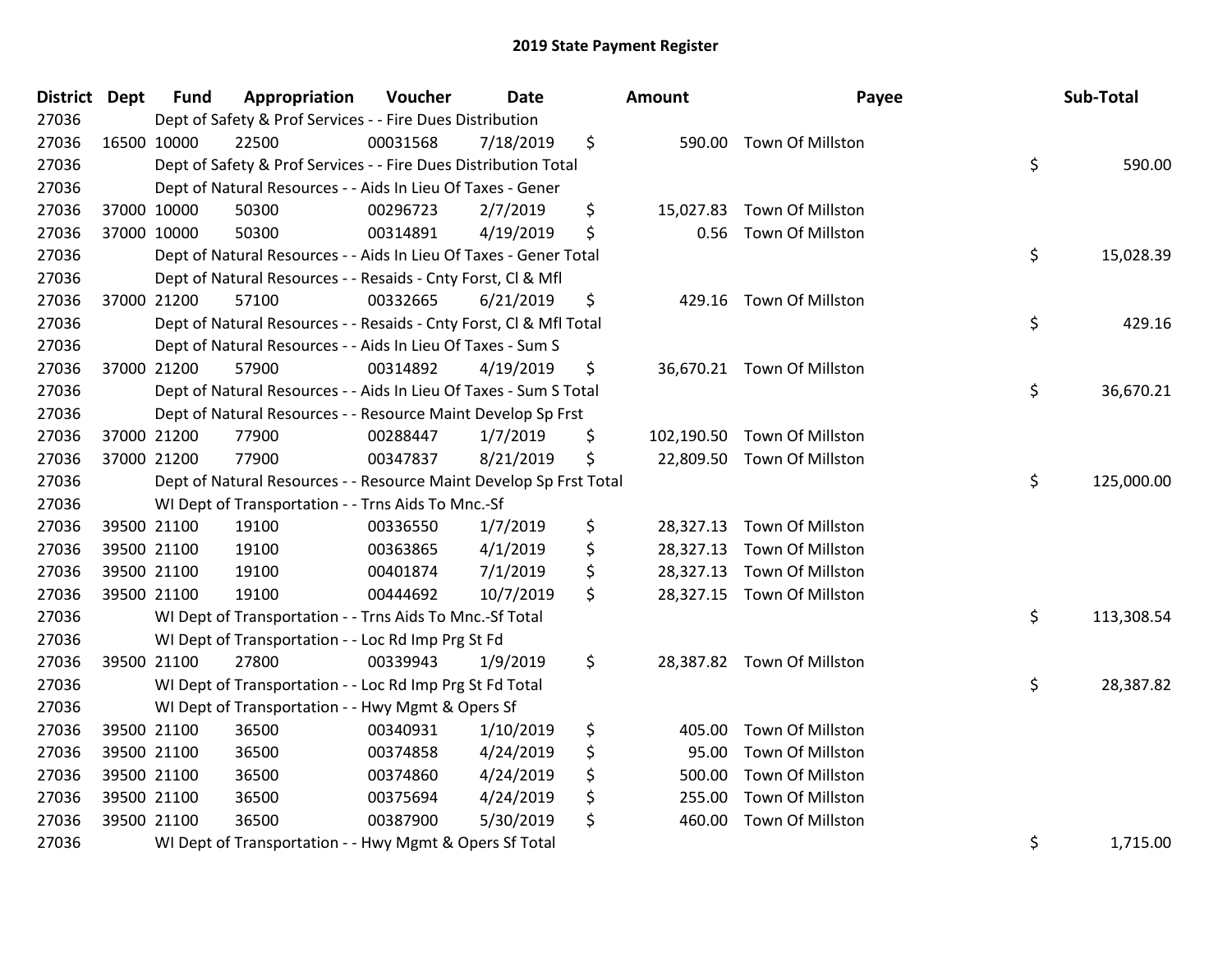| <b>District</b> | <b>Dept</b> | Fund        | Appropriation                                                        | <b>Voucher</b> | Date       |    | Amount    | Payee            | Sub-Total  |
|-----------------|-------------|-------------|----------------------------------------------------------------------|----------------|------------|----|-----------|------------------|------------|
| 27036           |             |             | Department of Administration - - Hv Trans Ln Annual Impact Fee       |                |            |    |           |                  |            |
| 27036           |             | 50500 10000 | 17400                                                                | 00101221       | 5/1/2019   | \$ | 42,256.00 | Town Of Millston |            |
| 27036           |             |             | Department of Administration - - Hv Trans Ln Annual Impact Fee Total |                |            |    |           |                  | 42,256.00  |
| 27036           |             |             | Shared Revenue and Tax Relief - - County And Municipal Aid           |                |            |    |           |                  |            |
| 27036           |             | 83500 10000 | 10500                                                                | 00048972       | 7/22/2019  | \$ | 2.759.77  | Town Of Millston |            |
| 27036           |             | 83500 10000 | 10500                                                                | 00053268       | 11/18/2019 | S  | 15,638.68 | Town Of Millston |            |
| 27036           |             |             | Shared Revenue and Tax Relief - - County And Municipal Aid Total     |                |            |    |           |                  | 18,398.45  |
| 27036           |             |             | Shared Revenue and Tax Relief - - Exempt Computer Aid                |                |            |    |           |                  |            |
| 27036           |             | 83500 10000 | 10900                                                                | 00046107       | 7/22/2019  | \$ | 32.22     | Town Of Millston |            |
| 27036           |             |             | Shared Revenue and Tax Relief - - Exempt Computer Aid Total          |                |            |    |           |                  | 32.22      |
| 27036           |             |             | Shared Revenue and Tax Relief - - Personal Property Aid              |                |            |    |           |                  |            |
| 27036           |             | 83500 10000 | 11100                                                                | 00040651       | 5/6/2019   | \$ | 177.78    | Town Of Millston |            |
| 27036           |             |             | Shared Revenue and Tax Relief - - Personal Property Aid Total        |                |            |    |           |                  | 177.78     |
| 27036 Total     |             |             |                                                                      |                |            |    |           |                  | 381,993.57 |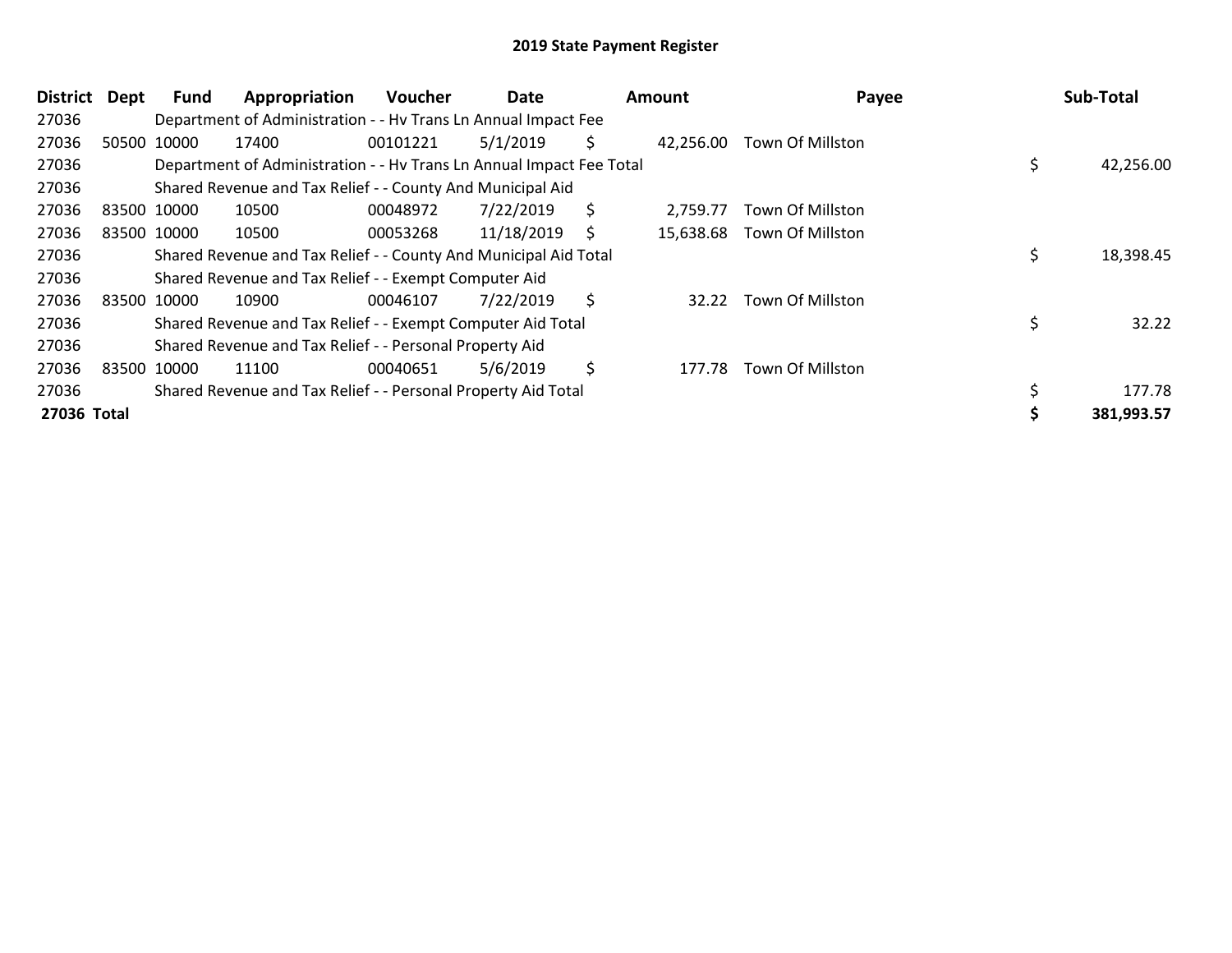| <b>District Dept</b> | <b>Fund</b> | Appropriation                                                          | Voucher  | Date      | <b>Amount</b>   | Payee                        | Sub-Total       |
|----------------------|-------------|------------------------------------------------------------------------|----------|-----------|-----------------|------------------------------|-----------------|
| 27038                |             | Dept of Safety & Prof Services - - Fire Dues Distribution              |          |           |                 |                              |                 |
| 27038                | 16500 10000 | 22500                                                                  | 00031263 | 7/18/2019 | \$              | 1,544.61 Town Of North Bend  |                 |
| 27038                |             | Dept of Safety & Prof Services - - Fire Dues Distribution Total        |          |           |                 |                              | \$<br>1,544.61  |
| 27038                |             | Dept of Natural Resources - - Aids In Lieu Of Taxes - Gener            |          |           |                 |                              |                 |
| 27038                | 37000 10000 | 50300                                                                  | 00296674 | 2/7/2019  | \$<br>17,394.90 | Town Of North Bend           |                 |
| 27038                | 37000 10000 | 50300                                                                  | 00313812 | 4/19/2019 | \$<br>195.54    | Town Of North Bend           |                 |
| 27038                | 37000 10000 | 50300                                                                  | 00313814 | 4/19/2019 | \$              | 1,509.25 Town Of North Bend  |                 |
| 27038                |             | Dept of Natural Resources - - Aids In Lieu Of Taxes - Gener Total      |          |           |                 |                              | \$<br>19,099.69 |
| 27038                |             | Dept of Natural Resources - - Gen Program Ops-State Funds              |          |           |                 |                              |                 |
| 27038                | 37000 21200 | 16100                                                                  | 00341754 | 7/24/2019 | \$<br>680.80    | Town Of North Bend           |                 |
| 27038                |             | Dept of Natural Resources - - Gen Program Ops-State Funds Total        |          |           |                 |                              | \$<br>680.80    |
| 27038                |             | Dept of Natural Resources - - Resaids - Cnty Forst, Cl & Mfl           |          |           |                 |                              |                 |
| 27038                | 37000 21200 | 57100                                                                  | 00332666 | 6/21/2019 | \$<br>156.20    | Town Of North Bend           |                 |
| 27038                |             | Dept of Natural Resources - - Resaids - Cnty Forst, Cl & Mfl Total     |          |           |                 |                              | \$<br>156.20    |
| 27038                |             | Dept of Natural Resources - - Aids In Lieu Of Taxes - Sum S            |          |           |                 |                              |                 |
| 27038                | 37000 21200 | 57900                                                                  | 00313811 | 4/19/2019 | \$<br>114.34    | Town Of North Bend           |                 |
| 27038                | 37000 21200 | 57900                                                                  | 00313813 | 4/19/2019 | \$<br>10.67     | Town Of North Bend           |                 |
| 27038                |             | Dept of Natural Resources - - Aids In Lieu Of Taxes - Sum S Total      |          |           |                 |                              | \$<br>125.01    |
| 27038                |             | WI Dept of Transportation - - Trns Aids To Mnc.-Sf                     |          |           |                 |                              |                 |
| 27038                | 39500 21100 | 19100                                                                  | 00336551 | 1/7/2019  | \$<br>16,854.39 | Town Of North Bend           |                 |
| 27038                | 39500 21100 | 19100                                                                  | 00363866 | 4/1/2019  | \$              | 16,854.39 Town Of North Bend |                 |
| 27038                | 39500 21100 | 19100                                                                  | 00401875 | 7/1/2019  | \$              | 16,854.39 Town Of North Bend |                 |
| 27038                | 39500 21100 | 19100                                                                  | 00444693 | 10/7/2019 | \$              | 16,854.41 Town Of North Bend |                 |
| 27038                |             | WI Dept of Transportation - - Trns Aids To Mnc.-Sf Total               |          |           |                 |                              | \$<br>67,417.58 |
| 27038                |             | Department of Military Affairs - - Disaster Recovery Aid               |          |           |                 |                              |                 |
| 27038                | 46500 10000 | 30500                                                                  | 00060234 | 5/9/2019  | \$<br>133.69    | Town Of North Bend           |                 |
| 27038                | 46500 10000 | 30500                                                                  | 00060569 | 5/15/2019 | \$<br>316.58    | Town Of North Bend           |                 |
| 27038                |             | Department of Military Affairs - - Disaster Recovery Aid Total         |          |           |                 |                              | \$<br>450.27    |
| 27038                |             | Department of Military Affairs - - Federal Aid, Local Assistance       |          |           |                 |                              |                 |
| 27038                | 46500 10000 | 34200                                                                  | 00060234 | 5/9/2019  | \$<br>802.12    | Town Of North Bend           |                 |
| 27038                | 46500 10000 | 34200                                                                  | 00060569 | 5/15/2019 | \$              | 1,899.47 Town Of North Bend  |                 |
| 27038                |             | Department of Military Affairs - - Federal Aid, Local Assistance Total |          |           |                 |                              | \$<br>2,701.59  |
| 27038                |             | Elections Commission - - 2018 Hava Election Security                   |          |           |                 |                              |                 |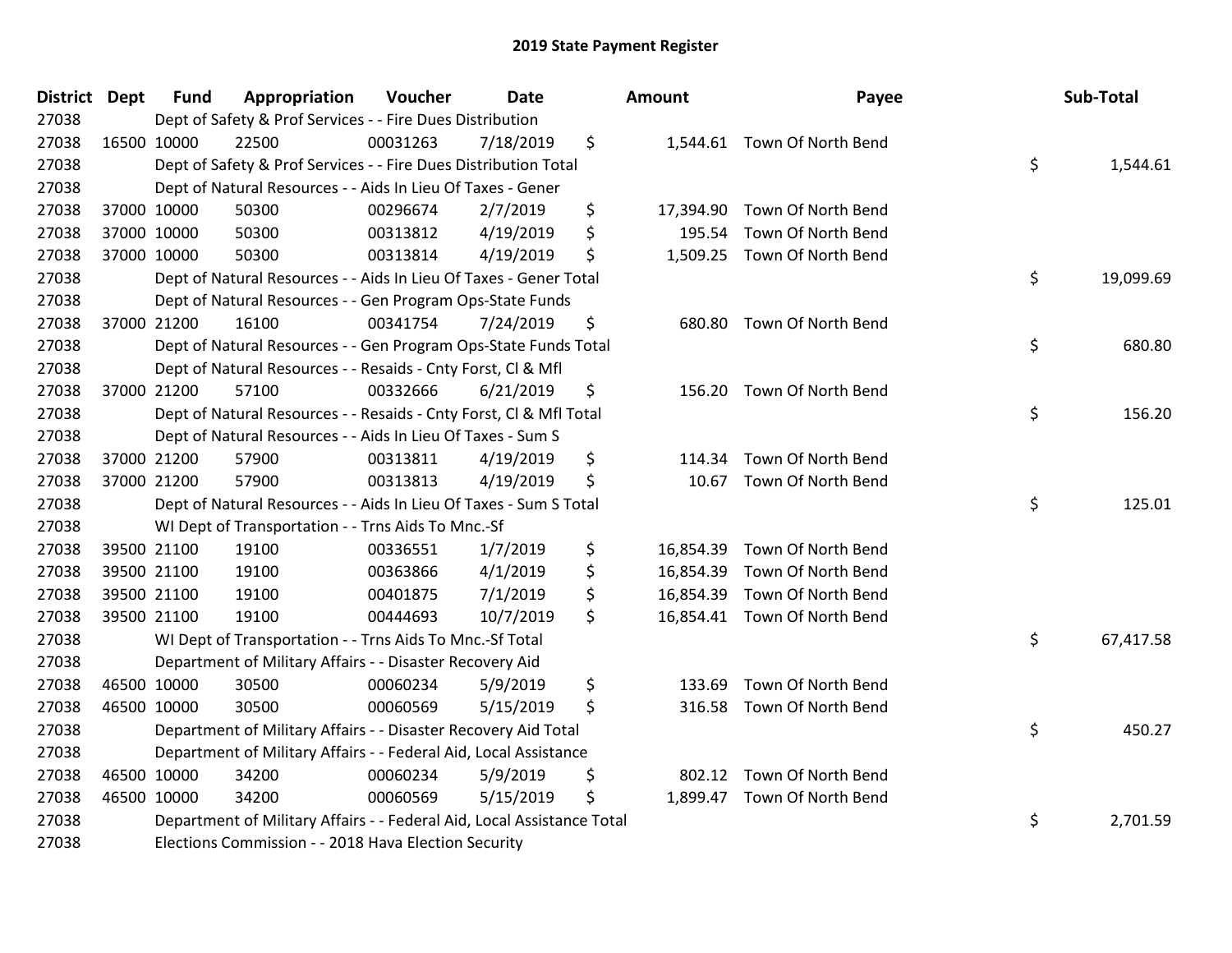| <b>District</b> | <b>Dept</b> | Fund        | Appropriation                                                    | <b>Voucher</b> | Date       |    | Amount   | Payee                        | Sub-Total  |
|-----------------|-------------|-------------|------------------------------------------------------------------|----------------|------------|----|----------|------------------------------|------------|
| 27038           |             | 51000 22000 | 18200                                                            | 00002829       | 11/21/2019 | \$ | 1,200.00 | Town Of North Bend           |            |
| 27038           |             |             | Elections Commission - - 2018 Hava Election Security Total       |                |            |    |          |                              | 1,200.00   |
| 27038           |             |             | Shared Revenue and Tax Relief - - County And Municipal Aid       |                |            |    |          |                              |            |
| 27038           |             | 83500 10000 | 10500                                                            | 00048973       | 7/22/2019  | \$ | 6.133.73 | Town Of North Bend           |            |
| 27038           |             | 83500 10000 | 10500                                                            | 00053269       | 11/18/2019 | S  |          | 34,757.82 Town Of North Bend |            |
| 27038           |             |             | Shared Revenue and Tax Relief - - County And Municipal Aid Total |                |            |    |          |                              | 40,891.55  |
| 27038           |             |             | Shared Revenue and Tax Relief - - Exempt Computer Aid            |                |            |    |          |                              |            |
| 27038           |             | 83500 10000 | 10900                                                            | 00046108       | 7/22/2019  | \$ | 1.03     | Town Of North Bend           |            |
| 27038           |             |             | Shared Revenue and Tax Relief - - Exempt Computer Aid Total      |                |            |    |          |                              | \$<br>1.03 |
| 27038           |             |             | Shared Revenue and Tax Relief - - Personal Property Aid          |                |            |    |          |                              |            |
| 27038           |             | 83500 10000 | 11100                                                            | 00040652       | 5/6/2019   | \$ | 175.29   | Town Of North Bend           |            |
| 27038           |             |             | Shared Revenue and Tax Relief - - Personal Property Aid Total    |                |            |    |          |                              | 175.29     |
| 27038 Total     |             |             |                                                                  |                |            |    |          |                              | 134,443.62 |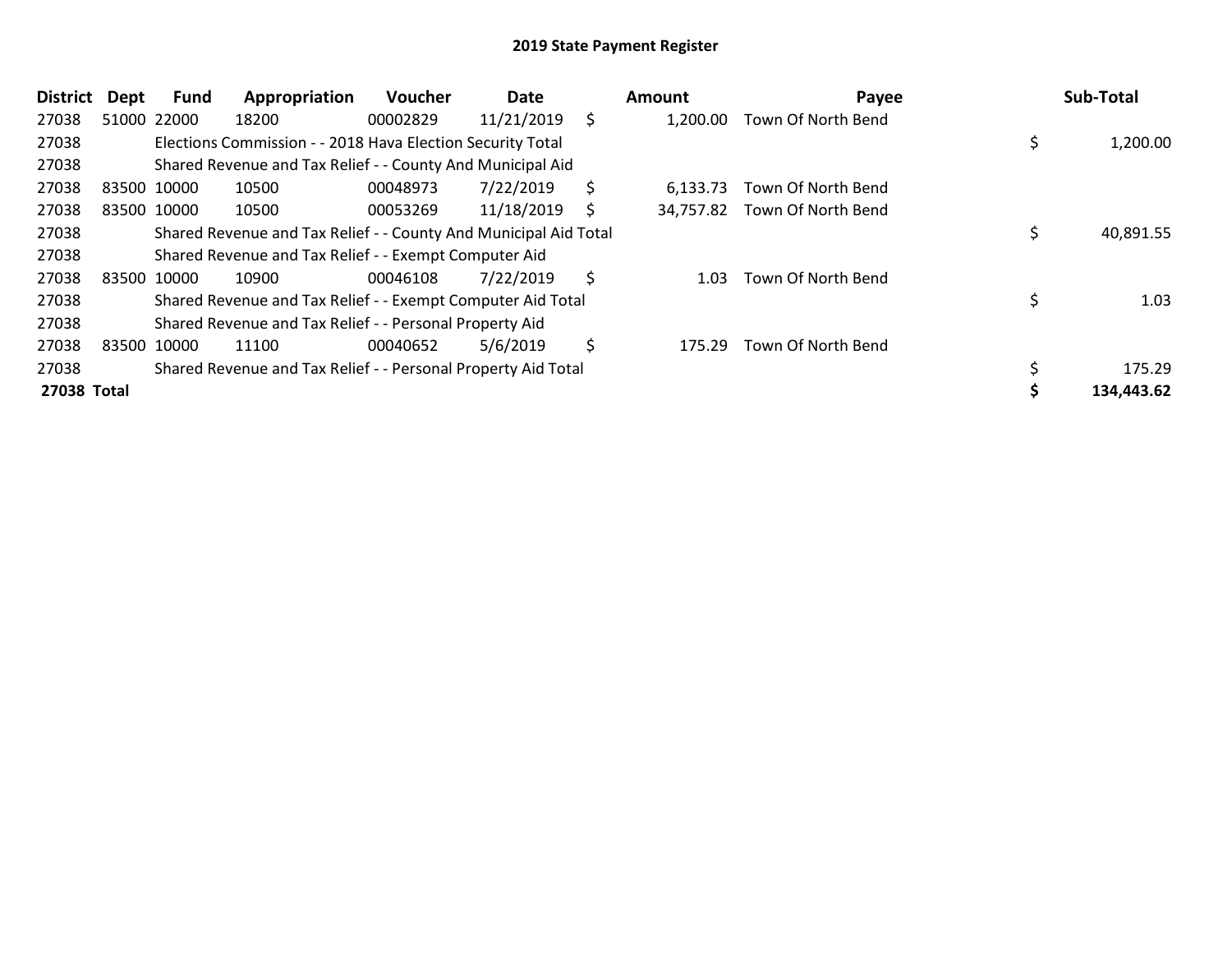| <b>District Dept</b> | <b>Fund</b> | Appropriation                                                      | Voucher  | <b>Date</b> | <b>Amount</b>   | Payee                        | Sub-Total        |
|----------------------|-------------|--------------------------------------------------------------------|----------|-------------|-----------------|------------------------------|------------------|
| 27040                |             | Dept of Safety & Prof Services - - Fire Dues Distribution          |          |             |                 |                              |                  |
| 27040                | 16500 10000 | 22500                                                              | 00031186 | 7/17/2019   | \$              | 1,769.04 Town Of Northfield  |                  |
| 27040                |             | Dept of Safety & Prof Services - - Fire Dues Distribution Total    |          |             |                 |                              | \$<br>1,769.04   |
| 27040                |             | Dept of Natural Resources - - Aids In Lieu Of Taxes - Gener        |          |             |                 |                              |                  |
| 27040                | 37000 10000 | 50300                                                              | 00314458 | 4/19/2019   | \$<br>406.78    | Town Of Northfield           |                  |
| 27040                | 37000 10000 | 50300                                                              | 00314461 | 4/19/2019   | \$<br>36.03     | Town Of Northfield           |                  |
| 27040                |             | Dept of Natural Resources - - Aids In Lieu Of Taxes - Gener Total  |          |             |                 |                              | \$<br>442.81     |
| 27040                |             | Dept of Natural Resources - - Resaids - Cnty Forst, CI & Mfl       |          |             |                 |                              |                  |
| 27040                | 37000 21200 | 57100                                                              | 00332667 | 6/21/2019   | \$              | 262.19 Town Of Northfield    |                  |
| 27040                |             | Dept of Natural Resources - - Resaids - Cnty Forst, Cl & Mfl Total |          |             |                 |                              | \$<br>262.19     |
| 27040                |             | Dept of Natural Resources - - Aids In Lieu Of Taxes - Sum S        |          |             |                 |                              |                  |
| 27040                | 37000 21200 | 57900                                                              | 00314459 | 4/19/2019   | \$<br>23.49     | Town Of Northfield           |                  |
| 27040                | 37000 21200 | 57900                                                              | 00314460 | 4/19/2019   | \$<br>10.40     | Town Of Northfield           |                  |
| 27040                |             | Dept of Natural Resources - - Aids In Lieu Of Taxes - Sum S Total  |          |             |                 |                              | \$<br>33.89      |
| 27040                |             | WI Dept of Transportation - - Trns Aids To Mnc.-Sf                 |          |             |                 |                              |                  |
| 27040                | 39500 21100 | 19100                                                              | 00336552 | 1/7/2019    | \$<br>28,829.25 | Town Of Northfield           |                  |
| 27040                | 39500 21100 | 19100                                                              | 00363867 | 4/1/2019    | \$              | 28,829.25 Town Of Northfield |                  |
| 27040                | 39500 21100 | 19100                                                              | 00401876 | 7/1/2019    | \$              | 28,829.25 Town Of Northfield |                  |
| 27040                | 39500 21100 | 19100                                                              | 00444694 | 10/7/2019   | \$              | 28,829.28 Town Of Northfield |                  |
| 27040                |             | WI Dept of Transportation - - Trns Aids To Mnc.-Sf Total           |          |             |                 |                              | \$<br>115,317.03 |
| 27040                |             | WI Dept of Transportation - - Hwy Mgmt & Opers Sf                  |          |             |                 |                              |                  |
| 27040                | 39500 21100 | 36500                                                              | 00410708 | 7/11/2019   | \$<br>500.00    | Town Of Northfield           |                  |
| 27040                |             | WI Dept of Transportation - - Hwy Mgmt & Opers Sf Total            |          |             |                 |                              | \$<br>500.00     |
| 27040                |             | Shared Revenue and Tax Relief - - County And Municipal Aid         |          |             |                 |                              |                  |
| 27040                | 83500 10000 | 10500                                                              | 00048974 | 7/22/2019   | \$<br>8,649.33  | Town Of Northfield           |                  |
| 27040                | 83500 10000 | 10500                                                              | 00053270 | 11/18/2019  | \$              | 49,012.85 Town Of Northfield |                  |
| 27040                |             | Shared Revenue and Tax Relief - - County And Municipal Aid Total   |          |             |                 |                              | \$<br>57,662.18  |
| 27040                |             | Shared Revenue and Tax Relief - - Exempt Computer Aid              |          |             |                 |                              |                  |
| 27040                | 83500 10000 | 10900                                                              | 00046109 | 7/22/2019   | \$              | 3.11 Town Of Northfield      |                  |
| 27040                |             | Shared Revenue and Tax Relief - - Exempt Computer Aid Total        |          |             |                 |                              | \$<br>3.11       |
| 27040                |             | Shared Revenue and Tax Relief - - Personal Property Aid            |          |             |                 |                              |                  |
| 27040                | 83500 10000 | 11100                                                              | 00040653 | 5/6/2019    | \$<br>208.06    | Town Of Northfield           |                  |
| 27040                |             | Shared Revenue and Tax Relief - - Personal Property Aid Total      |          |             |                 |                              | \$<br>208.06     |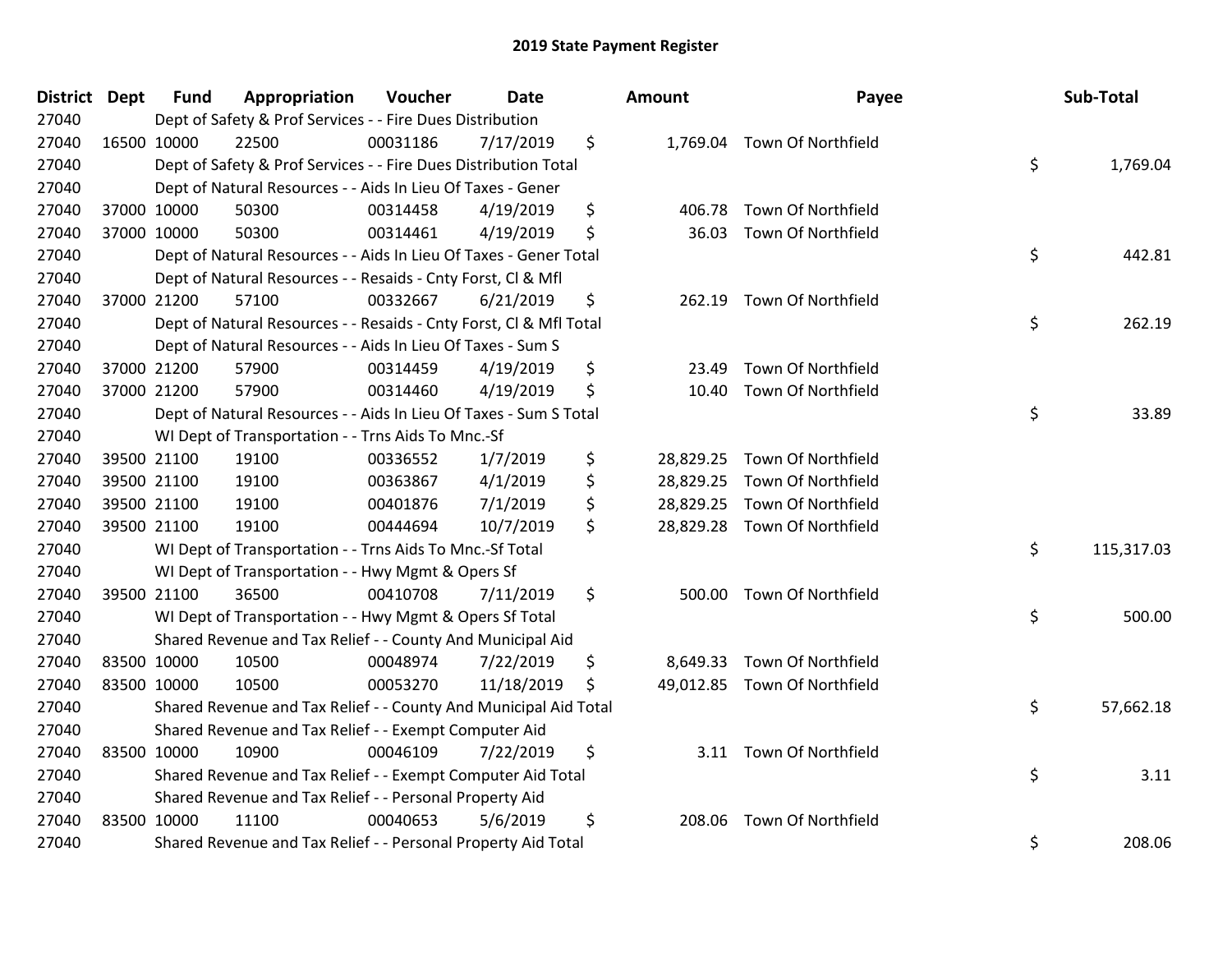| District Dept Fund | Appropriation | Voucher | Date | Amount | Payee | Sub-Total  |
|--------------------|---------------|---------|------|--------|-------|------------|
| 27040 Total        |               |         |      |        |       | 176,198.31 |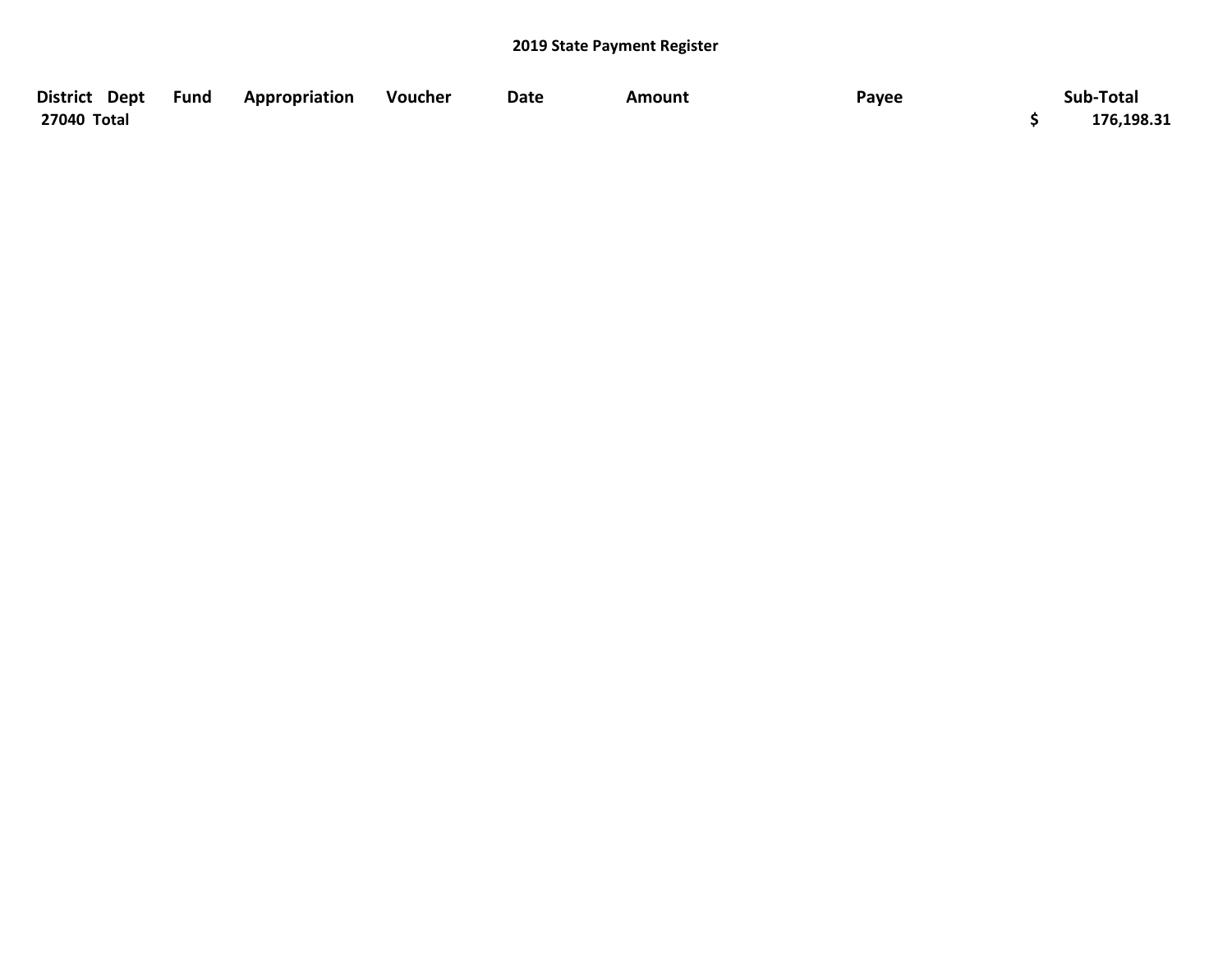| <b>District Dept</b> | <b>Fund</b> | Appropriation                                                          | Voucher  | <b>Date</b> |    | <b>Amount</b> | Payee                         |    | Sub-Total  |
|----------------------|-------------|------------------------------------------------------------------------|----------|-------------|----|---------------|-------------------------------|----|------------|
| 27042                |             | Dept of Safety & Prof Services - - Fire Dues Distribution              |          |             |    |               |                               |    |            |
| 27042                | 16500 10000 | 22500                                                                  | 00031009 | 7/17/2019   | \$ |               | 2,356.21 Town Of Springfield  |    |            |
| 27042                |             | Dept of Safety & Prof Services - - Fire Dues Distribution Total        |          |             |    |               |                               | \$ | 2,356.21   |
| 27042                |             | Dept of Natural Resources - - Aids In Lieu Of Taxes - Gener            |          |             |    |               |                               |    |            |
| 27042                | 37000 10000 | 50300                                                                  | 00296707 | 2/7/2019    | \$ |               | 2,297.55 Town Of Springfield  |    |            |
| 27042                | 37000 10000 | 50300                                                                  | 00314567 | 4/19/2019   | \$ |               | 347.71 Town Of Springfield    |    |            |
| 27042                |             | Dept of Natural Resources - - Aids In Lieu Of Taxes - Gener Total      |          |             |    |               |                               | \$ | 2,645.26   |
| 27042                |             | Dept of Natural Resources - - Resaids - Cnty Forst, Cl & Mfl           |          |             |    |               |                               |    |            |
| 27042                | 37000 21200 | 57100                                                                  | 00332668 | 6/21/2019   | \$ |               | 275.05 Town Of Springfield    |    |            |
| 27042                |             | Dept of Natural Resources - - Resaids - Cnty Forst, Cl & Mfl Total     |          |             |    |               |                               | \$ | 275.05     |
| 27042                |             | Dept of Natural Resources - - Aids In Lieu Of Taxes - Sum S            |          |             |    |               |                               |    |            |
| 27042                | 37000 21200 | 57900                                                                  | 00314568 | 4/19/2019   | \$ | 86.63         | Town Of Springfield           |    |            |
| 27042                | 37000 21200 | 57900                                                                  | 00314569 | 4/19/2019   | \$ | 33.84         | Town Of Springfield           |    |            |
| 27042                |             | Dept of Natural Resources - - Aids In Lieu Of Taxes - Sum S Total      |          |             |    |               |                               | \$ | 120.47     |
| 27042                |             | WI Dept of Transportation - - Trns Aids To Mnc.-Sf                     |          |             |    |               |                               |    |            |
| 27042                | 39500 21100 | 19100                                                                  | 00336553 | 1/7/2019    | \$ | 28,303.67     | Town Of Springfield           |    |            |
| 27042                | 39500 21100 | 19100                                                                  | 00363868 | 4/1/2019    | \$ |               | 28,303.67 Town Of Springfield |    |            |
| 27042                | 39500 21100 | 19100                                                                  | 00401877 | 7/1/2019    | \$ |               | 28,303.67 Town Of Springfield |    |            |
| 27042                | 39500 21100 | 19100                                                                  | 00444695 | 10/7/2019   | \$ |               | 28,303.70 Town Of Springfield |    |            |
| 27042                |             | WI Dept of Transportation - - Trns Aids To Mnc.-Sf Total               |          |             |    |               |                               | \$ | 113,214.71 |
| 27042                |             | Department of Military Affairs - - Disaster Recovery Aid               |          |             |    |               |                               |    |            |
| 27042                | 46500 10000 | 30500                                                                  | 00058786 | 4/5/2019    | \$ |               | 152.00 Town Of Springfield    |    |            |
| 27042                |             | Department of Military Affairs - - Disaster Recovery Aid Total         |          |             |    |               |                               | \$ | 152.00     |
| 27042                |             | Department of Military Affairs - - Federal Aid, Local Assistance       |          |             |    |               |                               |    |            |
| 27042                | 46500 10000 | 34200                                                                  | 00058786 | 4/5/2019    | \$ | 911.99        | Town Of Springfield           |    |            |
| 27042                |             | Department of Military Affairs - - Federal Aid, Local Assistance Total |          |             |    |               |                               | \$ | 911.99     |
| 27042                |             | Department of Administration - - Hv Trans Ln Annual Impact Fee         |          |             |    |               |                               |    |            |
| 27042                | 50500 10000 | 17400                                                                  | 00101183 | 5/1/2019    | \$ |               | 41,122.00 Town Of Springfield |    |            |
| 27042                |             | Department of Administration - - Hv Trans Ln Annual Impact Fee Total   |          |             |    |               |                               | \$ | 41,122.00  |
| 27042                |             | Elections Commission - - 2018 Hava Election Security                   |          |             |    |               |                               |    |            |
| 27042                | 51000 22000 | 18200                                                                  | 00002512 | 11/15/2019  | \$ |               | 1,200.00 Town Of Springfield  |    |            |
| 27042                |             | Elections Commission - - 2018 Hava Election Security Total             |          |             |    |               |                               | \$ | 1,200.00   |
| 27042                |             | Shared Revenue and Tax Relief - - County And Municipal Aid             |          |             |    |               |                               |    |            |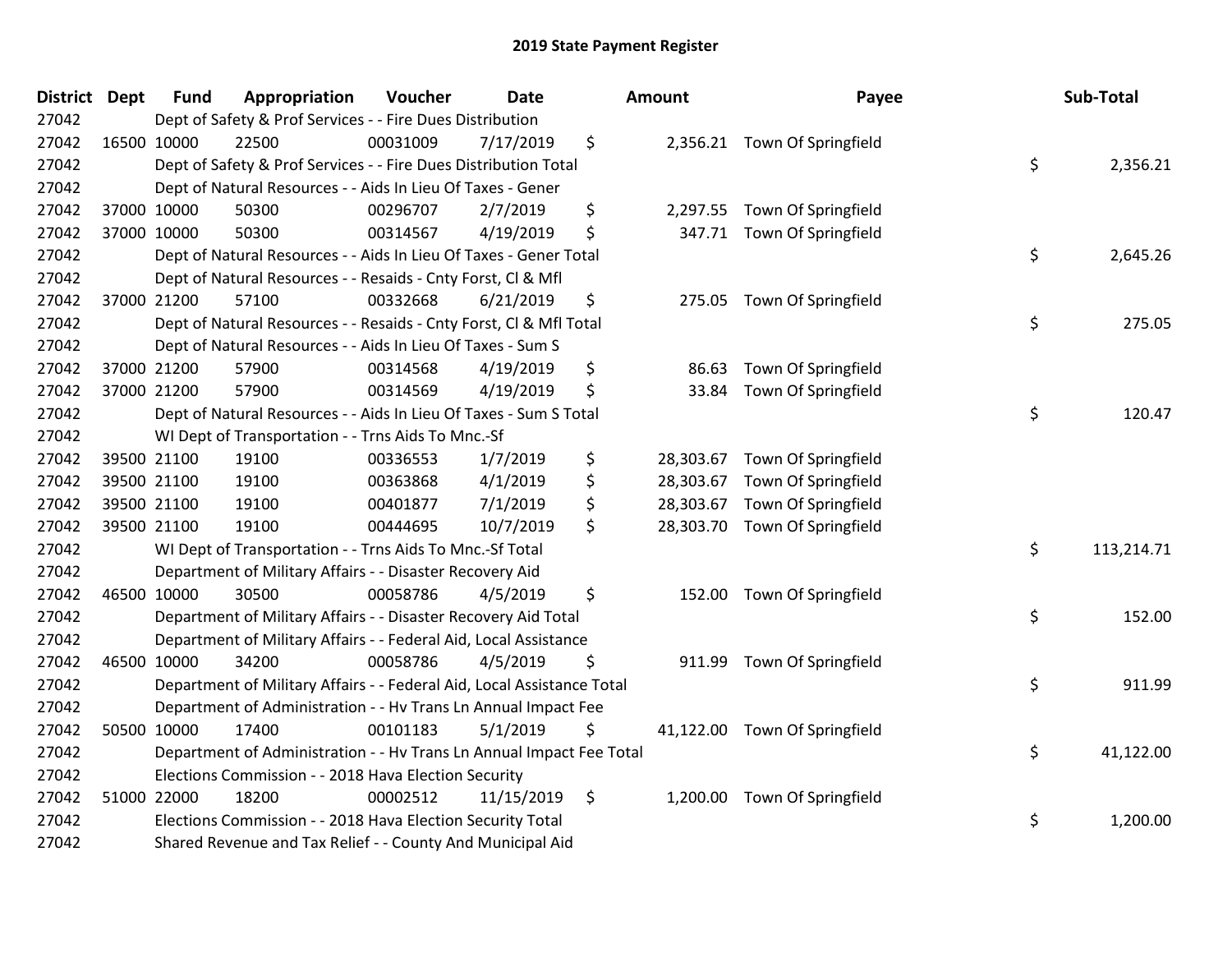| <b>District</b> | Dept | <b>Fund</b> | Appropriation                                                    | Voucher  | Date       |    | Amount    | Payee               | Sub-Total       |
|-----------------|------|-------------|------------------------------------------------------------------|----------|------------|----|-----------|---------------------|-----------------|
| 27042           |      | 83500 10000 | 10500                                                            | 00048975 | 7/22/2019  | \$ | 6,187.34  | Town Of Springfield |                 |
| 27042           |      | 83500 10000 | 10500                                                            | 00053271 | 11/18/2019 | S  | 35,061.56 | Town Of Springfield |                 |
| 27042           |      |             | Shared Revenue and Tax Relief - - County And Municipal Aid Total |          |            |    |           |                     | \$<br>41,248.90 |
| 27042           |      |             | Shared Revenue and Tax Relief - - Exempt Computer Aid            |          |            |    |           |                     |                 |
| 27042           |      | 83500 10000 | 10900                                                            | 00046110 | 7/22/2019  | \$ | 10.40     | Town Of Springfield |                 |
| 27042           |      |             | Shared Revenue and Tax Relief - - Exempt Computer Aid Total      |          |            |    |           |                     | 10.40           |
| 27042           |      |             | Shared Revenue and Tax Relief - - Utility Aid                    |          |            |    |           |                     |                 |
| 27042           |      | 83500 10000 | 11000                                                            | 00048975 | 7/22/2019  | \$ | 1.03      | Town Of Springfield |                 |
| 27042           |      | 83500 10000 | 11000                                                            | 00053271 | 11/18/2019 | \$ | 5.91      | Town Of Springfield |                 |
| 27042           |      |             | Shared Revenue and Tax Relief - - Utility Aid Total              |          |            |    |           |                     | 6.94            |
| 27042           |      |             | Shared Revenue and Tax Relief - - Personal Property Aid          |          |            |    |           |                     |                 |
| 27042           |      | 83500 10000 | 11100                                                            | 00040654 | 5/6/2019   | \$ | 80.97     | Town Of Springfield |                 |
| 27042           |      |             | Shared Revenue and Tax Relief - - Personal Property Aid Total    |          |            |    |           |                     | \$<br>80.97     |
| 27042 Total     |      |             |                                                                  |          |            |    |           |                     | 203,344.90      |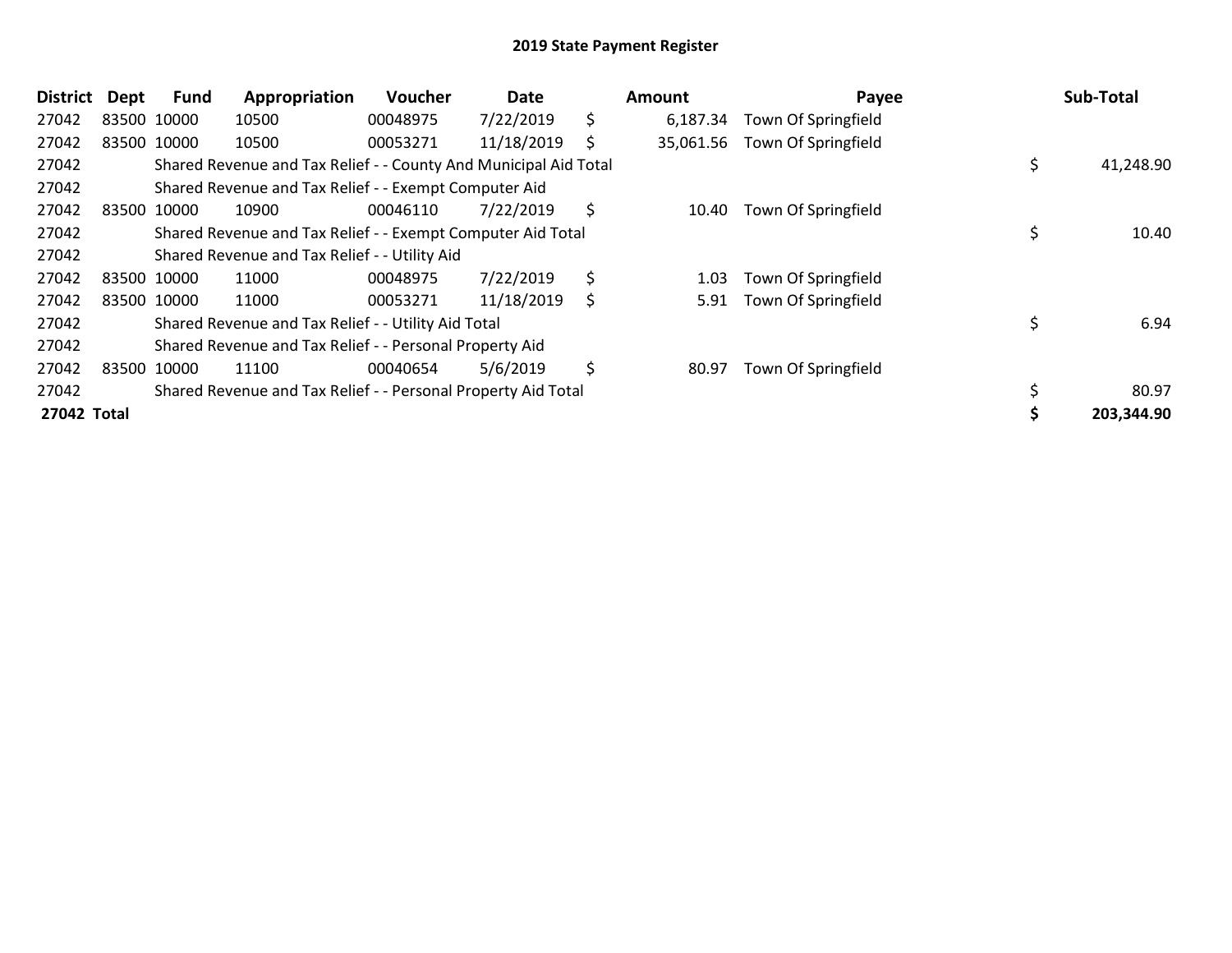| <b>District</b>    | <b>Dept</b> | Fund        | Appropriation                                                       | Voucher  | <b>Date</b> | <b>Amount</b>    | Payee                  | Sub-Total        |
|--------------------|-------------|-------------|---------------------------------------------------------------------|----------|-------------|------------------|------------------------|------------------|
| 27101              |             |             | Dept of Safety & Prof Services - - Fire Dues Distribution           |          |             |                  |                        |                  |
| 27101              |             | 16500 10000 | 22500                                                               | 00031453 | 7/18/2019   | \$<br>959.75     | Village Of Alma Center |                  |
| 27101              |             |             | Dept of Safety & Prof Services - - Fire Dues Distribution Total     |          |             |                  |                        | \$<br>959.75     |
| 27101              |             |             | WI Dept of Transportation - - Trns Aids To Mnc.-Sf                  |          |             |                  |                        |                  |
| 27101              |             | 39500 21100 | 19100                                                               | 00336554 | 1/7/2019    | \$<br>5,607.18   | Village Of Alma Center |                  |
| 27101              |             | 39500 21100 | 19100                                                               | 00363869 | 4/1/2019    | \$<br>5,607.18   | Village Of Alma Center |                  |
| 27101              |             | 39500 21100 | 19100                                                               | 00401878 | 7/1/2019    | \$<br>5,607.18   | Village Of Alma Center |                  |
| 27101              |             | 39500 21100 | 19100                                                               | 00444696 | 10/7/2019   | \$<br>5,607.20   | Village Of Alma Center |                  |
| 27101              |             |             | WI Dept of Transportation - - Trns Aids To Mnc.-Sf Total            |          |             |                  |                        | \$<br>22,428.74  |
| 27101              |             |             | Shared Revenue and Tax Relief - - County And Municipal Aid          |          |             |                  |                        |                  |
| 27101              |             | 83500 10000 | 10500                                                               | 00048976 | 7/22/2019   | \$<br>21,631.78  | Village Of Alma Center |                  |
| 27101              |             | 83500 10000 | 10500                                                               | 00053272 | 11/18/2019  | \$<br>122,580.08 | Village Of Alma Center |                  |
| 27101              |             |             | Shared Revenue and Tax Relief - - County And Municipal Aid Total    |          |             |                  |                        | \$<br>144,211.86 |
| 27101              |             |             | Shared Revenue and Tax Relief - - Exempt Computer Aid               |          |             |                  |                        |                  |
| 27101              |             | 83500 10000 | 10900                                                               | 00046111 | 7/22/2019   | \$<br>189.15     | Village Of Alma Center |                  |
| 27101              |             |             | Shared Revenue and Tax Relief - - Exempt Computer Aid Total         |          |             |                  |                        | \$<br>189.15     |
| 27101              |             |             | Shared Revenue and Tax Relief - - Utility Aid                       |          |             |                  |                        |                  |
| 27101              |             | 83500 10000 | 11000                                                               | 00048976 | 7/22/2019   | \$<br>1,739.98   | Village Of Alma Center |                  |
| 27101              |             | 83500 10000 | 11000                                                               | 00053272 | 11/18/2019  | \$<br>10,381.33  | Village Of Alma Center |                  |
| 27101              |             |             | Shared Revenue and Tax Relief - - Utility Aid Total                 |          |             |                  |                        | \$<br>12,121.31  |
| 27101              |             |             | Shared Revenue and Tax Relief - - Personal Property Aid             |          |             |                  |                        |                  |
| 27101              |             | 83500 10000 | 11100                                                               | 00040655 | 5/6/2019    | \$<br>400.60     | Village Of Alma Center |                  |
| 27101              |             |             | Shared Revenue and Tax Relief - - Personal Property Aid Total       |          |             |                  |                        | \$<br>400.60     |
| 27101              |             |             | Shared Revenue and Tax Relief - - Payments For Municipal Svcs       |          |             |                  |                        |                  |
| 27101              |             | 83500 10000 | 50100                                                               | 00037946 | 1/31/2019   | \$<br>63.98      | Village Of Alma Center |                  |
| 27101              |             |             | Shared Revenue and Tax Relief - - Payments For Municipal Svcs Total |          |             |                  |                        | \$<br>63.98      |
| <b>27101 Total</b> |             |             |                                                                     |          |             |                  |                        | \$<br>180,375.39 |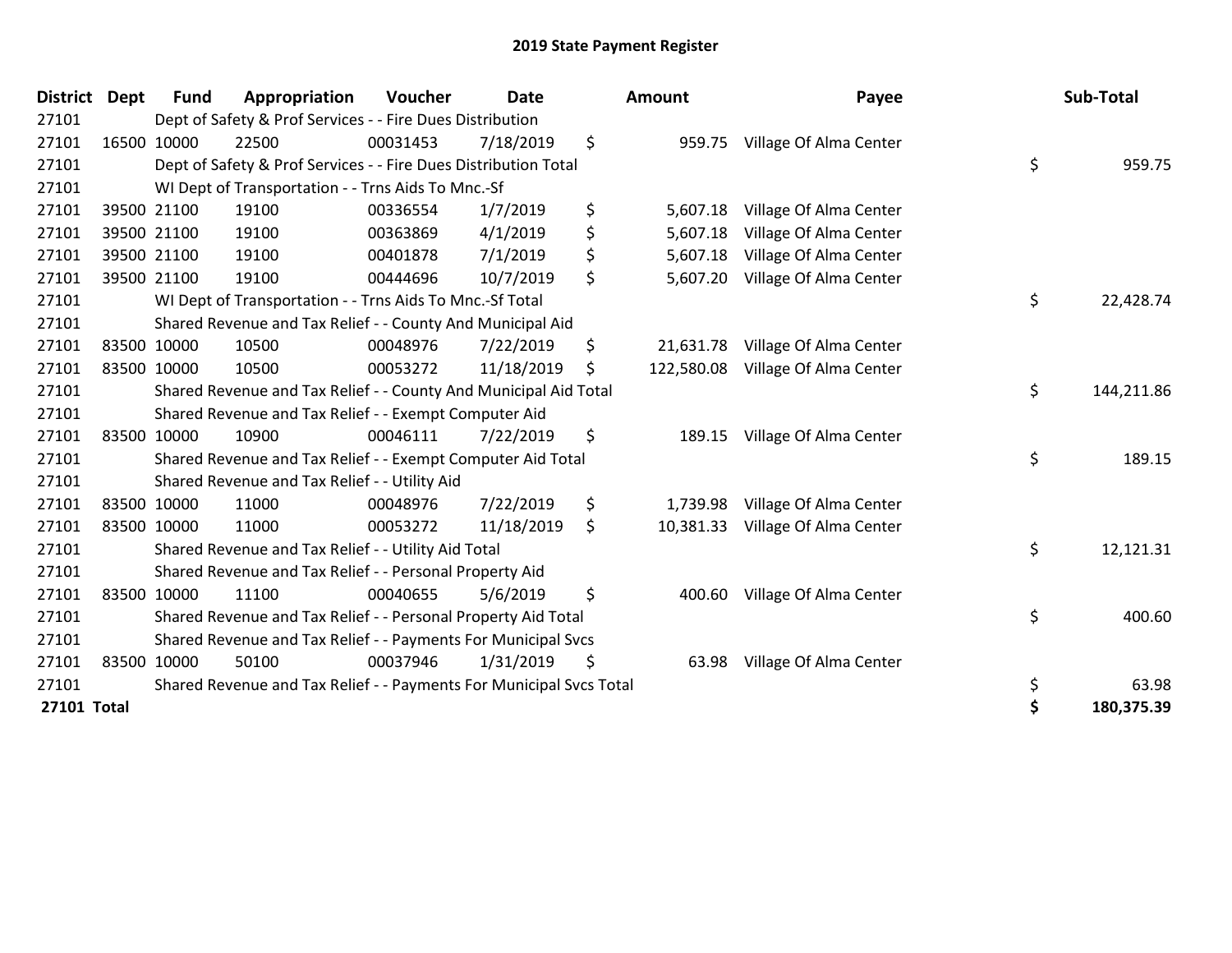| <b>District</b>    | <b>Dept</b> | <b>Fund</b> | Appropriation                                                        | Voucher  | <b>Date</b> | <b>Amount</b>  | Payee                       |    | Sub-Total  |
|--------------------|-------------|-------------|----------------------------------------------------------------------|----------|-------------|----------------|-----------------------------|----|------------|
| 27136              |             |             | Dept of Safety & Prof Services - - Fire Dues Distribution            |          |             |                |                             |    |            |
| 27136              |             | 16500 10000 | 22500                                                                | 00031341 | 7/18/2019   | \$             | 1,305.57 Village Of Hixton  |    |            |
| 27136              |             |             | Dept of Safety & Prof Services - - Fire Dues Distribution Total      |          |             |                |                             | \$ | 1,305.57   |
| 27136              |             |             | Dept of Natural Resources - - Aids In Lieu Of Taxes - Gener          |          |             |                |                             |    |            |
| 27136              |             | 37000 10000 | 50300                                                                | 00313276 | 4/19/2019   | \$<br>2.17     | Village Of Hixton           |    |            |
| 27136              |             |             | Dept of Natural Resources - - Aids In Lieu Of Taxes - Gener Total    |          |             |                |                             | \$ | 2.17       |
| 27136              |             |             | WI Dept of Transportation - - Trns Aids To Mnc.-Sf                   |          |             |                |                             |    |            |
| 27136              |             | 39500 21100 | 19100                                                                | 00336555 | 1/7/2019    | \$<br>2,717.72 | Village Of Hixton           |    |            |
| 27136              |             | 39500 21100 | 19100                                                                | 00363870 | 4/1/2019    | \$<br>2,717.72 | Village Of Hixton           |    |            |
| 27136              |             | 39500 21100 | 19100                                                                | 00401879 | 7/1/2019    | \$             | 2,717.72 Village Of Hixton  |    |            |
| 27136              |             | 39500 21100 | 19100                                                                | 00444697 | 10/7/2019   | \$             | 2,717.72 Village Of Hixton  |    |            |
| 27136              |             |             | WI Dept of Transportation - - Trns Aids To Mnc.-Sf Total             |          |             |                |                             | \$ | 10,870.88  |
| 27136              |             |             | Department of Administration - - Federal Aid, Local Assistance       |          |             |                |                             |    |            |
| 27136              |             | 50500 10000 | 74300                                                                | 00105371 | 7/10/2019   | \$             | 86,364.91 Village Of Hixton |    |            |
| 27136              |             |             | Department of Administration - - Federal Aid, Local Assistance Total |          |             |                |                             | \$ | 86,364.91  |
| 27136              |             |             | Shared Revenue and Tax Relief - - County And Municipal Aid           |          |             |                |                             |    |            |
| 27136              |             | 83500 10000 | 10500                                                                | 00048977 | 7/22/2019   | \$             | 9,436.16 Village Of Hixton  |    |            |
| 27136              |             | 83500 10000 | 10500                                                                | 00053273 | 11/18/2019  | \$             | 53,471.55 Village Of Hixton |    |            |
| 27136              |             |             | Shared Revenue and Tax Relief - - County And Municipal Aid Total     |          |             |                |                             | \$ | 62,907.71  |
| 27136              |             |             | Shared Revenue and Tax Relief - - Exempt Computer Aid                |          |             |                |                             |    |            |
| 27136              |             | 83500 10000 | 10900                                                                | 00046112 | 7/22/2019   | \$<br>220.33   | Village Of Hixton           |    |            |
| 27136              |             | 83500 10000 | 10900                                                                | 00047848 | 7/22/2019   | \$<br>795.99   | Village Of Hixton           |    |            |
| 27136              |             |             | Shared Revenue and Tax Relief - - Exempt Computer Aid Total          |          |             |                |                             | \$ | 1,016.32   |
| 27136              |             |             | Shared Revenue and Tax Relief - - Personal Property Aid              |          |             |                |                             |    |            |
| 27136              |             | 83500 10000 | 11100                                                                | 00040656 | 5/6/2019    | \$             | 6,005.48 Village Of Hixton  |    |            |
| 27136              |             | 83500 10000 | 11100                                                                | 00042585 | 5/6/2019    | \$             | 12,638.51 Village Of Hixton |    |            |
| 27136              |             |             | Shared Revenue and Tax Relief - - Personal Property Aid Total        |          |             |                |                             | \$ | 18,643.99  |
| 27136              |             |             | Shared Revenue and Tax Relief - - Lottery & Gaming Credit            |          |             |                |                             |    |            |
| 27136              |             | 83500 52100 | 36300                                                                | 00038302 | 3/25/2019   | \$<br>238.18   | Village Of Hixton           |    |            |
| 27136              |             |             | Shared Revenue and Tax Relief - - Lottery & Gaming Credit Total      |          |             |                |                             | \$ | 238.18     |
| <b>27136 Total</b> |             |             |                                                                      |          |             |                |                             | Ś  | 181,349.73 |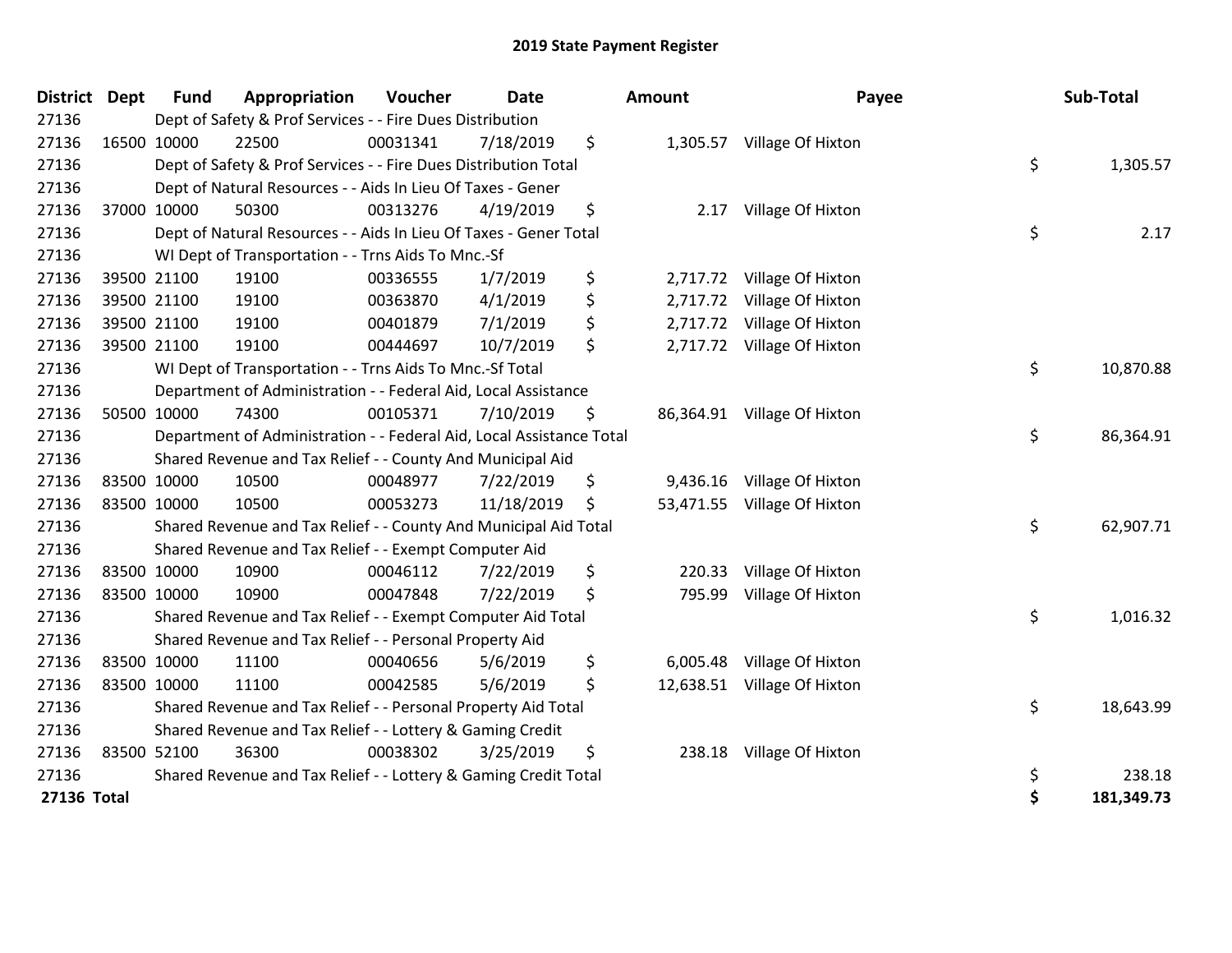| <b>District</b> | Dept | Fund        | Appropriation                                                    | <b>Voucher</b> | Date       | <b>Amount</b>    | Payee              | Sub-Total        |
|-----------------|------|-------------|------------------------------------------------------------------|----------------|------------|------------------|--------------------|------------------|
| 27151           |      |             | Dept of Safety & Prof Services - - Fire Dues Distribution        |                |            |                  |                    |                  |
| 27151           |      | 16500 10000 | 22500                                                            | 00031422       | 7/18/2019  | \$<br>1,058.22   | Village Of Melrose |                  |
| 27151           |      |             | Dept of Safety & Prof Services - - Fire Dues Distribution Total  |                |            |                  |                    | \$<br>1,058.22   |
| 27151           |      |             | WI Dept of Transportation - - Trns Aids To Mnc.-Sf               |                |            |                  |                    |                  |
| 27151           |      | 39500 21100 | 19100                                                            | 00336556       | 1/7/2019   | \$<br>5,095.21   | Village Of Melrose |                  |
| 27151           |      | 39500 21100 | 19100                                                            | 00363871       | 4/1/2019   | \$<br>5,095.21   | Village Of Melrose |                  |
| 27151           |      | 39500 21100 | 19100                                                            | 00401880       | 7/1/2019   | \$<br>5,095.21   | Village Of Melrose |                  |
| 27151           |      | 39500 21100 | 19100                                                            | 00444698       | 10/7/2019  | \$<br>5,095.24   | Village Of Melrose |                  |
| 27151           |      |             | WI Dept of Transportation - - Trns Aids To Mnc.-Sf Total         |                |            |                  |                    | \$<br>20,380.87  |
| 27151           |      |             | Shared Revenue and Tax Relief - - County And Municipal Aid       |                |            |                  |                    |                  |
| 27151           |      | 83500 10000 | 10500                                                            | 00048978       | 7/22/2019  | \$<br>25,446.87  | Village Of Melrose |                  |
| 27151           |      | 83500 10000 | 10500                                                            | 00053274       | 11/18/2019 | \$<br>144,198.91 | Village Of Melrose |                  |
| 27151           |      |             | Shared Revenue and Tax Relief - - County And Municipal Aid Total |                |            |                  |                    | \$<br>169,645.78 |
| 27151           |      |             | Shared Revenue and Tax Relief - - Exempt Computer Aid            |                |            |                  |                    |                  |
| 27151           |      | 83500 10000 | 10900                                                            | 00046113       | 7/22/2019  | \$<br>194.34     | Village Of Melrose |                  |
| 27151           |      |             | Shared Revenue and Tax Relief - - Exempt Computer Aid Total      |                |            |                  |                    | \$<br>194.34     |
| 27151           |      |             | Shared Revenue and Tax Relief - - Personal Property Aid          |                |            |                  |                    |                  |
| 27151           |      | 83500 10000 | 11100                                                            | 00040657       | 5/6/2019   | \$<br>469.54     | Village Of Melrose |                  |
| 27151           |      |             | Shared Revenue and Tax Relief - - Personal Property Aid Total    |                |            |                  |                    | \$<br>469.54     |
| 27151           |      |             | Shared Revenue and Tax Relief - - Lottery & Gaming Credit        |                |            |                  |                    |                  |
| 27151           |      | 83500 52100 | 36300                                                            | 00038303       | 3/25/2019  | \$<br>213.43     | Village Of Melrose |                  |
| 27151           |      |             | Shared Revenue and Tax Relief - - Lottery & Gaming Credit Total  |                |            |                  |                    | \$<br>213.43     |
| 27151 Total     |      |             |                                                                  |                |            |                  |                    | \$<br>191,962.18 |

| unt      | Payee                                                                                                           |          | Sub-Total  |
|----------|-----------------------------------------------------------------------------------------------------------------|----------|------------|
|          | 1,058.22 Village Of Melrose                                                                                     | \$       | 1,058.22   |
| 5,095.24 | 5,095.21 Village Of Melrose<br>5,095.21 Village Of Melrose<br>5,095.21 Village Of Melrose<br>Village Of Melrose |          |            |
|          |                                                                                                                 | \$       | 20,380.87  |
|          | '5,446.87 Village Of Melrose<br>4,198.91 Village Of Melrose                                                     | \$       | 169,645.78 |
| 194.34   | Village Of Melrose                                                                                              | \$       | 194.34     |
| 469.54   | Village Of Melrose                                                                                              | \$       | 469.54     |
| 213.43   | Village Of Melrose                                                                                              | \$<br>\$ | 213.43     |
|          |                                                                                                                 |          | 191,962.18 |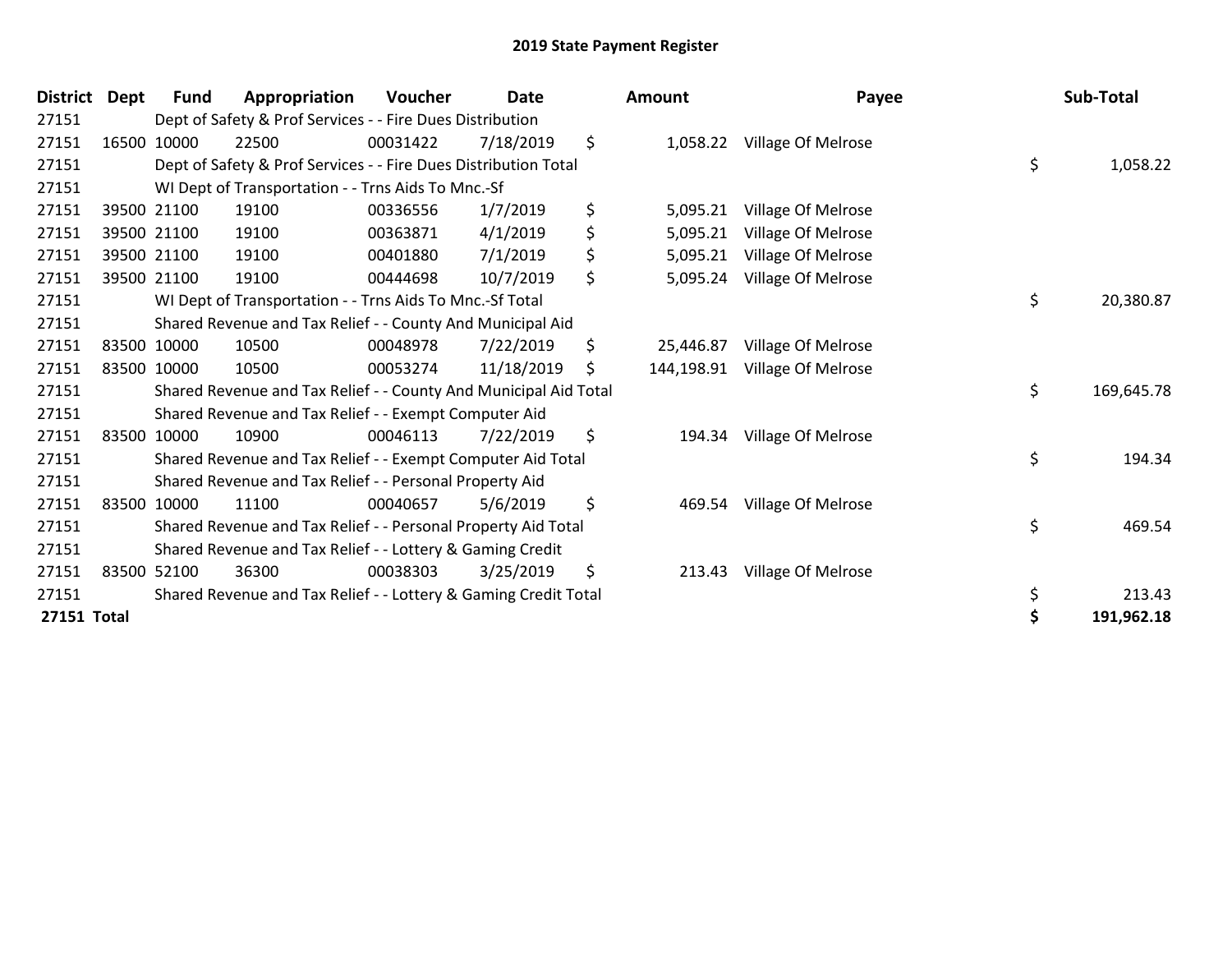| District Dept      | <b>Fund</b> | Appropriation                                                    | Voucher  | <b>Date</b> | <b>Amount</b>    | Payee                       | Sub-Total          |
|--------------------|-------------|------------------------------------------------------------------|----------|-------------|------------------|-----------------------------|--------------------|
| 27152              |             | Dept of Safety & Prof Services - - Fire Dues Distribution        |          |             |                  |                             |                    |
| 27152              | 16500 10000 | 22500                                                            | 00031456 | 7/18/2019   | \$               | 952.55 Village Of Merrillan |                    |
| 27152              |             | Dept of Safety & Prof Services - - Fire Dues Distribution Total  |          |             |                  |                             | \$<br>952.55       |
| 27152              |             | WI Dept of Transportation - - Trns Aids To Mnc.-Sf               |          |             |                  |                             |                    |
| 27152              | 39500 21100 | 19100                                                            | 00336557 | 1/7/2019    | \$<br>7,368.43   | Village Of Merrillan        |                    |
| 27152              | 39500 21100 | 19100                                                            | 00363872 | 4/1/2019    | \$<br>7,368.43   | Village Of Merrillan        |                    |
| 27152              | 39500 21100 | 19100                                                            | 00401881 | 7/1/2019    | \$<br>7,368.43   | Village Of Merrillan        |                    |
| 27152              | 39500 21100 | 19100                                                            | 00444699 | 10/7/2019   | \$<br>7,368.45   | Village Of Merrillan        |                    |
| 27152              |             | WI Dept of Transportation - - Trns Aids To Mnc.-Sf Total         |          |             |                  |                             | \$<br>29,473.74    |
| 27152              |             | Department of Justice - - Law Enforcement Train, Local           |          |             |                  |                             |                    |
| 27152              | 45500 10000 | 23100                                                            | 00073654 | 10/28/2019  | \$<br>320.00     | Village Of Merrillan        |                    |
| 27152              |             | Department of Justice - - Law Enforcement Train, Local Total     |          |             |                  |                             | \$<br>320.00       |
| 27152              |             | Shared Revenue and Tax Relief - - County And Municipal Aid       |          |             |                  |                             |                    |
| 27152              | 83500 10000 | 10500                                                            | 00048979 | 7/22/2019   | \$<br>28,076.59  | Village Of Merrillan        |                    |
| 27152              | 83500 10000 | 10500                                                            | 00053275 | 11/18/2019  | \$<br>159,100.65 | Village Of Merrillan        |                    |
| 27152              |             | Shared Revenue and Tax Relief - - County And Municipal Aid Total |          |             |                  |                             | \$<br>187, 177. 24 |
| 27152              |             | Shared Revenue and Tax Relief - - Exempt Computer Aid            |          |             |                  |                             |                    |
| 27152              | 83500 10000 | 10900                                                            | 00046114 | 7/22/2019   | \$<br>16.63      | Village Of Merrillan        |                    |
| 27152              |             | Shared Revenue and Tax Relief - - Exempt Computer Aid Total      |          |             |                  |                             | \$<br>16.63        |
| 27152              |             | Shared Revenue and Tax Relief - - Personal Property Aid          |          |             |                  |                             |                    |
| 27152              | 83500 10000 | 11100                                                            | 00040658 | 5/6/2019    | \$<br>109.90     | Village Of Merrillan        |                    |
| 27152              |             | Shared Revenue and Tax Relief - - Personal Property Aid Total    |          |             |                  |                             | \$<br>109.90       |
| 27152              |             | Shared Revenue and Tax Relief - - Lottery & Gaming Credit        |          |             |                  |                             |                    |
| 27152              | 83500 52100 | 36300                                                            | 00038304 | 3/25/2019   | \$               | 814.32 Village Of Merrillan |                    |
| 27152              |             | Shared Revenue and Tax Relief - - Lottery & Gaming Credit Total  |          |             |                  |                             | \$<br>814.32       |
| <b>27152 Total</b> |             |                                                                  |          |             |                  |                             | \$<br>218,864.38   |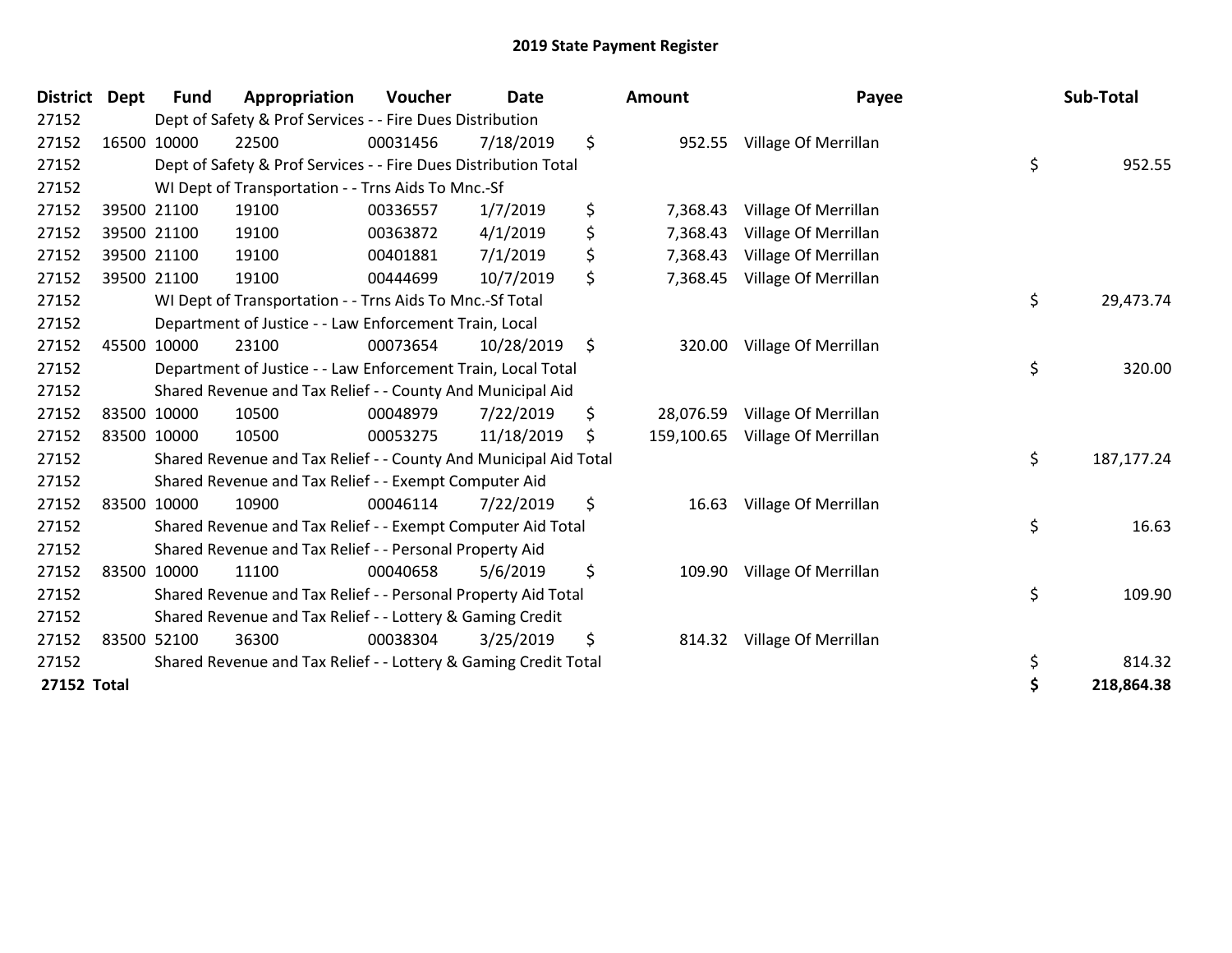| <b>District</b>    | <b>Dept</b> | <b>Fund</b> | Appropriation                                                        | Voucher         | <b>Date</b> | <b>Amount</b>  | Payee                        | Sub-Total        |
|--------------------|-------------|-------------|----------------------------------------------------------------------|-----------------|-------------|----------------|------------------------------|------------------|
| 27186              |             |             | Dept of Safety & Prof Services - - Fire Dues Distribution            |                 |             |                |                              |                  |
| 27186              | 16500 10000 |             | 22500                                                                | 00031541        | 7/18/2019   | \$             | 678.16 Village Of Taylor     |                  |
| 27186              |             |             | Dept of Safety & Prof Services - - Fire Dues Distribution Total      |                 |             |                |                              | \$<br>678.16     |
| 27186              |             |             | WI Dept of Transportation - - Trns Aids To Mnc.-Sf                   |                 |             |                |                              |                  |
| 27186              |             | 39500 21100 | 19100                                                                | 00336558        | 1/7/2019    | \$<br>5,065.75 | Village Of Taylor            |                  |
| 27186              |             | 39500 21100 | 19100                                                                | 00363873        | 4/1/2019    | \$<br>5,065.75 | Village Of Taylor            |                  |
| 27186              |             | 39500 21100 | 19100                                                                | 00401882        | 7/1/2019    | \$<br>5,065.75 | Village Of Taylor            |                  |
| 27186              |             | 39500 21100 | 19100                                                                | 00444700        | 10/7/2019   | \$<br>5,065.77 | Village Of Taylor            |                  |
| 27186              |             |             | WI Dept of Transportation - - Trns Aids To Mnc.-Sf Total             | \$<br>20,263.02 |             |                |                              |                  |
| 27186              |             |             | Department of Administration - - Federal Aid, Local Assistance       |                 |             |                |                              |                  |
| 27186              |             | 50500 10000 | 74300                                                                | 00096193        | 2/5/2019    | \$             | 36,003.00 Village Of Taylor  |                  |
| 27186              |             |             | Department of Administration - - Federal Aid, Local Assistance Total |                 |             |                |                              | \$<br>36,003.00  |
| 27186              |             |             | Shared Revenue and Tax Relief - - County And Municipal Aid           |                 |             |                |                              |                  |
| 27186              |             | 83500 10000 | 10500                                                                | 00048980        | 7/22/2019   | \$             | 24,737.23 Village Of Taylor  |                  |
| 27186              | 83500 10000 |             | 10500                                                                | 00053276        | 11/18/2019  | \$             | 140,177.61 Village Of Taylor |                  |
| 27186              |             |             | Shared Revenue and Tax Relief - - County And Municipal Aid Total     |                 |             |                |                              | \$<br>164,914.84 |
| 27186              |             |             | Shared Revenue and Tax Relief - - Exempt Computer Aid                |                 |             |                |                              |                  |
| 27186              |             | 83500 10000 | 10900                                                                | 00046115        | 7/22/2019   | \$<br>3.11     | Village Of Taylor            |                  |
| 27186              |             | 83500 10000 | 10900                                                                | 00047849        | 7/22/2019   | \$<br>191.75   | Village Of Taylor            |                  |
| 27186              |             |             | Shared Revenue and Tax Relief - - Exempt Computer Aid Total          |                 |             |                |                              | \$<br>194.86     |
| 27186              |             |             | Shared Revenue and Tax Relief - - Utility Aid                        |                 |             |                |                              |                  |
| 27186              | 83500 10000 |             | 11000                                                                | 00048980        | 7/22/2019   | \$<br>159.58   | Village Of Taylor            |                  |
| 27186              |             | 83500 10000 | 11000                                                                | 00053276        | 11/18/2019  | \$<br>904.33   | Village Of Taylor            |                  |
| 27186              |             |             | Shared Revenue and Tax Relief - - Utility Aid Total                  |                 |             |                |                              | \$<br>1,063.91   |
| 27186              |             |             | Shared Revenue and Tax Relief - - Personal Property Aid              |                 |             |                |                              |                  |
| 27186              | 83500 10000 |             | 11100                                                                | 00040659        | 5/6/2019    | \$<br>648.87   | Village Of Taylor            |                  |
| 27186              |             | 83500 10000 | 11100                                                                | 00042586        | 5/6/2019    | \$<br>1,016.03 | Village Of Taylor            |                  |
| 27186              |             |             | Shared Revenue and Tax Relief - - Personal Property Aid Total        |                 |             |                |                              | \$<br>1,664.90   |
| 27186              |             |             | Shared Revenue and Tax Relief - - Lottery & Gaming Credit            |                 |             |                |                              |                  |
| 27186              |             | 83500 52100 | 36300                                                                | 00038305        | 3/25/2019   | \$             | 479.30 Village Of Taylor     |                  |
| 27186              |             |             | Shared Revenue and Tax Relief - - Lottery & Gaming Credit Total      |                 |             |                |                              | \$<br>479.30     |
| <b>27186 Total</b> |             |             |                                                                      |                 |             |                |                              | \$<br>225,261.99 |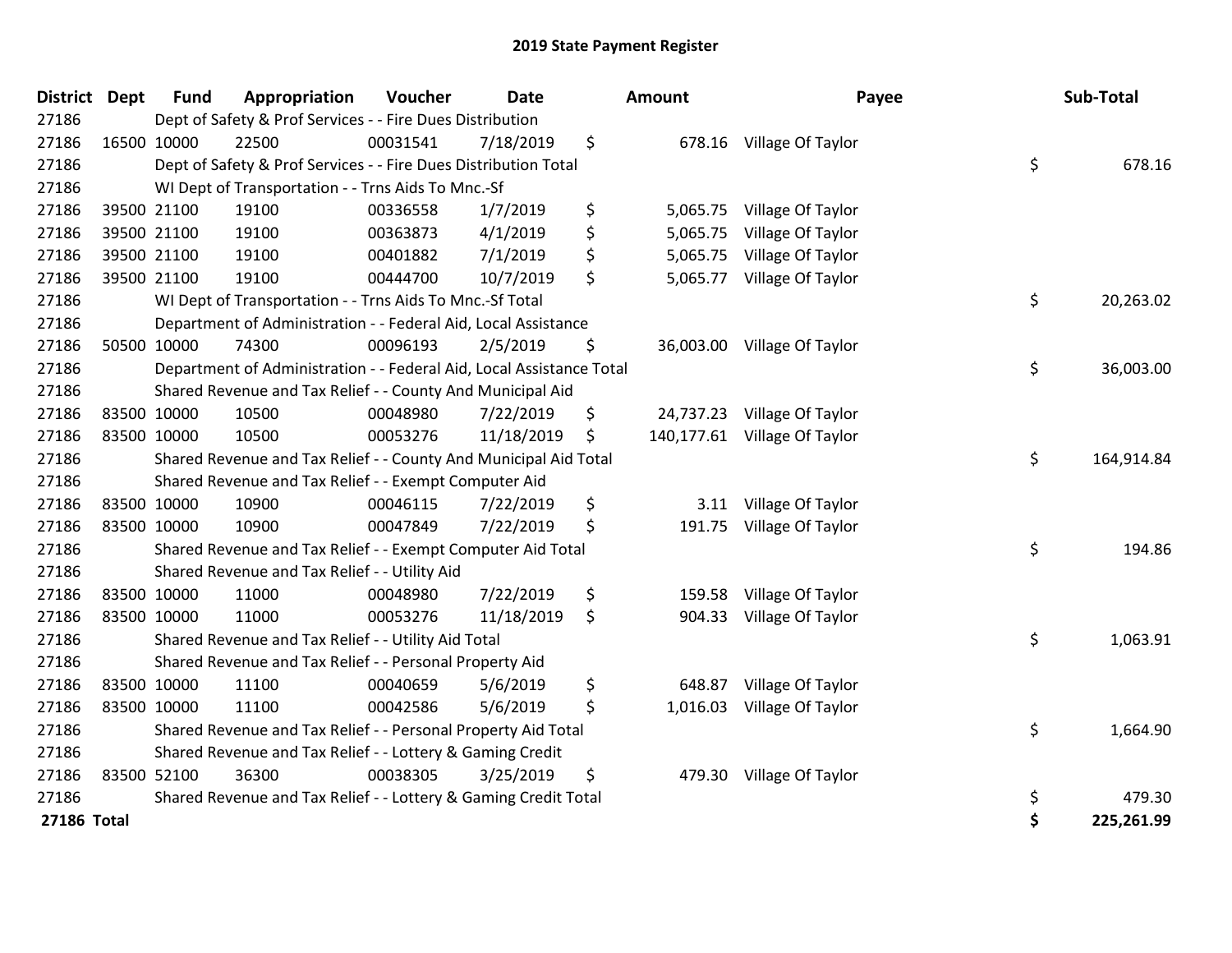| District Dept | <b>Fund</b> | Appropriation                                                      | Voucher  | <b>Date</b> | Amount          | Payee                                | Sub-Total        |
|---------------|-------------|--------------------------------------------------------------------|----------|-------------|-----------------|--------------------------------------|------------------|
| 27206         |             | Dept of Safety & Prof Services - - Fire Dues Distribution          |          |             |                 |                                      |                  |
| 27206         | 16500 10000 | 22500                                                              | 00030163 | 7/16/2019   | \$              | 10,667.21 Black River Falls, City of |                  |
| 27206         |             | Dept of Safety & Prof Services - - Fire Dues Distribution Total    |          |             |                 |                                      | \$<br>10,667.21  |
| 27206         |             | Dept of Natural Resources - - Aids In Lieu Of Taxes - Gener        |          |             |                 |                                      |                  |
| 27206         | 37000 10000 | 50300                                                              | 00314123 | 4/19/2019   | \$<br>74.22     | Black River Falls, City of           |                  |
| 27206         |             | Dept of Natural Resources - - Aids In Lieu Of Taxes - Gener Total  |          |             |                 |                                      | \$<br>74.22      |
| 27206         |             | Dept of Natural Resources - - Resaids - Cnty Forst, Cl & Mfl       |          |             |                 |                                      |                  |
| 27206         | 37000 21200 | 57100                                                              | 00332669 | 6/21/2019   | \$<br>31.96     | Black River Falls, City of           |                  |
| 27206         |             | Dept of Natural Resources - - Resaids - Cnty Forst, Cl & Mfl Total |          |             |                 |                                      | \$<br>31.96      |
| 27206         |             | Dept of Natural Resources - - Aids In Lieu Of Taxes - Sum S        |          |             |                 |                                      |                  |
| 27206         | 37000 21200 | 57900                                                              | 00314122 | 4/19/2019   | \$<br>1.73      | Black River Falls, City of           |                  |
| 27206         |             | Dept of Natural Resources - - Aids In Lieu Of Taxes - Sum S Total  |          |             |                 |                                      | \$<br>1.73       |
| 27206         |             | WI Dept of Transportation - - Conn Hwy Aids St Fds                 |          |             |                 |                                      |                  |
| 27206         | 39500 21100 | 16200                                                              | 00337730 | 1/7/2019    | \$<br>10,118.86 | Black River Falls, City of           |                  |
| 27206         | 39500 21100 | 16200                                                              | 00365044 | 4/1/2019    | \$<br>10,118.86 | Black River Falls, City of           |                  |
| 27206         | 39500 21100 | 16200                                                              | 00403053 | 7/1/2019    | \$<br>10,118.86 | Black River Falls, City of           |                  |
| 27206         | 39500 21100 | 16200                                                              | 00445871 | 10/7/2019   | \$<br>10,118.86 | Black River Falls, City of           |                  |
| 27206         |             | WI Dept of Transportation - - Conn Hwy Aids St Fds Total           |          |             |                 |                                      | \$<br>40,475.44  |
| 27206         |             | WI Dept of Transportation - - Tc, Trns Oper Aid Sf                 |          |             |                 |                                      |                  |
| 27206         | 39500 21100 | 17700                                                              | 00392730 | 6/13/2019   | \$<br>15,940.00 | Black River Falls, City of           |                  |
| 27206         | 39500 21100 | 17700                                                              | 00417044 | 7/31/2019   | \$<br>47,819.00 | Black River Falls, City of           |                  |
| 27206         |             | WI Dept of Transportation - - Tc, Trns Oper Aid Sf Total           |          |             |                 |                                      | \$<br>63,759.00  |
| 27206         |             | WI Dept of Transportation - - Trnst/Trns-Rel Aid F                 |          |             |                 |                                      |                  |
| 27206         | 39500 21100 | 18200                                                              | 00353854 | 2/21/2019   | \$<br>18,406.93 | Black River Falls, City of           |                  |
| 27206         | 39500 21100 | 18200                                                              | 00423877 | 8/15/2019   | \$<br>18,649.94 | Black River Falls, City of           |                  |
| 27206         | 39500 21100 | 18200                                                              | 00423878 | 8/15/2019   | \$<br>20,011.31 | Black River Falls, City of           |                  |
| 27206         | 39500 21100 | 18200                                                              | 00437693 | 9/24/2019   | \$<br>28,940.00 | Black River Falls, City of           |                  |
| 27206         | 39500 21100 | 18200                                                              | 00470489 | 12/12/2019  | \$<br>20,541.74 | Black River Falls, City of           |                  |
| 27206         |             | WI Dept of Transportation - - Trnst/Trns-Rel Aid F Total           |          |             |                 |                                      | \$<br>106,549.92 |
| 27206         |             | WI Dept of Transportation - - Hwy Sfty Loc Aid Ffd                 |          |             |                 |                                      |                  |
| 27206         | 39500 21100 | 18500                                                              | 00383310 | 5/22/2019   | \$<br>5,857.99  | Black River Falls, City of           |                  |
| 27206         | 39500 21100 | 18500                                                              | 00439161 | 9/27/2019   | \$<br>3,998.41  | Black River Falls, City of           |                  |
| 27206         |             | WI Dept of Transportation - - Hwy Sfty Loc Aid Ffd Total           |          |             |                 |                                      | \$<br>9,856.40   |

| าount     | Payee                      | Sub-Total        |
|-----------|----------------------------|------------------|
| 10,667.21 | Black River Falls, City of | \$<br>10,667.21  |
| 74.22     | Black River Falls, City of | \$<br>74.22      |
| 31.96     | Black River Falls, City of | \$<br>31.96      |
| 1.73      | Black River Falls, City of | \$<br>1.73       |
| 10,118.86 | Black River Falls, City of |                  |
| 10,118.86 | Black River Falls, City of |                  |
| 10,118.86 | Black River Falls, City of |                  |
| 10,118.86 | Black River Falls, City of |                  |
|           |                            | \$<br>40,475.44  |
| 15,940.00 | Black River Falls, City of |                  |
| 47,819.00 | Black River Falls, City of |                  |
|           |                            | \$<br>63,759.00  |
| 18,406.93 | Black River Falls, City of |                  |
| 18,649.94 | Black River Falls, City of |                  |
| 20,011.31 | Black River Falls, City of |                  |
| 28,940.00 | Black River Falls, City of |                  |
| 20,541.74 | Black River Falls, City of |                  |
|           |                            | \$<br>106,549.92 |
| 5,857.99  | Black River Falls, City of |                  |
| 3,998.41  | Black River Falls, City of |                  |
|           |                            | \$<br>9,856.40   |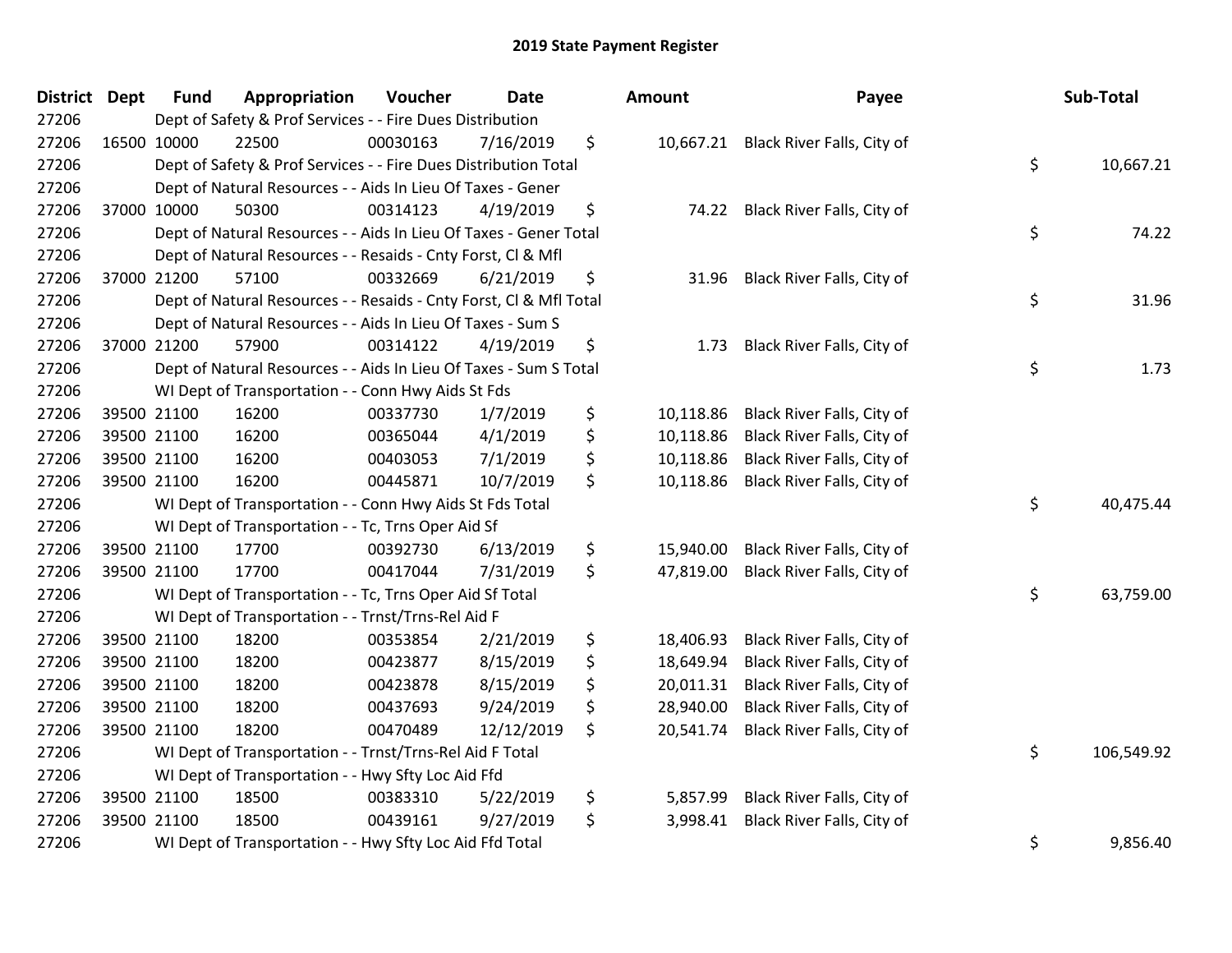| District Dept |             | <b>Fund</b> | Appropriation                                                                   | Voucher              | Date       | <b>Amount</b>   | Payee                                 | Sub-Total        |
|---------------|-------------|-------------|---------------------------------------------------------------------------------|----------------------|------------|-----------------|---------------------------------------|------------------|
| 27206         |             |             | WI Dept of Transportation - - Trns Aids To Mnc.-Sf                              |                      |            |                 |                                       |                  |
| 27206         |             | 39500 21100 | 19100                                                                           | 00336559             | 1/7/2019   | \$<br>60,273.33 | Black River Falls, City of            |                  |
| 27206         | 39500 21100 |             | 19100                                                                           | 00363874             | 4/1/2019   | \$<br>60,273.33 | Black River Falls, City of            |                  |
| 27206         | 39500 21100 |             | 19100                                                                           | 00401883             | 7/1/2019   | \$<br>60,273.33 | Black River Falls, City of            |                  |
| 27206         |             | 39500 21100 | 19100                                                                           | 00444701             | 10/7/2019  | \$<br>60,273.35 | Black River Falls, City of            |                  |
| 27206         |             |             | WI Dept of Transportation - - Trns Aids To Mnc.-Sf Total                        |                      |            |                 |                                       | \$<br>241,093.34 |
| 27206         |             |             | WI Dept of Transportation - - Hwy Mgmt & Opers Sf                               |                      |            |                 |                                       |                  |
| 27206         |             | 39500 21100 | 36500                                                                           | 00429617             | 8/29/2019  | \$<br>420.00    | Black River Falls, City of            |                  |
| 27206         |             |             | WI Dept of Transportation - - Hwy Mgmt & Opers Sf Total                         |                      |            |                 |                                       | \$<br>420.00     |
| 27206         |             |             | Department of Health Services - - Prepaid Medical Transport Reimbursement       |                      |            |                 |                                       |                  |
| 27206         |             | 43500 10000 | 16300                                                                           | AMBULANCE 11/18/2019 |            | \$<br>44,174.92 | Black River Falls, City of            |                  |
| 27206         |             |             | Department of Health Services - - Prepaid Medical Transport Reimbursement Total |                      |            |                 |                                       | \$<br>44,174.92  |
| 27206         |             |             | Department of Justice - - Law Enforcement Train, Local                          |                      |            |                 |                                       |                  |
| 27206         |             | 45500 10000 | 23100                                                                           | 00072368             | 10/9/2019  | \$<br>640.00    | Black River Falls, City of            |                  |
| 27206         |             |             | Department of Justice - - Law Enforcement Train, Local Total                    |                      |            |                 |                                       | \$<br>640.00     |
| 27206         |             |             | Department of Administration - - Hv Trans Ln Annual Impact Fee                  |                      |            |                 |                                       |                  |
| 27206         |             | 50500 10000 | 17400                                                                           | 00101143             | 5/1/2019   | \$<br>6,602.00  | Black River Falls, City of            |                  |
| 27206         |             |             | Department of Administration - - Hv Trans Ln Annual Impact Fee Total            |                      |            |                 |                                       | \$<br>6,602.00   |
| 27206         |             |             | Public Defender Board - - Transcript, Discovery And Int                         |                      |            |                 |                                       |                  |
| 27206         | 55000 10000 |             | 10600                                                                           | 00175842             | 1/9/2019   | \$<br>90.00     | Black River Falls, City of            |                  |
| 27206         |             | 55000 10000 | 10600                                                                           | 00180531             | 2/7/2019   | \$<br>65.00     | Black River Falls, City of            |                  |
| 27206         |             | 55000 10000 | 10600                                                                           | 00189615             | 4/3/2019   | \$<br>95.00     | Black River Falls, City of            |                  |
| 27206         | 55000 10000 |             | 10600                                                                           | 00193374             | 5/3/2019   | \$<br>100.00    | Black River Falls, City of            |                  |
| 27206         | 55000 10000 |             | 10600                                                                           | 00197380             | 5/30/2019  | \$<br>105.00    | Black River Falls, City of            |                  |
| 27206         | 55000 10000 |             | 10600                                                                           | 00205931             | 7/18/2019  | \$<br>95.00     | Black River Falls, City of            |                  |
| 27206         |             | 55000 10000 | 10600                                                                           | 00216554             | 10/7/2019  | \$<br>170.00    | Black River Falls, City of            |                  |
| 27206         |             |             | Public Defender Board - - Transcript, Discovery And Int Total                   |                      |            |                 |                                       | \$<br>720.00     |
| 27206         |             |             | Shared Revenue and Tax Relief - - Expenditure Restraint Program                 |                      |            |                 |                                       |                  |
| 27206         | 83500 10000 |             | 10100                                                                           | 00048981             | 7/22/2019  | \$<br>62,723.37 | Black River Falls, City of            |                  |
| 27206         |             |             | Shared Revenue and Tax Relief - - Expenditure Restraint Program Total           |                      |            |                 |                                       | \$<br>62,723.37  |
| 27206         |             |             | Shared Revenue and Tax Relief - - County And Municipal Aid                      |                      |            |                 |                                       |                  |
| 27206         | 83500 10000 |             | 10500                                                                           | 00048981             | 7/22/2019  | \$<br>85,684.52 | Black River Falls, City of            |                  |
| 27206         | 83500 10000 |             | 10500                                                                           | 00053277             | 11/18/2019 | \$              | 441,370.72 Black River Falls, City of |                  |